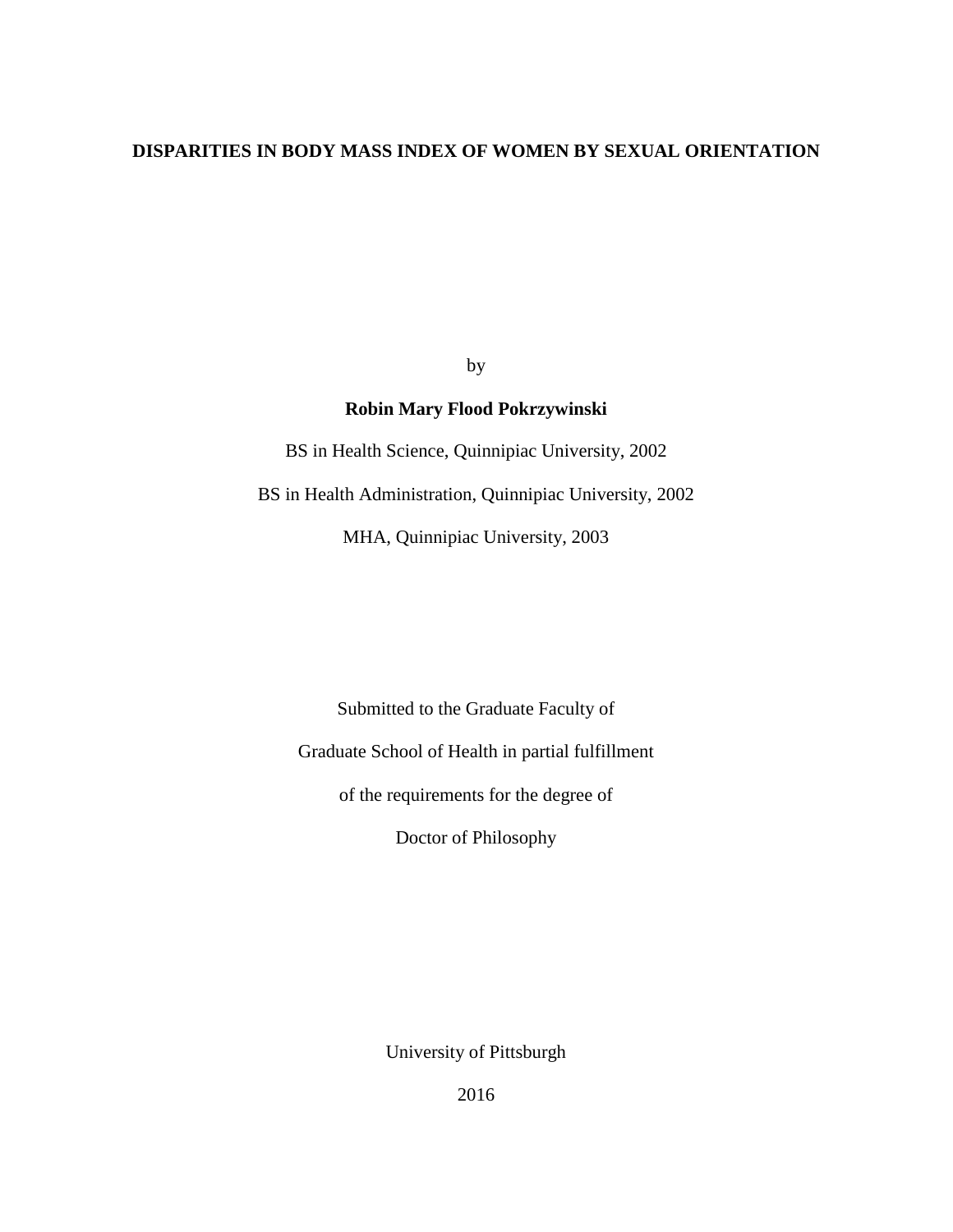# UNIVERSITY OF PITTSBURGH GRADUATE SCHOOL OF PUBLIC HEALTH

This dissertation was presented

by

Robin Mary Flood Pokrzywinski

It was defended on

April 20, 2016

and approved by

**Dissertation Advisor:** Nina Markovic, PhD,

Associate Professor of Dental Public Health, School of Dental Medicine, Department of Epidemiology, Graduate School of Public Health, University of Pittsburgh

Joyce T. Bromberger, PhD, Professor of Epidemiology, Department of Epidemiology, Graduate School of Public Health and Professor of Psychiatry Department of Psychiatry, School of Medicine, University of Pittsburgh

Rhobert W. Evans, PhD, Associate Professor of Epidemiology, Department of Epidemiology, Graduate School of Public Health, University of Pittsburgh

Michael P. Marshal, PhD, Associate Professor of Psychiatry, Department of Psychiatry, School of Medicine and Associate Professor of Pediatrics, Department of Pediatrics, School of Medicine, University of Pittsburgh

Ada O. Youk, PhD, Associate Professor of Biostatistics, Department of Biostatistics, Graduate School of Public Health, University of Pittsburgh and Affiliate Investigator and Senior Biostatistician, Center for Health Equity Research and Promotion, Veterans Affairs (VA) Pittsburgh Healthcare System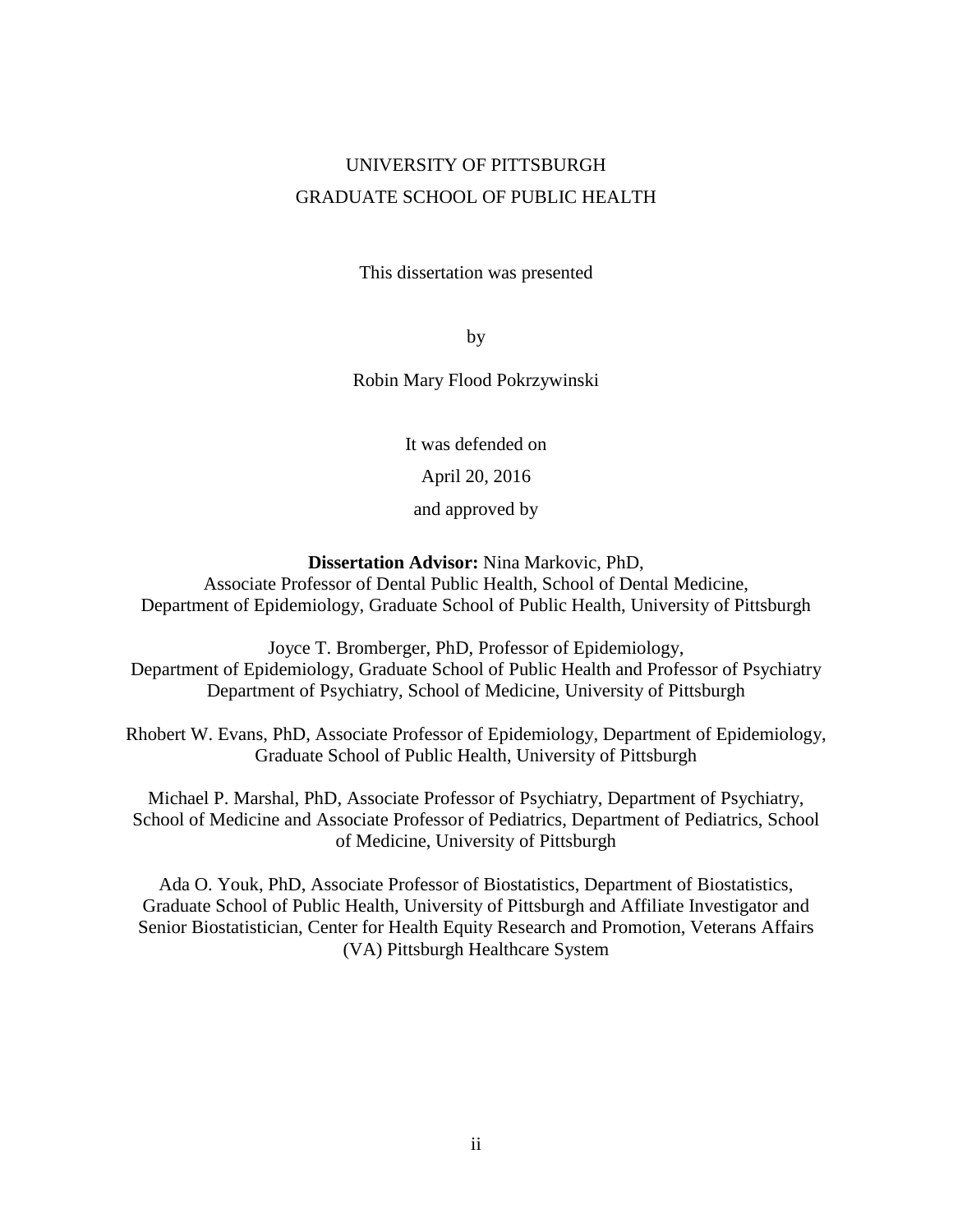Copyright © by Robin Mary Flood Pokrzywinski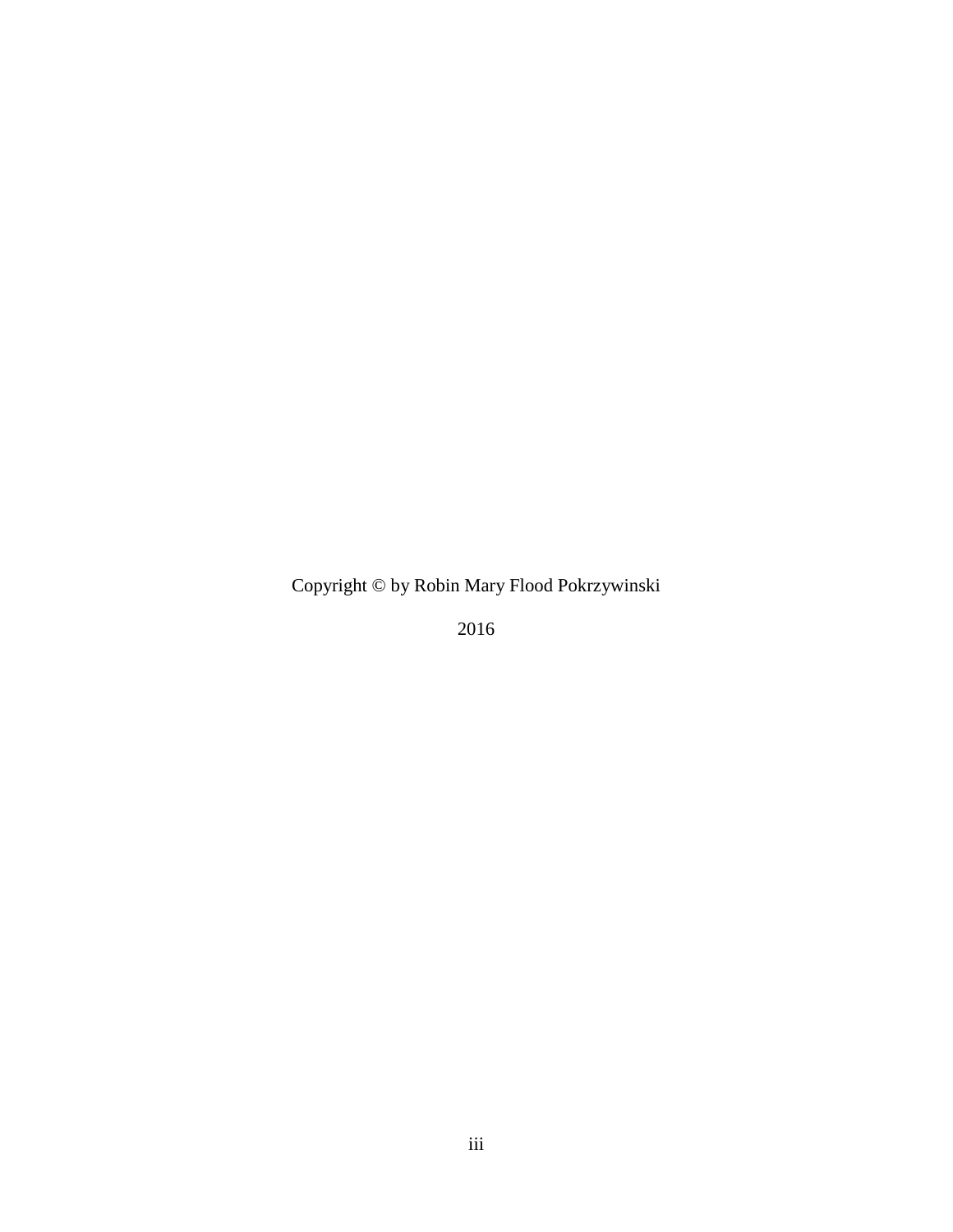## **DISPARITIES IN BODY MASS INDEX OF WOMEN BY SEXUAL ORIENTATION**

Robin Mary Flood Pokrzywinski, PhD

University of Pittsburgh, 2016

# **ABSTRACT**

**Background:** Obesity is a leading health indicator with larger body size associated with increased all-cause mortality. Sexual minority women (SMW) are reported to have higher body mass index (BMI) than heterosexual women.

**Aims:** The three aims of our research were to: 1) identify if, and what, differences exist in dietary intake of women by sexual orientation (SO); 2) investigate dietary consumption as a potential mediator between SO and BMI; and 3) explore current depression as a mediator with the sample stratified by lifetime history of depression.

**Methods**: This secondary analysis utilized **E**pidemiologic **ST**udy of **HE**alth **R**isk in Women (ESTHER) Project data. Group comparisons were made between the SO groups for dietary intake from three-day food diary data. With SO as the predictor and BMI as the outcome, three models were tested: 1) total caloric intake as a mediator; 2) macronutrients (mean daily grams of: fat, carbohydrates, protein, and alcohol) as parallel mediators; and 3) current depression as a mediator with the ESTHER sample stratified by lifetime history of depression.

**Results:** SMW had significantly higher BMI than heterosexual women. Even after adjusting for education level and parity, SMW had higher daily consumption than heterosexual women of: caloric intake; total fat; total monounsaturated fatty acid; and total polyunsaturated fatty acid. Alcohol intake was significantly higher for SMW than heterosexual women but not after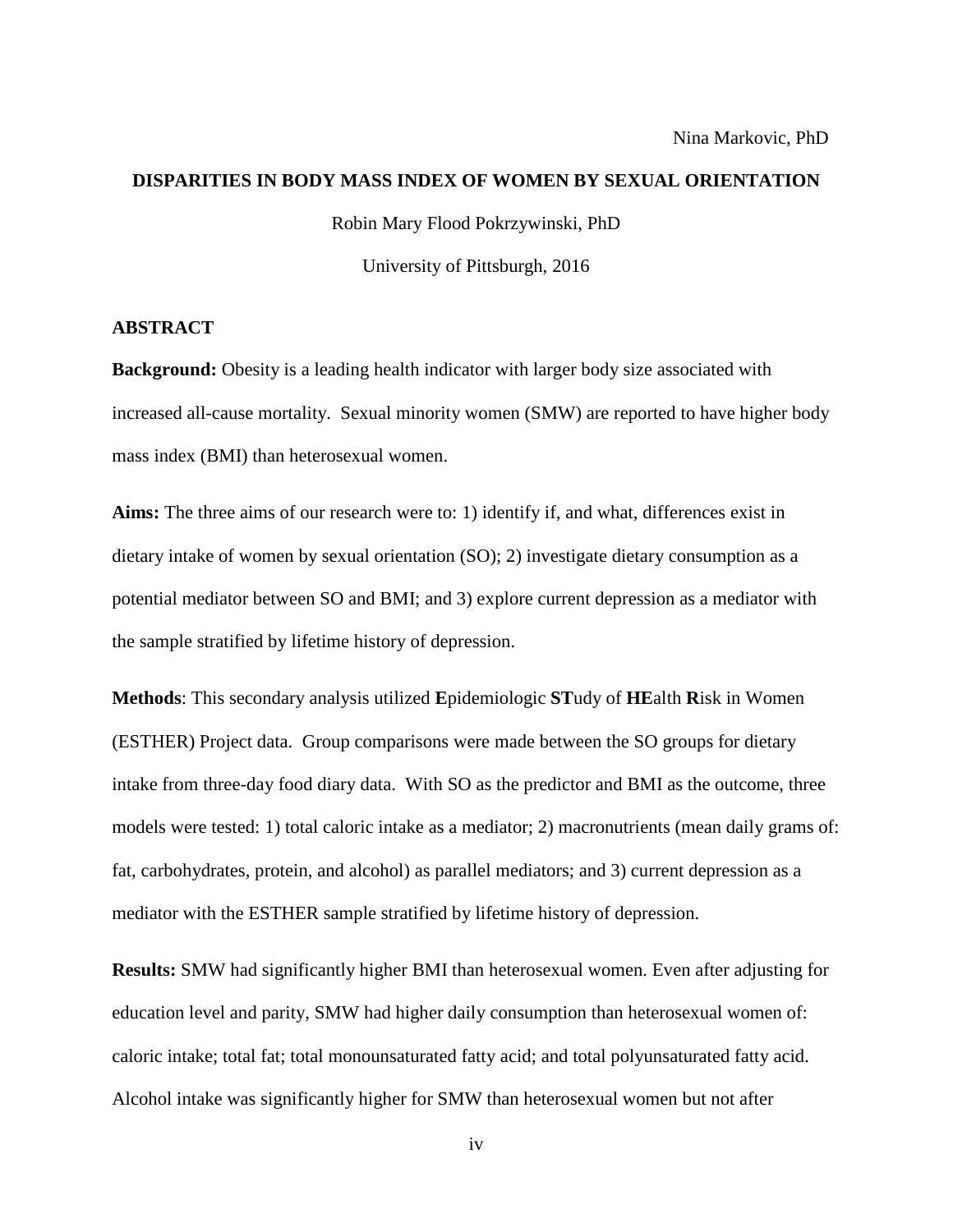adjusting for education and parity. Total caloric intake and fat intake partially mediate the association between SO and BMI even when covariates are held constant (age, education, smoking status, physical activity). SMW had significantly higher rates of lifetime history of depression than heterosexual women. We did not find evidence that current depression mediates the relationship between the SO of women and BMI. We found that women with no lifetime history of depression did not have a significant association between the sexual orientation of women and BMI.

**Conclusion**: Our findings are of public health significance to this minority population. Research has traditionally concluded that SMW are disproportionately more overweight and obese than heterosexual women. We explored the influence of dietary intake and depression to help explain BMI differences.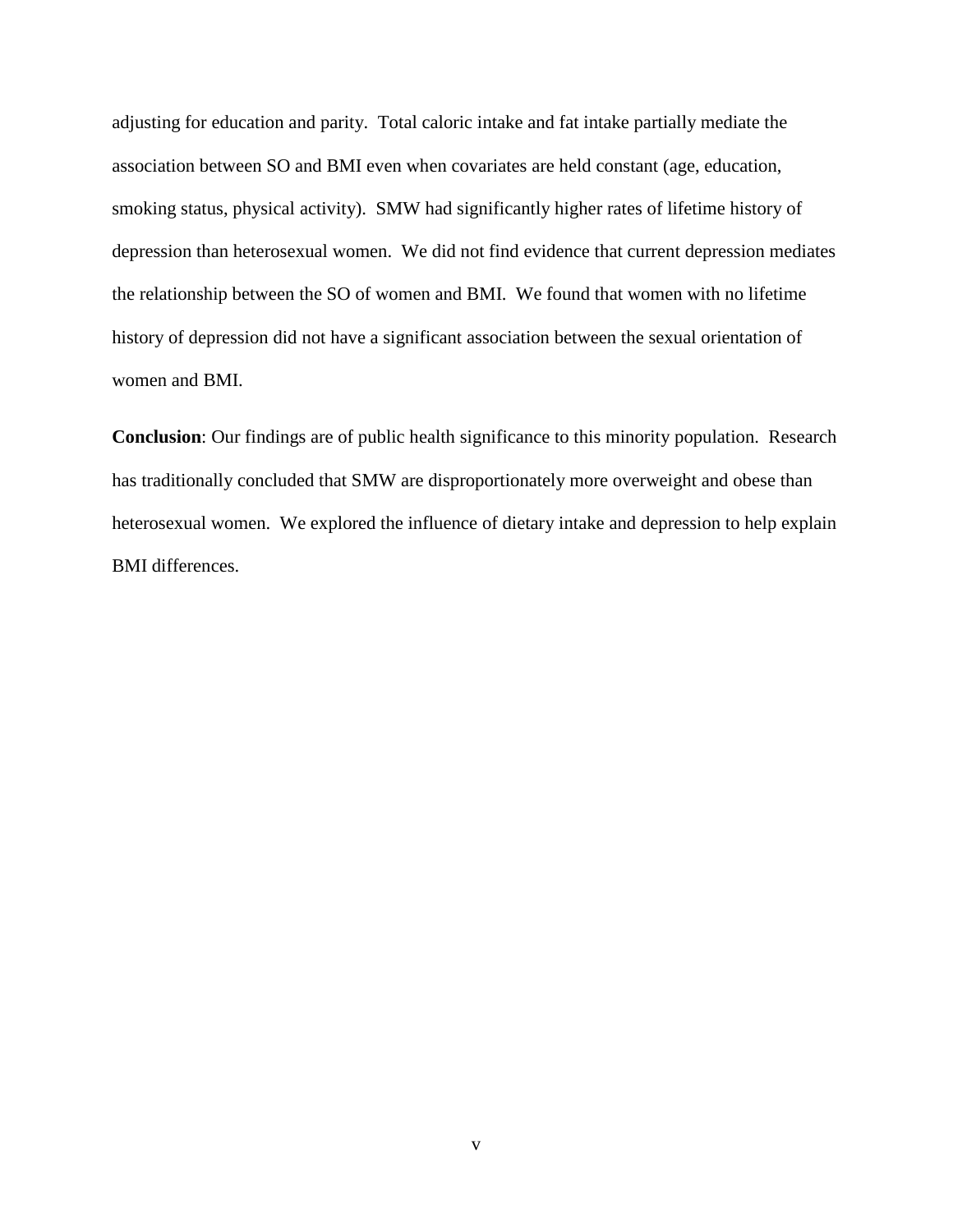# **TABLE OF CONTENTS**

| 1.0 |     |       |                                                            |
|-----|-----|-------|------------------------------------------------------------|
| 2.0 |     |       |                                                            |
|     | 2.1 |       |                                                            |
|     |     | 2.1.1 |                                                            |
|     |     | 2.1.2 |                                                            |
|     |     | 2.1.3 |                                                            |
|     |     | 2.1.4 |                                                            |
|     |     | 2.1.5 |                                                            |
|     |     | 2.1.6 |                                                            |
|     | 2.2 |       | <b>LIMITATIONS IN EXISTING EPIDEMIOLOGIC LITERATURE  7</b> |
|     | 2.3 |       |                                                            |
| 3.0 |     |       | DIETARY COMPARISON BETWEEN SEXUAL MINORITY WOMEN AND       |
|     |     |       |                                                            |
|     | 3.1 |       |                                                            |
|     | 3.2 |       |                                                            |
|     | 3.3 |       |                                                            |
|     |     | 3.3.1 |                                                            |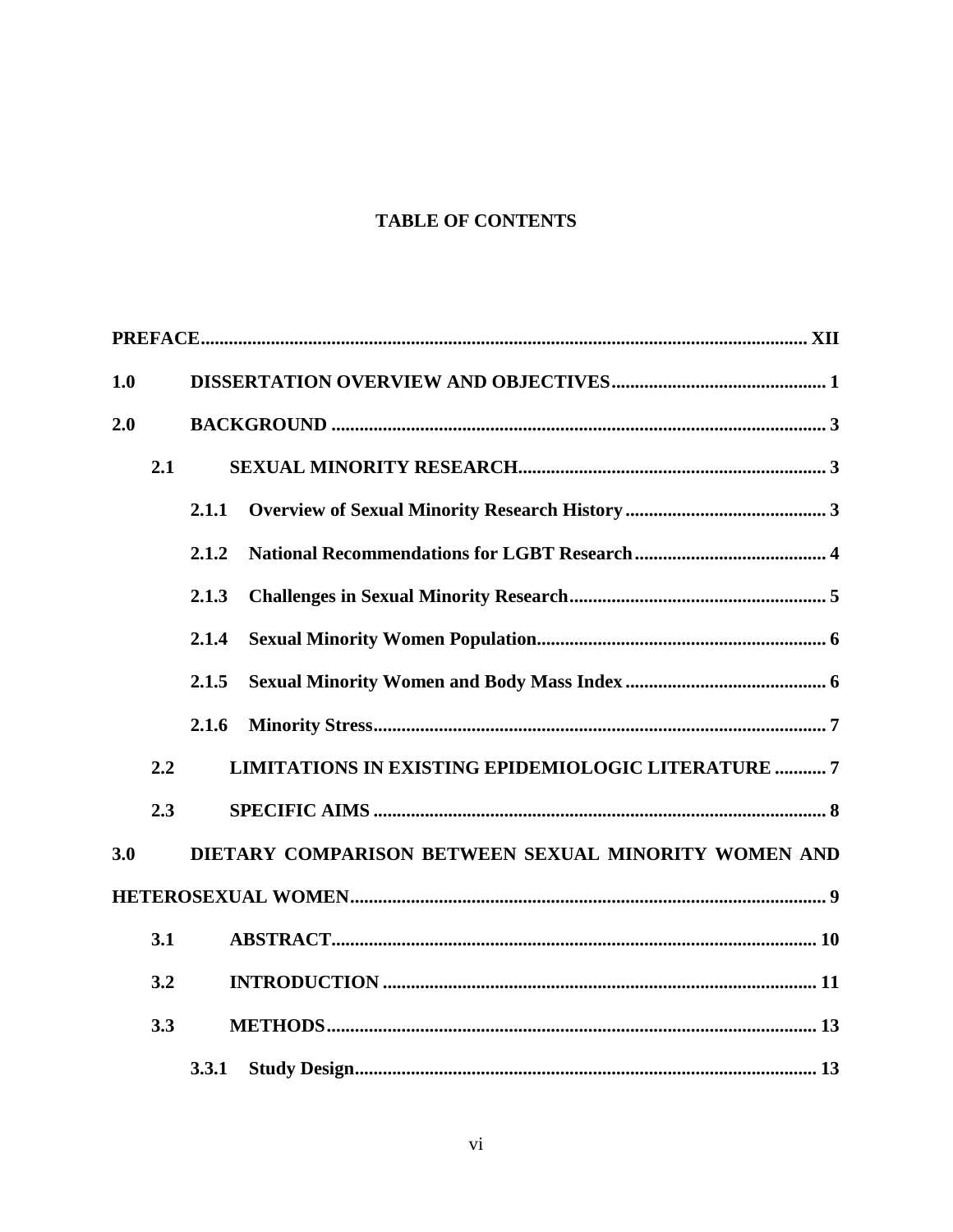|     |     | 3.3.2                                             |  |
|-----|-----|---------------------------------------------------|--|
|     |     | 3.3.3                                             |  |
|     |     | 3.3.4                                             |  |
|     |     | 3.3.5                                             |  |
|     |     | 3.3.6                                             |  |
|     | 3.4 |                                                   |  |
|     |     | 3.4.1                                             |  |
|     |     | 3.4.2                                             |  |
|     |     | 3.4.2.1                                           |  |
|     |     |                                                   |  |
|     |     |                                                   |  |
|     |     |                                                   |  |
|     | 3.5 |                                                   |  |
|     | 3.6 |                                                   |  |
|     | 3.7 |                                                   |  |
| 4.0 |     | DIETARY MEDIATORS OF THE RELATIONSHIP BETWEEN THE |  |
|     |     |                                                   |  |
|     | 4.1 |                                                   |  |
|     | 4.2 |                                                   |  |
|     | 4.3 |                                                   |  |
|     |     | 4.3.1                                             |  |
|     |     | 4.3.2                                             |  |
|     |     | 4.3.3                                             |  |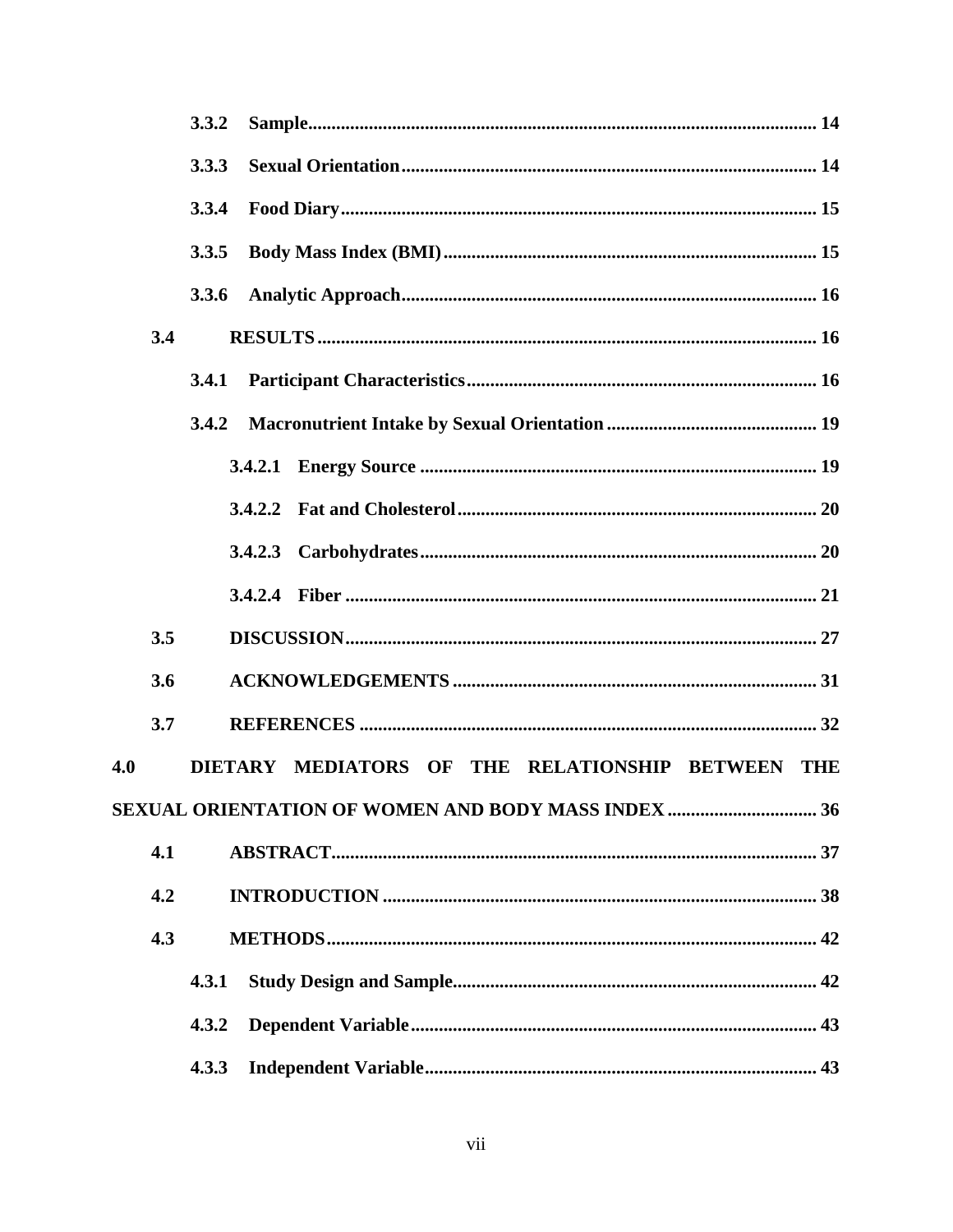|     | 4.3.4                                                                   |
|-----|-------------------------------------------------------------------------|
|     | 4.3.5                                                                   |
|     | 4.3.6                                                                   |
| 4.4 |                                                                         |
|     | 4.4.1                                                                   |
|     | 4.4.2                                                                   |
|     |                                                                         |
|     |                                                                         |
|     | 4.4.2.3 Approach 2: Parallel Mediators, Fat, Carbohydrates, Protein,    |
|     |                                                                         |
| 4.5 |                                                                         |
| 4.6 |                                                                         |
| 4.7 |                                                                         |
| 4.8 |                                                                         |
| 5.0 | SEXUAL ORIENTATION OF WOMEN AND BODY MASS INDEX BY                      |
|     | <b>LIFETIME HISTORY OF DEPRESSION: DOES CURRENT DEPRESSION MEDIATE?</b> |
|     |                                                                         |
| 5.1 |                                                                         |
| 5.2 |                                                                         |
| 5.3 |                                                                         |
|     | 5.3.1                                                                   |
|     | 5.3.2                                                                   |
|     | 5.3.3                                                                   |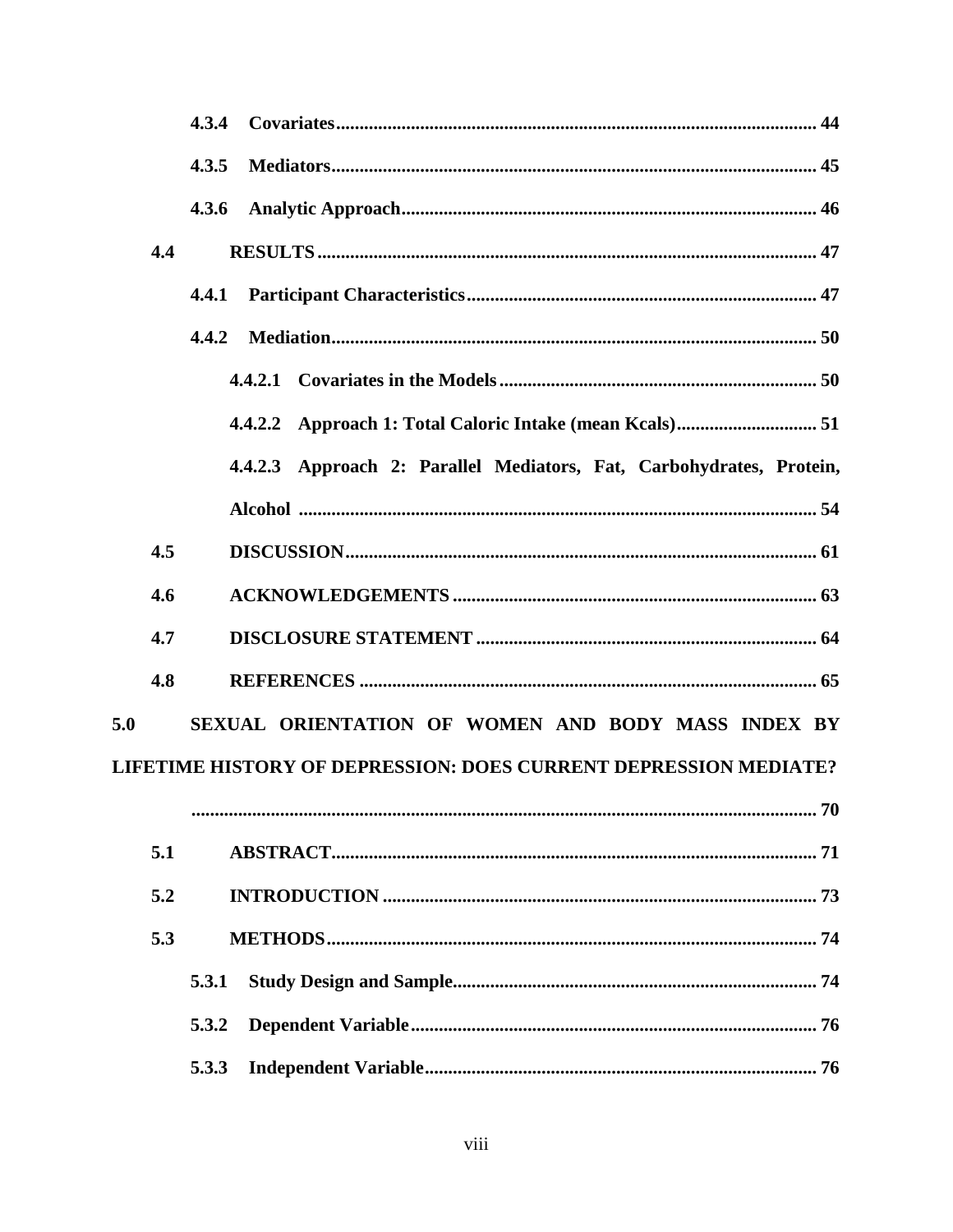|     |     | 5.3.4   |  |
|-----|-----|---------|--|
|     |     | 5.3.5   |  |
|     |     | 5.3.6   |  |
|     | 5.4 |         |  |
|     |     | 5.4.1   |  |
|     |     | 5.4.2   |  |
|     |     | 5.4.3   |  |
|     |     | 5.4.3.1 |  |
|     |     | 5.4.3.2 |  |
|     |     |         |  |
|     |     |         |  |
|     | 5.5 |         |  |
|     | 5.6 |         |  |
|     | 5.7 |         |  |
|     | 5.8 |         |  |
| 6.0 |     |         |  |
|     | 6.1 | 101     |  |
|     | 6.2 |         |  |
|     | 6.3 |         |  |
|     | 6.4 |         |  |
|     |     |         |  |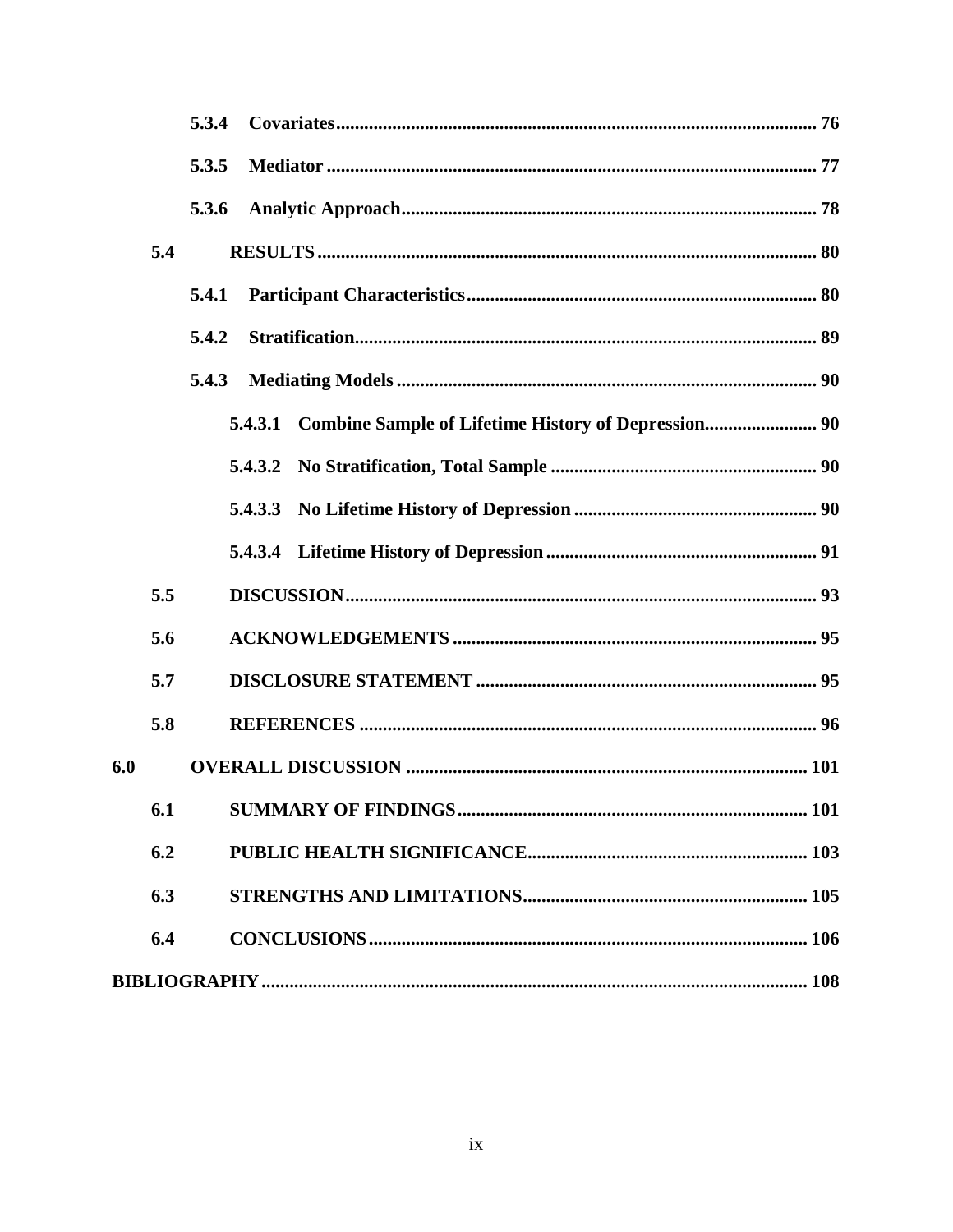# **LIST OF TABLES**

| Table 4-3. Regression Coefficients, Standard Errors, and Model Summary Information for |
|----------------------------------------------------------------------------------------|
|                                                                                        |
|                                                                                        |
|                                                                                        |
| Table 5-3. Regression Coefficients, Standard Errors, and Model Summary Information 92  |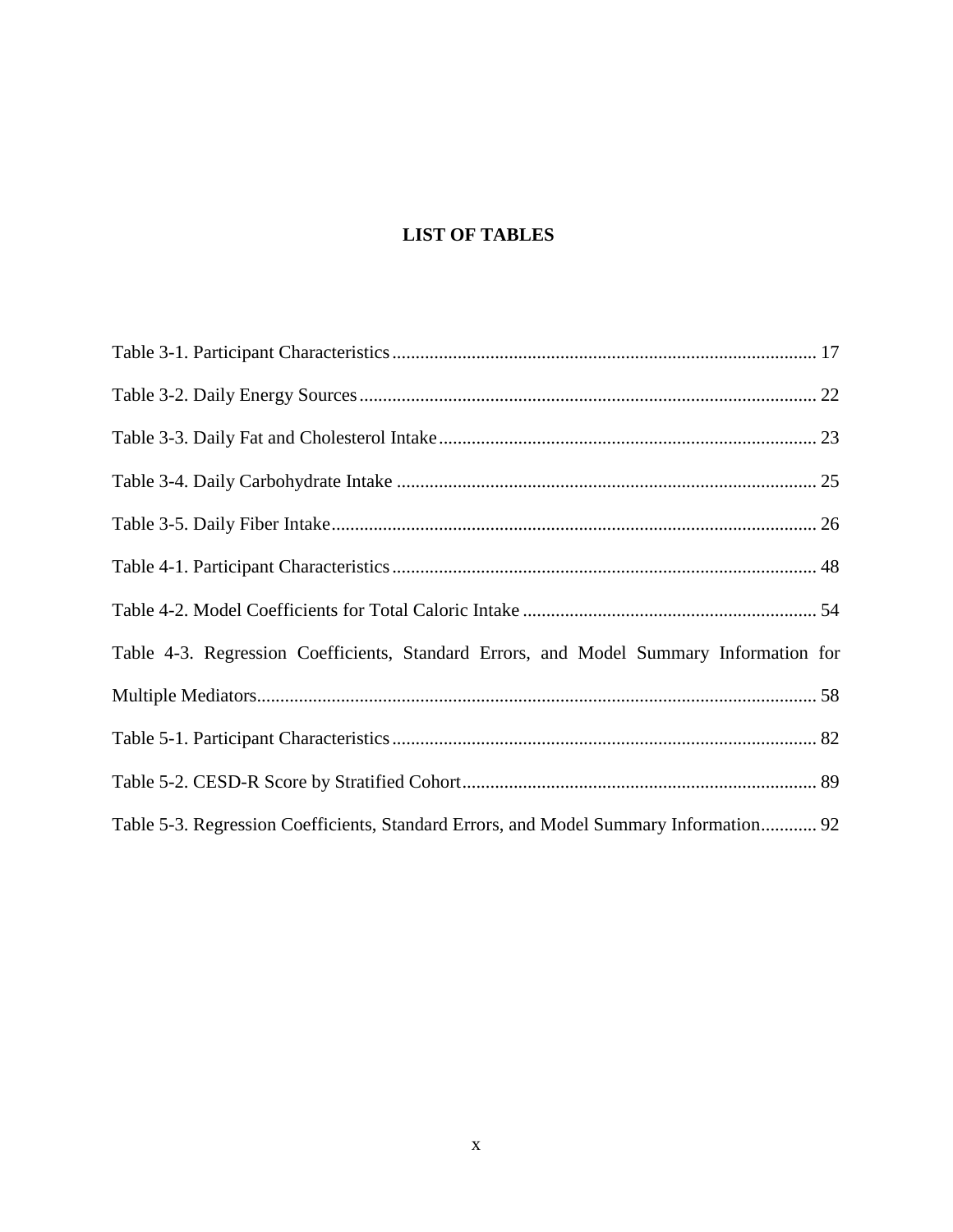# **LIST OF FIGURES**

| Figure 4-2. Simple Mediation Model for Total Caloric Intake, No Covariates Included 53        |
|-----------------------------------------------------------------------------------------------|
| Figure 4-3. Simple Mediation Model for Total Caloric Intake, Covariates Included 53           |
| Figure 4-4. Parallel Mediation Model for Grams of Fat, Carbohydrate, Protein, and Alcohol, No |
|                                                                                               |
| Figure 4-5. Parallel Mediation Model for Grams of Fat, Carbohydrate, Protein, and Alcohol,    |
|                                                                                               |
|                                                                                               |
|                                                                                               |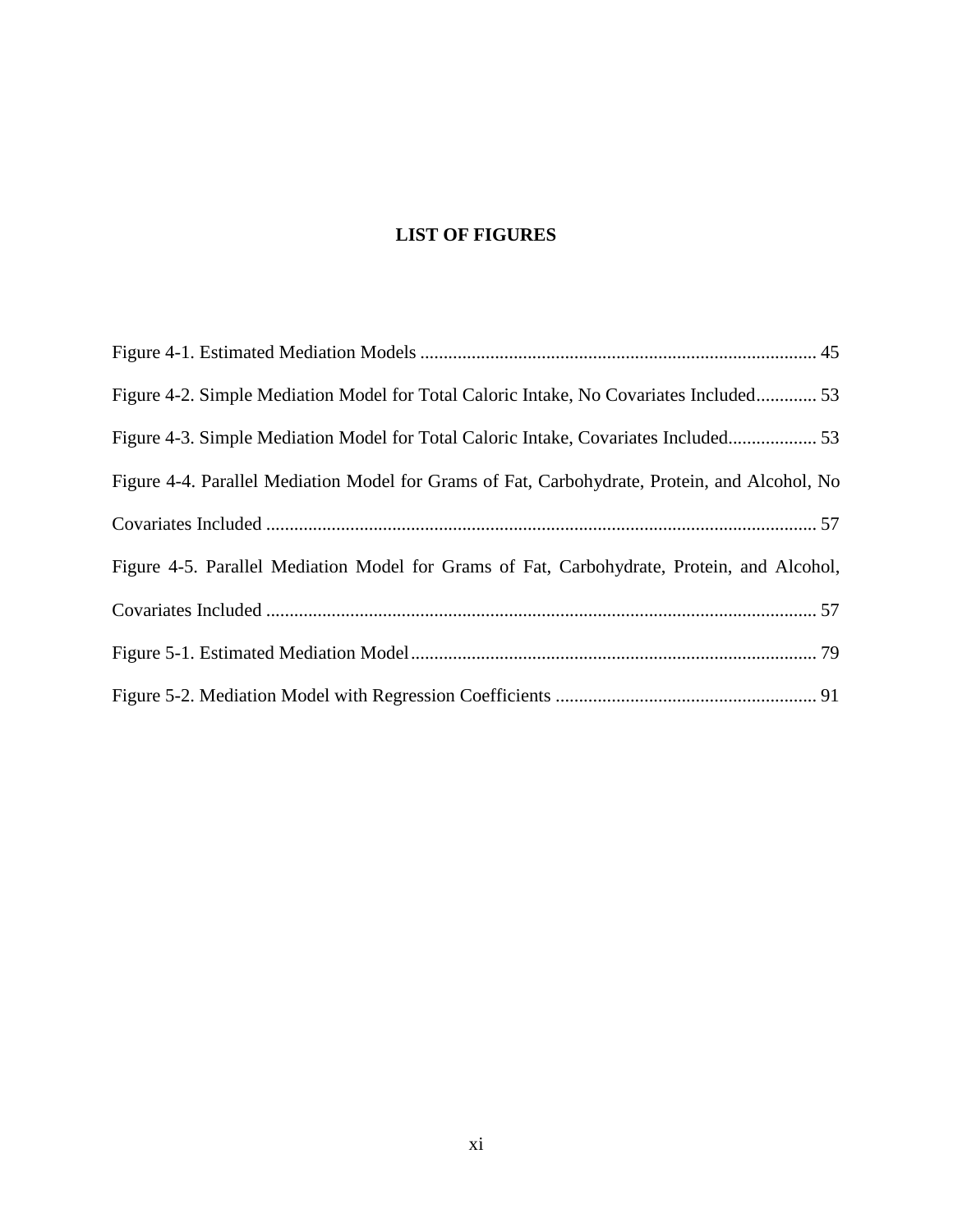# **PREFACE**

<span id="page-11-0"></span>As written in a letter Thomas Jefferson wrote to Samuel Kercheval in 1816:

I am not an advocate for frequent changes in laws and constitutions, but laws and institutions must go hand in hand with the progress of the human mind. As that becomes more developed, more enlightened, as new discoveries are made, new truths discovered and manners and opinions change, with the change of circumstances, institutions must advance also to keep pace with the times.

I would like to commend Deborah Aaron, PhD, now deceased, for her work to advance the research for sexual minority women and leaving a legacy to enlighten us all.

Thank you to my committee members for your support and scientific insight. I am grateful for the time you have gifted me and your dedication to education. A very special thank you to my coursework advisor, Dr. Bromberger and to my dissertation advisor, Dr. Markovic.

Earning this degree, while growing our family and working, was immensely difficult. I am so thankful for the encouragement and support from my husband, Keith, and my family. Thank you for believing this accomplishment was possible.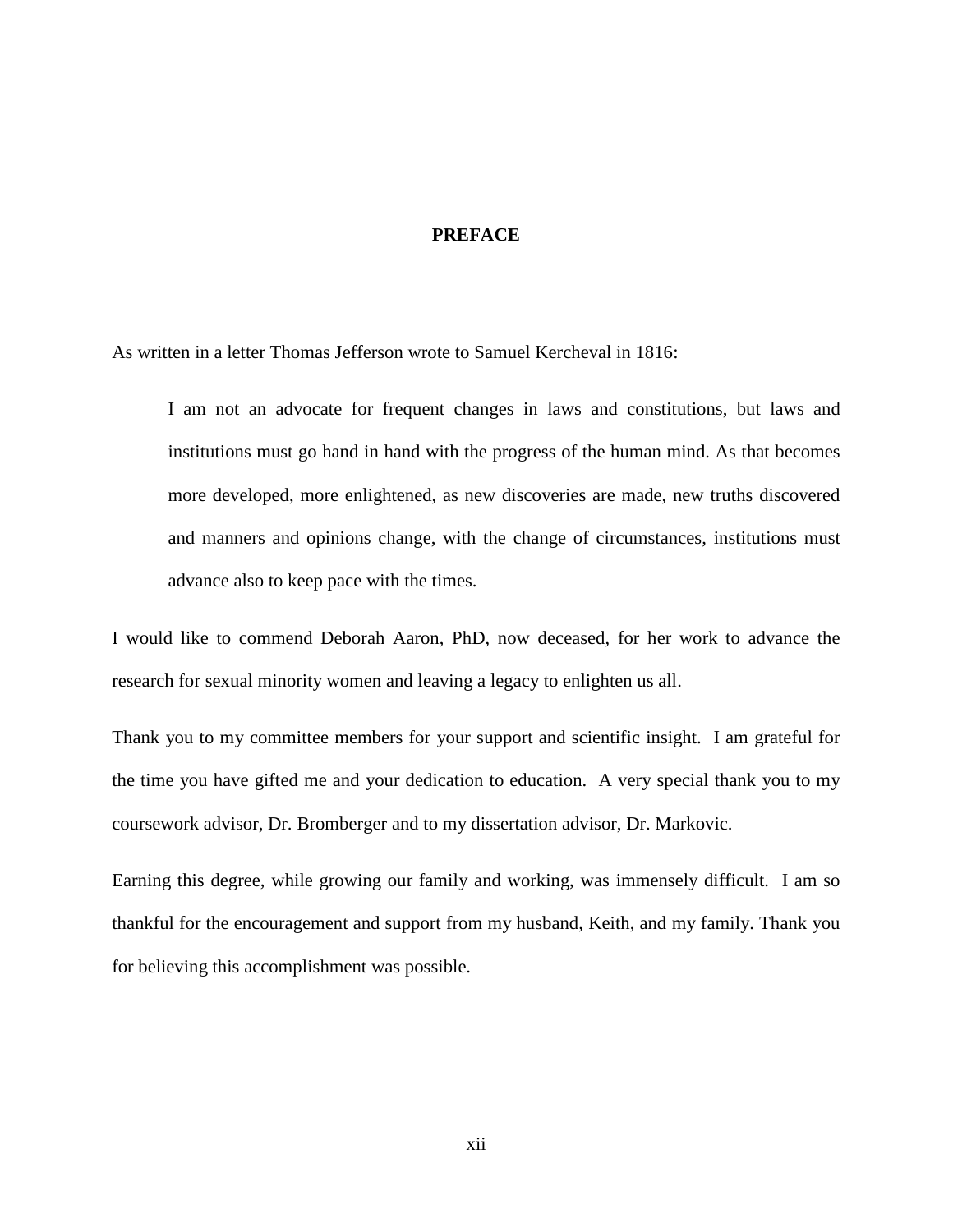# <span id="page-12-0"></span>**1.0 DISSERTATION OVERVIEW AND OBJECTIVES**

Obesity is a leading health indicator with higher body size associated with increases in all-cause mortality. Sexual minority women (SMW) are reported to have higher body mass index (BMI) than heterosexual women. Sexual minorities are also reported to have higher risk of anxiety and depression compared with heterosexuals. The minority stress theory model hypothesizes that mental health disparities between sexual minorities and heterosexuals are from a stressful environment created by stigma, prejudice, and discrimination. The Institute of Medicine's first report on the health of lesbian, gay, bisexual, and transgender people reported theories on why SMW may be more obese or overweight than heterosexual women. The theories include that obesity is associated with minority stress exposure; SMW do not adhere to culturally popular ideas of body type and instead focus on body fitness; differences in exercise patterns exist between SMW and heterosexual women; and childhood sexual abuse (CSA), a risk factor for multiple deleterious health outcomes, is more prevalent among SMW.

The objective of this research was to investigate dietary intake differences between SMW and heterosexual women, test dietary consumption as a potential mediator between the sexual orientation of women and BMI; and to explore current depression as a mediator with the sample stratified by lifetime history of depression. The specific aims were to utilize the ESTHER data to: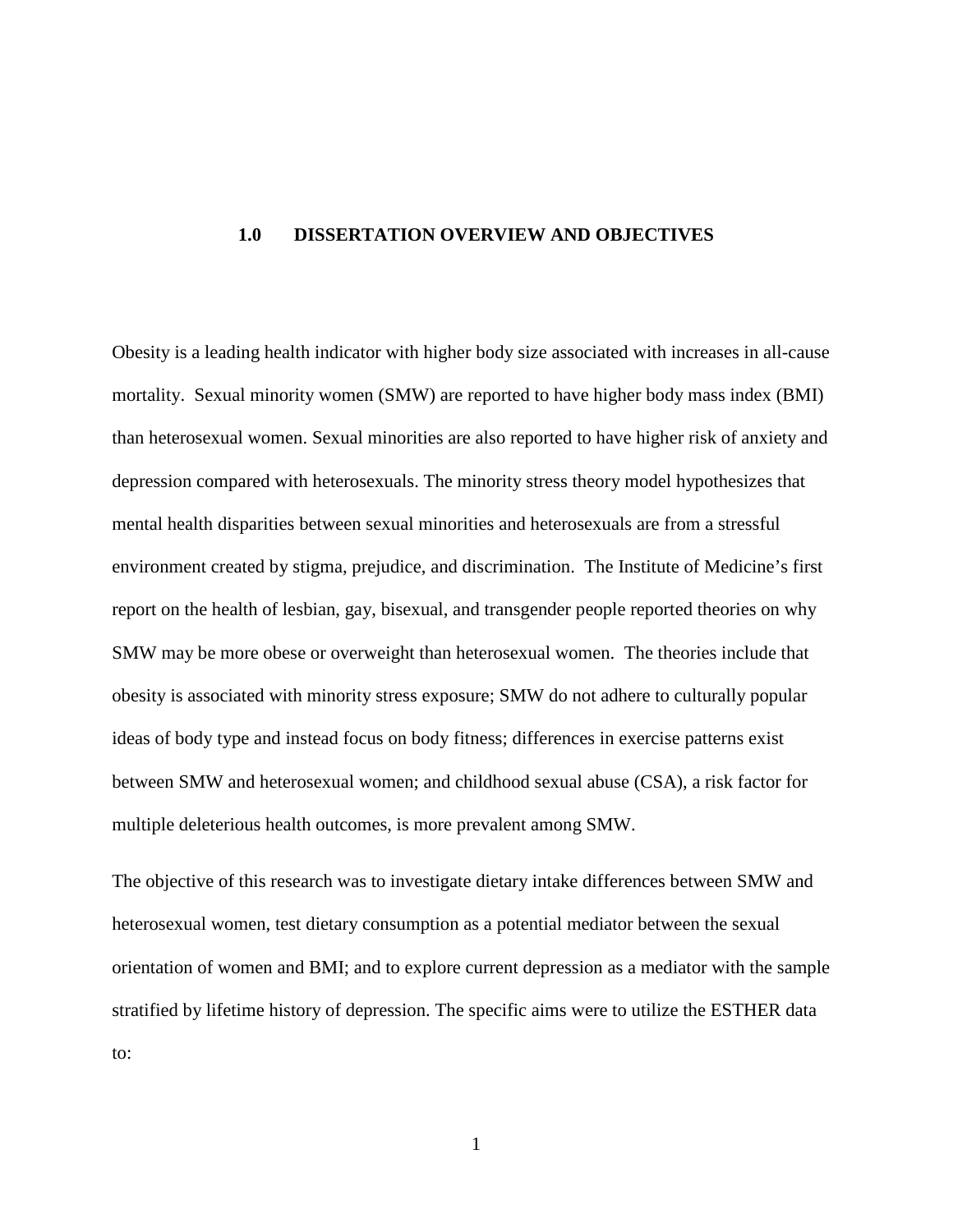- Compare the macronutrient intakes of SMW and heterosexual women using threeday food diary data for the unadjusted sample and after adjusting for education level and parity.
- Test mean three-day food diary total caloric intake as a mediator between the sexual orientation of women and BMI.
- Test macronutrients (mean grams of: fats, carbohydrates, protein, and alcohol) as parallel multiple mediators between the sexual orientation of women and BMI.
- Test current depression as a mediator with the ESTHER sample stratified by lifetime history of depression.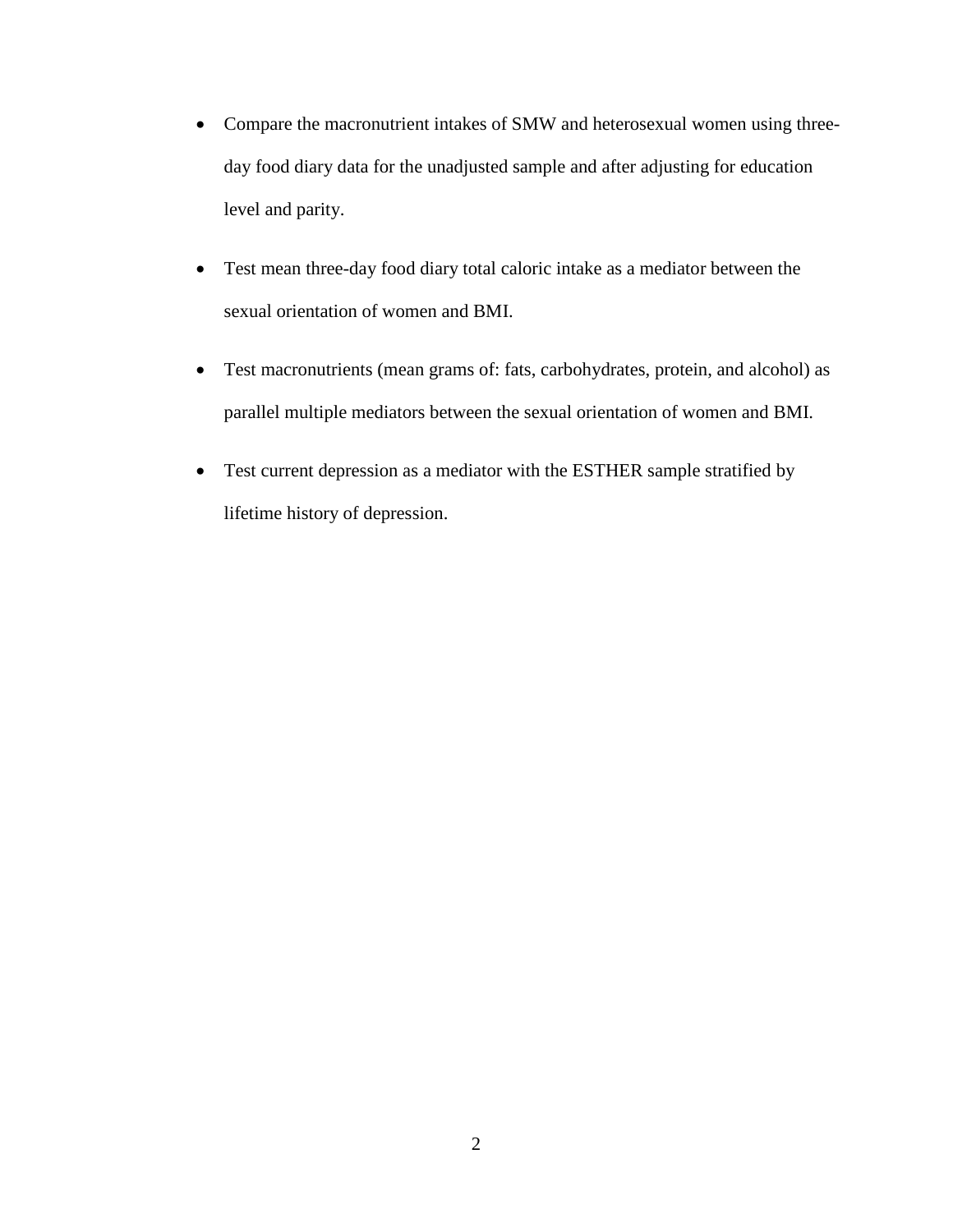#### <span id="page-14-0"></span>**2.0 BACKGROUND**

## **2.1 SEXUAL MINORITY RESEARCH**

# <span id="page-14-2"></span><span id="page-14-1"></span>**2.1.1 Overview of Sexual Minority Research History**

A minority group in the United States has sustained, and continues to endure, immense discrimination. The discrimination comes from legislative restrictions, social stigma, and from the scientific community. Prior to 1973, when homosexuality was removed from the Diagnostic and Statistical Manual of Mental Disorders, the American Psychiatric Association (APA) viewed this minority group as ill. Research about the LGBT population focused on etiology until the psychiatric classification was removed. Beginning in the 1980's the health research for this population turned to human immunodeficiency virus research. In the 1990's, in response to the LGBT community's publicized plea, research focused on breast cancer among lesbians [1]. The lack of population-based data and representation of the LGBT population was specifically noted in Healthy People 2010 and the 1999 Institute of Medicine report on lesbian health [2]. In March of 2011 the Institute of Medicine published its first report on LGBT health [3]. Boehmer [1] conducted a review of the public health research over a twenty year span. The search of all articles in the National Library of Medicine involving humans, published in English, from 1980 to 1999 found 3,822,822 articles. Of those, only 0.1% of the articles addressed the LGBT population (3,777 of 3,822,822). The articles specifically addressing lesbian health represented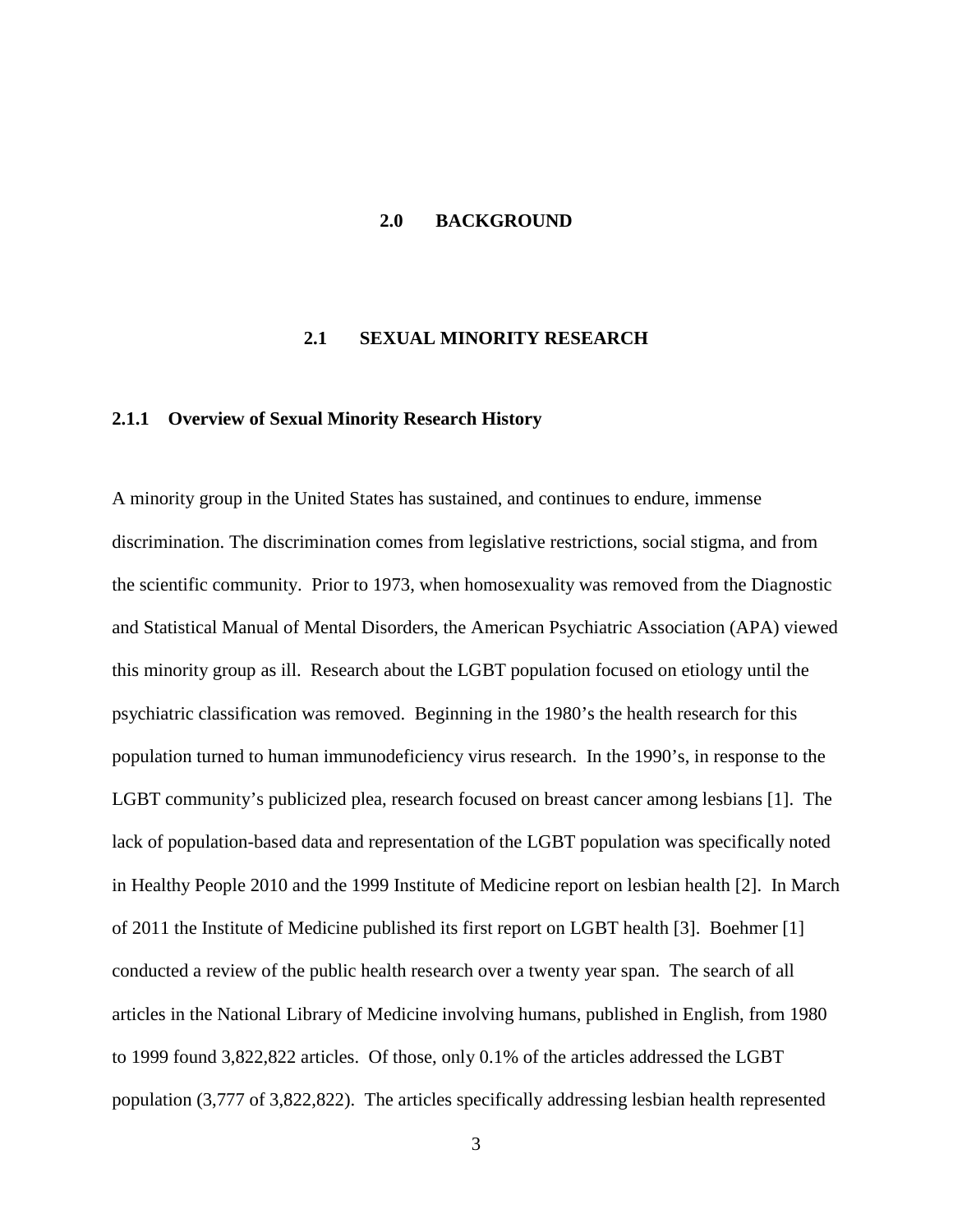27.6% of the LGBT articles identified. The Medical Subject Headings (MeSH) that the National Library of Medicine uses to index articles had simply been "Homosexuality" between 1966 and 1994 for lesbians and in 1995 the MeSH term was changed to, "Homosexuality, Female" to represent: Female Homosexuality, Lesbianism, Lesbians, and Lesbian. Given the history of research that involves the LGBT minority group, it is easy to see the room for growth.

# <span id="page-15-0"></span>**2.1.2 National Recommendations for LGBT Research**

The Institute of Medicine's 2011 publication about the first report on LGBT health [3] had specific recommendations that I would like to note here as they represent some very basic steps in studying a minority population. The recommendations were:

- 1. The National Institute of Health (NIH) should implement a research agenda designed to advance knowledge and understanding of LGBT health.
- 2. Data on sexual orientation and gender identity should be collected in federally funded surveys administered by Health and Human Services (HHS) and in other relevant federally funded surveys.
- 3. Data on sexual orientation and gender identity should be collected in electronic health records.
- 4. NIH should support the development and standardization of sexual orientation and gender identity measures.
- 5. NIH should support methodological research that relates to LGBT health.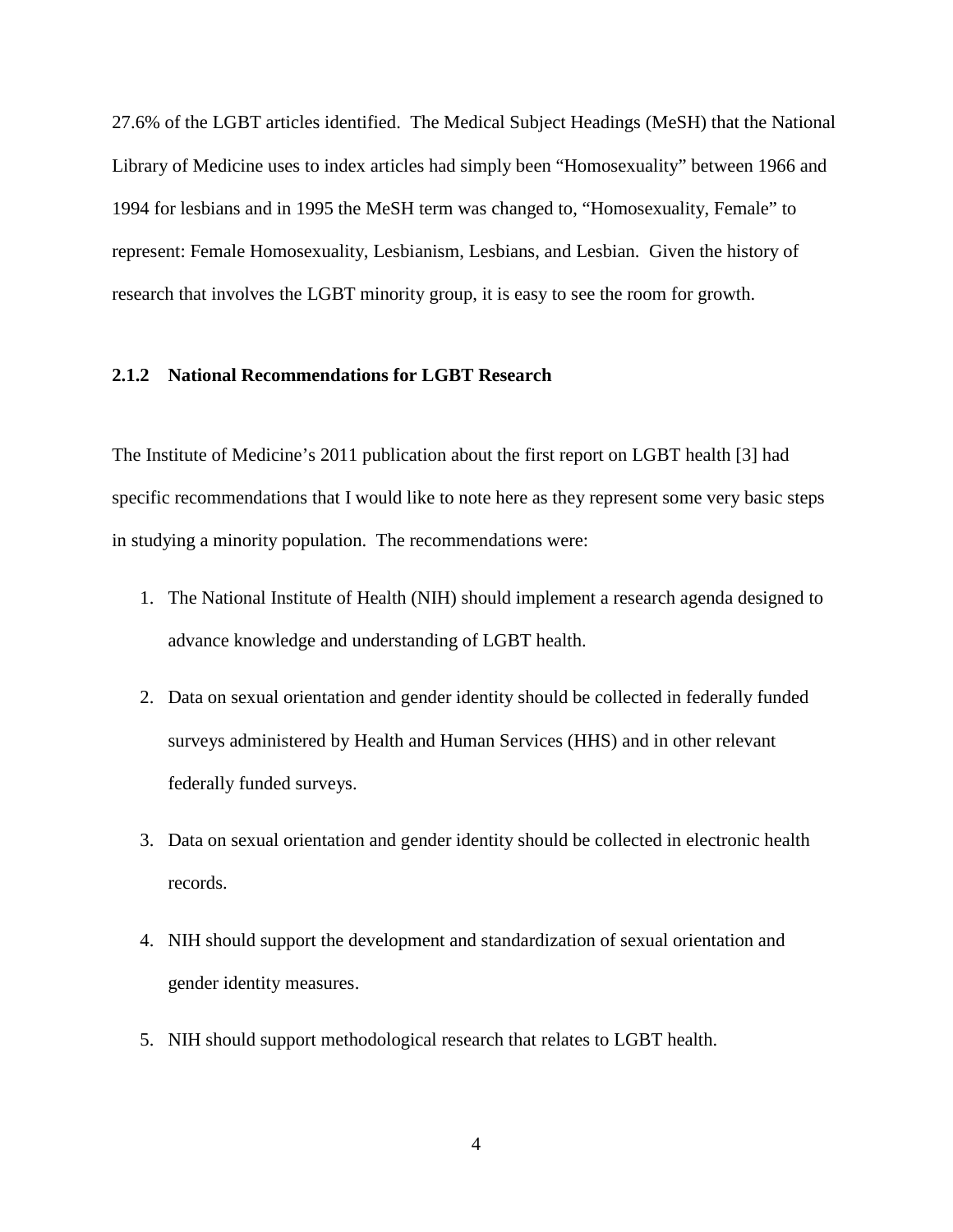- 6. A comprehensive research training approach should be created to strengthen LGBT health research at NIH.
- 7. NIH should encourage grant applicants to address explicitly the inclusion or exclusion of sexual and gender minorities in their samples.

# <span id="page-16-0"></span>**2.1.3 Challenges in Sexual Minority Research**

There are some very specific challenges when researching the LGBT population. Simply defining the group which you are studying is difficult. Sexual orientation is defined by the APA as the sex of those to whom one is sexually and romantically attracted [4]. Further, the APA guidelines define attraction to one's own sex as gay/lesbian, attraction to the other sex as heterosexual, and attraction to both sexes as bisexual. The APA cites research documenting the continuum and fluidity of sexual orientation [4]. The Institute of Medicine highlights that defining "lesbian" is one of the first challenges in studying the minority population [3]. Some research uses same-sex partners at some point since puberty, currently only having sex with same-sex partners, sexual partner preference, and primary sexual desire/relationships in the past 5 years are some examples of how the population is defined.

The LGBT population is very diverse which can pose a generalizability challenge. Even within one facet of the community, lesbians for example, there are sociodemographic characteristic differences, economic differences, and even differences in identities and traditional gender roles (e.g. 'butch', 'femme') [5,6].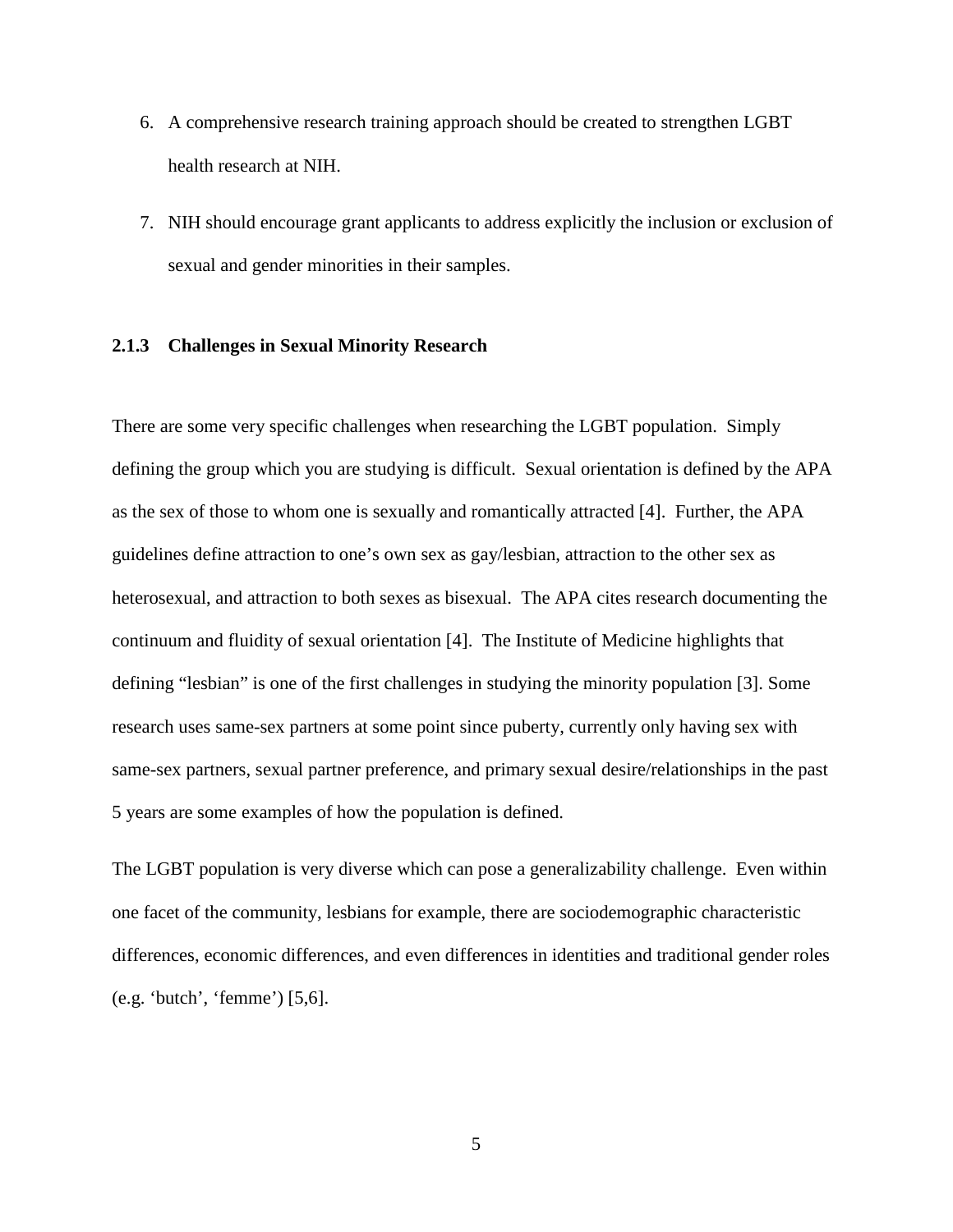## <span id="page-17-0"></span>**2.1.4 Sexual Minority Women Population**

A specific group of the LGBT population, lesbians or Sexual Minority Women (SMW) are the focus of this dissertation. As noted above identifying this population is difficult. Nationally how many women in the United States (US) identify as a sexual minority woman? The data are inconsistent but estimates range from 0.5% to 4% of the US population. The Census in 2000 used same-sex partner households to generate an estimate of 0.54% of US adult women are SMW. Gates (2011) reviewed five US national surveys and surveys from Canada, the United Kingdom, Australia, and Norway to estimate the number of SMW. In the US it was estimated that 3.4% (made up of 1.1% lesbian; 2.2% bisexual) of the women were SMW [7]. Using 1990 census data, Aaron (2003) estimated the adult lesbian population to be 1.87% in Allegheny County, PA [8]. The Institute of Medicine's 2011 publication [3] estimates 4% of the adult US population is a SMW.

### <span id="page-17-1"></span>**2.1.5 Sexual Minority Women and Body Mass Index**

The existing literature reports that SMW have a higher body mass index (BMI), than heterosexual women [9-17]. The Institute of Medicine's first report on the health of lesbian, gay, bisexual, and transgender people specifically highlighted the issue of increased obesity among SMW [3].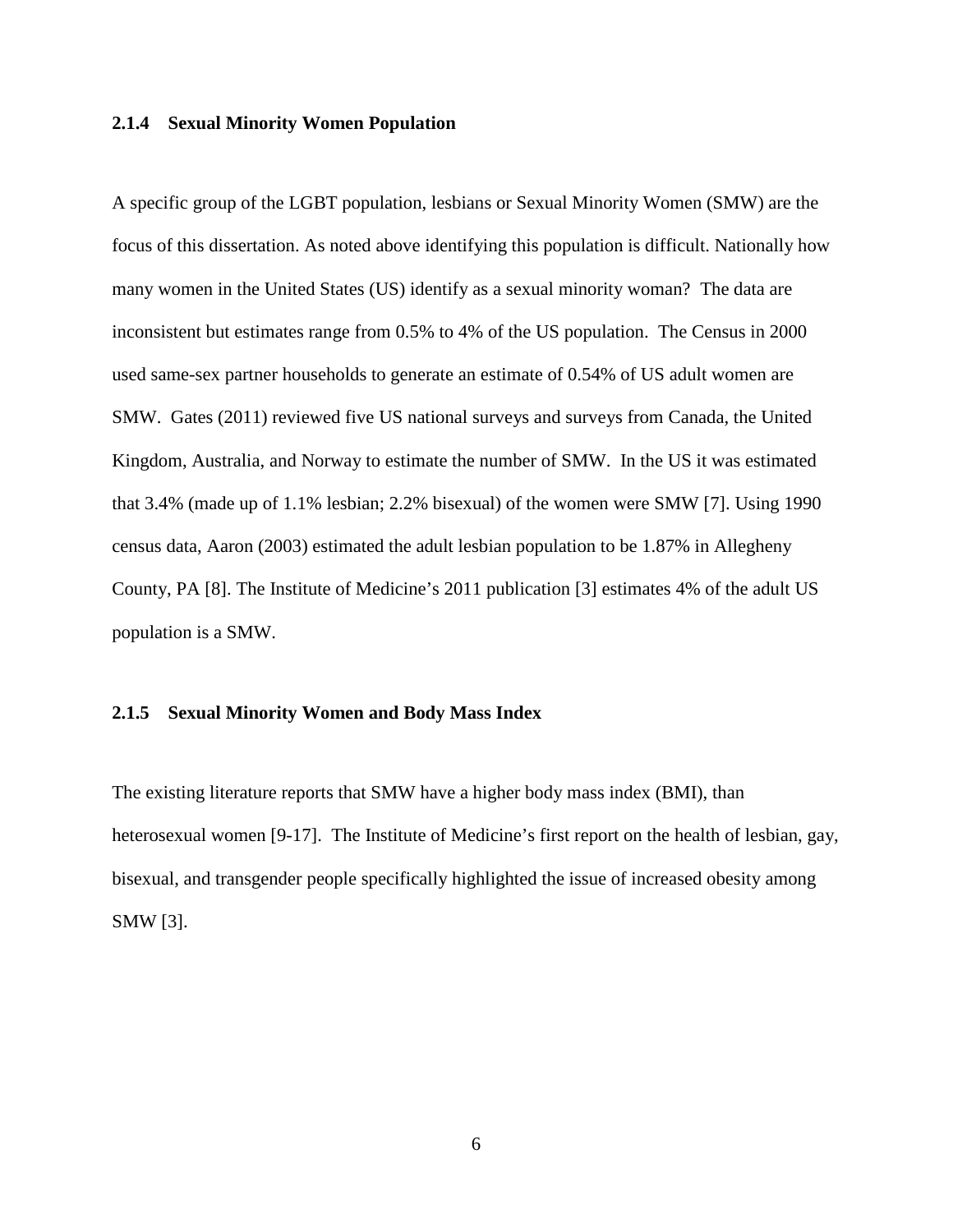# <span id="page-18-0"></span>**2.1.6 Minority Stress**

The minority stress theory model is widely accepted and proposes to explain the disparities in mental health between sexual minorities and heterosexuals. The minority stress theory model hypothesizes that the stressful environment created by stigma, prejudice, and discrimination against SMW, elicits mental health issues that may, explain the greater prevalence of mental health disorders among sexual orientation minorities [18,19]. There is a higher prevalence of anxiety and depression among sexual minorities compared with heterosexuals [19-23].

#### <span id="page-18-1"></span>**2.2 LIMITATIONS IN EXISTING EPIDEMIOLOGIC LITERATURE**

The existing literature reports SMW have higher BMI than heterosexual women [9-17], that sexual minorities endure a lifetime of psychological distress [18,19] and have higher rates of anxiety and depression [19-23]. The current body of literature for SMW concludes that SMW have a higher BMI than heterosexual women but have limited explanations as to the cause. To our knowledge there are no published studies that compare specific dietary intake components by sexual orientation in women. Understanding dietary intake can inform BMI disparities between SMW and heterosexual women. Investigating potential mediators of the relationship between the sexual orientation of women and BMI would also fill a gap in the existing literature. Dietary and psychological considerations may play a role in the relationship between the sexual orientation of women and BMI.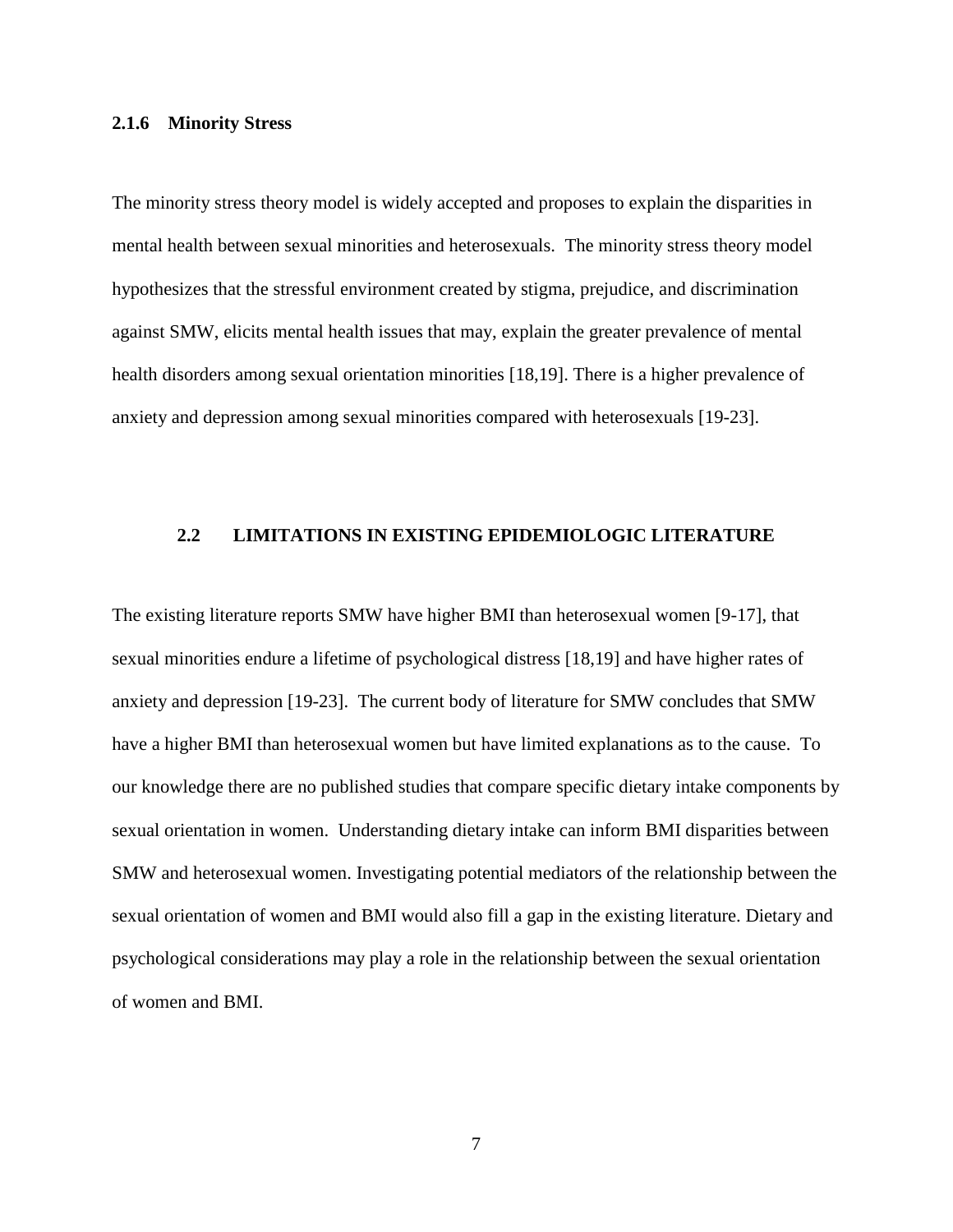# **2.3 SPECIFIC AIMS**

<span id="page-19-0"></span>This dissertation follows the three manuscript approach and all three are secondary data analyses uses data collected in Pittsburgh, PA from the **E**pidemiologic **ST**udy of **HE**alth **R**isk in Women (ESTHER) Project.

The aim of Research Article 1 (Section 3.0) was to utilize the ESTHER three-day food diary data to compare macronutrient intake between SMW and heterosexual women. Then to adjust for education levels and parity and compare macronutrient intake between SMW and heterosexual women.

The aim of Research Article 2 (Section 4.0) was to test mean three-day food diary total caloric intake as a mediator between the sexual orientation of women and BMI and to test mean grams per day from fats, carbohydrates, protein, and alcohol as parallel multiple mediators between the sexual orientation of women and BMI.

The aim of Research Article 3 (Section 5.0) was to stratify the ESTHER sample by self-reported lifetime history of depression and test current depression as a mediator between the sexual orientation of women and BMI.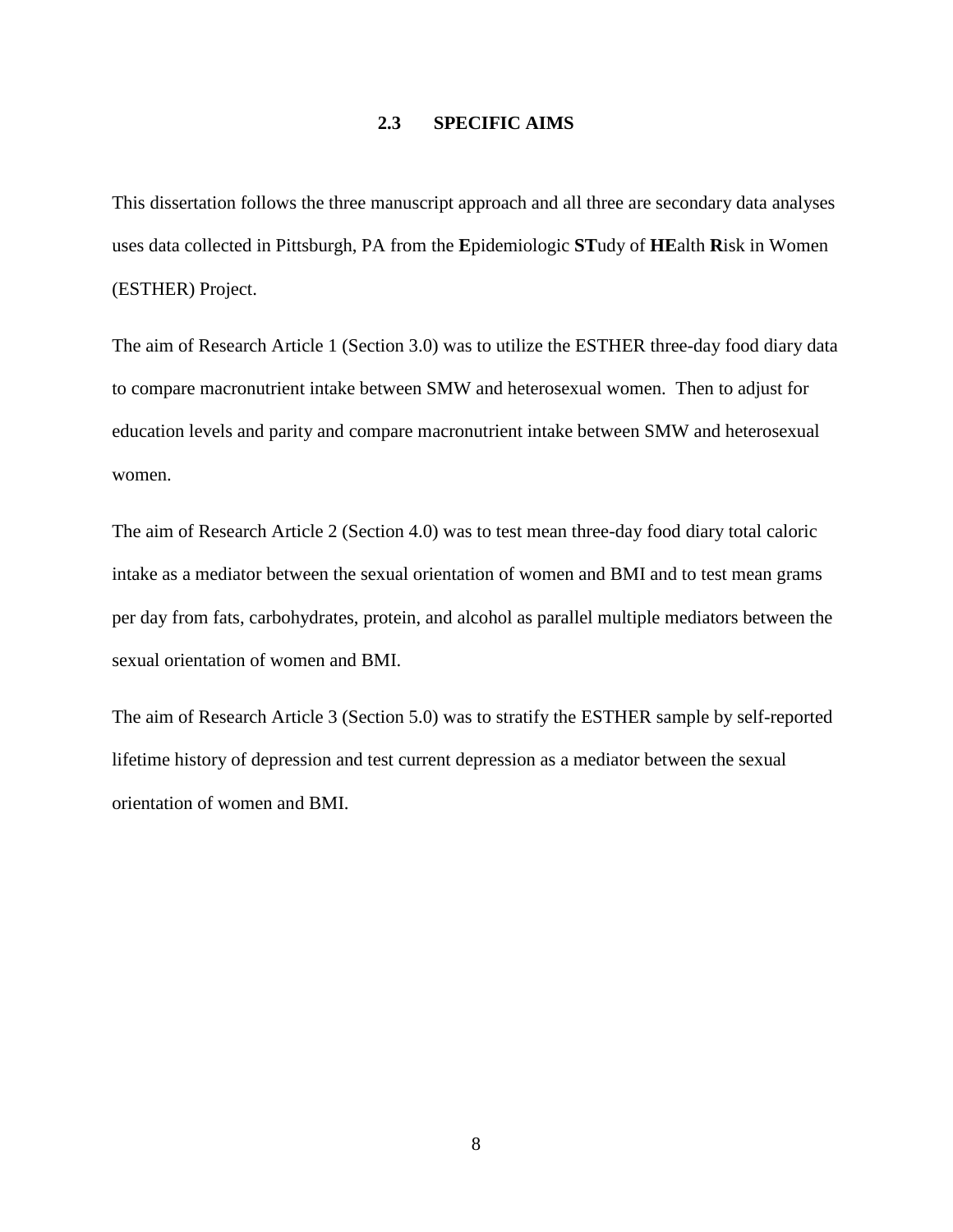# <span id="page-20-0"></span>**3.0 DIETARY COMPARISON BETWEEN SEXUAL MINORITY WOMEN AND HETEROSEXUAL WOMEN**

Pokrzywinski  $R^1$ , Evans RW<sup>1</sup>, Danielson ME<sup>1,2</sup>, Youk AO<sup>3,4</sup>,

Bromberger JT<sup>1,5</sup>, Marshal MP<sup>2,5,6</sup>, Markovic N<sup>1,2,7</sup>

<sup>1</sup>University of Pittsburgh, Department of Epidemiology, Pittsburgh, PA, USA;

<sup>2</sup>University of Pittsburgh, Center for Lesbian, Gay, Bisexual, and Transgender Health Research, Pittsburgh, PA, USA;

<sup>3</sup>Center for Health Equity Research and Promotion, Veterans Affairs (VA) Pittsburgh Healthcare

System, Pittsburgh, PA, USA;

4 University of Pittsburgh, Department of Biostatistics, Pittsburgh, PA, USA;

<sup>5</sup>University of Pittsburgh School of Medicine, Department of Psychiatry, Pittsburgh, PA, USA;

<sup>6</sup>University of Pittsburgh, Department of Pediatrics, School of Medicine, Pittsburgh, PA, USA;

<sup>7</sup>University of Pittsburgh, School of Dental Medicine, Pittsburgh, PA, USA

**Keywords:** sexual minority women, lesbian, food diary, body mass index, dietary intake *This article will be submitted for publication.*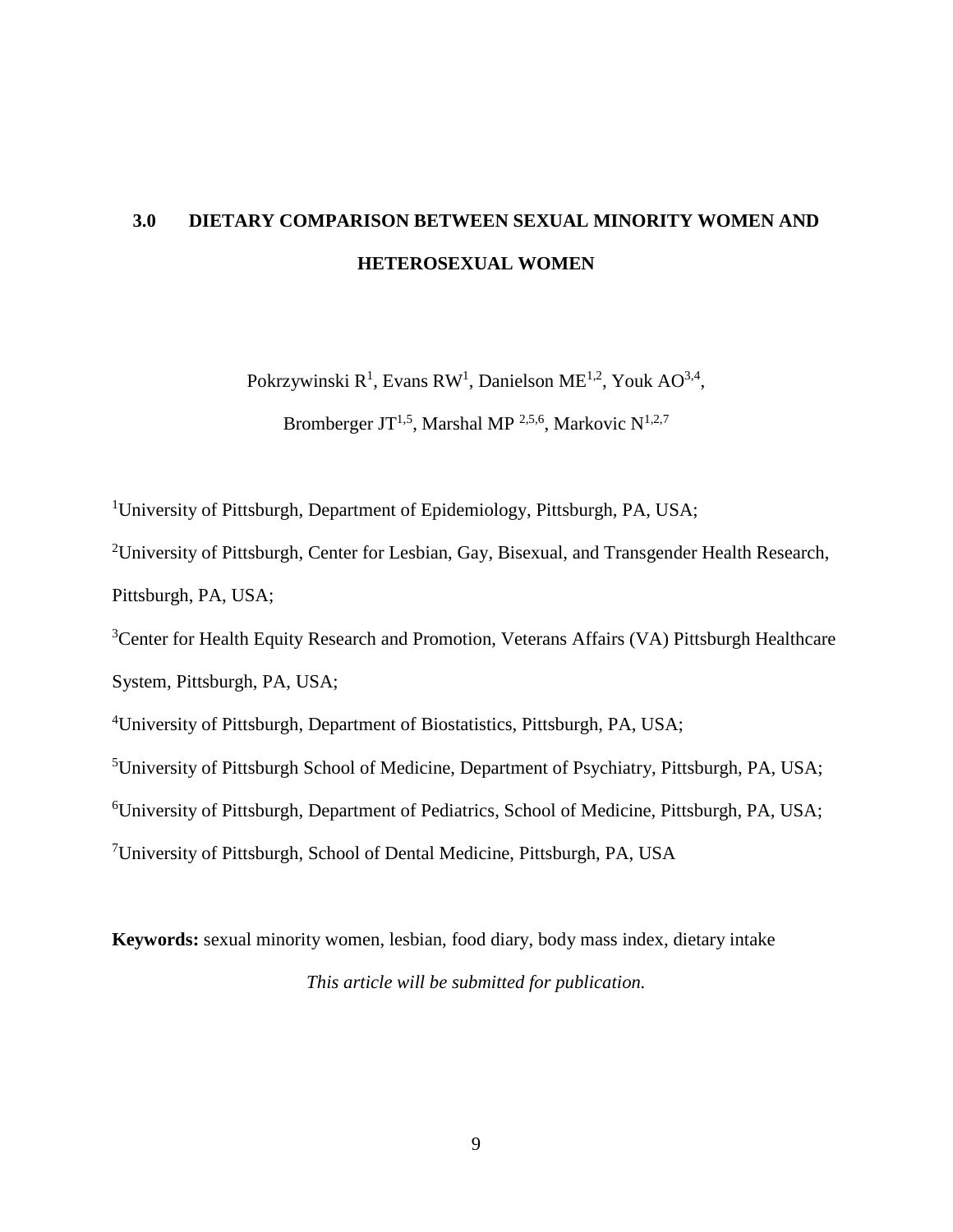# **3.1 ABSTRACT**

<span id="page-21-0"></span>**Background and Objective:** Obesity is a leading health indicator with greater body size associated with increases in all-cause mortality. Sexual minority women (SMW) are reported to have higher body mass index (BMI) than heterosexual women but little has been reported concerning dietary intake differences. Our goal is to investigate variances in dietary intake by sexual orientation in women. We hypothesize that there are differences in macronutrient intake between SMW and heterosexual women.

**Methods:** Dietary intake data collected via a three-day food diary as part of the **E**pidemiologic **ST**udy of **HE**alth **R**isk in Women (ESTHER) Project (Pittsburgh, PA) was used for this secondary data analysis. The sample included 431 SMW and 368 heterosexual women age 35– 64. Dietary analysis was performed with the Nutrition Data System for Research (NDSR) software version 2007. Unadjusted descriptive statistics and comparisons of between-group means were evaluated then adjusted for education level and parity.

**Results:** BMI was statistically higher among SMW than heterosexual women. No differences in physical activity were identified between SMW and heterosexual women. Macronutrient differences between sexual orientation groups were identified. SMW had statistically significant higher daily intake of total calories, total fat, total monounsaturated fatty acid, total polyunsaturated fatty acid, than heterosexual women even after adjusting for differences in education and parity. Alcohol intake, and percent of calories from alcohol per day, were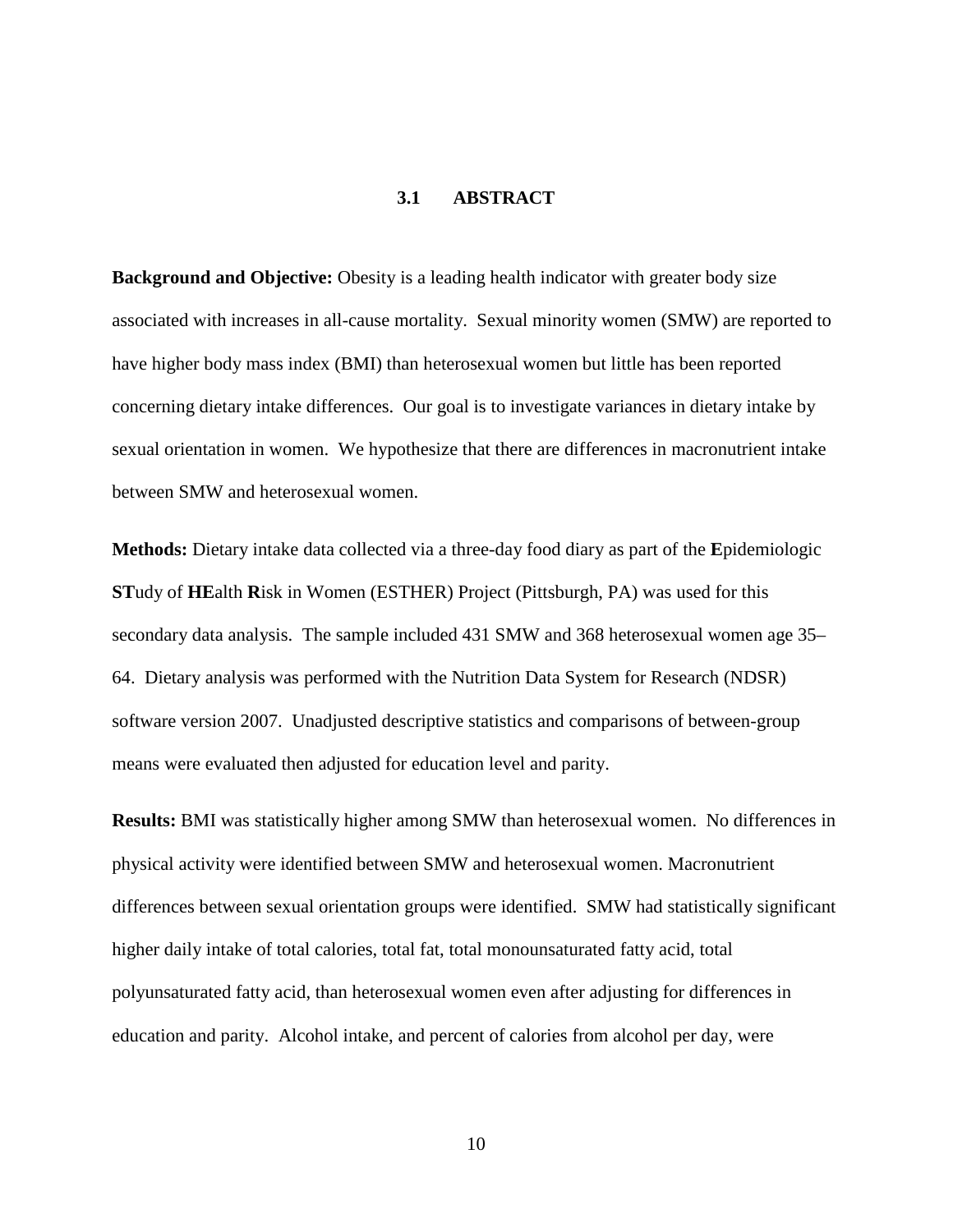significantly higher among SMW than heterosexual women but the statistically significant group differences ceased when adjusting for education and parity.

**Conclusion:** This is the first study to use three-day food diary data to explore differences in macronutrient intake between SMW and heterosexual women. Total caloric intake and intake of fat was significantly higher among SMW than heterosexual women which could explain disparities in BMI of women by sexual orientation. Intake of alcohol was higher among SMW than heterosexual women but not after adjusting for education and parity.

# **3.2 INTRODUCTION**

<span id="page-22-0"></span>The obesity epidemic in the United States is continuing to rise despite published national goals. The Healthy People goal for 2010 was an obesity (body mass index [BMI]  $\geq$ 30 kg/m<sup>2</sup>) prevalence of <15% but no state met that goal [1]. The Healthy People goal for 2020 is to have an obesity rate of <30.5% [2]. Among United States (US) adult women age 20 and older, 36.1% were obese in 2011–2012 [3].

Obesity is seen as a leading health indicator, with greater body size associated with increases in all-cause mortality. Obesity is associated with increased risk of hypertension, dyslipidemia, type 2 diabetes, coronary heart disease, stroke, gallbladder disease, osteoarthritis, respiratory problems, and certain cancers (including breast, endometrial, colon) [4]. Obesity is a preventable risk factor associated with the leading cause of death among women—cardiovascular disease (CVD). About a quarter of US adult women die from CVD [5]. There has been a national call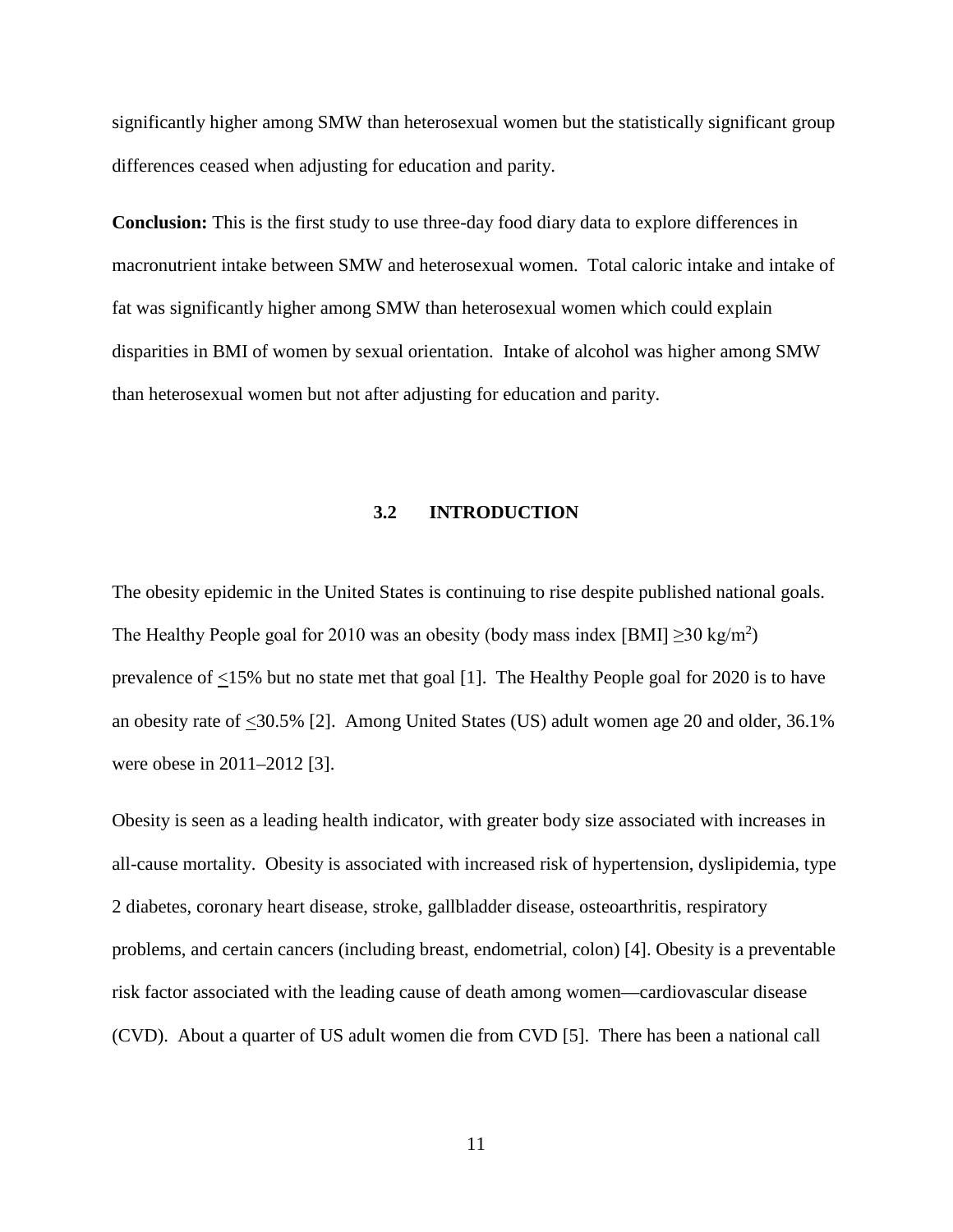for action to lower obesity rates through avenues such as Healthy People and The Women's Heart Health Initiative [6,7].

A group of women who may be at a particularly high risk of CVD are sexual minority women (SMW). SMW have a greater number of risk factors for CVD, including higher BMI, than heterosexual women [8-15]. The Institute of Medicine's first report on the health of lesbian, gay, bisexual, and transgender people (which was published in March 2011) specifically highlighted the issue of increased obesity among SMW [16]. Risk for obesity can be better understood if more is known about SMW's food consumption.

Only three studies have evaluated differences in food intake between SMW and heterosexual women, and all utilized limited variables for food intake [10,15,17]. Valanis and colleagues (2000) evaluated data from the Women's Health Initiative  $(n=93,311; n=573$  "lifetime lesbian" or "adult lesbian"), which used the Food Frequency Questionnaire. The Food Frequency Questionnaire is a self-report of usual frequency of consumption and portion sizes from a list of foods. Daily value of fruit and vegetable servings were categorized into: <2 servings; 2–3 servings; 4–5 servings; and ≥6 servings. Using multivariate logistic regression analyses, the study showed SMW had lower intake of fruits and vegetables than heterosexual women [15]. Roberts and colleagues (2003) conducted a smaller study that used convenience snowball recruitment of 324 SMW and a heterosexual sister. The nutritional variables included the past year's consumption of red meat, caloric intake of more than 30% from fat, a low-fat diet, and a vegetarian diet in the past year. Using paired data, the only difference between the sisters was that the SMW were less likely to have eaten red meat in the past year [17]. Finally, Boehmer and Browen (2009) used data from the California Women's Health Study (2001–2005) which assessed energy intake based on average daily servings of fruits/vegetables and also asked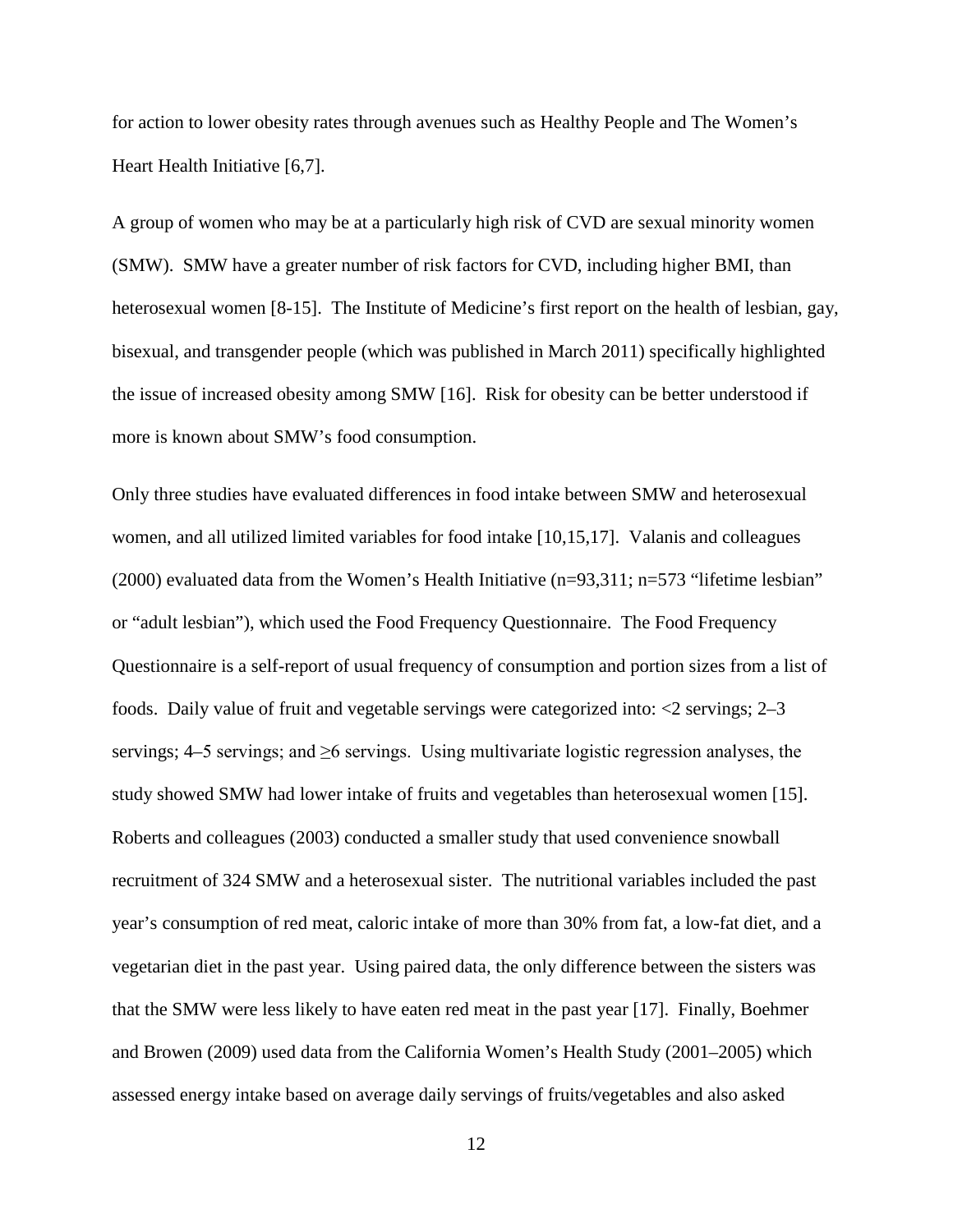women about weight loss attempts in the previous year (dichotomized by attempted weight loss and no attempted weigh loss). No differences were observed between the sexual orientation groups for either outcome. The three studies provide limited insight regarding eating habits for SMW [10].

Having a more complete picture of what women with different sexual orientations consume would better inform the relationship between nutrient intake and differences in BMI between the two groups. Identifying dietary habits could aid in targeting interventions for SMW who are at a higher risk of obesity: a major risk factor for many adverse health conditions. This study aims to investigate macronutrient intake in SMW and heterosexual women. We hypothesize that there are macronutrient intake differences between SMW and heterosexual women.

# **3.3 METHODS**

# <span id="page-24-1"></span><span id="page-24-0"></span>**3.3.1 Study Design**

Data from the **E**pidemiologic **ST**udy of **HE**alth **R**isk in Women (ESTHER) Project conducted in Pittsburgh, PA, from 2003–2006 were used [18-20]. This cross-sectional study includes approximately 1,100 participants, half of whom are SMW. The aim of the ESTHER project was to study risk factors for cardiovascular disease among adult women in the Pittsburgh, PA, area. Participants who identified as sexual minority women or heterosexual women, were age  $\geq 35$ , were not pregnant, and had no previous history of heart disease (angina, heart attack, or stroke) were eligible for the study. This convenience sample was recruited via newspaper and radio advertisements, community health events, LGBT events/socials, and the University of Pittsburgh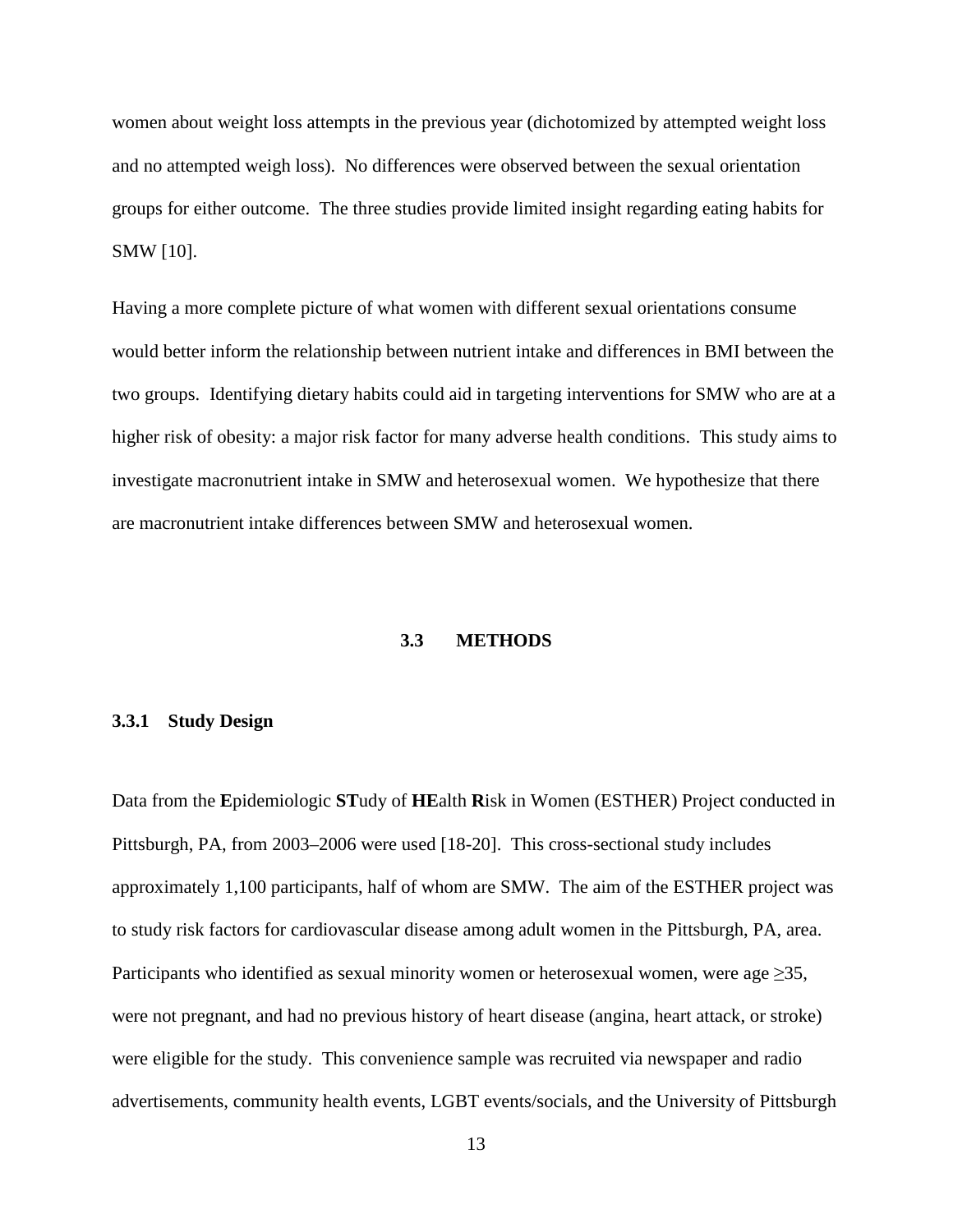broadcast phone-message system. The study endpoints were collected during two clinic visits where participants completed study questionnaires; a physical activity and medical history interview; a fasting venipuncture; a dual-energy X-ray absorptiometry (DXA) scan of hip, spine, and whole body; and three-day food diaries. The University of Pittsburgh's Institutional Review Board (IRB) reviewed and approved the study. Informed consent was documented via written consent. For their time and participation, participants were reimbursed \$50. Funding for the ESTHER Project was provided by the National Heart, Lung, and Blood Institute, R01HL067052.

## <span id="page-25-0"></span>**3.3.2 Sample**

The total study sample  $(n=1,100)$  was reduced for the current analyses. Participants were not included in these analyses if they were missing key variables: age, height and weight (to calculate BMI), or three-day food diary data. Participants who were underweight or had caloric outliers (less than 500 and greater than 4,500 kilocalories per day) were excluded [21,22]. The data were found to be highly skewed in the distribution of older women with a greater number of older heterosexual women compared with older SMW. Therefore only heterosexuals age <65 were included. There was a disproportionate low prevalence of African-American SMW; therefore, heterosexual African-American women were randomly selected to stay in the sample. The total sample for this analysis was 799 (heterosexual n=368; SMW n=431).

## <span id="page-25-1"></span>**3.3.3 Sexual Orientation**

Sexual orientation is defined by the American Psychological Association (APA) as the sex of those to whom one is sexually and romantically attracted [23]. Further, the APA guidelines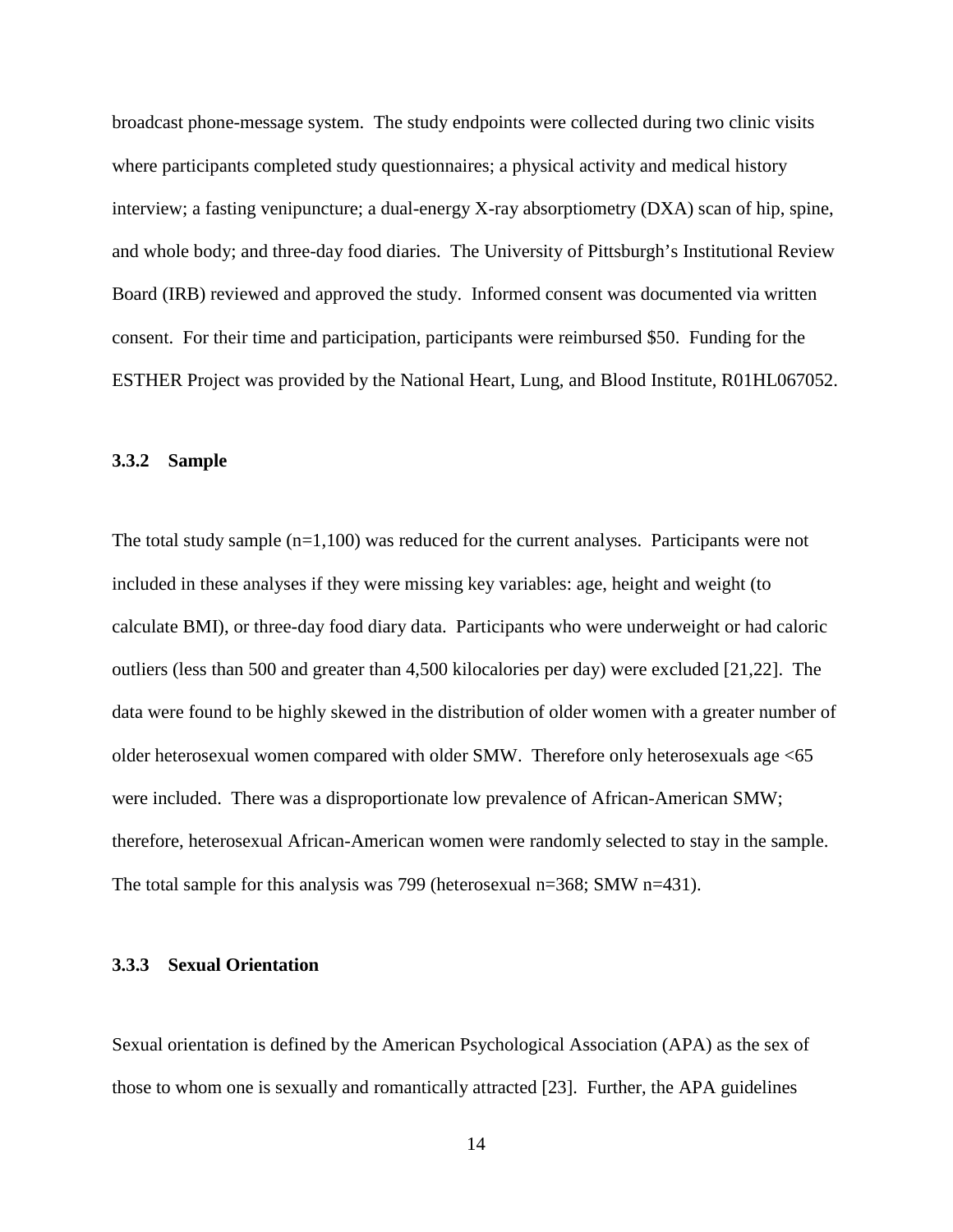define attraction to one's own sex as gay/lesbian, attraction to the other sex as heterosexual, and attraction to both sexes as bisexual. The APA cites research documenting the continuum and fluidity of sexual orientation [23]. The Institute of Medicine highlights that defining "lesbian" is one of the first challenges in studying the minority population [24]. For our research, study participants identified as heterosexual or lesbian. Heterosexuals identified as heterosexual or straight *and* only having male sexual partners since the age of 18 years. SMW, identified as lesbian or bisexual *and* having emotional, physical, and romantic attractions within the past 5 years toward only or primarily women or whose relationships within the past 5 years had been with only or primarily women [19].

# <span id="page-26-0"></span>**3.3.4 Food Diary**

Dietary intake data were collected and analyzed using Nutrition Data System for Research (NDSR) software version 2007, developed by the Nutrition Coordinating Center (NCC), University of Minnesota, Minneapolis, MN. The participants recorded their food intake for a total of three days, made up of two weekdays and one weekend day. The NDSR provides a complete nutrient profile for all foods in the database [25-27]. The mean of the three days was calculated for each macronutrient for each participant.

# <span id="page-26-1"></span>**3.3.5 Body Mass Index (BMI)**

Body weight for the BMI ( $kg/m<sup>2</sup>$ ) calculation was assessed in kg using a calibrated balance beam scale. Researchers measured standing height in feet and inches using a wall-mounted Harpendon stadiometer. Participants were measured without shoes, and the average of two measures (which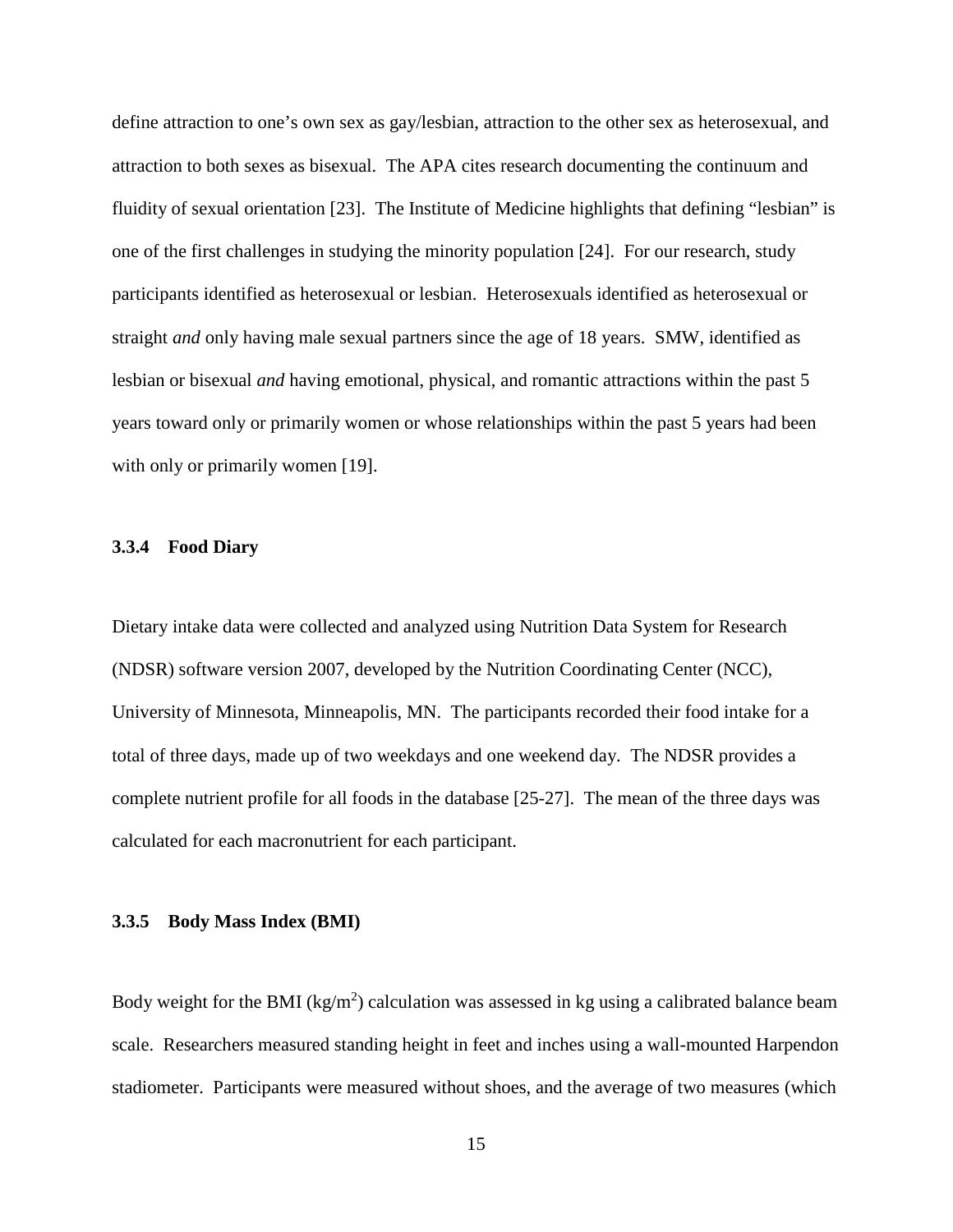varied <0.5 inches) was used. BMI was collected as a continuous variable and converted into categories as outlined by the World Health Organization (WHO). The categories are: normal weight (BMI = 18.5–24.9); overweight (BMI = 25.0–29.9); and obese (BMI  $\geq$ 30.0). Obese can be further defined by three classes: obese class I (BMI =  $30.00-34.99$ ); obese class II (BMI = 35.00–39.99); obese class III (BMI ≥40.00) [28].

# <span id="page-27-0"></span>**3.3.6 Analytic Approach**

Descriptive statistics and comparisons of between-group means were conducted. Categorical variables were created for age and BMI, and all categorical variables were analyzed using chisquared or Fisher's exact test to compare frequencies. For the comparison of unadjusted means for continuous variables, student's t-tests were used. Multivariate analysis of covariance (MANCOVA) assessed group mean differences after adjusting for highest level of education achieved and parity. The statistically significant threshold was  $p<0.05$ . All statistical analyses were performed using SPSS (IBM SPSS Statistics 20).

# **3.4 RESULTS**

## <span id="page-27-2"></span><span id="page-27-1"></span>**3.4.1 Participant Characteristics**

Participant characteristics are presented in Table 3-1. Just over half the sample identified as being a SMW (53.9%). The sample was primarily Caucasian (92.6%) and not Hispanic (99.4%), highly educated (65.9% completing a bachelor's degree or higher), and having a mean household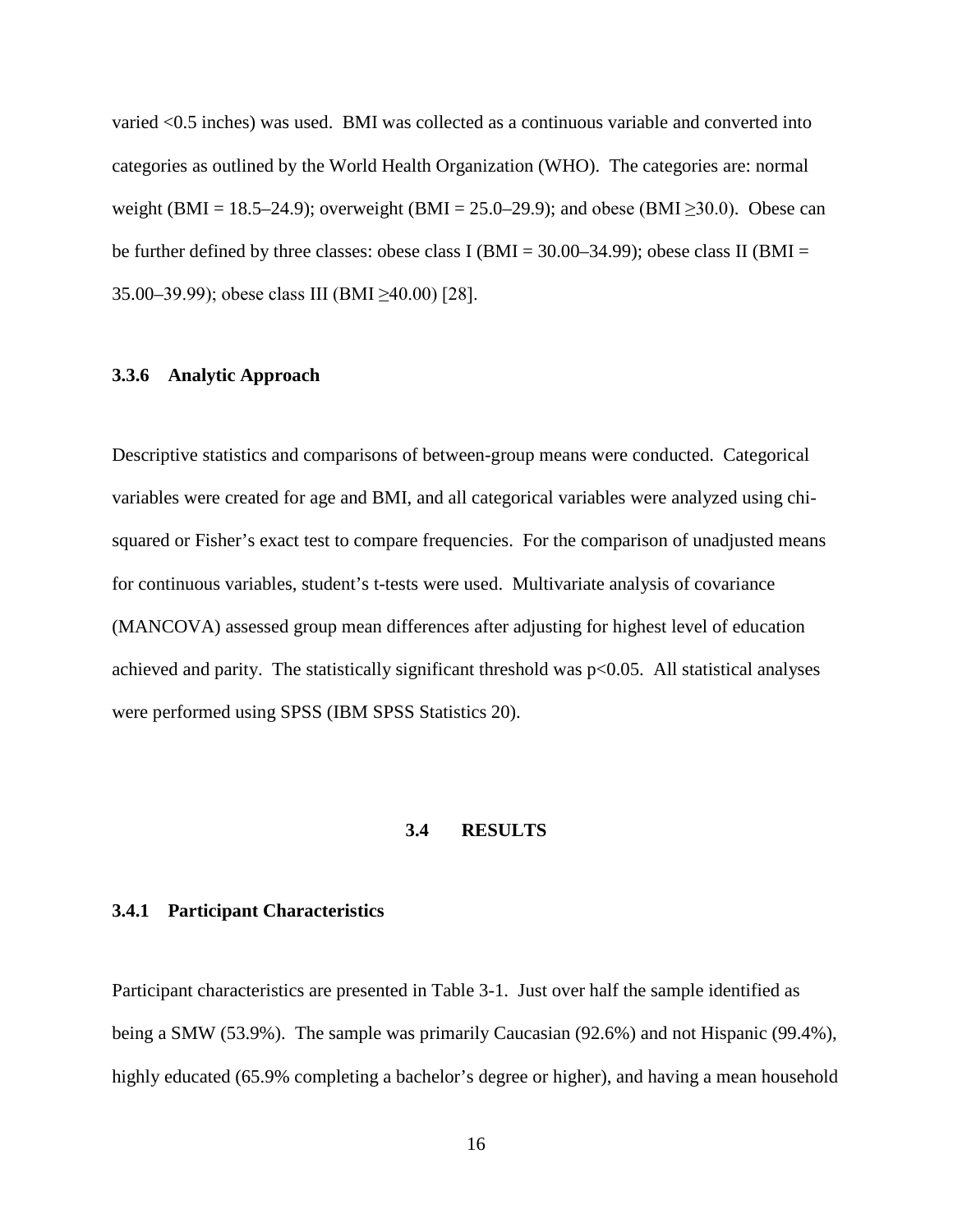income of at least \$60,000 (46.0%). Only 35.3% of the total sample was within the normal range for BMI.

When comparing SMW to heterosexual women, there were statistically significant mean group differences. Heterosexual women had a higher rate of parity than SMW (69.0% vs. 26.5%, p<0.001). SMW had a significantly higher mean BMI (29.62 vs. 28.13, p=0.003) and education level (p=0.007) than heterosexual women.

| <b>Variable</b>           | <b>Total Sample</b><br>$(N=799)$ | <b>Heterosexual Women</b><br>$(n=368)$<br>$n\left(\frac{0}{0}\right)$ | <b>Sexual Minority</b><br>Women<br>$(n=431)$<br>$n\left(\frac{0}{0}\right)$ | <b>Value</b><br>P |
|---------------------------|----------------------------------|-----------------------------------------------------------------------|-----------------------------------------------------------------------------|-------------------|
| Age, in years             |                                  |                                                                       |                                                                             |                   |
| Mean (SD)                 | 47.59 (7.33)                     | 47.73 (7.64)                                                          | 47.47 (7.05)                                                                | 0.613             |
| range                     | $35 - 64$                        | $35 - 64$                                                             | $35 - 64$                                                                   |                   |
| <b>Age Categories</b>     |                                  |                                                                       |                                                                             |                   |
| 35-39                     | 115 (14.4%)                      | 57 (15.5%)                                                            | 58 (13.5%)                                                                  |                   |
| $40 - 44$                 | 184 (23.0%)                      | 83 (22.6%)                                                            | 101 (23.4%)                                                                 |                   |
| 45-49                     | 197 (24.7%)                      | 85 (23.1%)                                                            | 112 (26.0%)                                                                 | 0.298             |
| 50-54                     | 142 (17.8%)                      | 59 (16.0%)                                                            | 83 (19.3%)                                                                  |                   |
| 55-64                     | 161 (20.2%)                      | 84 (22.8%)                                                            | 77 (17.9%)                                                                  |                   |
| <b>Parity</b>             |                                  |                                                                       |                                                                             |                   |
| Nulliparous               | 431 (53.9%)                      | 114 (31.0%)                                                           | 317 (73.5%)                                                                 | < 0.001           |
| Parous                    | 368 (46.1%)                      | 254 (69.0%)                                                           | 114 (26.5%)                                                                 |                   |
| Race                      |                                  |                                                                       |                                                                             |                   |
| Caucasian                 | 740 (92.6%)                      | 339 (92.1%)                                                           | 401 (93.0%)                                                                 | 0.621             |
| African-American          | 59 (7.4%)                        | 29 (7.9%)                                                             | 30 (7.0%)                                                                   |                   |
| <b>Ethnicity</b>          |                                  |                                                                       |                                                                             |                   |
| Not Hispanic or<br>Latino | 794 (99.4%)                      | 366 (99.5%)                                                           | 428 (99.3%)                                                                 | 0.720             |

<span id="page-28-0"></span>**Table 3-1. Participant Characteristics**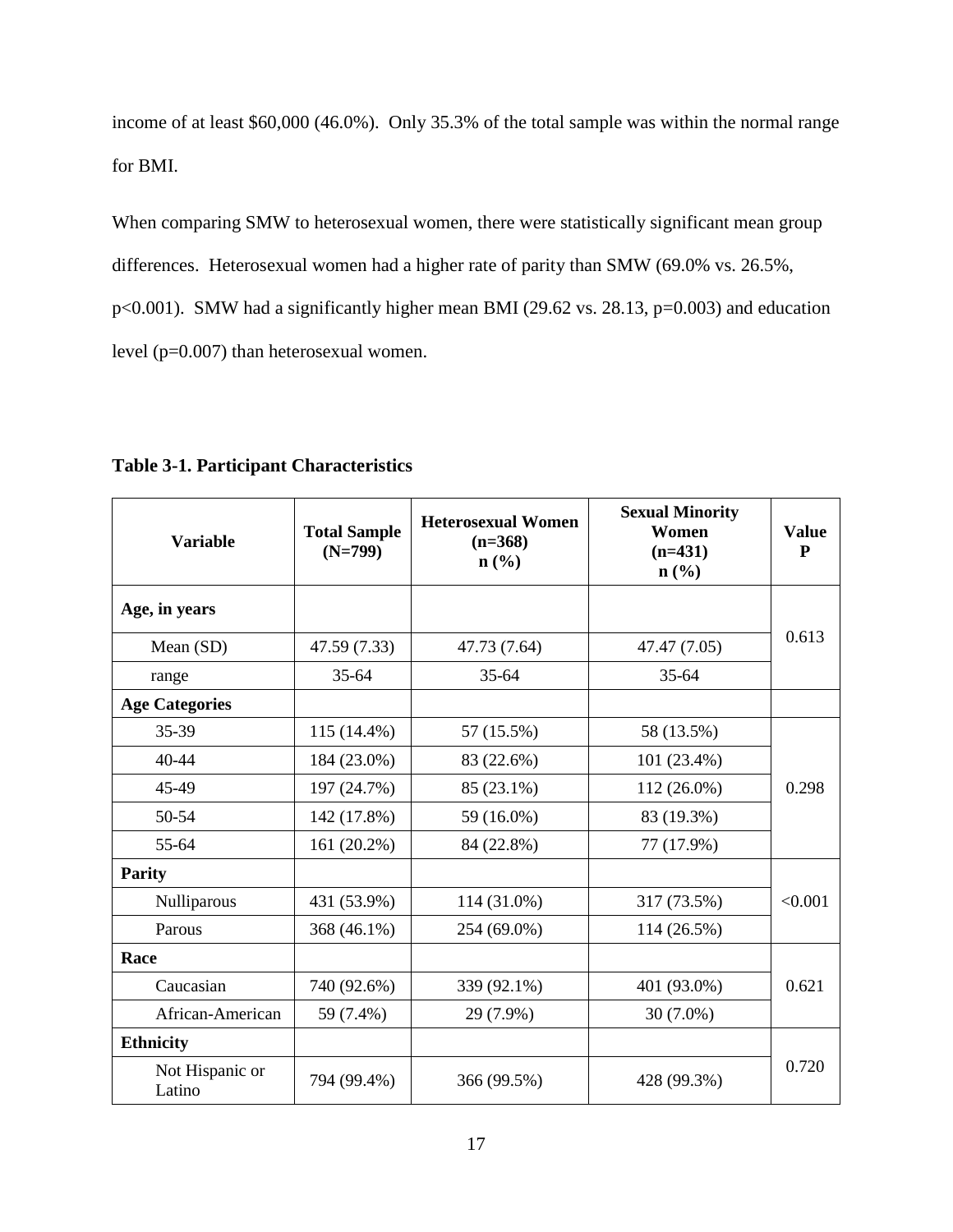# **Table 3-1. Continued**

| <b>Variable</b>                                                    | <b>Total Sample</b><br>$(N=799)$ | <b>Heterosexual Women</b><br>$(n=368)$<br>$n\left(\frac{0}{0}\right)$ | <b>Sexual Minority</b><br>Women<br>$(n=431)$<br>$\mathbf{n}(\%)$ | <b>Value</b><br>P |
|--------------------------------------------------------------------|----------------------------------|-----------------------------------------------------------------------|------------------------------------------------------------------|-------------------|
| Hispanic or Latino                                                 | $5(0.6\%)$                       | $2(0.5\%)$                                                            | $3(0.7\%)$                                                       |                   |
| BMI $\text{kg/m}^2$                                                |                                  |                                                                       |                                                                  |                   |
| Mean (SD)                                                          | 28.93 (7.23)                     | 28.13 (6.44)                                                          | 29.62 (7.78)                                                     | 0.003             |
| range                                                              | 18.55-70.09                      | 18.61-55.54                                                           | 18.55-70.09                                                      |                   |
| <b>BMI</b> Categories <sup>¥</sup>                                 |                                  |                                                                       |                                                                  |                   |
| Normal                                                             | 282 (35.3%)                      | 138 (37.5%)                                                           | 144 (33.4%)                                                      |                   |
| Overweight                                                         | 233 (29.2%)                      | 122 (33.2%)                                                           | 111 (25.8%)                                                      |                   |
| Obese-Class I                                                      | 141 (17.6%)                      | 53 (14.4%)                                                            | 88 (20.4%)                                                       | 0.010             |
| Obese-Class II                                                     | 80 (10.0%)                       | 34 (9.2%)                                                             | 46 (10.7%)                                                       |                   |
| Obese-Class III                                                    | 63 (7.9%)                        | 21 (5.7%)                                                             | 42 (9.7%)                                                        |                   |
| <b>Total Physical</b><br><b>Activity, hours per</b><br>week        | 9.3(11.9)<br>$(0-67.17)$         | 8.66 (11.39)<br>$(0-58.1)$                                            | 9.9(12.3)<br>$(0-67.2)$                                          | 0.139             |
| <b>Government</b><br><b>Guidelines for</b><br>Mod/Vig PA, yes n, % | 604, 75.6%                       | 280, 76.1%                                                            | 324, 75.2%                                                       | 0.765             |
| <b>Education</b>                                                   |                                  |                                                                       |                                                                  |                   |
| $<$ 12 years                                                       | $4(0.5\%)$                       | $2(0.5\%)$                                                            | $2(0.5\%)$                                                       |                   |
| High school or<br><b>GED</b>                                       | 79 (9.9%)                        | 51 (13.9%)                                                            | 28 (6.5%)                                                        | 0.007             |
| Some college                                                       | 190 (23.8%)                      | 88 (23.9%)                                                            | 102 (23.7%)                                                      |                   |
| <b>Bachelors</b>                                                   | 202 (25.3%)                      | 94 (25.5%)                                                            | $108(25.1\%)$                                                    |                   |
| Graduate+                                                          | 324 (40.6%)                      | 133 (36.1%)                                                           | 191 (44.3%)                                                      |                   |
| <b>Household Income</b>                                            |                                  |                                                                       |                                                                  |                   |
| Less than \$15,000                                                 | 60(7.5%)                         | $30(8.2\%)$                                                           | 30 (7.0%)                                                        |                   |
| \$15,000-\$24,999                                                  | 49 (6.1%)                        | 25 (6.8%)                                                             | 24 (5.6%)                                                        |                   |
| \$25,000-\$39,999                                                  | 134 (16.8%)                      | 65 (17.7%)                                                            | 69 (16.0%)                                                       | 0.319             |
| \$40,000-\$59,999                                                  | 174 (21.8%)                      | 79 (21.5%)                                                            | 95 (22.0%)                                                       |                   |
| \$60,000-\$74,999                                                  | 102 (12.8%)                      | 36 (9.8%)                                                             | 66 (15.3%)                                                       |                   |
| \$75,000 or more                                                   | 265 (33.2%)                      | 121 (32.9%)                                                           | 144 (33.4%)                                                      |                   |
| Missing                                                            | $15(1.9\%)$                      | $12(3.3\%)$                                                           | 3(0.7%)                                                          |                   |
| <b>Medical Insurance</b>                                           |                                  |                                                                       |                                                                  |                   |
| Yes                                                                | 734 (91.9%)                      | 338 (91.8%)                                                           | 396 (91.9%)                                                      | 0.248             |
| No                                                                 | 63 (7.9%)                        | 29 (7.9%)                                                             | 34 (7.9%)                                                        |                   |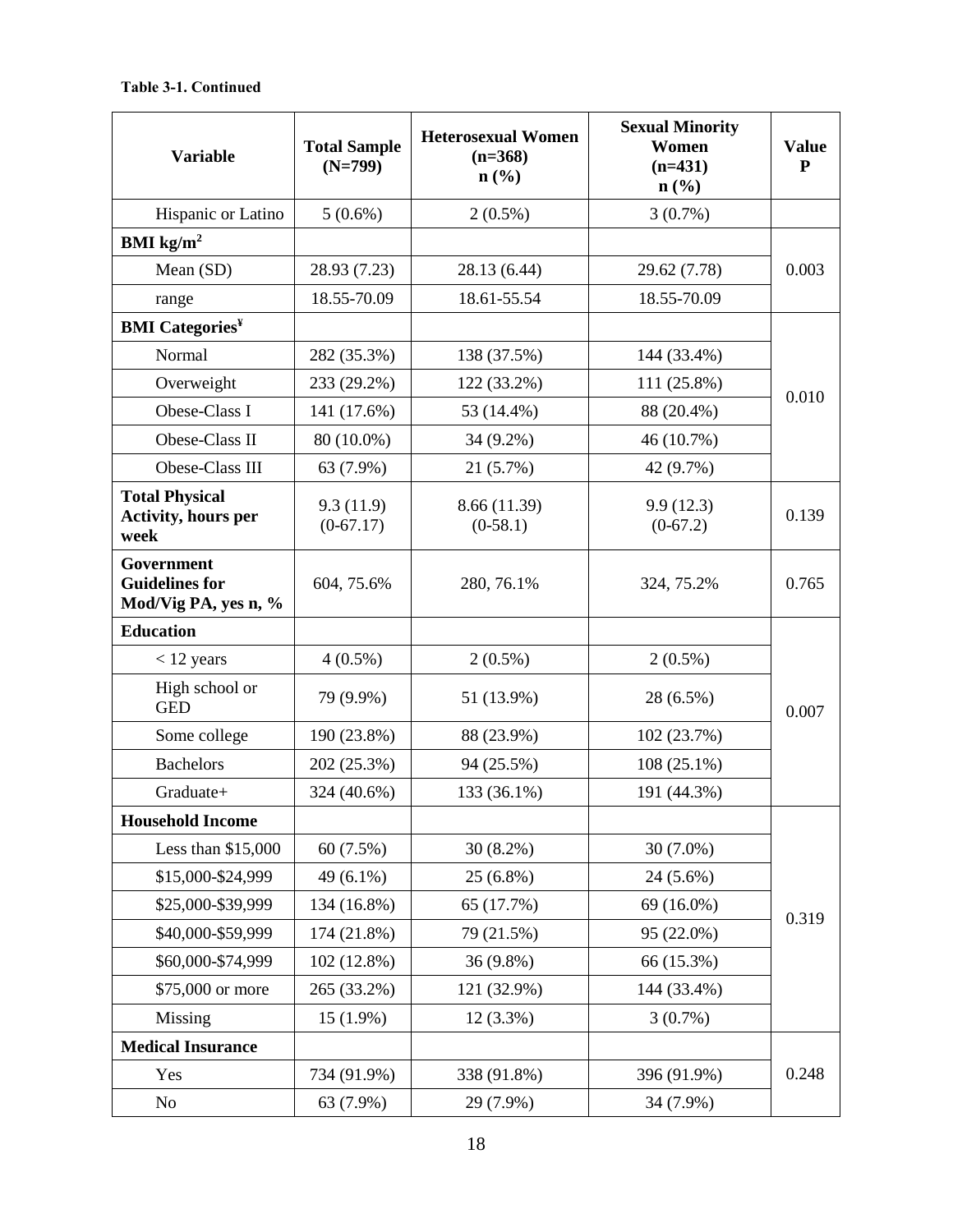#### **Table 3-1. Continued**

| <b>Variable</b>            | <b>Total Sample</b><br>$(N=799)$ | <b>Heterosexual Women</b><br>$(n=368)$<br>$n\left(\frac{0}{0}\right)$ | <b>Sexual Minority</b><br>Women<br>$(n=431)$<br>$n\left(\frac{0}{0}\right)$ | Value |  |
|----------------------------|----------------------------------|-----------------------------------------------------------------------|-----------------------------------------------------------------------------|-------|--|
| Missing                    | $2(0.3\%)$                       | $1(0.3\%)$                                                            | $1(0.2\%)$                                                                  |       |  |
| <b>Menopause Status*</b>   |                                  |                                                                       |                                                                             |       |  |
| Menopause not<br>suspected | 638 (79.8%)                      | 284 (77.2%)                                                           | 354 (82.1%)                                                                 | 0.081 |  |
| Menopause                  | 161 (20.2%)                      | 84 (22.8%)                                                            | 77 (17.9%)                                                                  |       |  |

 $*$  Normal weight (BMI = 18.5–24.9); overweight (BMI = 25.0–29.9); obese class I (BMI = 30.00–34.99); obese class II  $(BMI = 35.00-39.99)$ ; obese class III (BMI ≥40.00).

<span id="page-30-0"></span>\* Based on age alone.

# **3.4.2 Macronutrient Intake by Sexual Orientation**

# <span id="page-30-1"></span>**3.4.2.1 Energy Source**

The primary energy sources for the total sample, heterosexual women, and SMW are presented in Table 3-2. The mean caloric intake for the total sample was 1,862 kilocalories, and the group differences were statistically significant, with SMW having a higher caloric intake than heterosexual women (1,900 and 1,818, respectively; p=0.024). Even after adjusting for education and parity the SMW still had significantly higher mean caloric intake than heterosexual women (1,910 and 1,805, respectively; p=0.009). The group differences for intake of fat were also statistically significant, with SMW having higher intake of fat per day than heterosexual women (75.6gm and 70.9gm, respectively; p=0.026). The significant differences remained after adjusting for education and parity (70.2 gm/day for SMW; 76.2 gm/day for heterosexual women; p=0.010).

While total protein intake did not differ significantly by sexual orientation group, intake of vegetable protein did differ significantly for the unadjusted mean comparisons with SMW having higher intake than heterosexual women (27.6gm and 25.7gm, respectively; p=0.008). Significant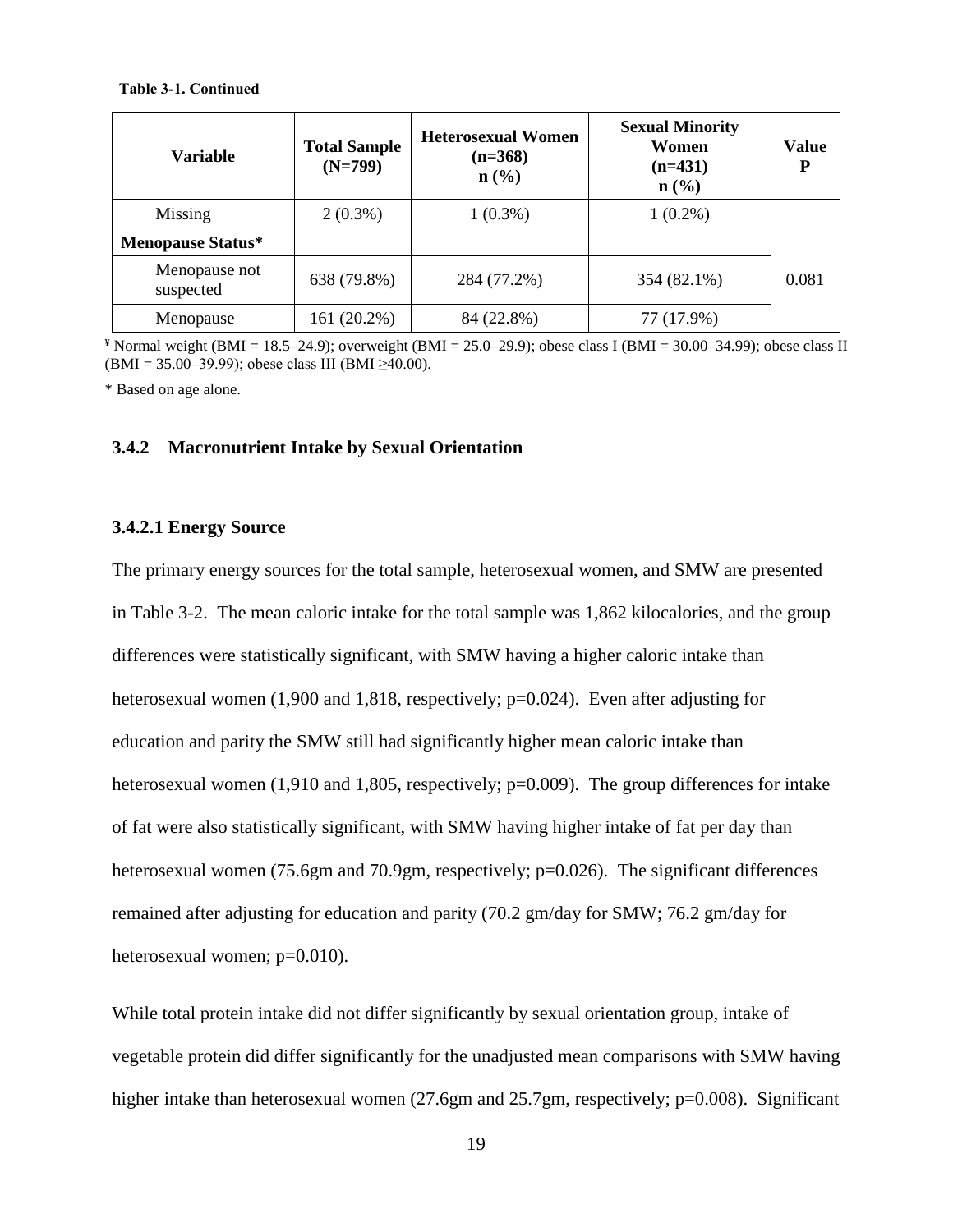mean differences for vegetable protein disappeared once the sample was adjusted for education and parity.

Intake of alcohol and percent of total calories from alcohol per day were significantly higher in SMW than heterosexual women (5.9 gm and 4.3 gm of alcohol per day respectively, p=0.023; 2.1% and 1.5% calories per day from alcohol, p=0.022, respectively for SMW and heterosexual women). However, after adjusting for education and parity there were no significant group differences by sexual orientation found (4.4 gm and 5.8 gm of alcohol per day respectively, p=0.090; 1.5% and 2.1% calories per day from alcohol, p=0.076, respectively for SMW and heterosexual women)

# <span id="page-31-0"></span>**3.4.2.2 Fat and Cholesterol**

Daily fat and cholesterol intake for the total sample, heterosexual women, and SMW are presented in Table 3-3. The group differences were statistically significant for two types of fat: total monounsaturated fatty acids and total polyunsaturated fatty acids. The group differences remained statistically significant for the unadjusted, and adjusted means with SMW having higher intake of fats. Total saturated fatty acid intake was higher among SMW than heterosexual women. The group means were only borderline statistically significant  $(p=0.058)$  but then significant after adjusting for education and parity  $(p=0.013)$ . For both of the significant comparisons, the SMW had higher intakes than the heterosexual women.

# <span id="page-31-1"></span>**3.4.2.3 Carbohydrates**

As noted in Table 3-4, total daily carbohydrate intake did not differ significantly by sexual orientation. However, when investigating the group differences by components of carbohydrates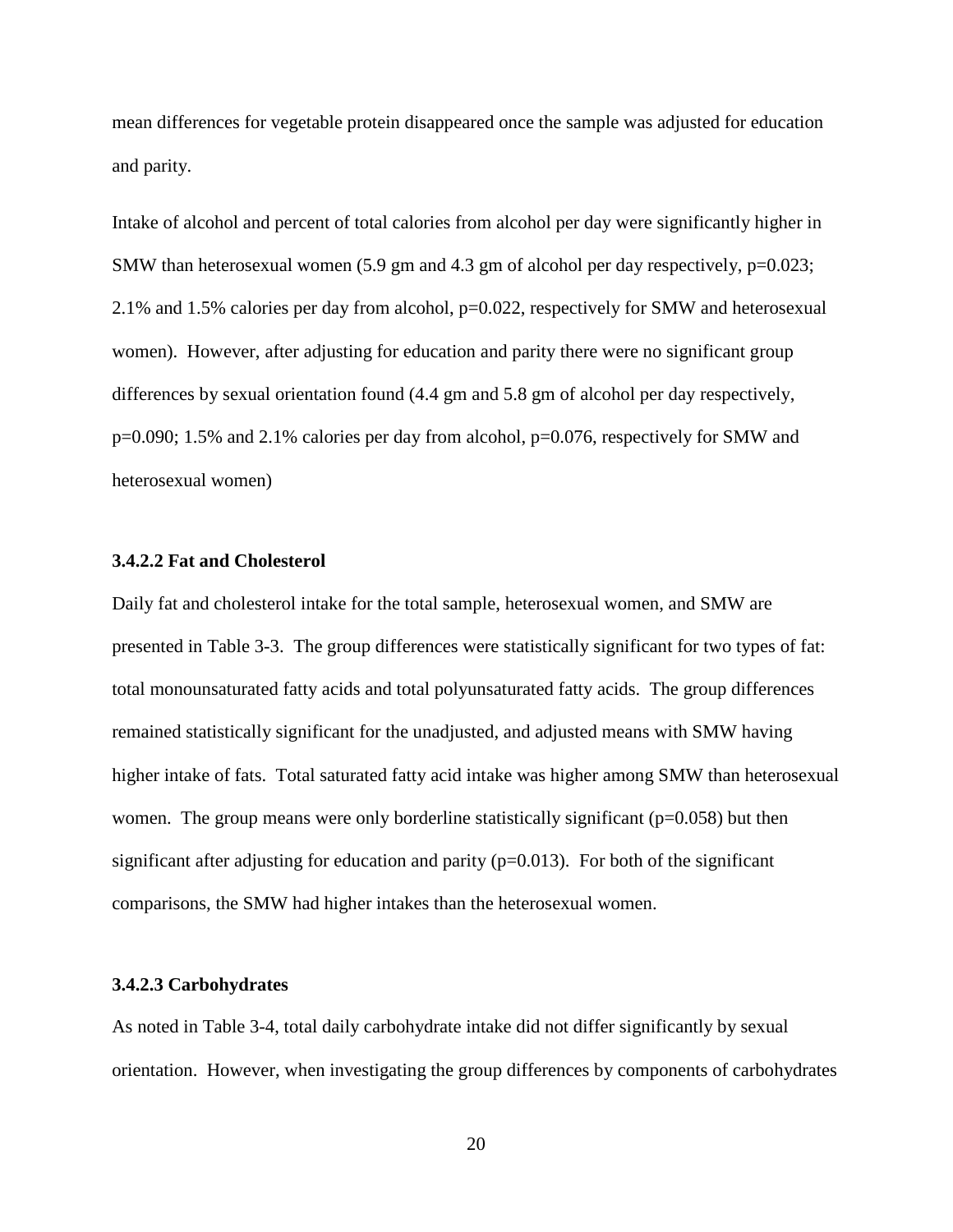(Table 3-4), intake of galactose was significantly higher for SMW than heterosexual women (0.5gm and 0.4gm, respectively; p=0.043) for the unadjusted sample. After adjusting for education and parity, fructose and glucose were significantly higher among SMW than heterosexual women (p=0.010 and p=0.009, respectively).

# <span id="page-32-0"></span>**3.4.2.4 Fiber**

Table 3-5 displays the daily fiber intake for the total sample, heterosexual women, and SMW. The total dietary fiber, soluble dietary fiber, and insoluble dietary fiber intakes were similar across the sexual orientation groups. We did not find significant group differences for the unadjusted, or adjusted, sample.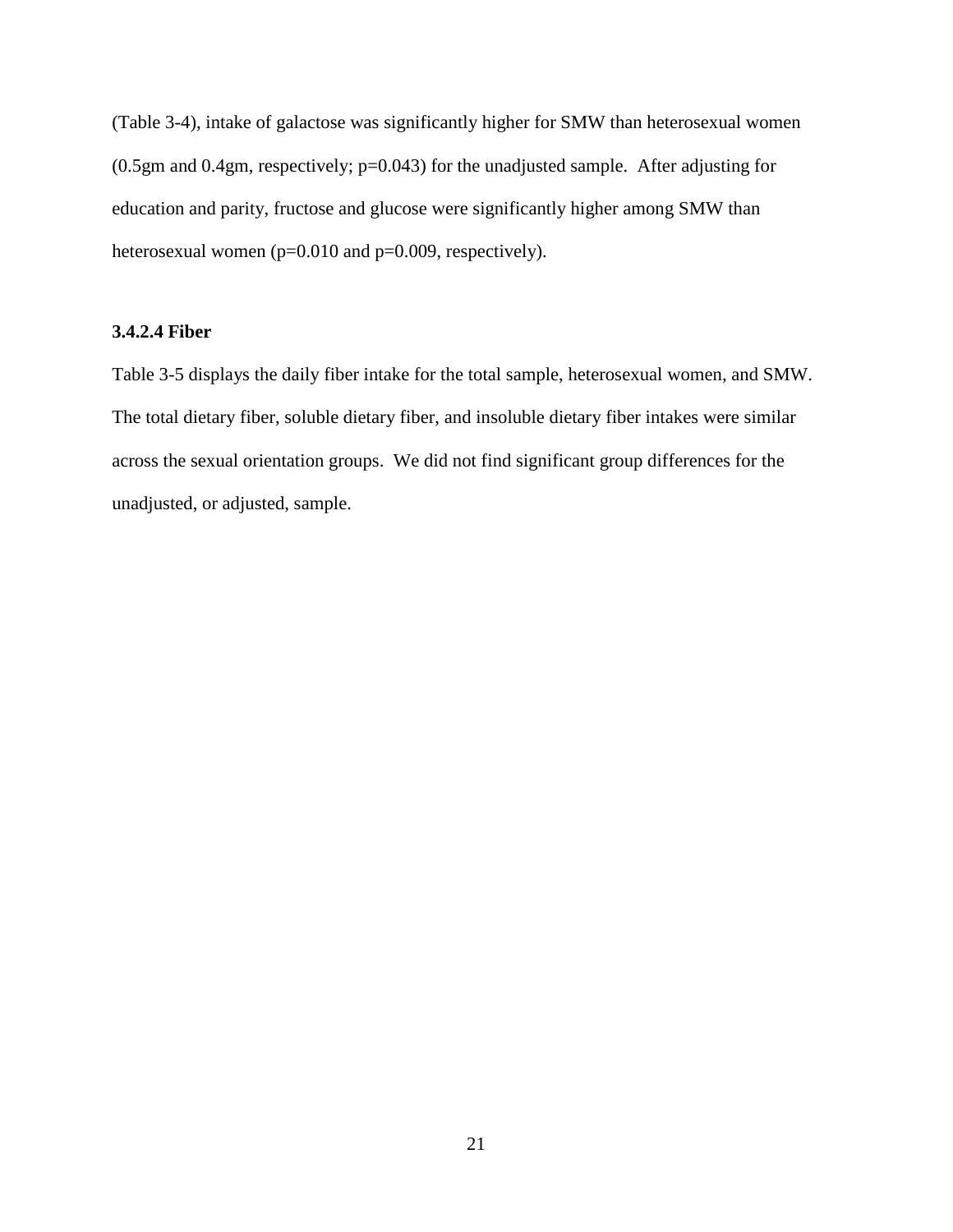# **Table 3-2. Daily Energy Sources**

<span id="page-33-0"></span>

|                                 |                                      | <b>Adjusted for Education Level and Parity</b><br><b>Adjusted mean (SE)</b> |                                              |              |                                           |                                                        |              |
|---------------------------------|--------------------------------------|-----------------------------------------------------------------------------|----------------------------------------------|--------------|-------------------------------------------|--------------------------------------------------------|--------------|
| <b>Energy Source</b>            | <b>Total Sample</b><br>$(N=799)$     | <b>Heterosexual</b><br>Women<br>$(n=368)$                                   | <b>Sexual Minority</b><br>Women<br>$(n=431)$ | $\mathbf{P}$ | <b>Heterosexual</b><br>Women<br>$(n=368)$ | <b>Sexual</b><br><b>Minority</b><br>Women<br>$(n=431)$ | $\mathbf{P}$ |
| <b>Energy (kilocalories)</b>    | 1,861.91 (513.68)<br>529.75-3,667.35 | 1,817.50 (507.87)<br>529.75-3,463.08                                        | 1,899.82 (516.16)<br>699.94-3,667.35         | $0.024*$     | 1,805.14<br>(28.26)                       | 1,910.38<br>(25.91)                                    | $0.009*$     |
| <b>Total Fat g</b>              | 73.43 (29.95)<br>11.54-191.68        | 70.88 (28.94)<br>11.54-191.68                                               | 75.61 (30.65)<br>16.33-186.10                | $0.026*$     | 70.15<br>(1.65)                           | 76.22<br>(1.51)                                        | $0.010*$     |
| <b>Total Carbohydrate g</b>     | 225.52 (70.45)<br>54.38-492.01       | 222.54 (70.55)<br>56.67-477.68                                              | 228.07 (70.35)<br>54.38-492.01               | 0.269        | 220.68<br>(3.89)                          | 229.65<br>(3.56)                                       | 0.105        |
| Available Carbohydrate g        | 207.13 (67.18)<br>37.98-474.94       | 204.52 (67.29)<br>48.75-458.43                                              | 209.37 (67.09)<br>37.98-474.94               | 0.309        | 202.37<br>(3.70)                          | 211.20<br>(3.39)                                       | 0.094        |
| <b>Total Protein g</b>          | 75.02 (22.61)<br>13.92-174.88        | 73.88 (22.78)<br>17.3-174.88                                                | 75.99 (22.44)<br>13.92-156.56                | 0.188        | 74.13<br>(1.24)                           | 75.79<br>(1.14)                                        | 0.349        |
| <b>Animal Protein g</b>         | 48.15 (21.30)<br>2.09-157.41         | 48.06 (21.00)<br>6.22-157.41                                                | 48.24 (21.57)<br>2.09-122.30                 | 0.904        | 47.91<br>(1.18)                           | 48.36<br>(1.08)                                        | 0.788        |
| <b>Vegetable Protein g</b>      | 26.74 (10.13)<br>3.78-75.58          | 25.71 (9.85)<br>3.78-75.58                                                  | 27.62 (10.29)<br>4.94-72.39                  | $0.008*$     | 26.12<br>(0.55)                           | 27.27<br>(0.50)                                        | 0.142        |
| Alcohol g                       | 5.16(10.57)<br>0-89.73               | 4.26(9.07)<br>$0 - 64.92$                                                   | 5.93 (11.66)<br>0-89.73                      | $0.023*$     | 4.41<br>(0.58)                            | 5.81<br>(0.53)                                         | 0.090        |
| % calories from fat             | 34.51 (8.14)<br>6.65-73.50           | 34.17 (8.04)<br>6.65-59.81                                                  | 34.79 (8.23)<br>9.65-73.50                   | 0.281        | 34.10<br>(0.45)                           | 34.85<br>(0.41)                                        | 0.240        |
| % calories from<br>carbohydrate | 49.09 (9.44)<br>11.08-80.24          | 49.54 (9.19)<br>11.08-80.24                                                 | 48.70 (9.64)<br>13.55-74.28                  | 0.212        | 49.43<br>(0.52)                           | 48.79<br>(0.48)                                        | 0.388        |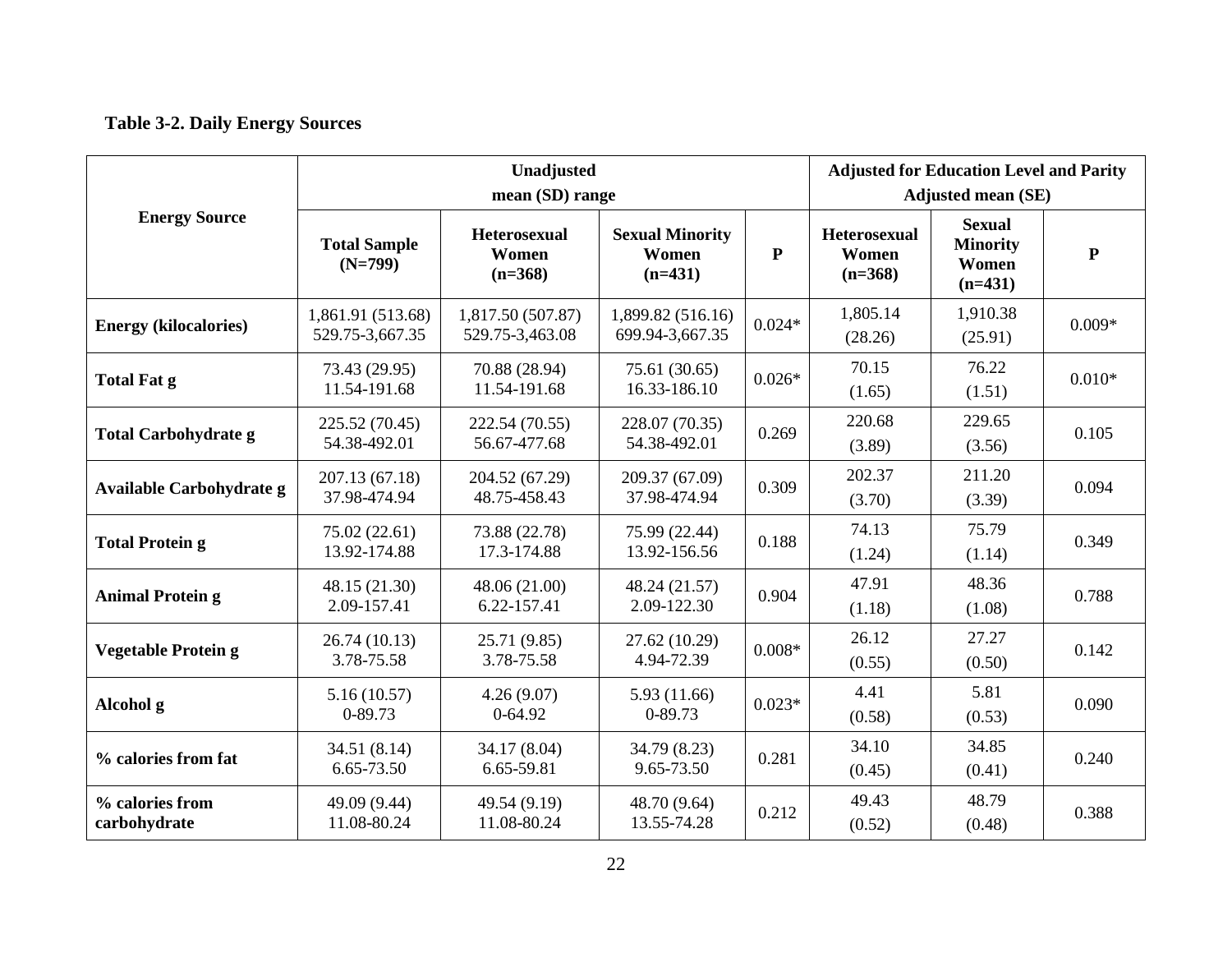# **Table 3-2. Continued**

|                         | Unadjusted<br>mean (SD) range    |                                           |                                              |          | <b>Adjusted for Education Level and Parity</b><br><b>Adjusted mean (SE)</b> |                                                        |          |  |
|-------------------------|----------------------------------|-------------------------------------------|----------------------------------------------|----------|-----------------------------------------------------------------------------|--------------------------------------------------------|----------|--|
| <b>Energy Source</b>    | <b>Total Sample</b><br>$(N=799)$ | <b>Heterosexual</b><br>Women<br>$(n=368)$ | <b>Sexual Minority</b><br>Women<br>$(n=431)$ | P        | <b>Heterosexual</b><br>Women<br>$(n=368)$                                   | <b>Sexual</b><br><b>Minority</b><br>Women<br>$(n=431)$ | D        |  |
| % calories from protein | 16.63(4.08)<br>5.88-44.61        | 16.80(4.24)<br>5.88-44.61                 | 16.48 (3.94)<br>7.75-36.58                   | 0.269    | 16.97<br>(0.22)                                                             | 16.34<br>(0.21)                                        | $0.048*$ |  |
| % calories from alcohol | 1.82(3.4)<br>$0-26.46$           | 1.52(3.12)<br>$0-21.64$                   | 2.08(3.84)<br>$0-26.46$                      | $0.022*$ | 1.56<br>(0.19)                                                              | 2.05<br>(0.18)                                         | 0.076    |  |

 $* < 0.05$ 

# **Table 3-3. Daily Fat and Cholesterol Intake**

<span id="page-34-0"></span>

| <b>Fat and</b>                                 |                                  | <b>Unadjusted</b><br>mean (SD) range      |                                              | <b>Adjusted for Education Level and</b><br><b>Parity</b><br><b>Adjusted mean (SE)</b> |                                    |                                                        |          |
|------------------------------------------------|----------------------------------|-------------------------------------------|----------------------------------------------|---------------------------------------------------------------------------------------|------------------------------------|--------------------------------------------------------|----------|
| <b>Cholesterol</b>                             | <b>Total Sample</b><br>$(N=799)$ | <b>Heterosexual</b><br>Women<br>$(n=368)$ | <b>Sexual Minority</b><br>Women<br>$(n=431)$ | P                                                                                     | Heterosexual<br>Women<br>$(n=368)$ | <b>Sexual</b><br><b>Minority</b><br>Women<br>$(n=431)$ | P        |
| Cholesterol mg                                 | 240.65 (139.64)<br>1.65-850.50   | 234.54 (129.42)<br>17.71-850.50           | 245.87 (147.75)<br>1.65-837.60               | 0.249                                                                                 | 232.64<br>(7.70)                   | 247.49<br>(7.06)                                       | 0.176    |
| <b>Total Saturated</b><br><b>Fatty Acids g</b> | 24.67 (11.49)<br>2.65-75.72      | 23.84 (11.18)<br>2.65-73.60               | 25.38 (11.71)<br>4.63-75.72                  | 0.058                                                                                 | 23.47<br>(0.63)                    | 25.70<br>(0.58)                                        | $0.013*$ |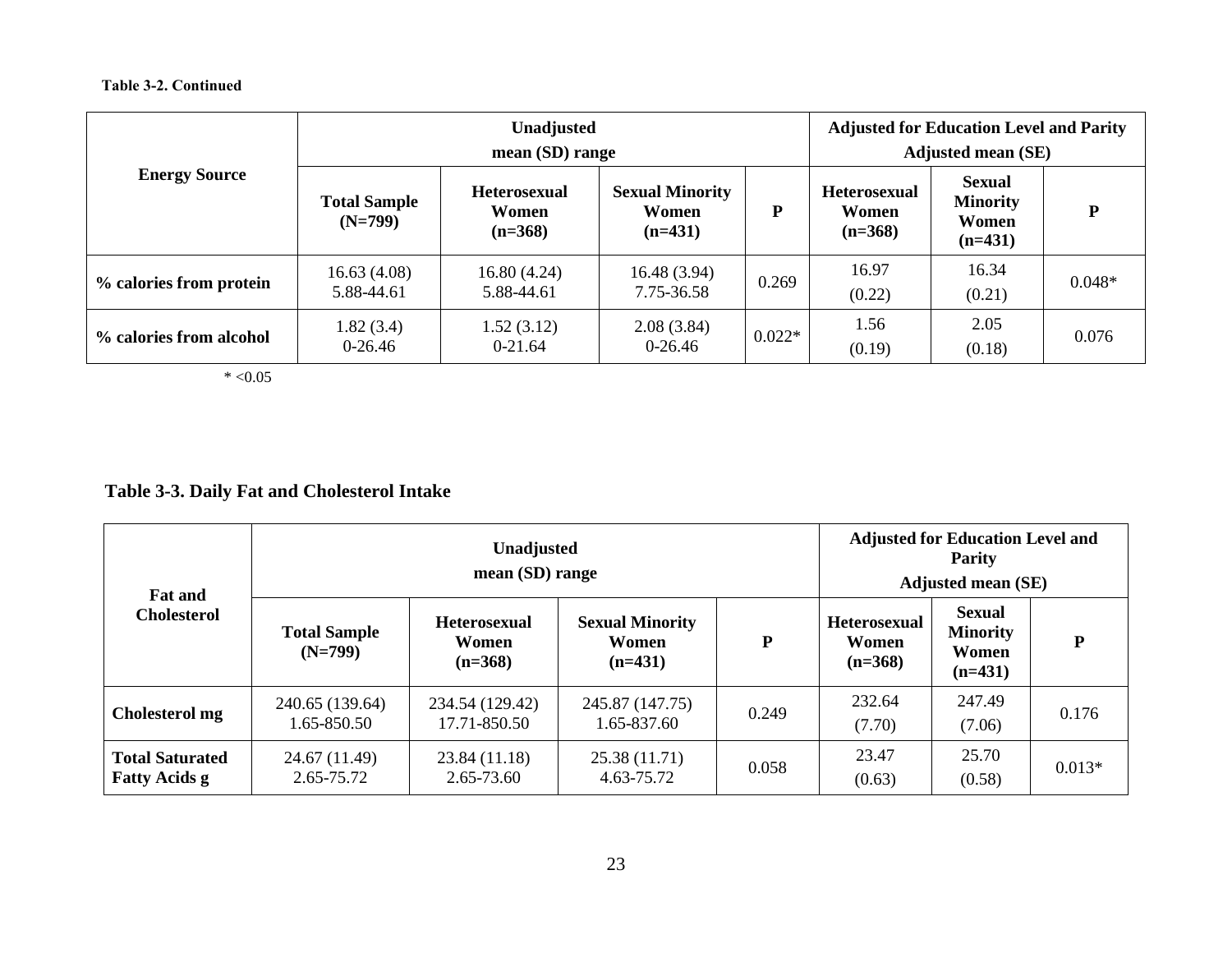| <b>Total</b><br><b>Monounsaturated</b><br><b>Fatty Acids g</b> | 27.44 (11.81)<br>2.24-72.85  | 26.53(11.18)<br>2.24-67.78   | 28.22 (12.29)<br>4.53-72.85  | $0.043*$ | 26.30<br>(0.65) | 28.42<br>(0.60) | $0.022*$ |
|----------------------------------------------------------------|------------------------------|------------------------------|------------------------------|----------|-----------------|-----------------|----------|
| <b>Total</b><br>Polyunsaturated<br><b>Fatty Acids g</b>        | 15.66 (7.74)<br>2.35-57.68   | 14.19(7.43)<br>2.35-45.19    | 16.23(7.95)<br>2.60-57.68    | $0.024*$ | 14.91<br>(0.43) | 16.29<br>(0.39) | $0.023*$ |
| <b>Total Trans-Fatty</b><br>Acids g                            | 4.10(2.64)<br>$0.01 - 18.36$ | 4.05(2.68)<br>$0.01 - 16.40$ | 4.15(2.61)<br>$0.14 - 18.36$ | 0.593    | 3.95<br>(0.14)  | 4.23<br>(0.13)  | 0.172    |
| <b>Omega-3 Fatty</b><br>Acids g                                | 1.78(1.33)<br>$0.20 - 16.00$ | 1.79(1.43)<br>$0.22 - 12.58$ | 1.77(1.24)<br>$0.20 - 16.00$ | 0.901    | 1.80<br>(0.07)  | 1.76<br>(0.07)  | 0.720    |
| % calories from<br><b>SFA</b>                                  | 11.56(3.54)<br>1.52-28.08    | 11.43(3.54)<br>1.52-22.75    | 11.66(3.54)<br>3.06-28.08    | 0.366    | 11.34<br>(0.20) | 11.74<br>(0.18) | 0.150    |
| % calories from<br><b>MUFA</b>                                 | 12.88(3.60)<br>1.29-36.86    | 12.79(3.45)<br>1.29-24.19    | 12.96(3.72)<br>3.36-36.86    | 0.530    | 12.79<br>(0.20) | 12.96<br>(0.18) | 0.556    |
| % calories from<br><b>PUFA</b>                                 | 7.37(2.66)<br>2.08-20.22     | 7.24(2.62)<br>2.16-19.69     | 7.48(2.69)<br>2.08-20.22     | 0.186    | 7.27<br>(0.15)  | 7.46<br>(0.14)  | 0.350    |
| Polyunsaturated<br>to Saturated Fat<br>Ratio                   | 0.75(0.39)<br>$0.13 - 3.95$  | 0.76(0.42)<br>$0.15 - 3.95$  | 0.75(0.36)<br>$0.13 - 2.66$  | 0.928    | 0.77<br>(0.02)  | 0.74<br>(0.02)  | 0.453    |

 $*** < 0.05$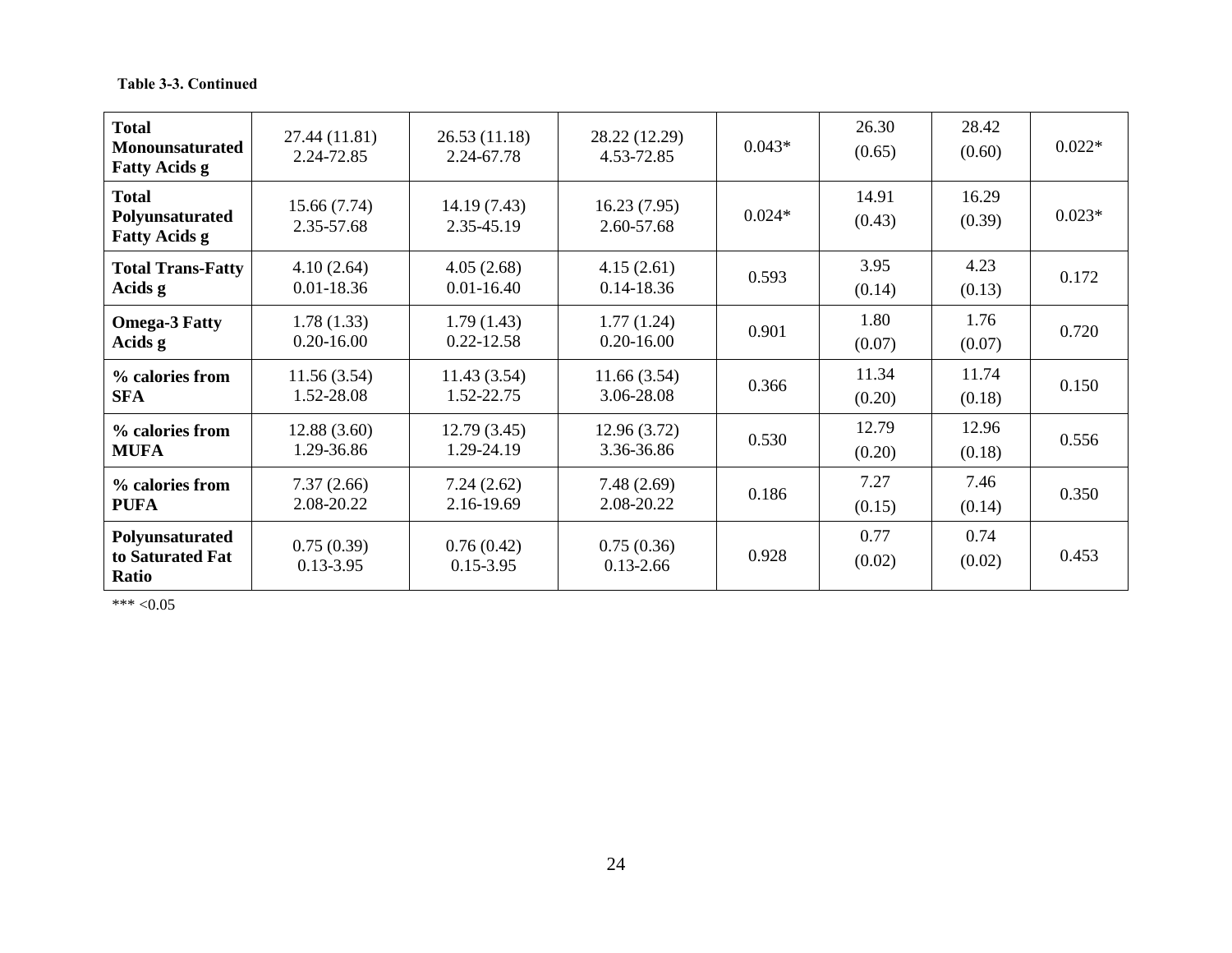# **Table 3-4. Daily Carbohydrate Intake**

|                       | Unadjusted<br>mean (SD) range    |                                    |                                           |                                           | <b>Adjusted for Education Level and</b><br><b>Parity</b><br><b>Adjusted mean (SE)</b> |                                                        |           |
|-----------------------|----------------------------------|------------------------------------|-------------------------------------------|-------------------------------------------|---------------------------------------------------------------------------------------|--------------------------------------------------------|-----------|
| <b>Carbohydrates</b>  | <b>Total Sample</b><br>$(N=799)$ | Heterosexual<br>Women<br>$(n=368)$ | <b>Heterosexual</b><br>Women<br>$(n=368)$ | <b>Heterosexual</b><br>Women<br>$(n=368)$ | <b>Heterosexual</b><br>Women<br>$(n=368)$                                             | <b>Sexual</b><br><b>Minority</b><br>Women<br>$(n=431)$ | ${\bf P}$ |
| <b>Total Sugars g</b> | 100.23 (43.62)<br>13.84-310.35   | 99.62 (41.86)<br>20.12-310.35      | 100.76(45.11)<br>13.84-283.27             | 0.713                                     | 97.82<br>(2.40)                                                                       | 102.30<br>(2.20)                                       | 0.189     |
| <b>Added Sugars g</b> | 64.25 (40.22)<br>2.27-279.58     | 63.71 (38.67)<br>2.27-279.58       | 64.70 (41.54)<br>5.09-260.00              | 0.728                                     | 61.21<br>(2.18)                                                                       | 66.83<br>(2.00)                                        | 0.070     |
| Fructose g            | 19.11 (13.40)<br>0.92-133.69     | 18.24 (12.57)<br>0.92-133.69       | 19.85 (14.05)<br>1.93-121.26              | 0.089                                     | 17.67<br>(0.74)                                                                       | 20.35<br>(0.67)                                        | $0.010*$  |
| Galactose g           | 0.48(0.78)<br>$0-9.08$           | 0.42(0.54)<br>$0 - 3.89$           | 0.53(0.94)<br>$0-9.08$                    | $0.043*$                                  | 0.43<br>(0.04)                                                                        | 0.53<br>(0.04)                                         | 0.093     |
| Glucose g             | 20.89 (12.69)<br>1.38-116.64     | 20.11 (11.50)<br>2.54-112.35       | 21.56 (13.60)<br>1.38-116.64              | 0.101                                     | 19.49<br>(0.69)                                                                       | 22.09<br>(0.64)                                        | $0.009*$  |
| Lactose g             | 13.02 (9.84)<br>$0.01 - 60.19$   | 13.70 (10.26)<br>$0.01 - 56.05$    | 12.44 (9.44)<br>$0.05 - 60.19$            | 0.073                                     | 13.75<br>(0.54)                                                                       | 12.40<br>(0.50)                                        | 0.080     |
| Maltose g             | 3.55(2.83)<br>$0.12 - 28.50$     | 3.65(3.17)<br>$0.27 - 28.50$       | 3.47(2.51)<br>$0.12 - 17.22$              | 0.373                                     | 3.56<br>(0.16)                                                                        | 3.54<br>(0.14)                                         | 0.929     |
| Sucrose g             | 43.18 (25.11)<br>.3.7-156.55     | 43.50 (24.95)<br>3.91-156.55       | 42.91 (25.27)<br>3.37-138.84              | 0.742                                     | 42.93<br>(1.39)                                                                       | 43.39<br>(1.27)                                        | 0.816     |
| Starch g              | 95.10 (36.52)<br>6.91-250.97     | 93.75 (38.29)<br>8.72-236.05       | 96.25 (34.94)<br>6.91-251.97              | 0.336                                     | 93.28<br>(2.02)                                                                       | 96.65<br>(1.85)                                        | 0.240     |

 $*** < 0.05$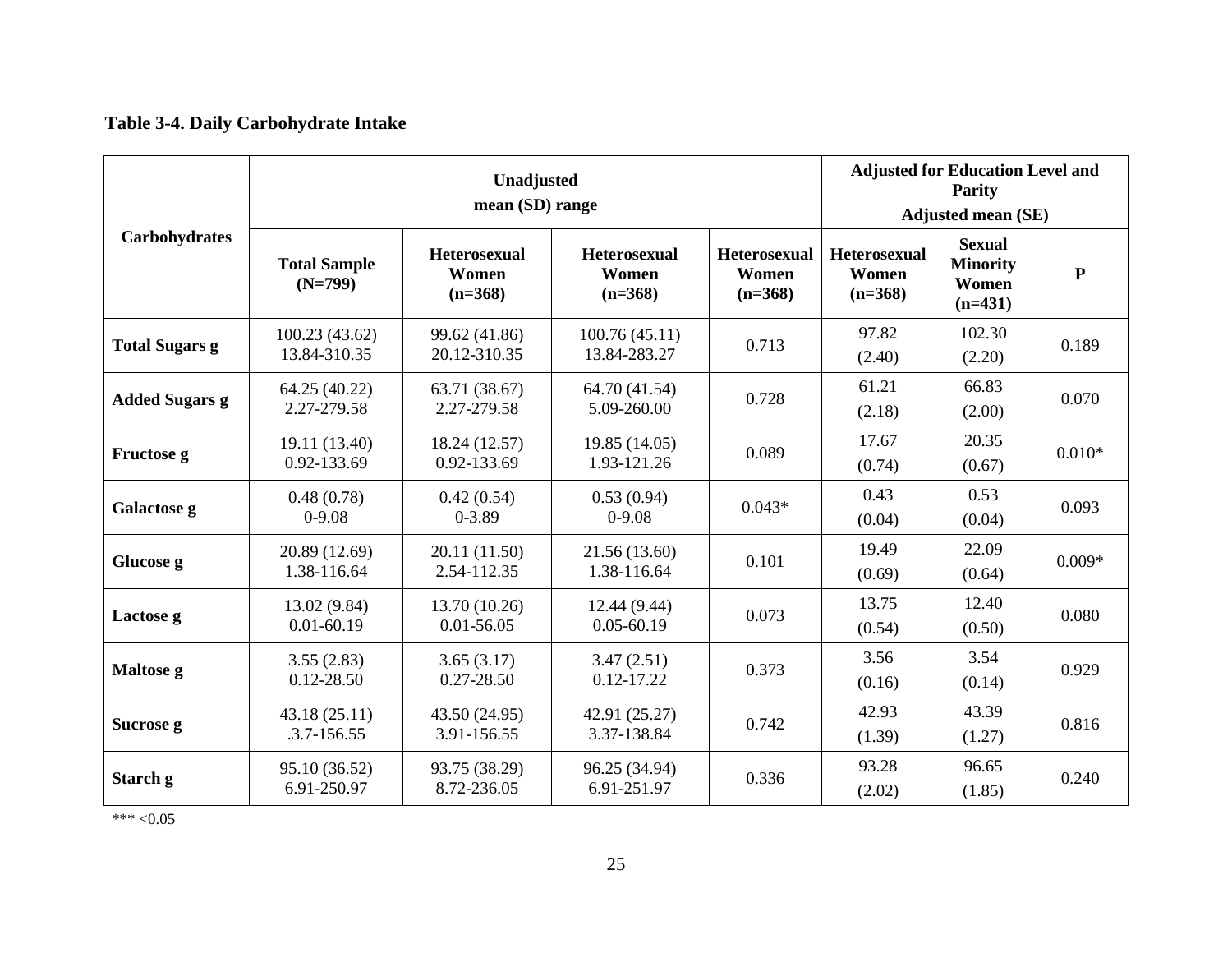# **Table 3-5. Daily Fiber Intake**

|                                     |                                  | <b>Unadjusted</b><br>mean (SD) range      |                                           |                                           |                                           | <b>Adjusted for Education Level and</b><br><b>Parity</b><br><b>Adjusted mean (SE)</b> |       |  |
|-------------------------------------|----------------------------------|-------------------------------------------|-------------------------------------------|-------------------------------------------|-------------------------------------------|---------------------------------------------------------------------------------------|-------|--|
| <b>Fiber</b>                        | <b>Total Sample</b><br>$(N=799)$ | <b>Heterosexual</b><br>Women<br>$(n=368)$ | <b>Heterosexual</b><br>Women<br>$(n=368)$ | <b>Heterosexual</b><br>Women<br>$(n=368)$ | <b>Heterosexual</b><br>Women<br>$(n=368)$ | <b>Sexual</b><br><b>Minority</b><br>Women<br>$(n=431)$                                | P     |  |
| <b>Total Dietary</b><br>Fiber g     | 18.21 (7.41)<br>19.3-50.22       | 17.81 (7.12)<br>2.26-49.32                | 18.56(7.65)<br>1.93-50.22                 | 0.150                                     | 18.10<br>(0.40)                           | 18.31<br>(0.37)                                                                       | 0.716 |  |
| <b>Soluble Dietary</b><br>Fiber g   | 4.75(1.92)<br>$0.66 - 12.98$     | 4.69(1.89)<br>0.81-12.81                  | 4.80(1.94)<br>0.66-12.98                  | 0.413                                     | 4.76<br>(0.10)                            | 4.73<br>(0.10)                                                                        | 0.860 |  |
| <b>Insoluble</b><br>Dietary Fiber g | 13.26(5.83)<br>1.27-39.89        | 12.93(5.53)<br>1.46-35.10                 | 13.54(6.07)<br>1.27-39.89                 | 0.136                                     | 13.14<br>(0.32)                           | 13.36<br>(0.29)                                                                       | 0.618 |  |

 $* < 0.05$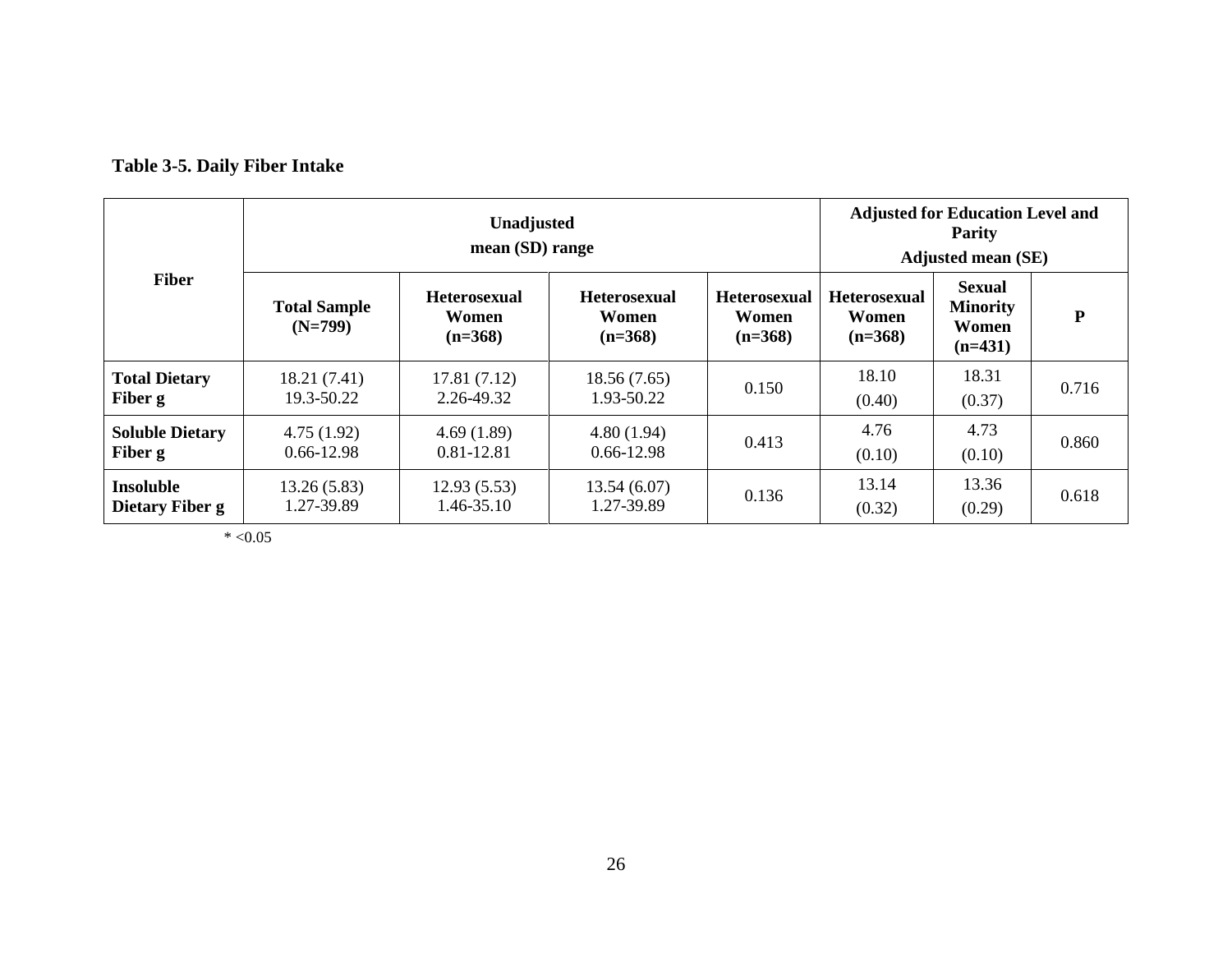## **3.5 DISCUSSION**

To our knowledge this is the first study to compare the dietary intakes of SMW and heterosexual women at this level of macronutrient detail. The ESTHER project included a three-day food diary permitting the assessment of the nutrient profile for all foods in the NDSR database [25- 27]. Macronutrient differences between sexual orientation groups were identified. SMW had statistically significantly higher caloric intake and higher intake of fat. After adjusting for education and parity the SMW still had higher caloric intake and higher intake of fat. SMW had statistically significant higher intake of alcohol than the heterosexual women but after adjusting for education and parity there were no differences by sexual orientation.

Existing research reports disparities in body mass index of women by sexual orientation but the research into dietary intake by sexual orientation is limited [8-17]. Studies that have investigated dietary discrepancies by sexual orientation in women have not had the advantage of a daily food diary like the ESTHER project. Other researchers have relied on general reports of consumption such as daily value of fruit and vegetable servings estimated by  $\langle 2 \rangle$  servings; 2–3 servings; 4–5 servings; and  $\geq 6$  servings [10,15]. One study researching dietary differences by sexual orientation did not include specific macronutrient groups, rather asked participants about intake of red meat, if the percent of daily caloric intake contributed by fat was more than 30%, and if a low fat diet or a vegetarian diet was held over the past year [17]. The ESTHER project was able to collect and analyze very specific nutrient components.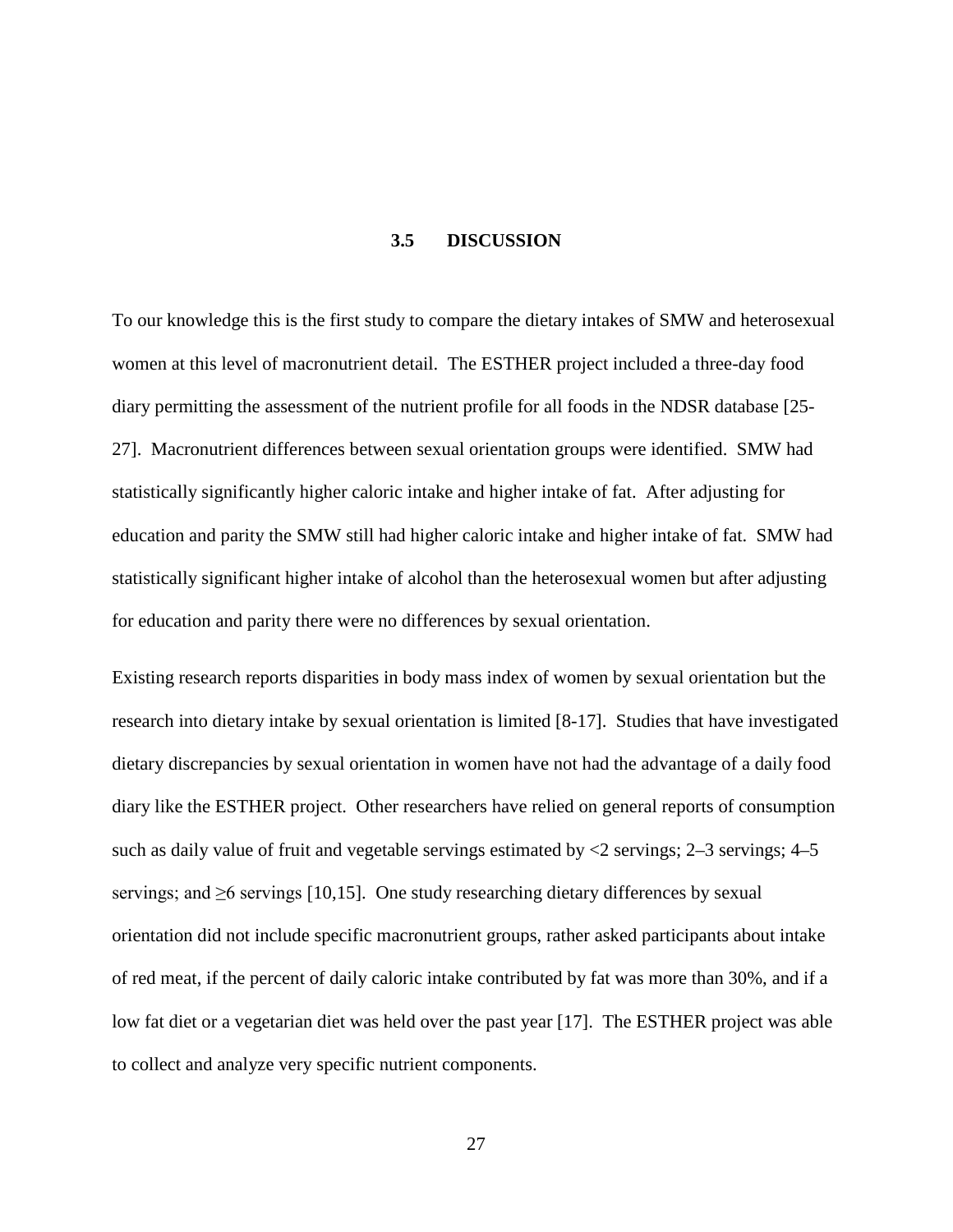During this study, we identified dietary differences by sexual orientation that may help understand BMI differences between these groups of women. The overall caloric intake was higher in SMW than heterosexual women, even after adjusting for education and parity. The women from the ESTHER project consumed an average of 1,862 kilocalories per day and the SMW consumed about 82 more kilocalories per day than the heterosexual women for the unadjusted sample (1,899.82 and 1,817.50 kilocalories per day respectively) and about 105 more kilocalories per day than the heterosexual women after adjusting for education and parity (1,910.38 and 1,805.14 kilocalories per day respectively). Estimating that 3,500 kcal represents about a pound of body weight, over a year, the difference noted above equals about eight and a half pounds for the sample and nearly 11 pounds after adjusting for education and parity. In the US, adult women age  $\geq 20$  consume about 1,877 kilocalories per day, and among women age 40– 59, 1,828 kilocalories per day [29]. The consumption of fat grams per day was significantly higher among SMW than heterosexual women in the ESTHER sample (p=0.026 and p=0.010, unadjusted and adjusted, respectively). SMW consumed 4.73 more grams of fat per day than heterosexual women for the unadjusted sample and 6.07gm for the adjusted estimate.

Consistent with other research, the ESTHER sample showed higher alcohol consumption among SMW than heterosexual women [12,15,30-34]. The grams of alcohol and percent of calories from alcohol were statistically higher among SMW than heterosexual women. However, after adjusting for education and parity no group differences were identified. Adult women in the US consume about 53 kilocalories per day from alcohol, whereas the ESTHER sample consumed about 34 kilocalories per day from alcohol (27.6 kilocalories per day among heterosexual women; 39.5 kilocalories per day among SMW for the unadjusted sample and 28.1 kilocalories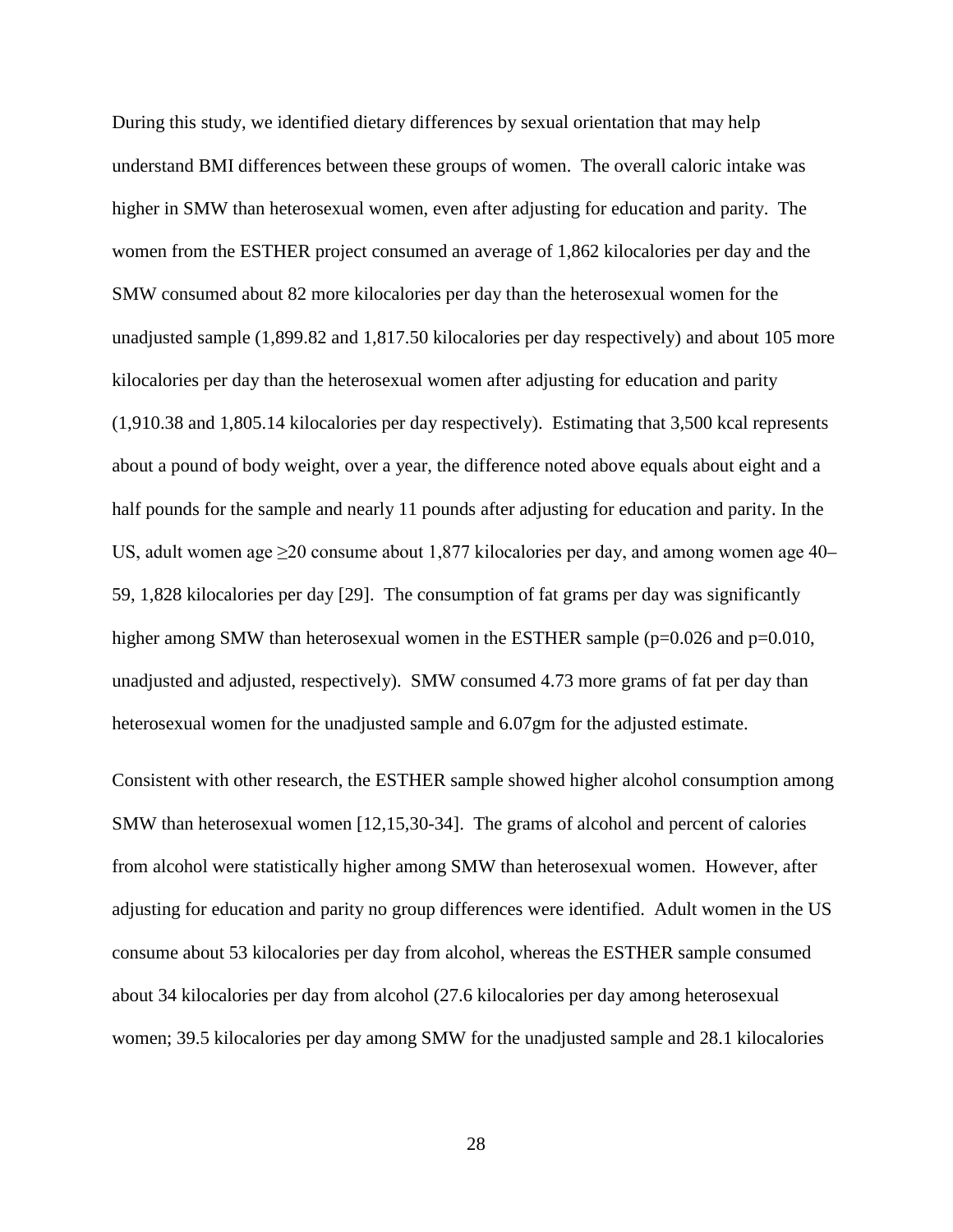per day among heterosexual women; 39.2 39.5 kilocalories per day among SMW for the adjusted sample) [35,36].

The percent of calories from fat, carbohydrates, and protein was not statistically different by sexual orientation in the ESTHER sample. After adjusting for education and parity, the SMW had slightly lower contributions of their calories per day from protein than heterosexual women (p=0.048). The ESTHER sample consumed about 34.5% calories from fat, 49.0% calories from carbohydrates, and about 16.6% calories from protein. Adult women in the US consume a slightly smaller percent of fat, a slightly higher percent from carbohydrates, and a slightly smaller percent of protein (32.8%, 51.6%, and 15.1%, respectively) than the ESTHER sample [29]. The ESTHER sample was within the recommended macronutrient proportions for adults, as advised by dietary guidelines for Americans [37].

Simply defining a sexual orientation group is a challenge for researchers, as noted in *The Health of Lesbian, Gay, Bisexual, and Transgender People: building a Foundation for Better Understanding* [16] and makes it difficult to compare studies and generalize results beyond the sample being studied. The ESTHER sample included women who identified as heterosexual or SMW; the sample did not include women who reported primary relationships with both men and women. Valanis and colleagues [15], which utilized a population-based study, has the advantage of a large population in their analysis. Their research showed lower 3 month habits of fruit and vegetable intake among SMW than heterosexual women. However, the way sexual orientation was categorized makes it difficult to generalize the findings to specific sexual orientation groups. The study combines bisexual women, adult lesbians, and lifetime lesbians into a single group to compare with heterosexuals. The study included older women age 50–79, whereas the ESTHER project included younger women (age 35-64).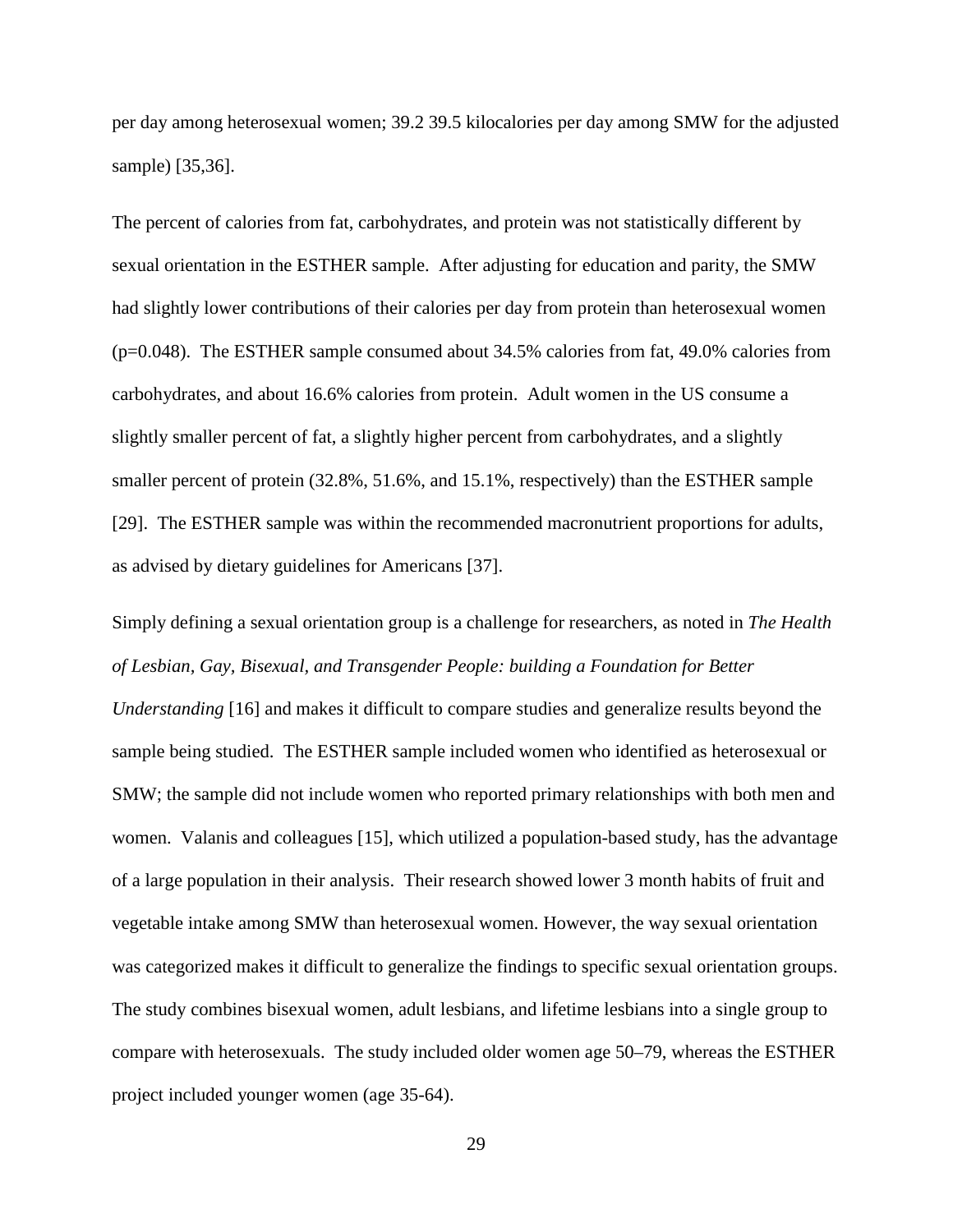To evaluate energy imbalance, in addition to determining dietary intake, we estimated physical activity. Our assessments of physical activity were broadly measured in two ways. One way was the total hours per week of physical activity. The second was comparing hours per week of moderate and vigorous physical activity to meeting government guidelines on moderate and vigorous physical activity. There are certainly more specific measures of physical activity. The ESTHER data have been extensively compared and no differences by sexual orientation have been revealed [38].

The dietary data from the ESTHER project are limited by self-report, and by only three days of dietary tracking. The daily report reduces recall bias, but reporting bias may still be possible and the generalizability of a three-day record could be challenged. The Nutrition Data System for Research (NDSR) software was the 2007 version, so all food formulas are tied to that version of the software. While newer NDSR software exists, the food formulas may have changed, so it is not appropriate to update or re-run the data with newer software. The BMI differences in the ESTHER sample were statistically significant by sexual orientation, but the mean BMI for both SMW and heterosexual women were within the Overweight category of BMI groupings. Because of the cross-sectional design, the ESTHER study cannot point to any causal relationships between dietary intake and BMI; these data are limited to observations of dietary intake during a three-day period.

The aim of the ESTHER project was to study risk factors of cardiovascular disease among adult women in Pittsburgh, PA. The SMW had a higher BMI than heterosexual women, and there were no differences in physical activity by sexual orientation. While statistically significant differences were identified between sexual orientation groups, the differences may not be clinically meaningful. The total energy intake and grams of fat differences are 82.0 kilocalories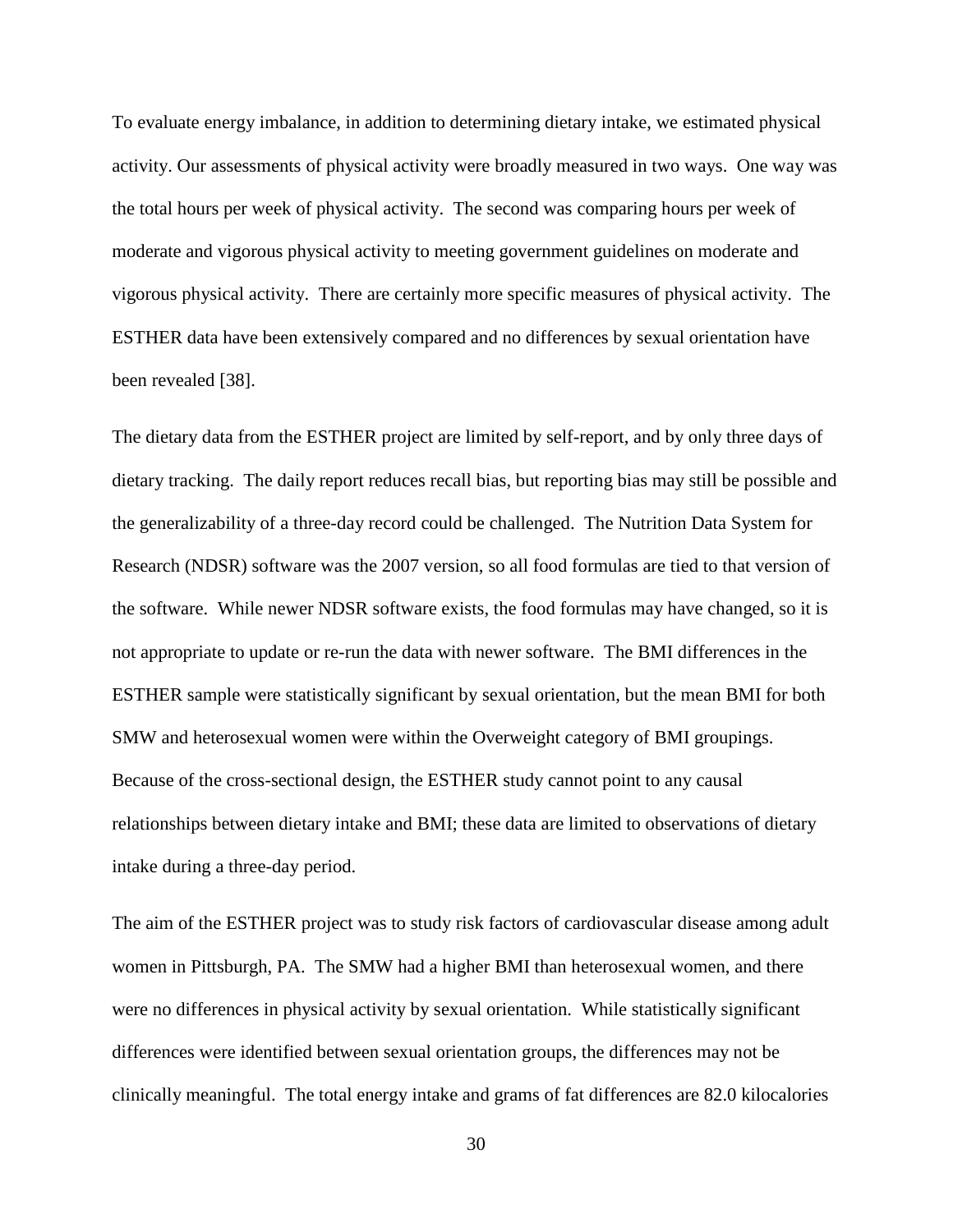and 4.7 grams, respectively for the unadjusted sample. This difference may not be meaningful to clinicians treating women through primary care or weight management programs. The energy intake and total fat is about equal to two Hershey Special Dark Mini bars (88 calories, 5.2 grams of fat) or one mini Mounds bar (80 calories, 4.5 grams of fat) per day. Over time, the intake variance would elicit BMI differences by sexual orientation.

## **3.6 ACKNOWLEDGEMENTS**

This research was supported by the National Heart, Lung, and Blood Institute, R01HL067052 (Deborah Aaron, PhD, PI). The authors would like to acknowledge Dr. Aaron, now deceased, for her pivotal role in the ESTHER Project and her many contributions to lesbian health. We would like to thank the women of Pittsburgh, PA, for their involvement in this research.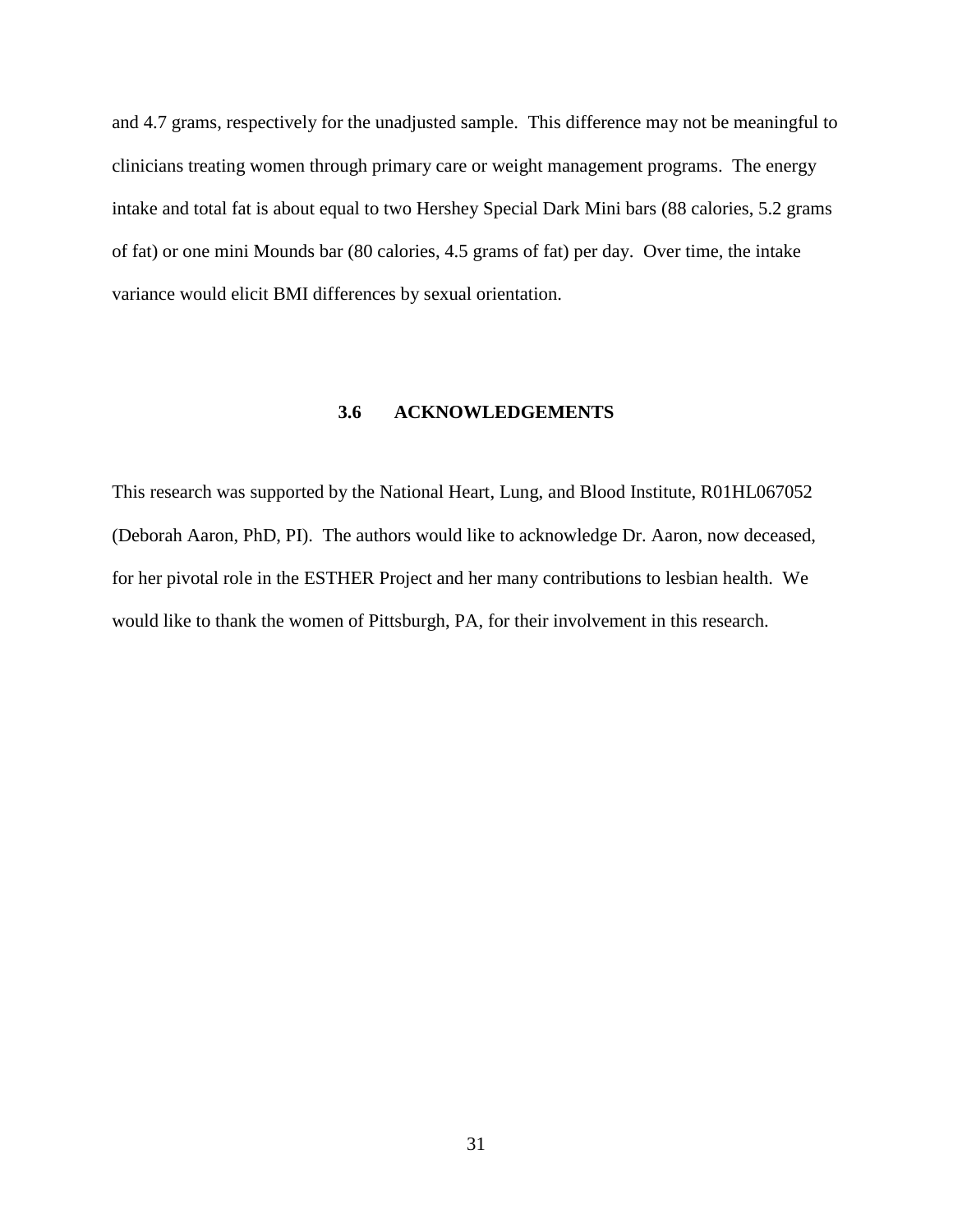## **3.7 REFERENCES**

- 1. Centers for Disease Control and Prevention. Vital Signs: State-specific obesity prevalence among adults—United States, 2009. August 6, 2010. Available at: [http://www.cdc.gov/mmwr/preview/mmwrhtml/mm5930a4.htm?s\\_cid=mm5930a4\\_w.](http://www.cdc.gov/mmwr/preview/mmwrhtml/mm5930a4.htm?s_cid=mm5930a4_w) Access date: September 12, 2015.
- 2. U.S. Department of Health and Human Services. Nutrition and weight status. Objectives. Available at: [http://www.healthypeople.gov/2020/topics](http://www.healthypeople.gov/2020/topics-objectives/topic/nutrition-and-weight-status/objectives)[objectives/topic/nutrition-and-weight-status/objectives.](http://www.healthypeople.gov/2020/topics-objectives/topic/nutrition-and-weight-status/objectives) Access date: September 12, 2015.
- 3. Centers for Disease Control and Prevention. National Center for Health Statistics Obesity Data. May 2014. Available at: [http://www.cdc.gov/nchs/data/factsheets/factsheet\\_obesity.pdf.](http://www.cdc.gov/nchs/data/factsheets/factsheet_obesity.pdf) Access date: September 12, 2015.
- 4. National Heart, Lung, and Blood Institute. Clinical guidelines on the identification, evaluation, and treatment of overweight and obesity in adults. September 1998. Available at: [http://www.nhlbi.nih.gov/guidelines/obesity/ob\\_gdlns.pdf.](http://www.nhlbi.nih.gov/guidelines/obesity/ob_gdlns.pdf) Access date: September 12, 2015.
- 5. U.S. Department of Health and Human Services, Health Resources and Services Administration, Maternal and Child Health Bureau. Women's Health USA 2010. Rockville, MD: U.S. Department of Health and Human Services, 2010. Available at: [http://mchb.hrsa.gov/whusa10/hstat/hi/pages/208lcd.html.](http://mchb.hrsa.gov/whusa10/hstat/hi/pages/208lcd.html) Access date: September 12, 2015.
- 6. U.S. Department of Health and Human Services. Heart disease and stroke. Available at: [http://www.healthypeople.gov/2020/topics-objectives/topic/heart-disease-and-stroke.](http://www.healthypeople.gov/2020/topics-objectives/topic/heart-disease-and-stroke) Access date: September 12, 2015.
- 7. National Heart, Lung, and Blood Institute. The heart truth. Available at: [http://www.nhlbi.nih.gov/health/educational/hearttruth/.](http://www.nhlbi.nih.gov/health/educational/hearttruth/) Access date: September 12, 2015.
- 8. Aaron DJ, Markovic N, Danielson ME, Honnold JA, Janosky JE, Schmidt NJ. Behavioral risk factors for disease and preventive health practices among lesbians. *Am J Public Health*. 2001;91(6):972-975.
- 9. Boehmer U, Bowen DJ, Bauer GR. Overweight and obesity in sexual-minority women: evidence from population-based data. *Am J Public Health*. 2007;97(6):1134-1140.
- 10. Boehmer U, Bowen DJ. Examining factors linked to overweight and obesity in women of different sexual orientations. *Prev Med*. 2009;48:357-361.
- 11. Bowen DJ, Balsam KF, Ender SR. A review of obesity issues in sexual minority women. *Obesity (Silver Spring)*. 2008;16(2):221-228.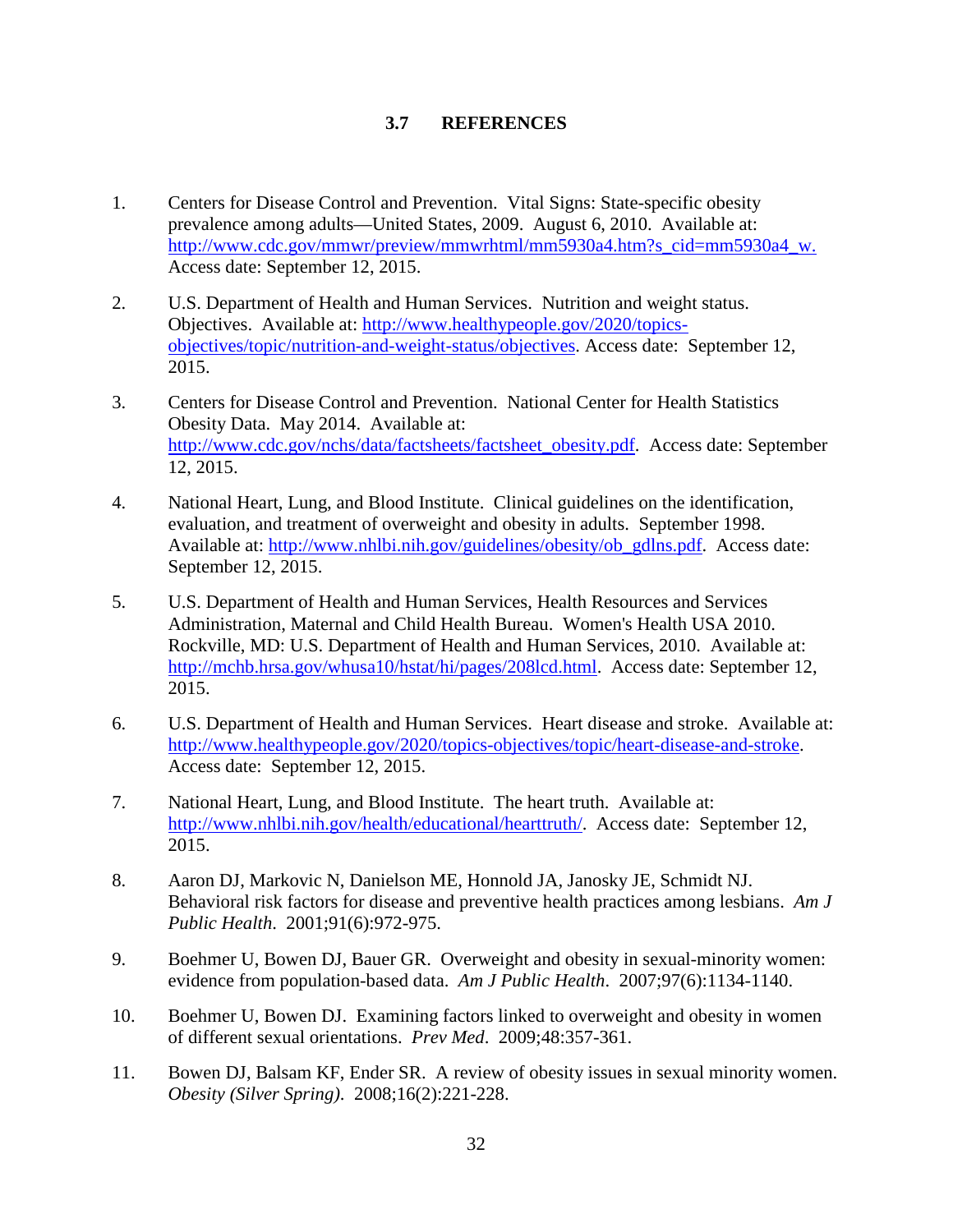- 12. Case P, Austin B, Hunter DJ, Manson JE, Malspeis S, Willett WC, Spiegelman D. Sexual orientation, health risk factors, and physical functioning in Nurses' Health Study II. *J Womens Health (Larchmt)*. 2004;13(9):1033-1047.
- 13. Cochran S, Mays VM, Bowen D, Gage S, Bybee D, Roberts SJ, Goldstein RS, Robison A, Rankow EJ, White J. Cancer-related risk indicators and preventive screening behaviors among lesbians and bisexual women. *Am J Public Health*. 2001;91:591-597.
- 14. Dibble SL, Roberts SA, Robertson PA, Paul SM. Risk factors for ovarian cancer: lesbian and heterosexual women. *Oncol Nurs Forum*. 2002;29(1):E1-E7.
- 15. Valanis BG, Bowen DJ, Bassford T, Whitlock E, Charney P, Carter RA. Sexual orientation and health: comparisons in the Women's Health Initiative sample. *Arch Fam Med*. 2000;9(9):843-853.
- 16. Committee on Lesbian, Gay, Bisexual, and Transgender Health Issues and Research Gaps and Opportunities; Board on the Health of Select Populations; Institute of Medicine. The Health of Lesbian, Gay, Bisexual, and Transgender People: Building a Foundation for Better Understanding. 2011. Available at: [http://www.nap.edu/catalog/13128/the-health](http://www.nap.edu/catalog/13128/the-health-of-lesbian-gay-bisexual-and-transgender-people-building)[of-lesbian-gay-bisexual-and-transgender-people-building.](http://www.nap.edu/catalog/13128/the-health-of-lesbian-gay-bisexual-and-transgender-people-building) Access date: September 12, 2015.
- 17. Roberts SA, Dibble SL, Nussey B, Casey K. Cardiovascular disease risk in lesbian women. *Womens Health Issues*. 2003;13(4):167-174.
- 18. Smith HA, Markovic N, Danielson ME, Matthews A, Youk A, Talbott EO, Larkby C, Hughes T. Sexual abuse, sexual orientation, and obesity in women. *J Womens Health (larchmt)*. 2010;19(8):1525-1532.
- 19. Smith HA, Matthews A, Markovic N, Youk A, Danielson ME, Talbott EO. A comparative study of complementary and alternative medicine use among heterosexually and lesbian identified women: Data from the ESTHER project (Pittsburgh, PA, 2003- 2006). *J Altern Complement Med*. 2010;16(11):1161-1170.
- 20. Smith HA, Markovic N, Matthews AK, Danielson ME, Kalro BN, Youk AO, Talbott EO. A comparison of polycystic ovary syndrome and related factors between lesbian and heterosexual women. *Womens Health Issues*. 2011;21(3):191-198.
- 21. Orlich MJ, Singh PN, Sabate J, Jaceldo-Siegl K, Fan J, Knutsen S, Beeson WL, Fraser GE. Vegetarian dietary patterns and mortality in Aventist Health Study 2. *JAMA Intern Med*. 2013;173(13):1230-1238.
- 22. Burke RV. *The Associations Between Diet, Flavonoids, Polymorphisms of the PPARgamma, PPAR-delta, and CRP Genes and Lung and Upper Aerodigestive Tract (UADT) Cancers*. AnnArbor, MI: ProQuest; 2008.
- 23. American Psychological Association. Practice guidelines for LGB clients: guidelines for psychological practice with lesbian, gay, and bisexual clients. February 2011. Available at: [http://www.apa.org/pi/lgbt/resources/guidelines.aspx.](http://www.apa.org/pi/lgbt/resources/guidelines.aspx) Access date: September 12, 2015.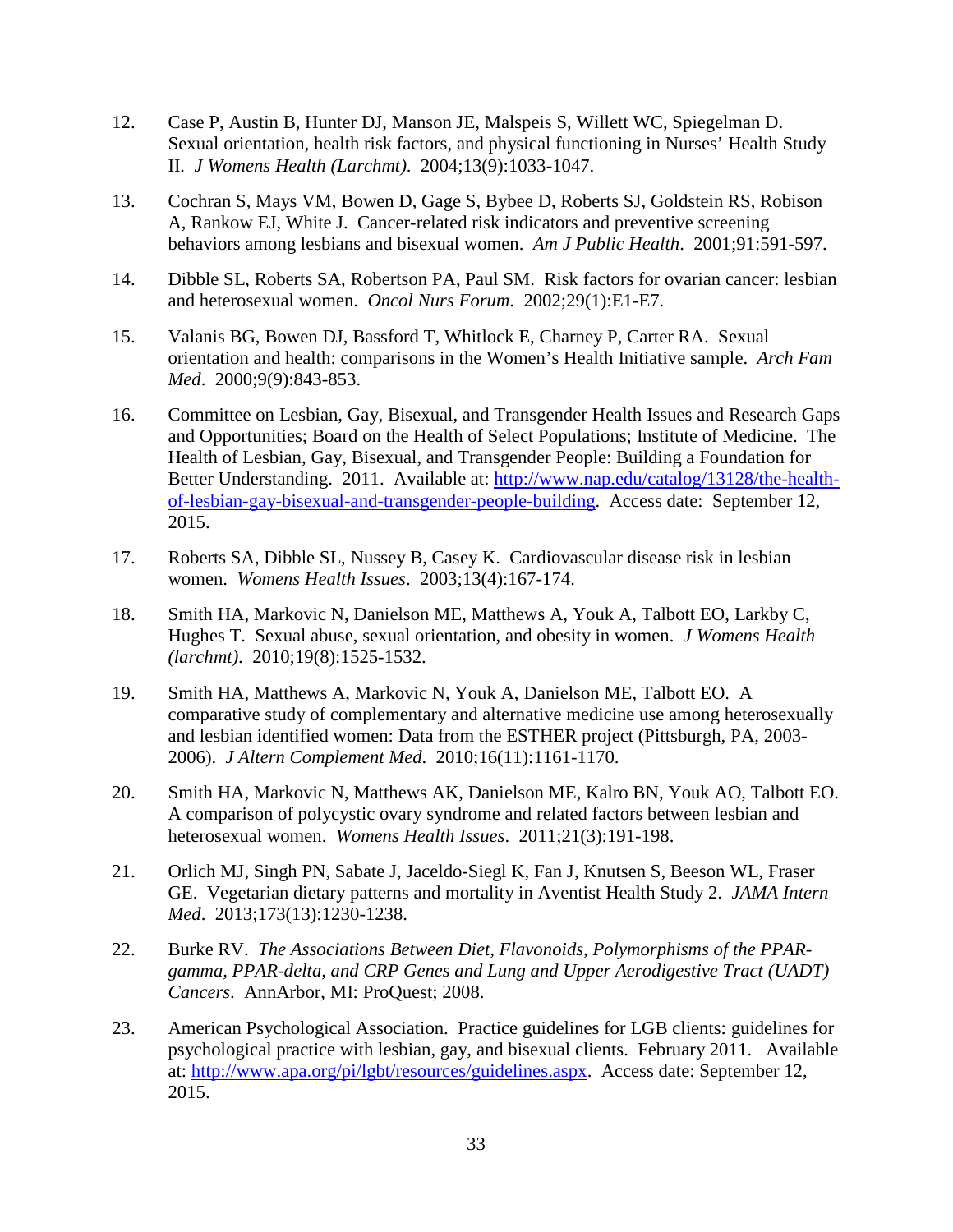- 24. Institute of Medicine (US) Committee on Lesbian Health Research Priorities. *Current Assessment and Directions for the Future*. Washington, DC: National Academies Press; 1999.
- 25. Schakel SF. Maintaining a nutrient database in a changing marketplace: keeping pace with changing food products - a research perspective. *J Food Comp Anal*. 2001;14:315- 322.
- 26. Schakel SF, Buzzard IM, Gebhardt SE. Procedures for estimating nutrient values for food composition databases. *J Food Comp Anal*. 1997;10:102-114.
- 27. Schakel SF, Sievert YA, Buzzard IM. Sources of data for developing and maintaining a nutrient database. *J Am Diet Assoc*. 1988;88:1268-1271.
- 28. World Health Organization. BMI classification. Available at: [http://apps.who.int/bmi/index.jsp?introPage=intro\\_3.html.](http://apps.who.int/bmi/index.jsp?introPage=intro_3.html) Access date: September 12, 2015.
- 29. Centers for Disease Control and Prevention. Trends in intake of energy and macronutrients—United States, 1971-2000. February 6, 2004. Available at: [http://www.cdc.gov/mmwr/preview/mmwrhtml/mm5304a3.htm.](http://www.cdc.gov/mmwr/preview/mmwrhtml/mm5304a3.htm) Access date: September 12, 2015.
- 30. Moran N. Lesbian health care needs. *Can Fam Physician*. 1996;42:879-884.
- 31. Roberts SJ, Patsdaughter CA, Grindel CG, Tarmina MS. Health related behaviors and cancer screening of lesbians: results of the Boston Lesbian Health Project II. *Women Health*. 2004;39(4):41-55.
- 32. Roberts SJ. Lesbian health research: a review and recommendations for future research. *Health Care Women Int*. 2001;22(6):537-552.
- 33. Roberts SJ. Health care recommendations for lesbian women. *J Obstet Gynecol Neonatal Nurs*. 2006;35(5):583-591.
- 34. Yancey AK, Cochran SD, Corliss HL, Mays VM. Correlates of overweight and obesity among lesbian and bisexual women. *Prev Med*. 2003;36(6):676-683.
- 35. Nielsen SJ, Kit BK, Fakhouri T, Ogden CL. *Calories Consumed from Alcoholic Beverages by U.S. Adults, 2007–2010. NCHS Data Brief, No 110*. Hyattsville, MD: National Center for Health Statistics; 2012.
- 36. U.S. Department of Agriculture. Dietary Guidelines for Americans. 2010. Available at: [http://health.gov/dietaryguidelines/dga2010/dietaryguidelines2010.pdf.](http://health.gov/dietaryguidelines/dga2010/dietaryguidelines2010.pdf) Access date: September 12, 2015.
- 37. Institute of Medicine. *Dietary Reference Intakes for Energy, Carbohydrate, Fiber, Fat, Fatty Acids, Cholesterol, Protein, and Amino Acids*. Washington, DC: National Academies Press; 2002.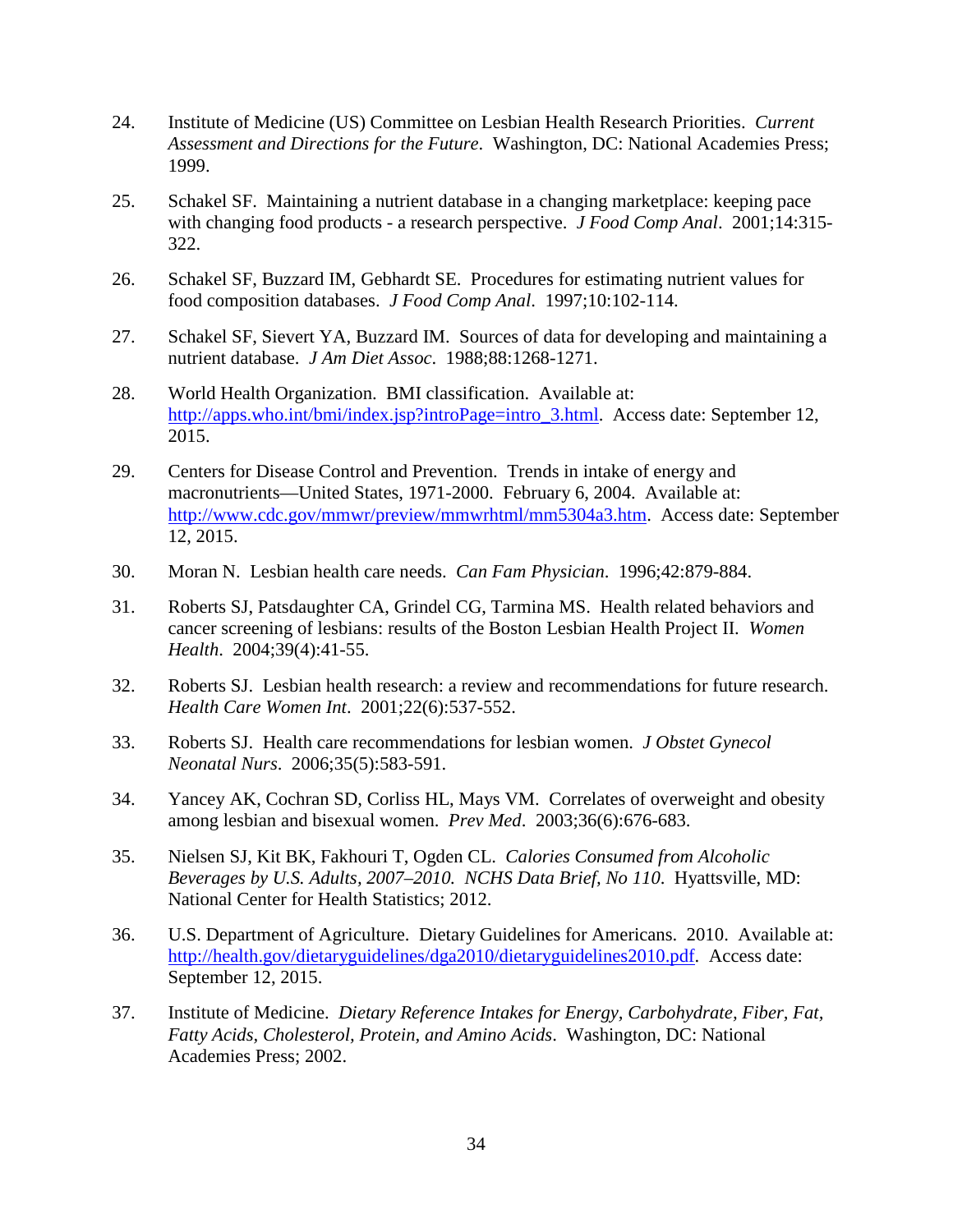38. Delfine, KM. A comparison of physical activity among women based upon sexual orientation. 2008. Doctoral Dissertation, University of Pittsburgh. Available at: *[A](http://d-scholarship.pitt.edu/9374/) [comparison of physical activity among women based upon sexual orientation.](http://d-scholarship.pitt.edu/9374/)* Access date: January 18, 2016.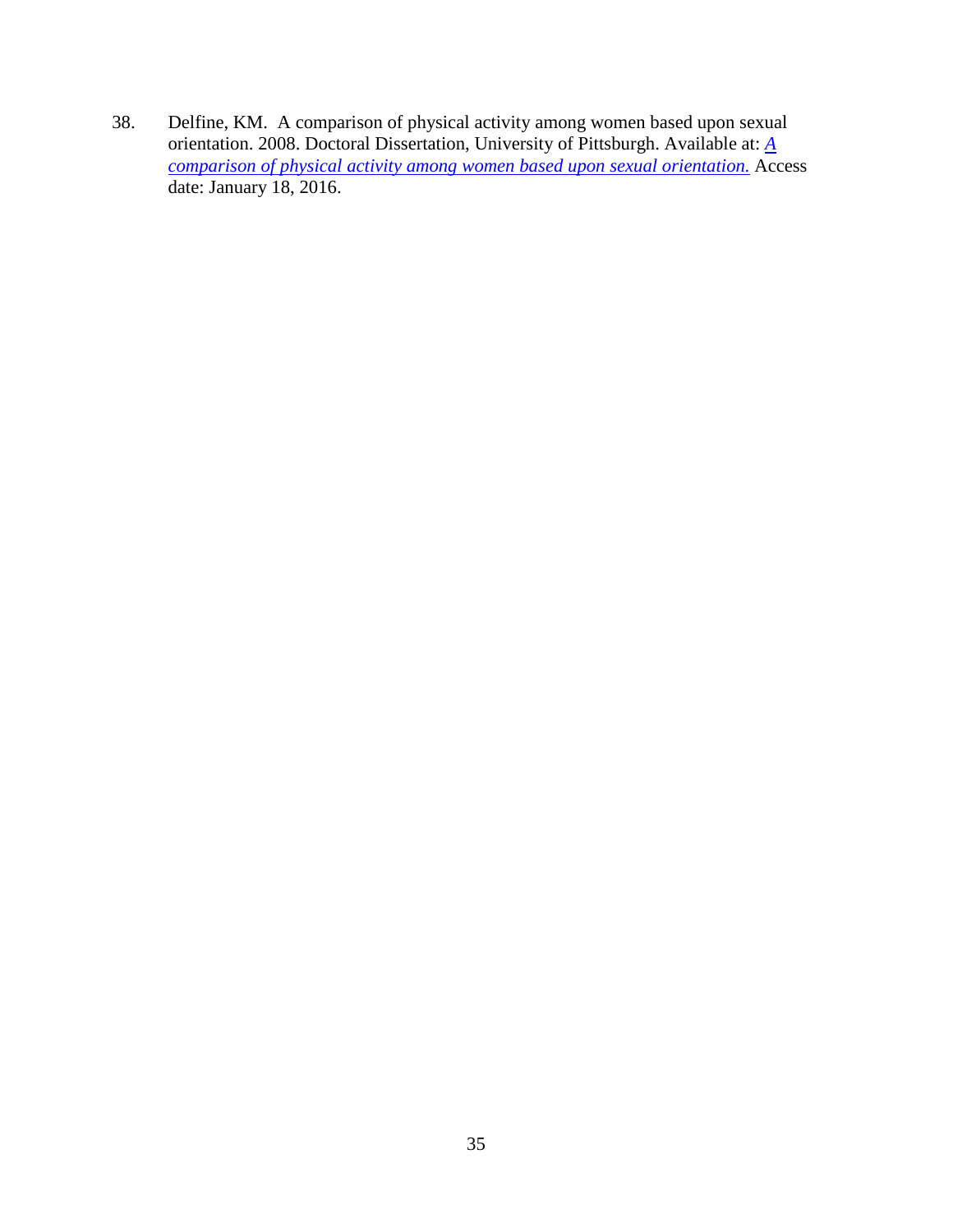# **4.0 DIETARY MEDIATORS OF THE RELATIONSHIP BETWEEN THE SEXUAL ORIENTATION OF WOMEN AND BODY MASS INDEX**

Pokrzywinski R<sup>1</sup>, Marshal MP<sup>2,3,4</sup>, Danielson ME<sup>1,4</sup>, Bromberger JT<sup>1,2</sup>

Youk AO<sup>5,6</sup>, Evans RW<sup>1</sup>, Markovic N<sup>1,4,7</sup>

<sup>1</sup> University of Pittsburgh, Department of Epidemiology, Pittsburgh, PA, USA;

<sup>2</sup> University of Pittsburgh School of Medicine, Department of Psychiatry, Pittsburgh, PA, USA;

<sup>3</sup> University of Pittsburgh, Department of Pediatrics, School of Medicine, Pittsburgh, PA, USA;

<sup>4</sup> University of Pittsburgh, Center for Lesbian, Gay, Bisexual, and Transgender Health Research, Pittsburgh, PA, USA;

<sup>5</sup> Center for Health Equity Research and Promotion, Veterans Affairs (VA) Pittsburgh Healthcare System, Pittsburgh, PA, USA;

6 University of Pittsburgh, Department of Biostatistics, Pittsburgh, PA, USA;

7 University of Pittsburgh, School of Dental Medicine, Pittsburgh, PA, USA

**Keywords:** sexual minority women, lesbian, body mass index, dietary intake, mediation, Hayes *This article will be submitted for publication.*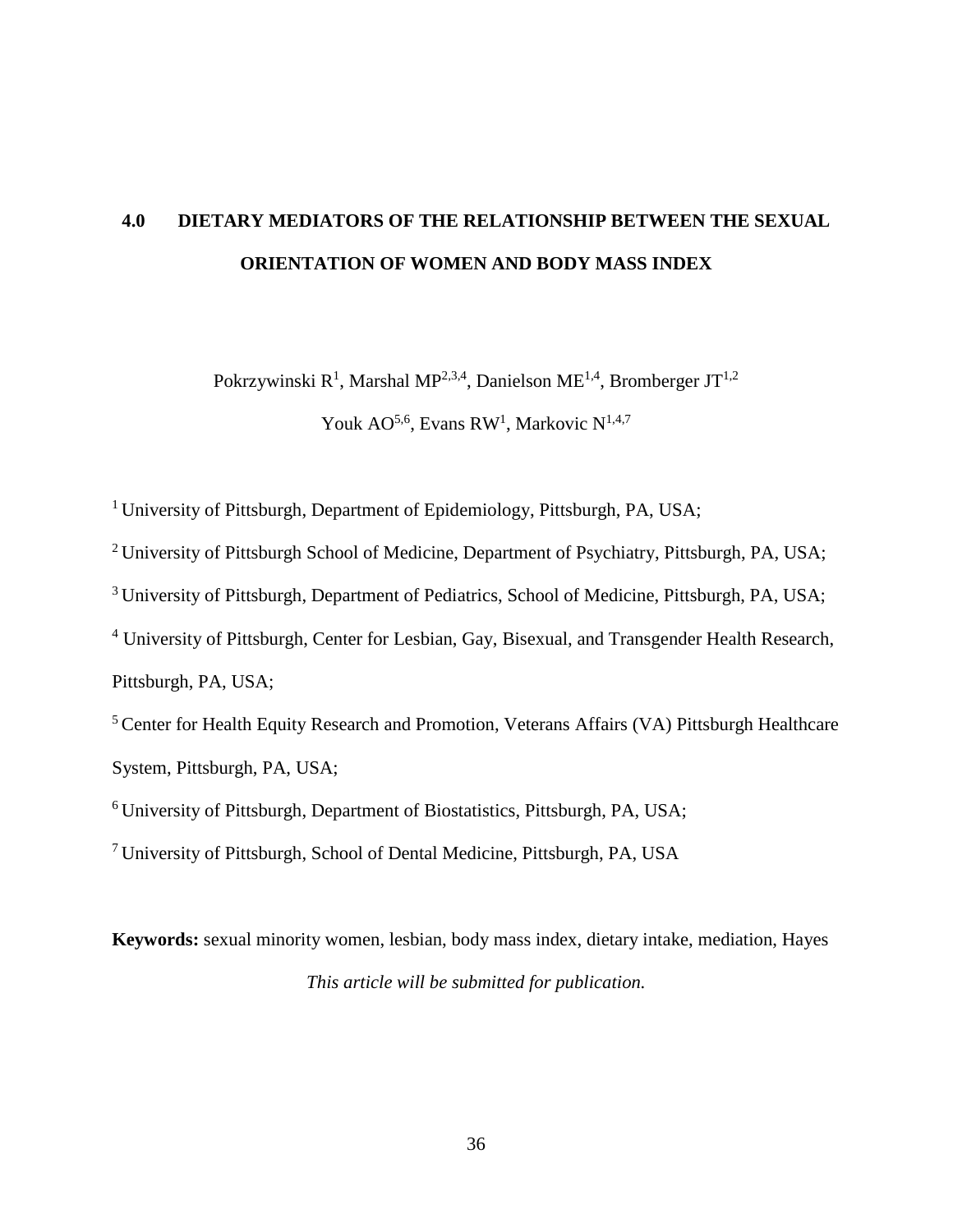#### **4.1 ABSTRACT**

**Background and Objective:** Sexual minority women (SMW) have a higher body mass index (BMI) than heterosexual women, and also differ in dietary intake. The aim of our study was to test the hypothesis that caloric intake and macronutrient components partially mediate the relationship between the sexual orientation of women and BMI.

**Methods:** Dietary intake data collected via a three-day food diary as part of the **E**pidemiologic **ST**udy of **HE**alth **R**isk in Women (ESTHER) Project (Pittsburgh, PA) were used for this secondary data analysis. The sample included 431 SMW and 368 heterosexual women age 35 to 64 years. Dietary analysis was performed with the Nutrition Data System for Research (NDSR) software version 2007. Mediation models were estimated using the PROCESS macro in SPSS (Hayes mediation approach). Total caloric intake was tested as mediator; then macronutrients (mean daily grams of each: fat, carbohydrates, protein, and alcohol) were tested as parallel mediators. Models were tested without controlling for covariates and then again controlling for covariates (age, education, smoking status, and physical activity).

**Results:** Sexual orientation was associated with BMI both directly and indirectly through total caloric intake, without covariates and with covariates held constant. In the parallel mediating model without covariates and with covariates held constant, only fat intake showed partial mediation between the sexual orientation of women and BMI; sexual orientation was statistically related to BMI.

**Conclusion:** This is the first study to use three-day food diary data to explore the relationship between the sexual orientation of women and BMI and potential dietary mediators. Results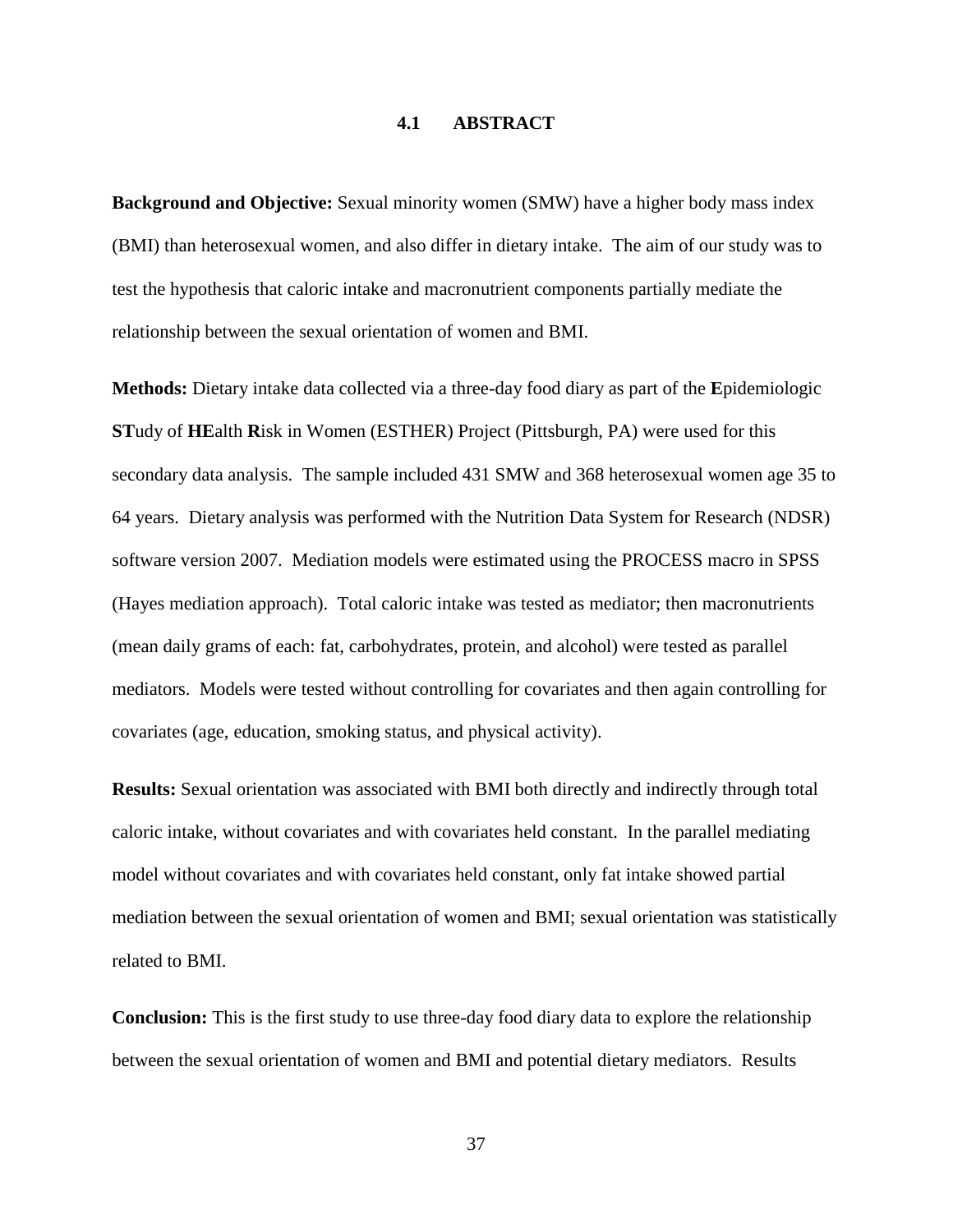indicated that total caloric intake and dietary components (fat intake) statistically mediate the association between the sexual orientation of women and BMI.

### **4.2 INTRODUCTION**

Obesity rates are higher among sexual minority women (SMW) than heterosexual women [1-9]. This is important because obesity is a significant risk factor for cardiovascular disease (CVD), the leading cause of death among women, and obesity is preventable. [10]. The Institute of Medicine's (IOM's) first report on the health of lesbian, gay, bisexual, and transgender people specifically highlights the issue of increased obesity among SMW. Theories citing reasons why obesity is associated with SMW include obesity is associated with minority stress exposure; SMW have less body dissatisfaction than heterosexual women; differences in exercise patterns between SMW and heterosexual women; and childhood sexual abuse (CSA), a risk factor for multiple deleterious health outcomes, is more prevalent among SMW [11].

There is a higher prevalence of mental health disorders among sexual orientation minorities than heterosexuals [12]. The minority stress theory model hypothesizes that the hostile and stressful environment created by stigma, prejudice, and discrimination against SMW, causes mental health issues, and this may explain the greater prevalence of mental health disorders among sexual orientation minorities [12]. The impact of the environment, as outlined in the minority stress theory model, could also yield a greater risk for obesity. Research has shown poorer mental and physical health, higher rates of smoking, higher alcohol consumption, and higher rates of substance abuse in SMW than heterosexual women [5,8,13-25]. The link between the minority stress theory and obesity has been hypothesized but not fully researched.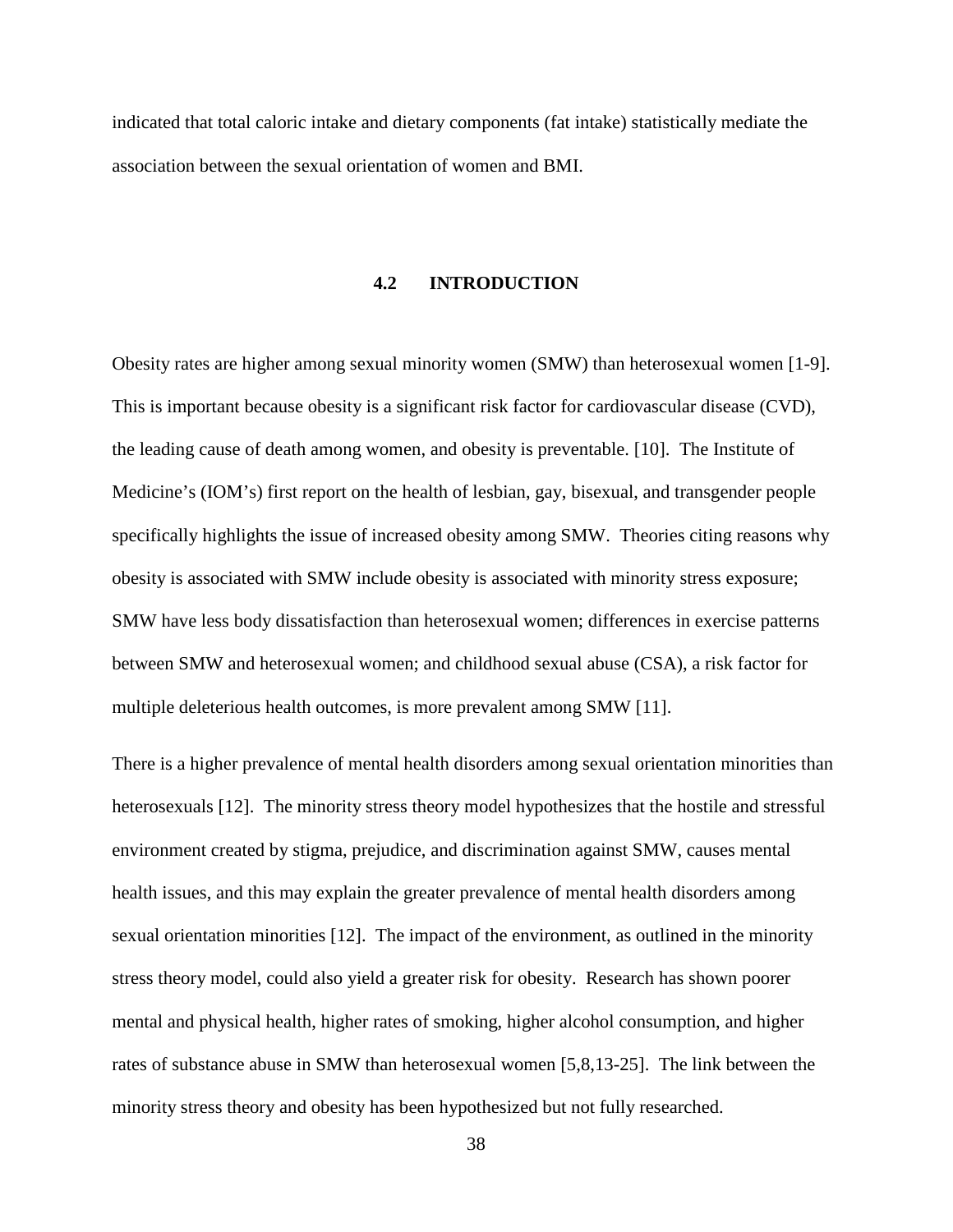A positive body image of one's self, and the preference for their partner's body type to be larger, has been suggested as a theory as to why SMW have higher rates of obesity than heterosexual women [11]. Research studies have used a number of approaches to investigate the association of obesity with body image, esteem, appearance, and preference for partner's body type with inconsistent findings.

Body image satisfaction has been studied among SMW, and research supports SMW having higher body esteem, than heterosexual women [26-30]. Alternatively, Aaron and colleagues (2005) found that overweight SMW are not satisfied with their body shape or size. For example, 65% of the sample (n=144 SMW) was dissatisfied with their body shape, 62% were dissatisfied with their weight, and 72% reported behavior modifications to reduce their weight over the past year [31]. Some research supports the belief that SMW have less concern for their physical appearance and have a significantly higher ideal weight for themselves than heterosexual women [29,32]. When viewing images of women to assess attractive body types, SMW preferred heavyfigured images and showed preferences for significantly higher body mass index (BMI) images than heterosexual women [33,34]. Heffernan [35] suggests SMW conceptualize physical attractiveness related to physical condition in terms of functional quality rather than "looks". However, some researchers found no significant differences between SMW and heterosexual women in weight and views on appearance [36,37]. Conformity to cultural expectations of ideal body image has yielded mixed results during research with SMW; for example, some research shows SMW conform to society's ideal thinness, while other research suggests SMW do not adhere to societal standards of appearance [4,36,38]. It has also been suggested that SMW internalize cultural standards, while some research suggests that SMW have lower levels of internalization than heterosexual women. Others have concluded that SMW do internalize body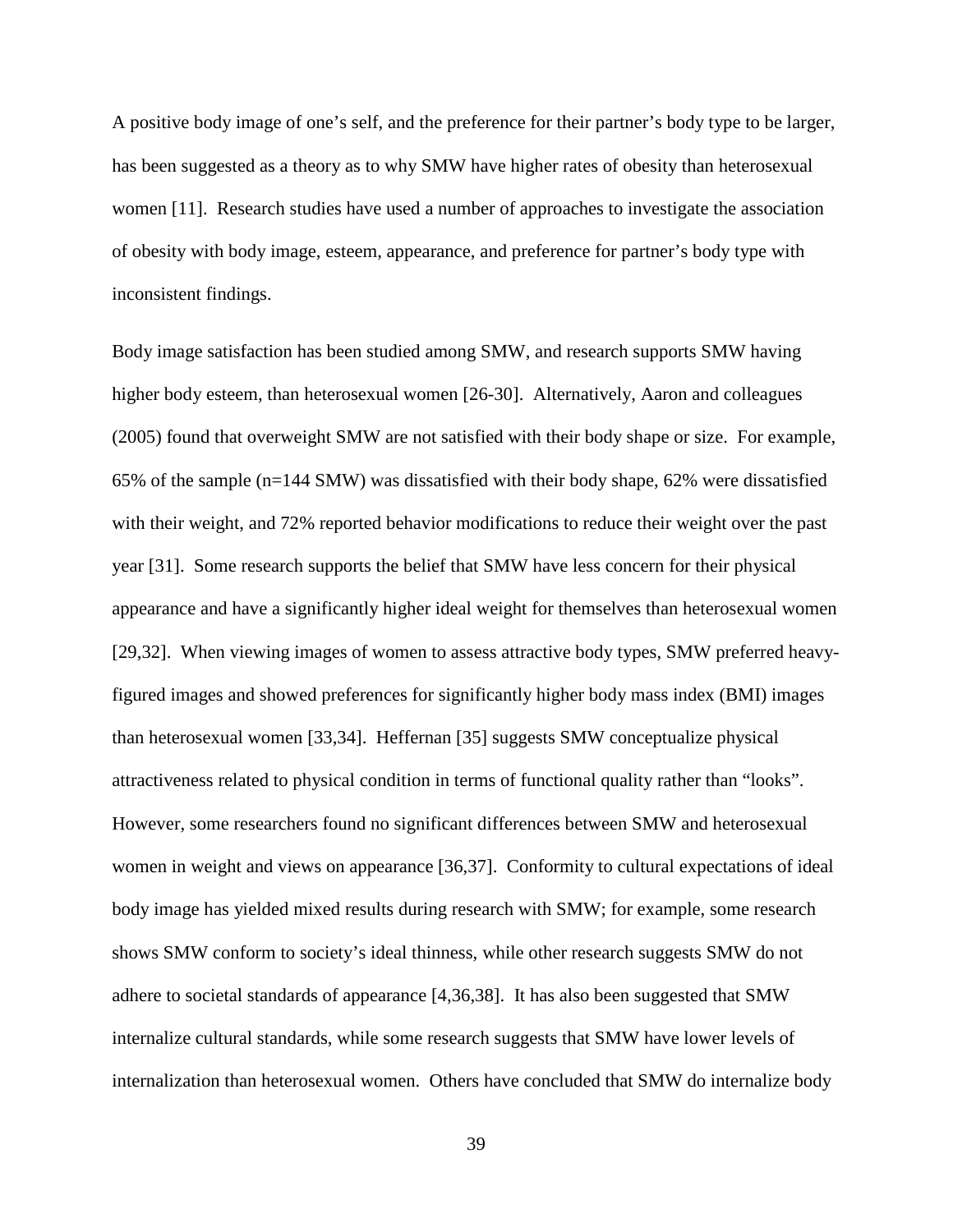expectations, but keep silent for fear of judgment within their community for adhering to cultural standards [26,39].

Exercise pattern differences between SMW and heterosexual women have been highlighted as a reason that SMW have greater rates of obesity [11] although there is a dearth of evidence to support this theory. Research comparing SMW and heterosexual women show an insufficient level of physical activity in both groups of women [1,8,13]. Some research suggests that SMW, as compared with heterosexual women, participate in more frequent strenuous physical activity and are more likely to participate in physical activity at least weekly [5,40]. The idea that SMW have higher BMI because of higher physical fitness (e.g., muscle mass) is not supported in the literature [41].

The final theory associating sexual orientation and obesity from the IOM report is a history of CSA [11]. Two studies involving SMW have reported an association. Aaron and Hughes [42] interviewed a large sample of SMW (n=416) and found statistically significant differences between subgroups. Specifically, mean BMI was statistically significantly higher among women who reported CSA than those who did not. CSA was statistically significantly related to BMI; after adjusting for sociodemographic variables, women reporting CSA were more likely to be obese or severely obese. Smith and colleagues [43] identified female sexual orientation and intrafamilial CSA as independent predictors of obesity.

Energy imbalance is at the crux of obesity yet the IOM report does not discuss energy intake. There is limited research into the dietary differences among women by sexual orientation. Using the Food Frequency Questionnaire, one study found SMW had lower intake of fruits and vegetables than heterosexual women, and two studies did not find significant differences in dietary intake [3,8,40]. A study of mean dietary intake using three-day food diary data compared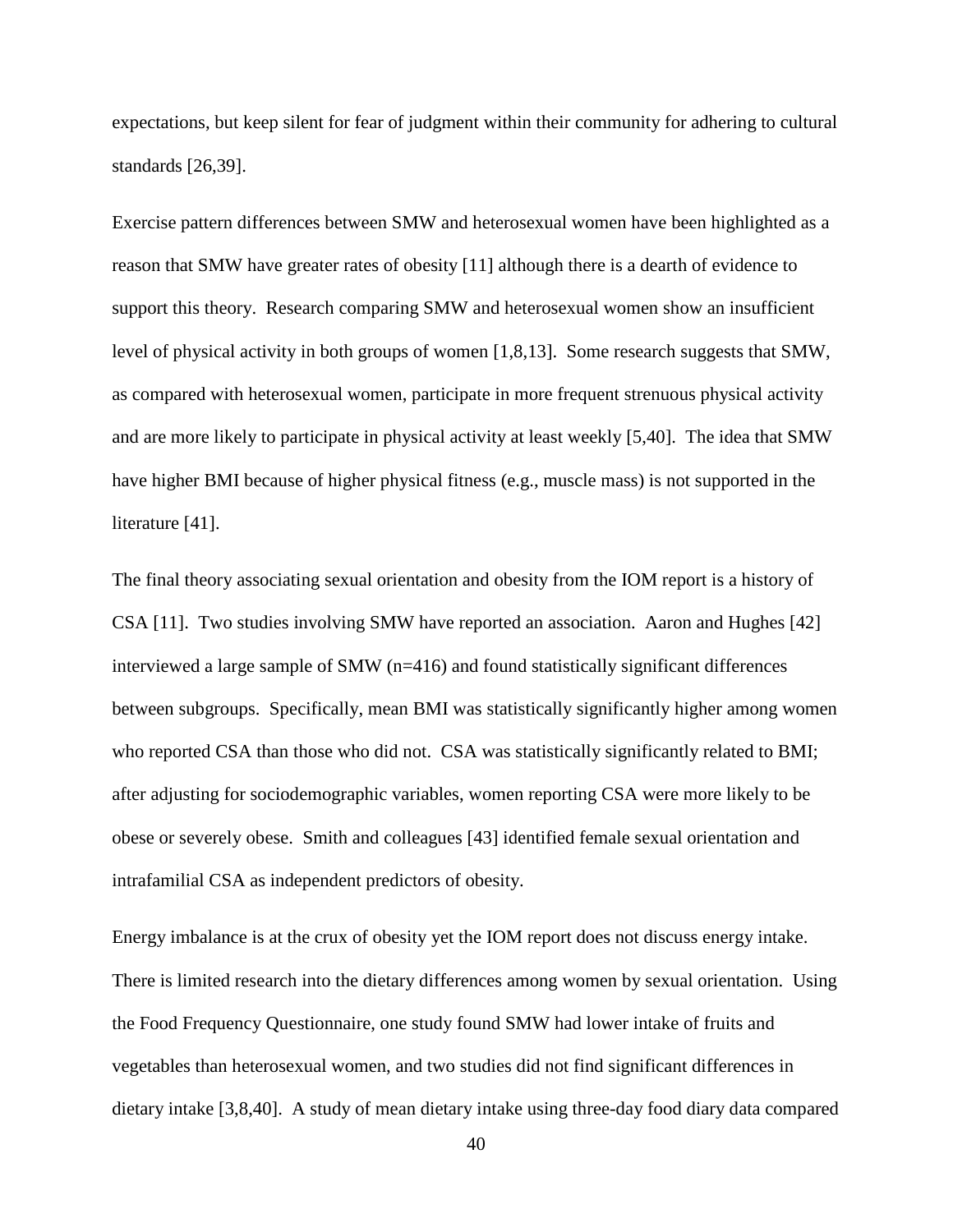dietary composition between SMW and heterosexual women. SMW had significantly higher caloric intake, fat grams, alcohol grams, total monounsaturated fatty acid grams, total polyunsaturated fatty acid grams, and vegetable protein than heterosexual women [9].

As noted above, research involving SMW and weight has consistently found that SMW have higher rates of obesity than heterosexual women [1-9]. Nevertheless, there is a dearth of research examining energy intake and physical activity as causes of differences in BMI. Factors influencing the relationship between the sexual orientation of women and BMI should be investigated. Boehmer and Bowen [3] explored energy intake and energy expenditure as mediators of the relationship between the sexual orientation of women and BMI. These investigators used data from the California Women's Health Study (2001-2005) on energy intake from average daily servings of fruits/vegetables and weight loss attempts (yes/no) in the previous year. The mediation modeling followed the Baron and Kenny [44] approach. A direct association between the sexual orientation of women and BMI was found, but no indirect effects were supported; energy intake and energy expenditure were not found to statistically mediate the relationship between the sexual orientation of women and BMI. We suggest that an alternative analytic approach to mediation may yield different indirect pathway results, and that more specific variables for dietary intake would further the research. Understanding more about the potential mediators between the sexual orientation of women and BMI could enhance public health efforts to reduce and prevent obesity among SMW. This study aims to test the hypothesis that caloric intake and macronutrient components mediate the relationship between the sexual orientation of women and BMI.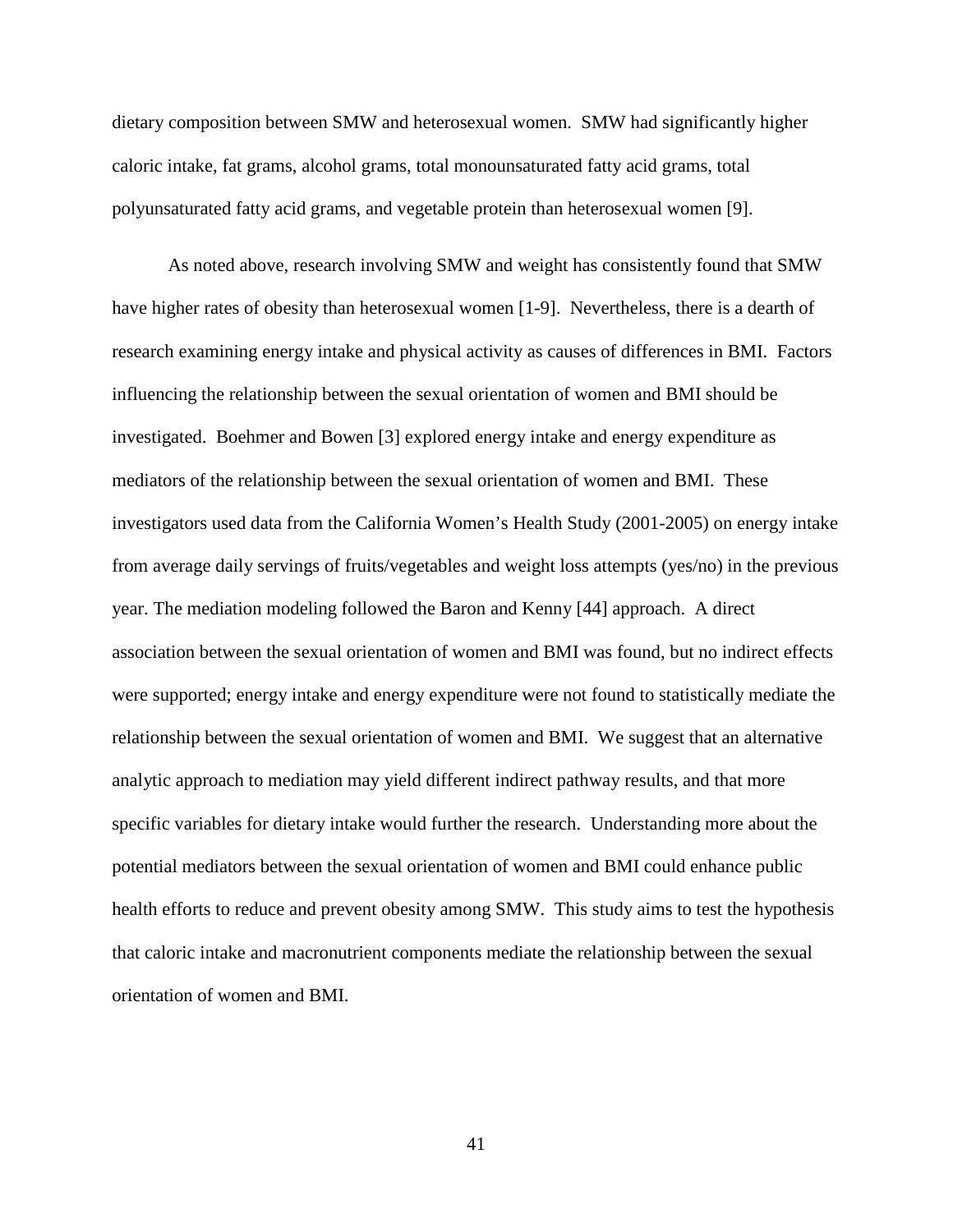## **4.3 METHODS**

#### **4.3.1 Study Design and Sample**

The study design and sample has been published previously [9]. In brief, data were from the **E**pidemiologic **ST**udy of **HE**alth **R**isk in Women (ESTHER) Project conducted in Pittsburgh, PA, from 2003-2006 [9,43,45,46]. The aim of the cross-sectional ESTHER project was to study risk factors for cardiovascular disease among adult women in the Pittsburgh, PA, area. Participants who identified as SMW or heterosexual women, were age  $\geq$ 35, were not pregnant, and had no previous history of heart disease (angina, heart attack, or stroke) were eligible for the study. The convenience sample was recruited via newspaper and radio advertisements, community health events, LGBT events/socials, and the University of Pittsburgh broadcast phone-message system.

Data were collected during two clinic visits where ESTHER participants completed study questionnaires; a physical activity and medical history interview; a fasting venipuncture; a dualenergy X-ray absorptiometry (DXA) scan of hip, spine, and whole body; and three-day food diaries. The women completed about five sets of questionnaires with an excess of 250 questions and included questions about behavioral, psychosocial, sociodemographic, health history, and clinical questions. Among the questions, women were asked if they had ever been diagnosed with depression or anxiety.

The University of Pittsburgh's Institutional Review Board (IRB) reviewed and approved the study. Informed consent was documented via written authorization. For their time and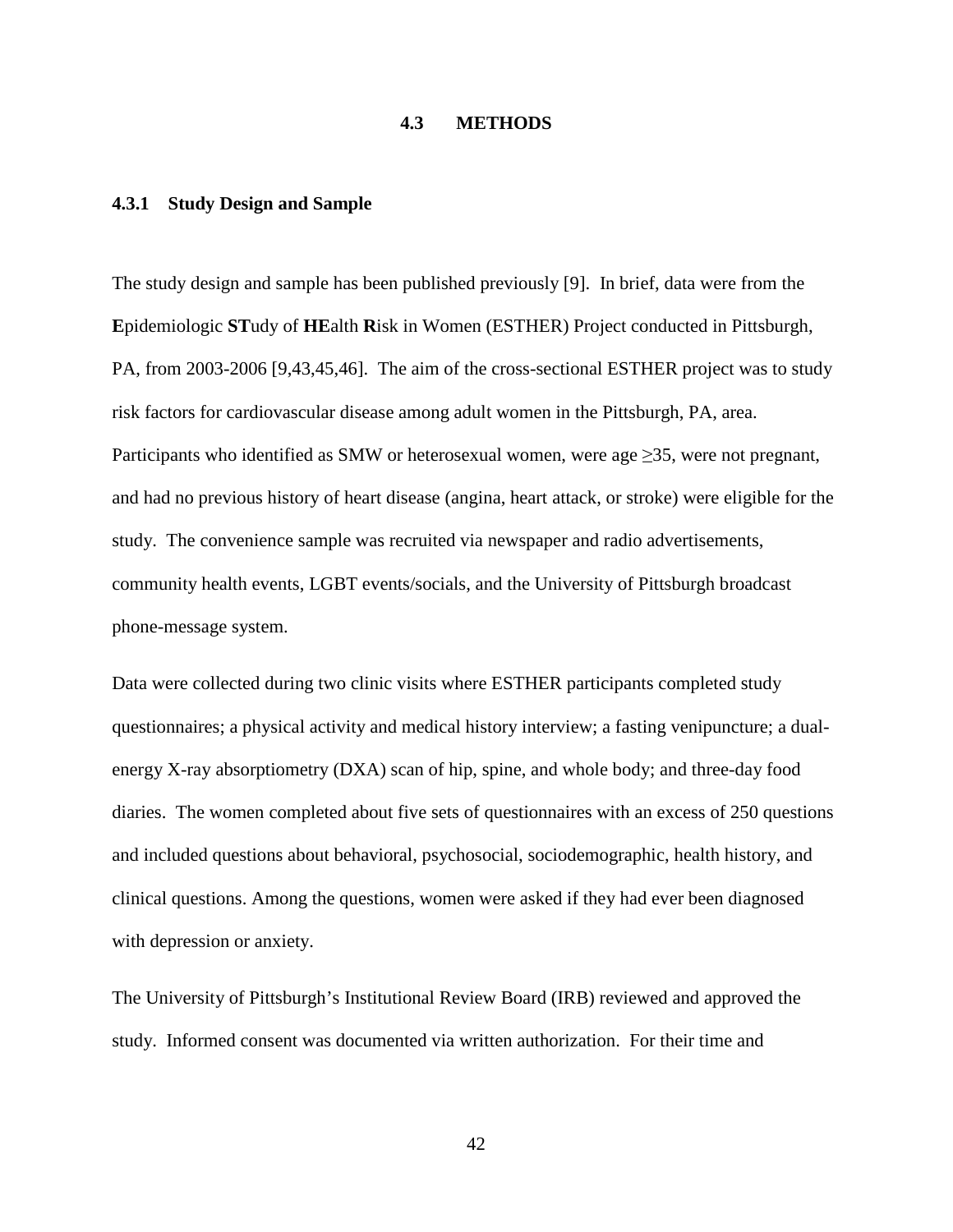participation, the women were reimbursed \$50. Funding for the ESTHER Project was provided by the National Heart, Lung, and Blood Institute, R01HL067052.

The ESTHER study sample was reduced to 799 (heterosexual n=368; SMW n=431) for this analysis. The reduction in the sample size was based on missing key variables: age, height, weight, or three-day food diary data. Participants who were underweight or had caloric outliers (less than 500 and greater than 4,500 kilocalories per day) were excluded [47,48]. The data were highly skewed, with greater numbers of older heterosexual women compared with older SMW; therefore, only heterosexuals age less than 65 years were included. Also, heterosexual African-American women were randomly selected to stay in the sample, as there was a disproportionate low prevalence of African-American SMW.

#### **4.3.2 Dependent Variable**

The dependent variable in the mediation model was continuous BMI. As described in previous research [9], BMI ( $kg/m<sup>2</sup>$ ) was assessed in kg using a calibrated balance beam scale. Researchers measured standing height in feet and inches using a wall-mounted Harpendon stadiometer, then converted to meters for BMI calculation.

#### **4.3.3 Independent Variable**

Sexual orientation was included as the independent variable in the mediation models (heterosexual women coded 0; SMW coded as 1). Participants identifying as heterosexual or straight *and* only having male sexual partners since the age of 18 years were grouped as heterosexual women. SMW were women who identified as lesbian or bisexual *and* having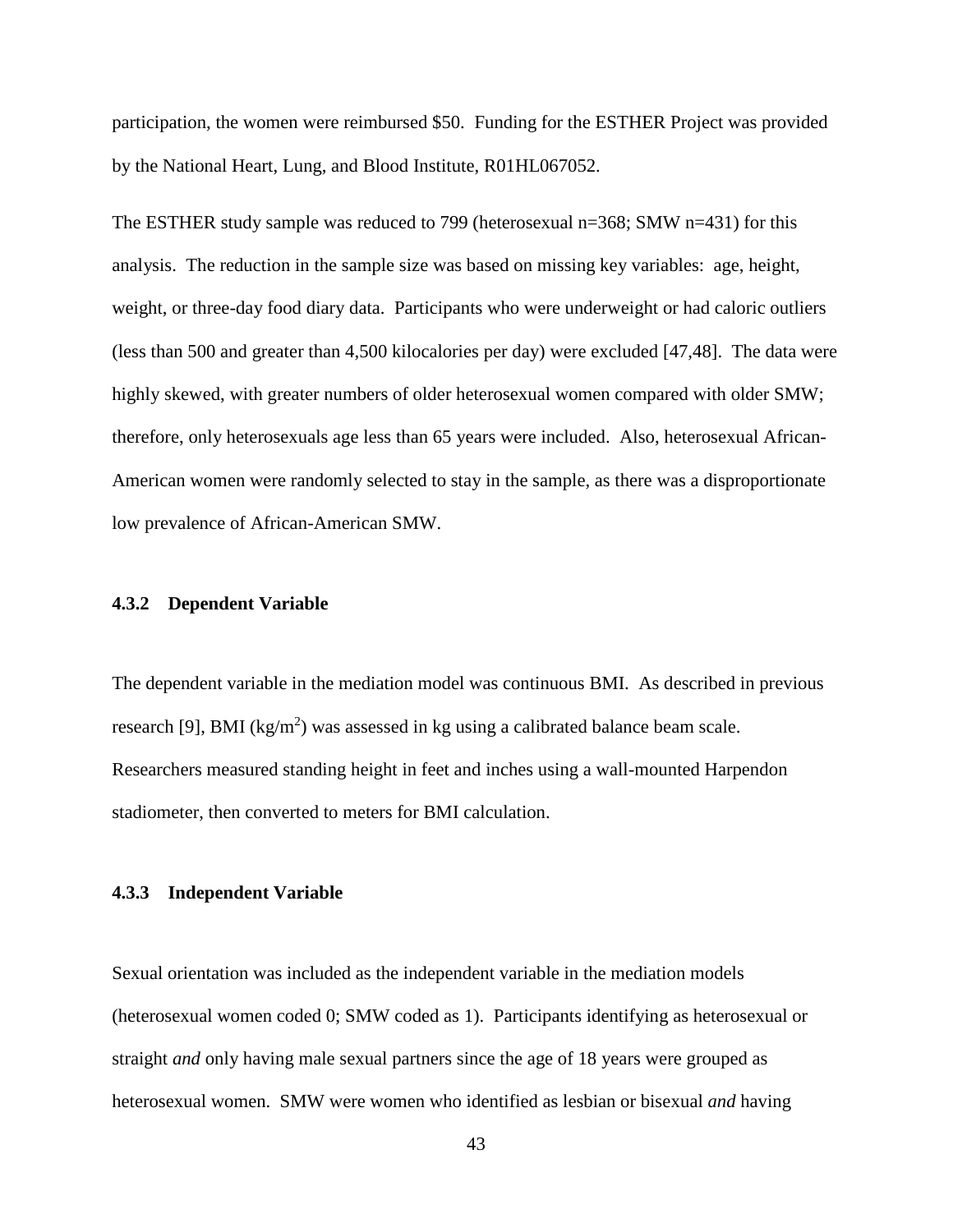emotional, physical, and romantic attractions within the past five years toward only or primarily women, or whose relationships within the past five years had been with only or primarily women [45].

#### **4.3.4 Covariates**

Covariates were selected based on common risk factors for obesity, that is, age, education representing socioeconomic stats, smoking status, and physical activity (meeting government guidelines for moderate and vigorous physical activity). Smoking status was included because smoking has been associated with both lower BMI (appetite reduction) and increase BMI (heavy smoking), as well as having impacts on the metabolic syndrome [49].

Race was not included as a covariate because the analysis sample was already adjusted due to the disproportionately low prevalence of African-American SMW. Age in years was treated as a continuous variable. Highest level of education achieved, and smoking status were categorized as shown in Table 4-1. Meeting national guidelines for moderate and vigorous physical activity was a dichotomous variable (yes/no). Women were coded as meeting the guideline if they selfreported weekly participation in at least 150 minutes of moderate-intensity or 75 minutes of vigorous-intensity aerobic physical activity. Combinations of moderate and vigorous physical activity were combined using the guidelines' recommendation of 1 minute of vigorous activity is equal to 2 minutes of moderate physical activity. Previous research among SMW used the same approach to combine moderate and vigorous physical activity, and assess if government guidelines were met [50,51].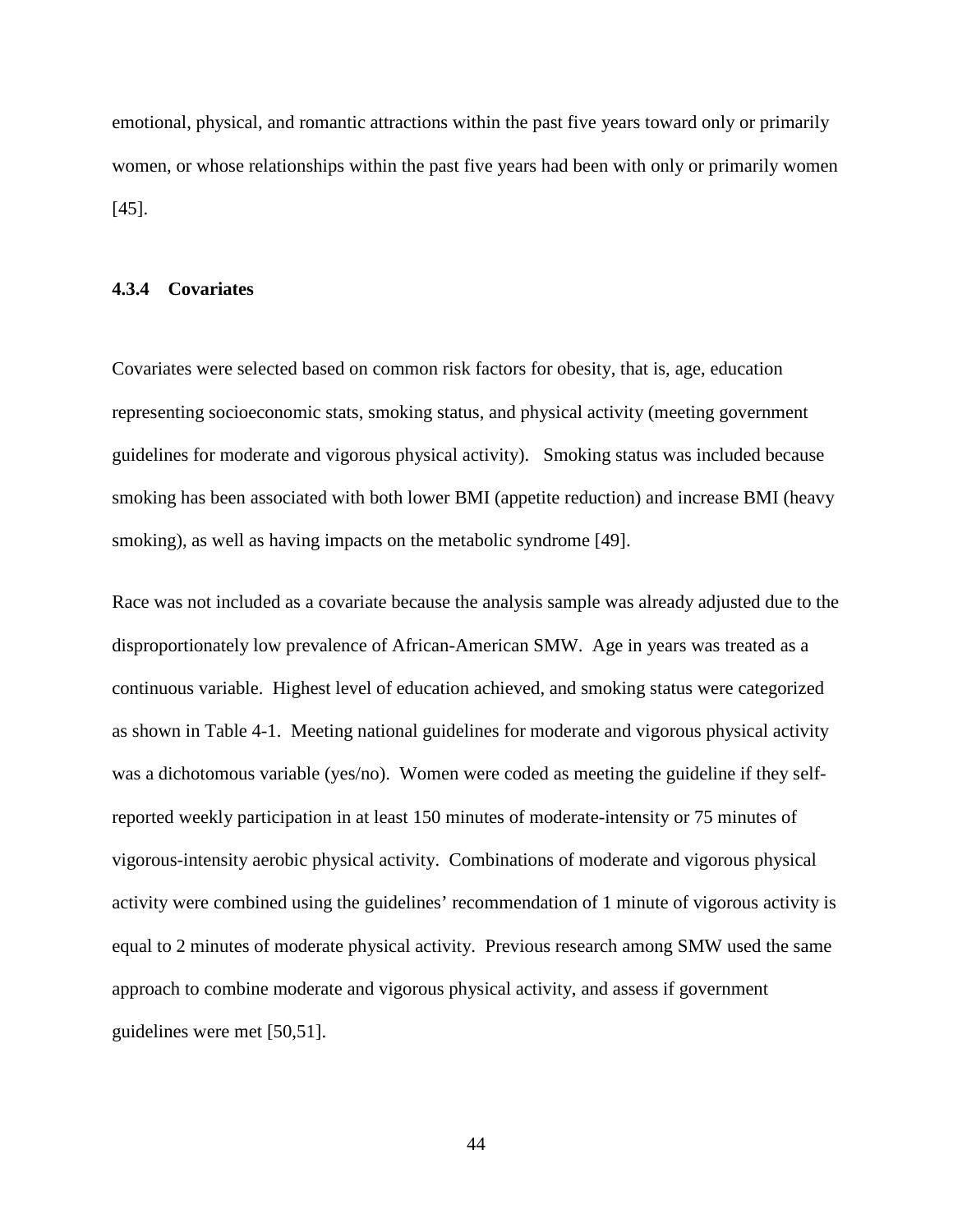#### **4.3.5 Mediators**

The mediation models were evaluated (Figure 4-1) both without covariates included and then with covariates included. Total caloric intake was assessed as a mediator, then a parallel mediation model was tested using individual macronutrients (mean daily grams of fat, carbohydrates, protein, and alcohol) simultaneously as mediators. The parallel mediation model estimate did not include total calories because of redundancy with the individual macronutrient components. The dietary intake data were collected and analyzed using Nutrition Data System for Research (NDSR) software version 2007, developed by the Nutrition Coordinating Center (NCC), University of Minnesota, Minneapolis, MN. The participants recorded their food intake for a total of three days—two weekdays and one weekend day. The NDSR provides a complete nutrient profile for all foods in the database [52-54]. The mean of the three days was calculated for each macronutrient for each participant.



**Figure 4-1. Estimated Mediation Models**

SO=sexual orientation; BMI= body mass index  $(kg/m^2)$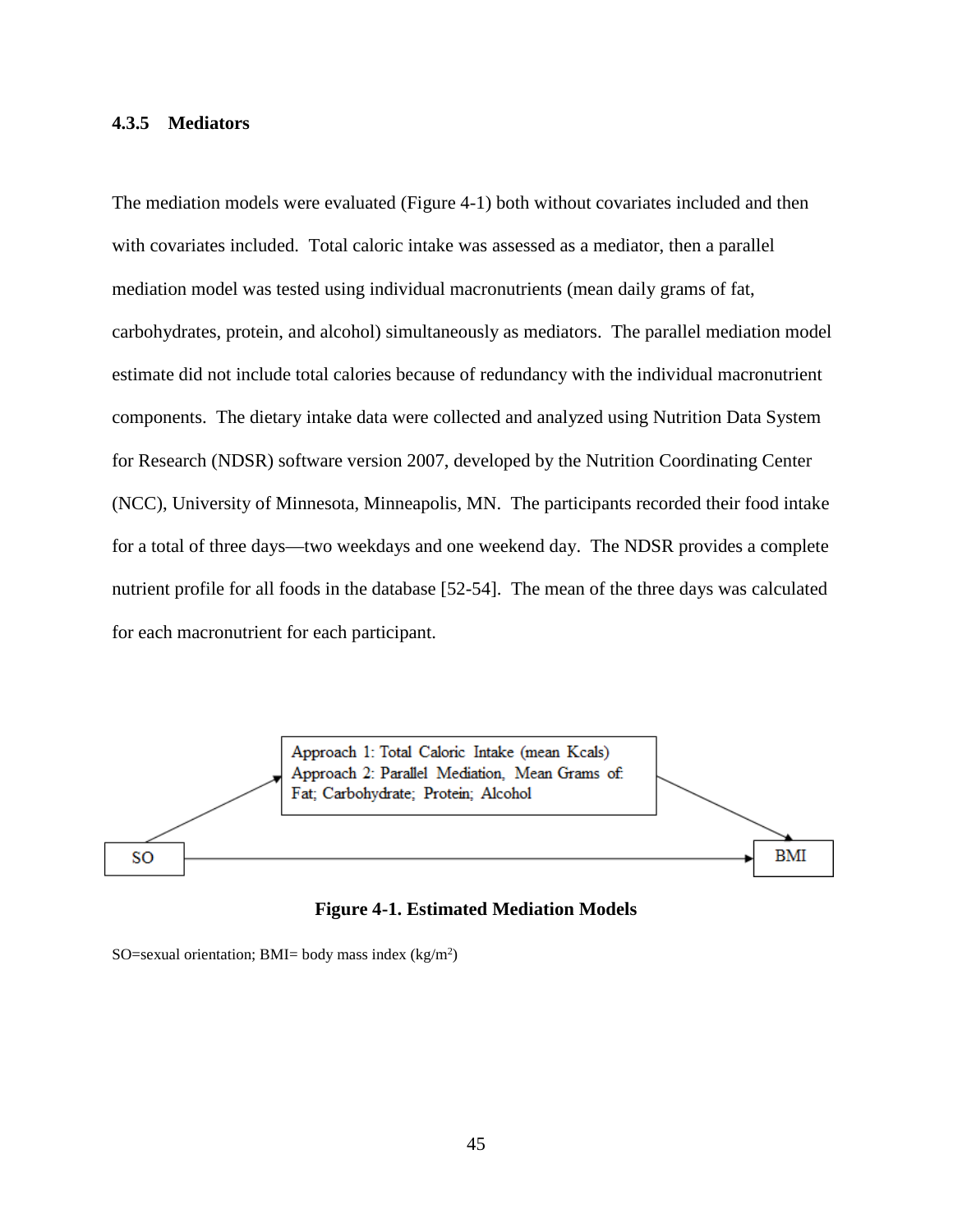#### **4.3.6 Analytic Approach**

The Hayes mediation modeling approach was followed and the PROCESS macro (versions 2.12.1 and 2.15), an ordinary lease squares path analysis, was utilized [55]. All statistical analyses were performed using SPSS (IBM SPSS Statistics versions 20 and 23). The mediation models aimed to assess the extent to which the mediation variables accounted for the relationship between the sexual orientation of women and BMI. It should be noted that this mediation approach does not require a causal steps approach (e.g. Baron and Kenny [44]), rather the independent variable, potential mediator(s), dependent variable, and covariates are all entered into the model at once. The stepwise approach to mediation modeling requires an association between the predictor and outcome variables but researchers have argued that this is not necessary [55,56]. The traditional approaches to mediation modeling also use the normal theory test for indirect effects (e.g. Sobel test) which can be sensitive to sampling distribution and has low power and generates confidence intervals that are arguably less accurate than other approaches [56]. Software packages have computing power to randomly select and statically 'resample' the data any number of times (we used 10,000 times) to produce a confidence interval for the indirect effects. More information about the differences in the causal steps approach and Hayes mediation can be found in, "*Beyond Baron and Kenny: statistical mediation analysis in the new millennium*" [57].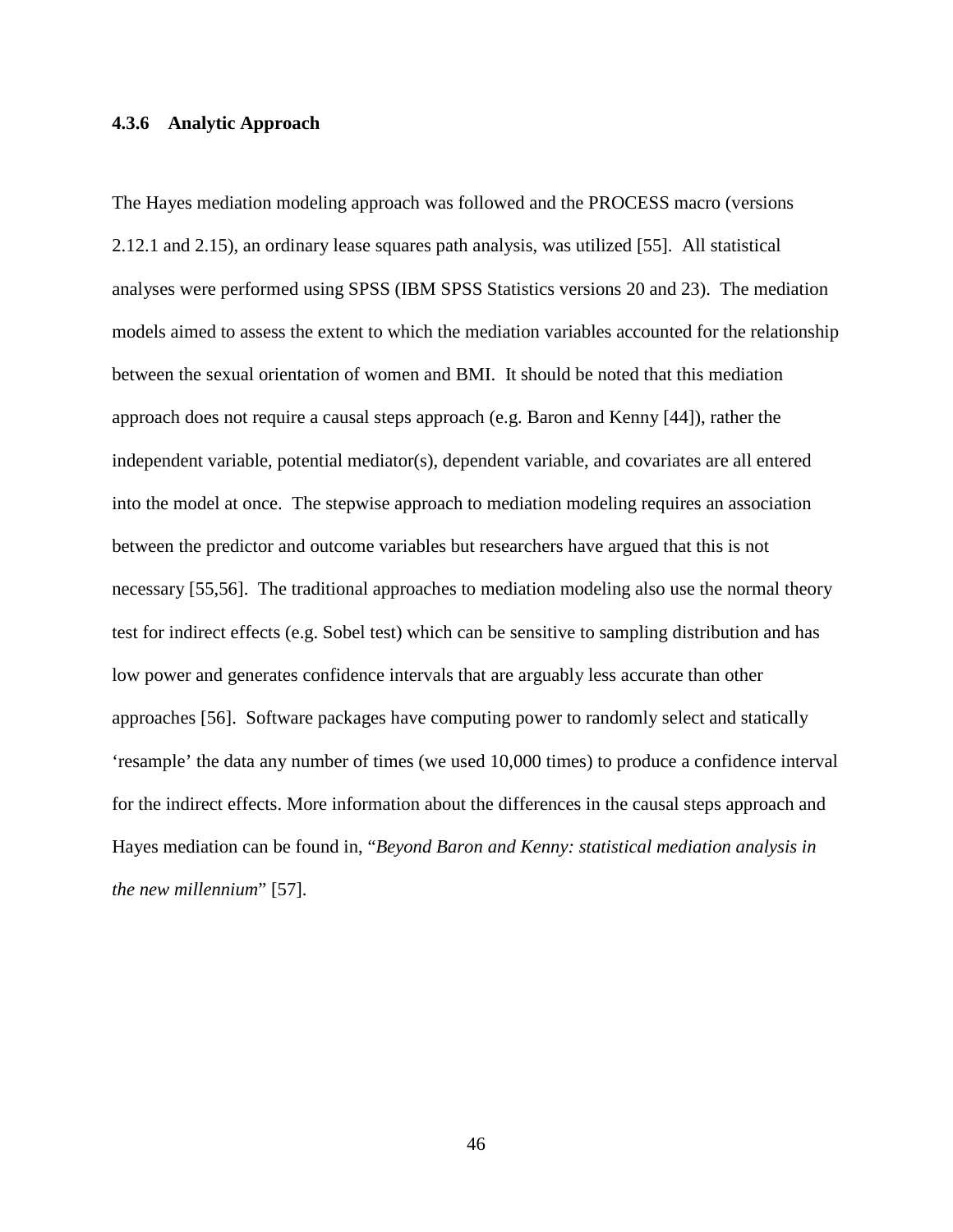## **4.4 RESULTS**

#### **4.4.1 Participant Characteristics**

Participant characteristics are presented in Table 4-1. Just over half the sample identified as being a SMW (53.9%). The sample was primarily Caucasian (92.6%) and not Hispanic (99.4%), highly educated (65.9% completing a bachelor's degree or higher), and having a mean household income of at least \$60,000 (46.0%). Only 35.3% of the total sample was within the normal range for BMI.

When comparing SMW to heterosexual women, there were statistically significant mean group differences. Heterosexual women had a higher rate of parity than SMW (69.0% vs. 26.5%, p<0.001). SMW had a significantly higher mean BMI (29.62 kg/m<sup>2</sup> vs. 28.13 kg/m<sup>2</sup>, p=0.003) and education level (p=0.007) than heterosexual women. SMW had higher mean daily caloric intake, fat intake, and alcohol intake then heterosexual women (all  $p<0.05$ ). The SMW had significantly higher rates of depression history  $(p<0.001)$  but only borderline significantly higher rates of anxiety history ( $p=0.056$ ) as compared with the heterosexual women. Smoking status and number of alcoholic drinks per month were significantly different between the sexual orientation groups.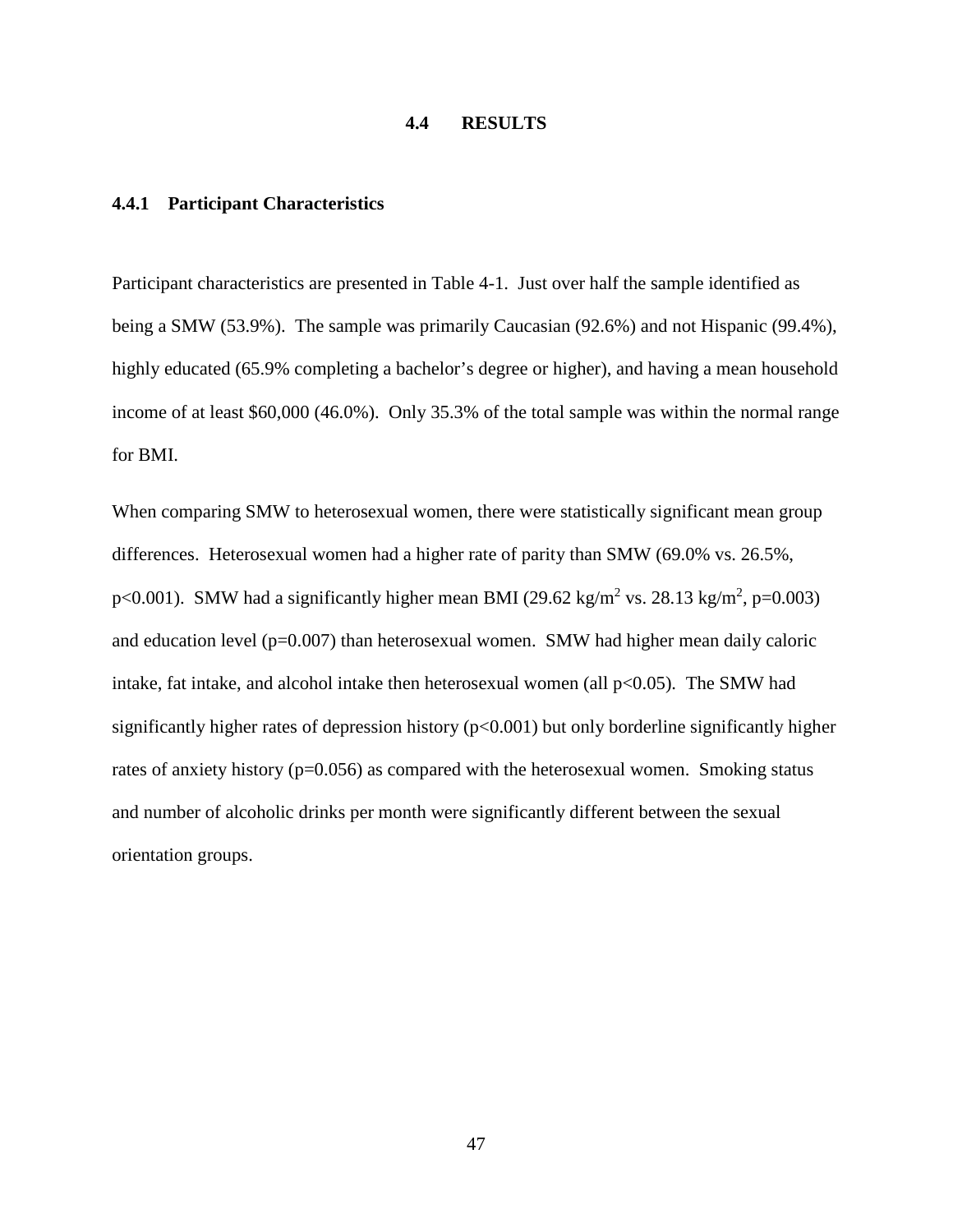| <b>Table 4-1. Participant Characteristics</b> |  |  |
|-----------------------------------------------|--|--|
|-----------------------------------------------|--|--|

| <b>Variable</b>                                          | <b>Total</b><br><b>Sample</b><br>$(N=799)$ | <b>Heterosexual</b><br>Women<br>$(n=368)$<br>$n\left(\frac{0}{0}\right)$ | <b>Sexual Minority</b><br>Women<br>$(n=431)$<br>$n\left(\frac{0}{0}\right)$ | <b>Value</b><br>${\bf P}$ |  |
|----------------------------------------------------------|--------------------------------------------|--------------------------------------------------------------------------|-----------------------------------------------------------------------------|---------------------------|--|
| Age, Years                                               |                                            |                                                                          |                                                                             |                           |  |
| Mean (SD)                                                | 47.59 (7.33)                               | 47.73 (7.64)                                                             | 47.47 (7.05)                                                                | 0.613                     |  |
| Range                                                    | 35-64                                      | $35 - 64$                                                                | 35-64                                                                       |                           |  |
| <b>Age Categories</b>                                    |                                            |                                                                          |                                                                             |                           |  |
| 35-39                                                    | 115 (14.4%)                                | 57 (15.5%)                                                               | 58 (13.5%)                                                                  |                           |  |
| 40-44                                                    | 184 (23.0%)                                | 83 (22.6%)                                                               | 101 (23.4%)                                                                 |                           |  |
| 45-49                                                    | 197 (24.7%)                                | 85 (23.1%)                                                               | 112 (26.0%)                                                                 | 0.298                     |  |
| 50-54                                                    | 142 (17.8%)                                | 59 (16.0%)                                                               | 83 (19.3%)                                                                  |                           |  |
| 55-64                                                    | 161 (20.2%)                                | 84 (22.8%)                                                               | 77 (17.9%)                                                                  |                           |  |
| <b>Parity</b>                                            |                                            |                                                                          |                                                                             |                           |  |
| Nulliparous                                              | 431 (53.9%)                                | 114 (31.0%)                                                              | 317 (73.5%)                                                                 | < 0.001                   |  |
| Parous                                                   | 368 (46.1%)                                | 254 (69.0%)                                                              | 114 (26.5%)                                                                 |                           |  |
| Race                                                     |                                            |                                                                          |                                                                             |                           |  |
| Caucasian                                                | 740 (92.6%)                                | 339 (92.1%)                                                              | 401 (93.0%)                                                                 | 0.621                     |  |
| African-American                                         | 59 (7.4%)                                  | 29 (7.9%)                                                                | $30(7.0\%)$                                                                 |                           |  |
| <b>Ethnicity</b>                                         |                                            |                                                                          |                                                                             |                           |  |
| Not Hispanic or Latino                                   | 794 (99.4%)                                | 366 (99.5%)                                                              | 428 (99.3%)                                                                 | 0.720                     |  |
| Hispanic or Latino                                       | $5(0.6\%)$                                 | $2(0.5\%)$                                                               | 3(0.7%)                                                                     |                           |  |
| BMI $\text{kg/m}^2$                                      |                                            |                                                                          |                                                                             |                           |  |
| Mean (SD)                                                | 28.93 (7.23)                               | 28.13 (6.44)                                                             | 29.62 (7.78)                                                                | 0.003                     |  |
| Range                                                    | 18.55-70.09                                | 18.61-55.54                                                              | 18.55-70.09                                                                 |                           |  |
| <b>BMI</b> Categories <sup>¥</sup>                       |                                            |                                                                          |                                                                             |                           |  |
| Normal                                                   | 282 (35.3%)                                | 138 (37.5%)                                                              | 144 (33.4%)                                                                 |                           |  |
| Overweight                                               | 233 (29.2%)                                | 122 (33.2%)                                                              | 111 (25.8%)                                                                 |                           |  |
| Obese-Class I                                            | 141 (17.6%)                                | 53 (14.4%)                                                               | 88 (20.4%)                                                                  | 0.010                     |  |
| Obese-Class II                                           | 80 (10.0%)                                 | $34(9.2\%)$                                                              | 46 (10.7%)                                                                  |                           |  |
| Obese-Class III                                          | 63 (7.9%)                                  | 21(5.7%)                                                                 | 42 (9.7%)                                                                   |                           |  |
| <b>Total Physical Activity,</b><br><b>Hours per Week</b> | 9.3(11.9)<br>$(0-67.17)$                   | 8.66 (11.39)<br>$(0-58.1)$                                               | 9.9(12.3)<br>$(0-67.2)$                                                     | 0.139                     |  |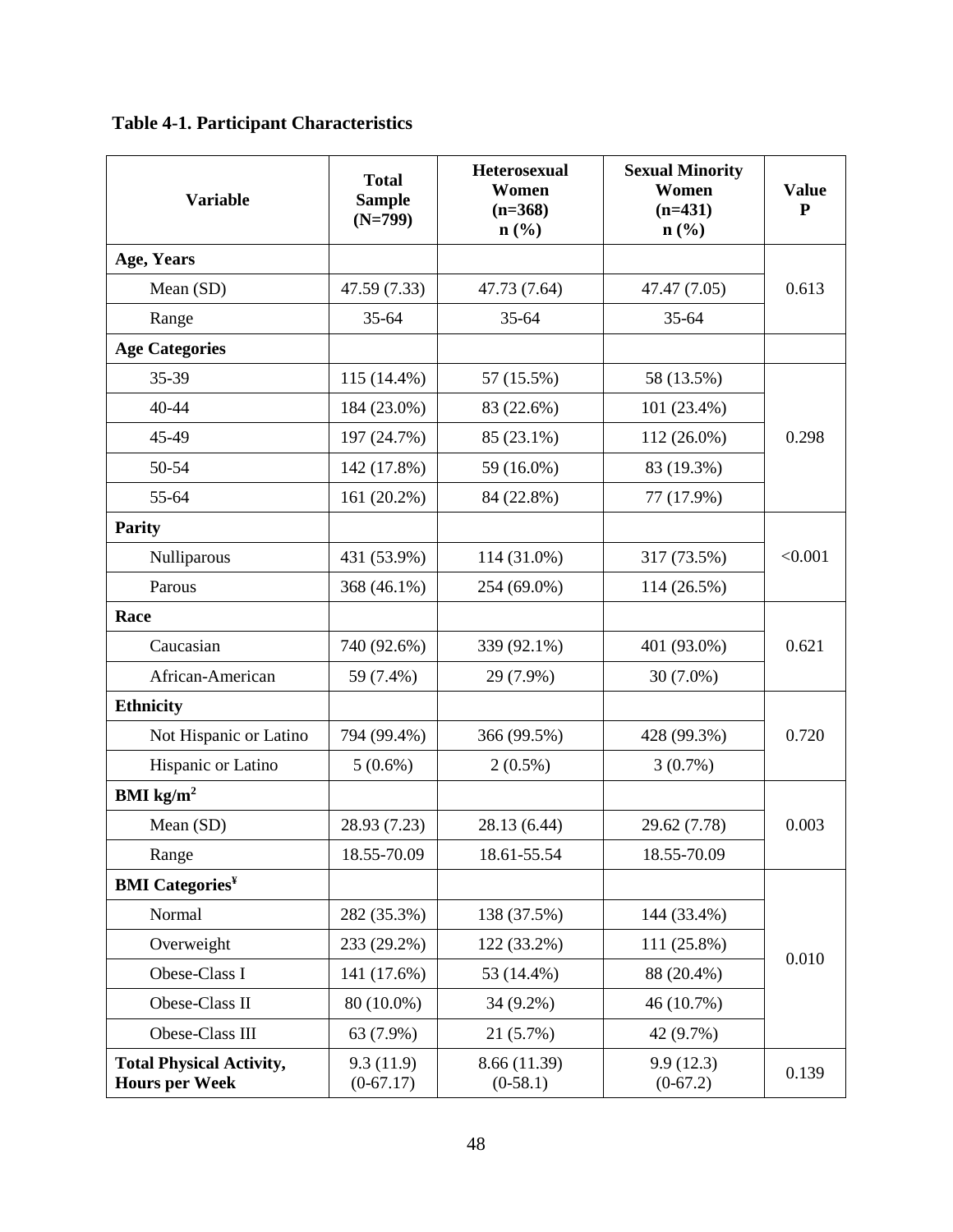#### **Table 4.-1. Continued**

| <b>Variable</b>                                          | <b>Total</b><br><b>Sample</b><br>$(N=799)$ | <b>Heterosexual</b><br>Women<br>$(n=368)$<br>$n\left(\frac{0}{0}\right)$ | <b>Sexual Minority</b><br>Women<br>$(n=431)$<br>$n\left(\frac{0}{0}\right)$ | <b>Value</b><br>${\bf P}$ |
|----------------------------------------------------------|--------------------------------------------|--------------------------------------------------------------------------|-----------------------------------------------------------------------------|---------------------------|
| <b>Government Guidelines for</b><br>Mod/Vig PA, Yes n, % | 604, 75.6%                                 | 280, 76.1%                                                               | 324, 75.2%                                                                  | 0.765                     |
| <b>Education</b>                                         |                                            |                                                                          |                                                                             |                           |
| $<$ 12 years                                             | $4(0.5\%)$                                 | $2(0.5\%)$                                                               | $2(0.5\%)$                                                                  |                           |
| High School or GED                                       | 79 (9.9%)                                  | 51 (13.9%)                                                               | 28 (6.5%)                                                                   | 0.007                     |
| Some College                                             | 190 (23.8%)                                | 88 (23.9%)                                                               | 102 (23.7%)                                                                 |                           |
| <b>Bachelors</b>                                         | 202 (25.3%)                                | 94 (25.5%)                                                               | $108(25.1\%)$                                                               |                           |
| Graduate+                                                | 324 (40.6%)                                | 133 (36.1%)                                                              | 191 (44.3%)                                                                 |                           |
| <b>Household Income</b>                                  |                                            |                                                                          |                                                                             |                           |
| Less than $$15,000$                                      | 60(7.5%)                                   | $30(8.2\%)$                                                              | $30(7.0\%)$                                                                 |                           |
| \$15,000-\$24,999                                        | 49 (6.1%)                                  | $25(6.8\%)$                                                              | $24(5.6\%)$                                                                 |                           |
| \$25,000-\$39,999                                        | 134 (16.8%)                                | 65 (17.7%)                                                               | 69 (16.0%)                                                                  | 0.319                     |
| \$40,000-\$59,999                                        | 174 (21.8%)                                | 79 (21.5%)                                                               | 95 (22.0%)                                                                  |                           |
| \$60,000-\$74,999                                        | 102 (12.8%)                                | 36 (9.8%)                                                                | 66 (15.3%)                                                                  |                           |
| \$75,000 or more                                         | 265 (33.2%)                                | 121 (32.9%)                                                              | 144 (33.4%)                                                                 |                           |
| Missing                                                  | $15(1.9\%)$                                | $12(3.3\%)$                                                              | 3(0.7%)                                                                     |                           |
| <b>Medical Insurance</b>                                 |                                            |                                                                          |                                                                             |                           |
| Yes                                                      | 734 (91.9%)                                | 338 (91.8%)                                                              | 396 (91.9%)                                                                 | 0.248                     |
| N <sub>o</sub>                                           | 63 (7.9%)                                  | 29 (7.9%)                                                                | 34 (7.9%)                                                                   |                           |
| Missing                                                  | $2(0.3\%)$                                 | $1(0.3\%)$                                                               | $1(0.2\%)$                                                                  |                           |
| <b>Menopause Status*</b>                                 |                                            |                                                                          |                                                                             |                           |
| Menopause Not<br>Suspected                               | 638 (79.8%)                                | 284 (77.2%)                                                              | 354 (82.1%)                                                                 | 0.081                     |
| Menopause                                                | 161 (20.2%)                                | 84 (22.8%)                                                               | 77 (17.9%)                                                                  |                           |
| <b>Self-report History of</b><br><b>Depression</b>       | 316 (39.5%)                                | 121 (32.9%)                                                              | 195 (45.2%)                                                                 | < 0.001                   |
| Missing                                                  | $3(0.4\%)$                                 | $2(0.5\%)$                                                               | $1(0.2\%)$                                                                  |                           |
| <b>Self-report History of</b><br><b>Anxiety</b>          | 204 (25.5%)                                | 82 (22.3%)                                                               | 122 (28.3%)                                                                 | 0.056                     |
| Missing                                                  | $4(0.5\%)$                                 | $3(0.8\%)$                                                               | $1(0.2\%)$                                                                  |                           |
| <b>Smoking Status</b>                                    |                                            |                                                                          |                                                                             |                           |
| Never                                                    | 415 (51.9%)                                | 221 (60.1%)                                                              | 194 (45.0%)                                                                 | < 0.001                   |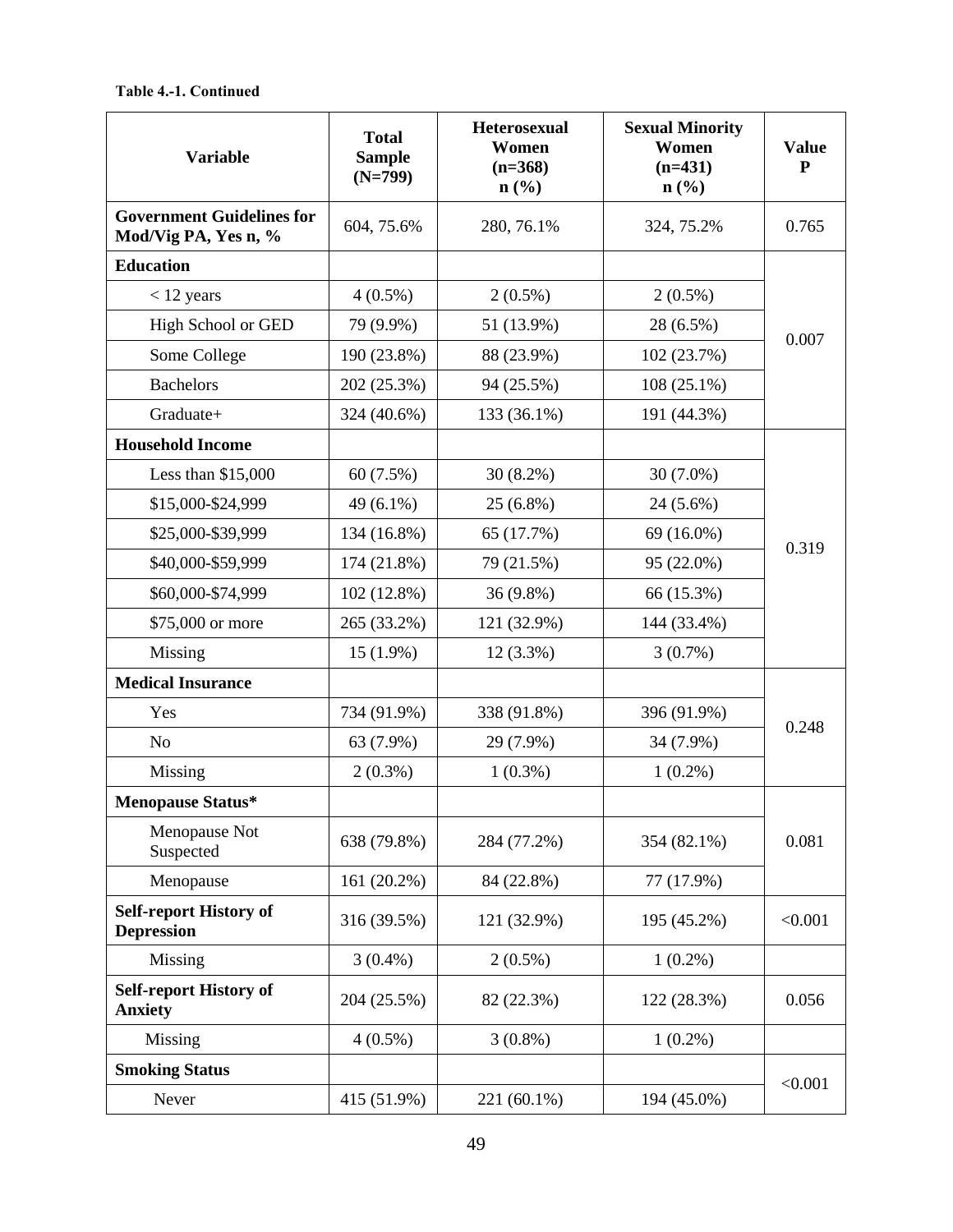#### **Table 4-1. Continued**

| <b>Variable</b>                                       | <b>Total</b><br><b>Sample</b><br>$(N=799)$  | <b>Heterosexual</b><br>Women<br>$(n=368)$<br>$n\left(\frac{9}{6}\right)$ | <b>Sexual Minority</b><br>Women<br>$(n=431)$<br>$n$ (%) | <b>Value</b><br>P |
|-------------------------------------------------------|---------------------------------------------|--------------------------------------------------------------------------|---------------------------------------------------------|-------------------|
| Former                                                | 296 (37.0%)                                 | 120 (32.6%)                                                              | 176 (40.8%)                                             |                   |
| Current                                               | 88 (11.0%)                                  | 27 (7.3%)                                                                | $61(14.2\%)$                                            |                   |
| <b>Calories Per Day, kcals</b>                        | 1,861.91<br>(513.68)<br>529.75-<br>3,667.35 | 1,817.50 (507.87)<br>529.75-3,463.08                                     | 1,899.82 (516.16)<br>699.94-3,667.35                    | $0.024***$        |
| Fat Intake Per Day, g                                 | 73.43<br>(29.95)<br>11.54-191.68            | 70.88 (28.94)<br>11.54-191.68                                            | 75.61 (30.65)<br>16.33-186.10                           | 0.026             |
| <b>Carbohydrate Intake Per</b><br>Day, g              | 225.52<br>(70.45)<br>54.38-492.01           | 222.54 (70.55)<br>56.67-477.68                                           | 228.07 (70.35)<br>54.38-492.01                          | 0.269             |
| Protein Intake Per Day, g                             | 75.02<br>(22.61)<br>13.92-174.88            | 73.88 (22.78)<br>17.3-174.88                                             | 75.99 (22.44)<br>13.92-156.56                           | 0.188             |
| <b>Alcohol Intake Per Day, g</b>                      | 5.16(10.57)<br>0-89.73                      | 4.26(9.07)<br>$0 - 64.92$                                                | 5.93 (11.66)<br>0-89.73                                 | 0.023             |
| <b>Number of Alcoholic</b><br><b>Drinks per Month</b> |                                             |                                                                          |                                                         |                   |
| Mean (SD)                                             | 8.2(16.1)                                   | 6.9(13.0)                                                                | 9.3(18.3)                                               |                   |
| Range                                                 | $0-216.7$                                   | $0 - 91$                                                                 | $0-216.7$                                               | 0.034             |
| Missing                                               | 23 (2.9%)                                   | 14 (3.8%)                                                                | $9(2.1\%)$                                              |                   |

 $*$  Normal weight (BMI = 18.5-24.9); overweight (BMI = 25.0-29.9); obese-class I (BMI = 30.00-34.99); obese-class II (BMI = 35.00-39.99); obese-class III (BMI ≥40.00).

\* Based on age alone (55 years).

## **4.4.2 Mediation**

## **4.4.2.1 Covariates in the Models**

Both modeling approaches, total caloric intake and then the parallel mediation model, yield the same result in terms of how much of the relationship between the sexual orientation of women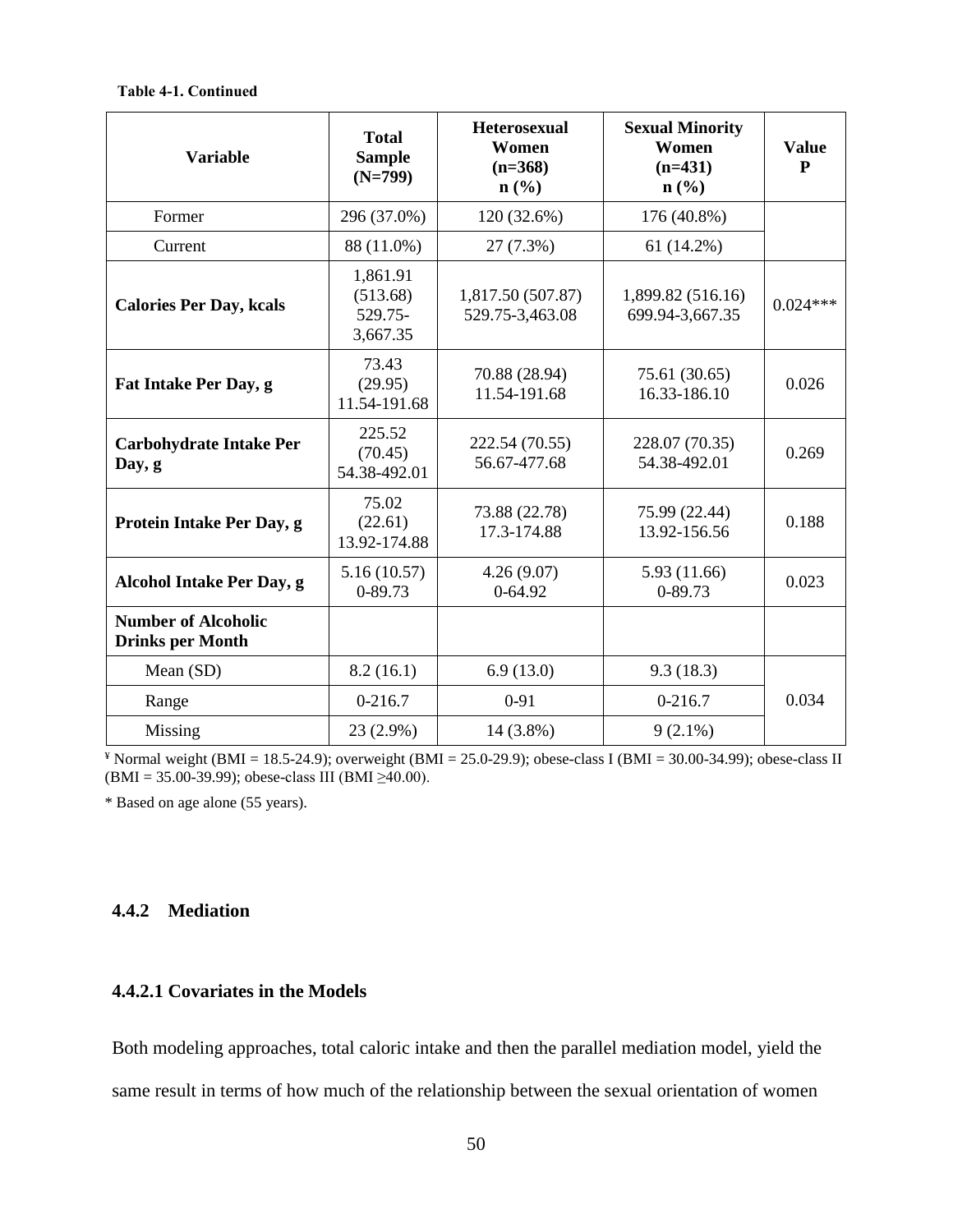and BMI are explained  $(R^2 \text{ value})$ . Both modeling approach assess dietary intake and the second approach, the parallel mediation model, simply has the information by macronutrient group. When the models were tested without holding covariates constant, 1.05% of the relationship between the sexual orientation of women and BMI was explained by the potential mediators (total caloric intake and then intake of fat, carbohydrates, protein, and alcohol in parallel). When the models were tested with covariates held constant (age, smoking status, education level, and physical activity) 8.8% of the relationship between the sexual orientation of women and BMI was explained by the potential mediators (total caloric intake and then intake of fat, carbohydrates, protein, and alcohol in parallel).

#### **4.4.2.2 Approach 1: Total Caloric Intake (mean Kcals)**

From the mediation analysis with four covariates (age, education level, smoking status, and meeting government guidelines for moderate to vigorous physical activity) we found sexual orientation indirectly influences BMI through the association with total caloric intake. As can be seen in Figure 4-2 and Figure 4-3 and Table 4-2, SMW had higher caloric intake than heterosexual women ( $a=82.321$  when covariates were not included and  $a=86.336$  when they were included), and that two women with the same sexual orientation but that differ by total caloric intake will differ by BMI ( $b=0.002$ ) regardless of covariates in the model. The indirect effect of sexual orientation on BMI through total caloric intake is not zero by a 95% biascorrected bootstrap confidence interval based on 10,000 bootstrap samples (without covariates in the model: 0.0374 to 0.4317, with a point estimate of 0.0973; with covariates in the model: 0.0276 to 0.3996, with a point estimate of 0.0938). When covariates are not in the model we see that sexual orientation's indirect relationship on BMI through total caloric intake includes the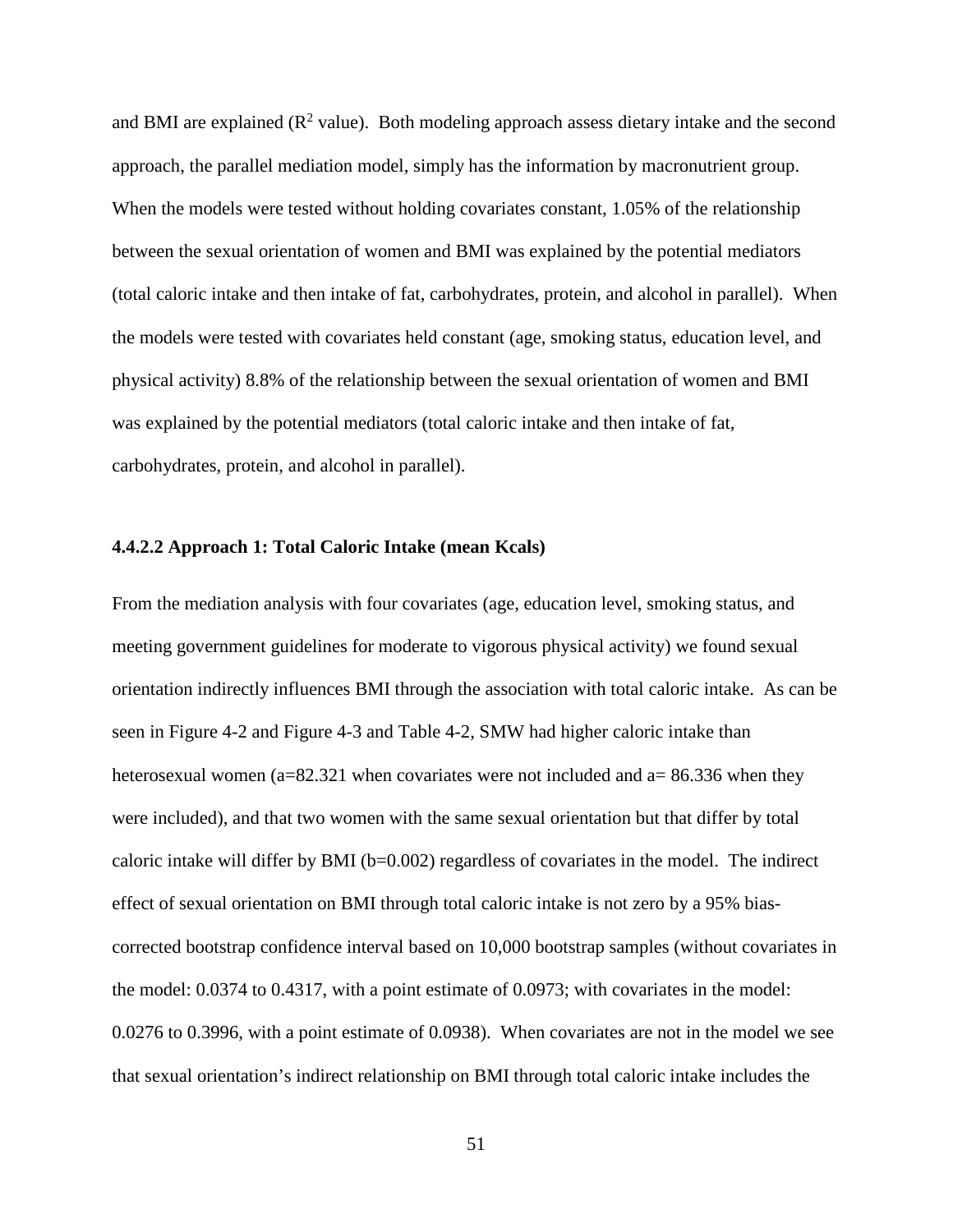path from sexual orientation to total caloric intake (a=82.321, p=0.0239) and the path from total caloric intake to BMI controlling for sexual orientation  $(b=0.002, p<0.001)$ . When covariates were included in the model we saw that sexual orientation's indirect relationship on BMI through total caloric intake includes the path from sexual orientation to total caloric intake (a=86.336, p=0.0199) and the path from total caloric intake to BMI controlling for sexual orientation  $(b=0.002, p<0.001)$ .

There was also evidence of a direct relationship, that is, sexual orientation leads to higher BMI independent of the effect of total caloric intake  $(c'=1.305, t(796)=2.910, p=0.004)$  in the absence of covariates and also when covariates were included (c' $=1.602$ , t(793)=3.206, p=0.001). From the mediation model estimating total caloric intake, we show that caloric intake partially mediates the relationship between which sexual orientation exerts an effect on BMI when covariates were absent and when they were held constant.

When omitting covariates from the model, on average, SMW consume 82.321 more calories per day than heterosexual women (inference a). Two people with the same sexual orientation but differ by 1 calorie per day is estimated to differ by an increase of 0.002 BMI units ( $\text{kg/m}^2$ ; inference b). SMW, compared to heterosexuals that have the same caloric intake, on average will have a difference in BMI of 1.305 kg/m<sup>2</sup> (direct effect tested Ho c'=0; Ha c' $\neq$  0). As a result of sexual orientation's influence on BMI through total caloric intake, SMW and heterosexual women differ by  $0.181 \text{ kg/m}^2$  (indirect effects, ab pathway).

When covariates were included in the model, on average, SMW consume 86.336 more calories per day than heterosexual women (inference a). Two people with the same sexual orientation but differ by 1 calorie per day is estimated to differ by an increase of 0.002 BMI units ( $\text{kg/m}^2$ ; inference b). SMW, compared to heterosexuals that have the same caloric intake, on average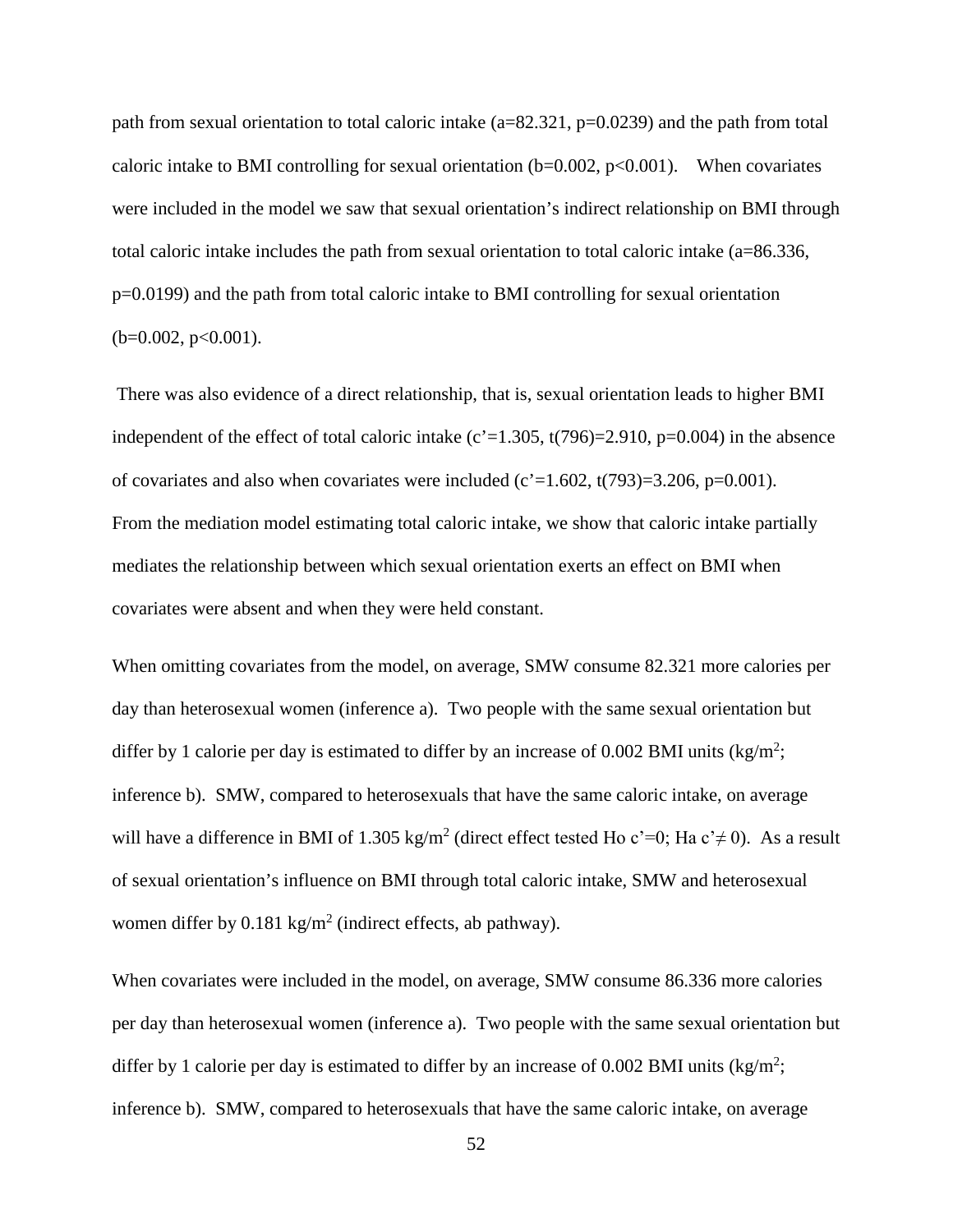will have a difference in BMI of 1.602 kg/m<sup>2</sup> (direct effect tested Ho c'=0; Ha c' $\neq$  0). As a result of sexual orientation's influence on BMI through total caloric intake, SMW and heterosexual women differ by  $0.174 \text{ kg/m}^2$  (indirect effects, ab pathway).



#### **Figure 4-2. Simple Mediation Model for Total Caloric Intake, No Covariates Included**

SO=sexual orientation; BMI= body mass index  $(kg/m^2)$ 



#### **Figure 4-3. Simple Mediation Model for Total Caloric Intake, Covariates Included**

SO=sexual orientation; BMI= body mass index  $(kg/m<sup>2</sup>)$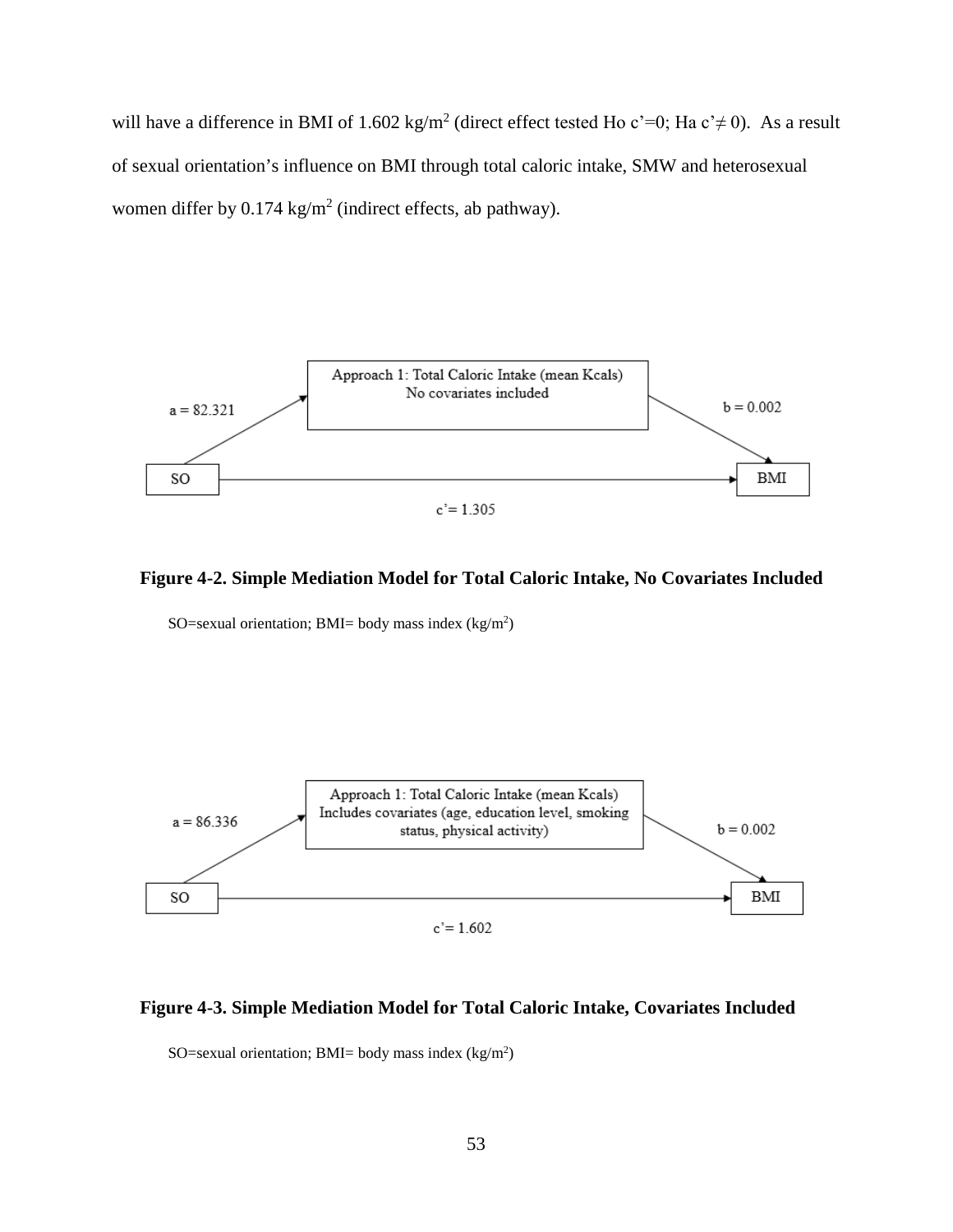#### **Table 4-2. Model Coefficients for Total Caloric Intake**

| Path                               | <b>Regression</b>             | <b>Standard</b>    | <b>P</b> Value                                                                | 95% Confidence     |  |  |  |  |
|------------------------------------|-------------------------------|--------------------|-------------------------------------------------------------------------------|--------------------|--|--|--|--|
|                                    | <b>Coefficient</b>            | Error <sup>1</sup> |                                                                               | <b>Interval</b>    |  |  |  |  |
|                                    | <b>No Covariates Included</b> |                    |                                                                               |                    |  |  |  |  |
| <b>Sexual Orientation to Total</b> | 82.321                        | 36.365             | 0.024                                                                         | 10.938 to 153.703  |  |  |  |  |
| Caloric Intake (a)                 |                               |                    |                                                                               |                    |  |  |  |  |
| Total Caloric Intake to BMI (b)    | 0.002                         | 0.001              | < 0.001                                                                       | $0.001$ to $0.003$ |  |  |  |  |
| <b>Indirect Path from Sexual</b>   | 0.181                         | 0.097              | $n/a^2$                                                                       | 0.037 to 0.0432    |  |  |  |  |
| Orientation through Total Caloric  |                               |                    |                                                                               |                    |  |  |  |  |
| Intake to BMI (ab)                 |                               |                    |                                                                               |                    |  |  |  |  |
| Direct Path from Sexual            | 1.305                         | 0.506              | 0.010                                                                         | 0.311 to 2.298     |  |  |  |  |
| Orientation to BMI (c')            |                               |                    |                                                                               |                    |  |  |  |  |
|                                    |                               |                    | Covariates Included (age, education level, smoking status, physical activity) |                    |  |  |  |  |
| <b>Sexual Orientation to Total</b> | 86.336                        | 37.000             | < 0.001                                                                       | 2,040.642 to       |  |  |  |  |
| Caloric Intake (a)                 |                               |                    |                                                                               | 2,600.816          |  |  |  |  |
| Total Caloric Intake to BMI (b)    | 0.002                         | 0.001              | < 0.001                                                                       | $0.001$ to $0.003$ |  |  |  |  |
| <b>Indirect Path from Sexual</b>   | 0.174                         | 0.094              | $n/a^2$                                                                       | $0.028$ to $0.400$ |  |  |  |  |
| Orientation through Total Caloric  |                               |                    |                                                                               |                    |  |  |  |  |
| Intake to BMI (ab)                 |                               |                    |                                                                               |                    |  |  |  |  |
| Direct Path from Sexual            | 1.602                         | 0.500              | 0.001                                                                         | 0.621 to 2.583     |  |  |  |  |
| Orientation to BMI (c')            |                               |                    |                                                                               |                    |  |  |  |  |

<sup>1</sup> Standard errors for the regression coefficients are presented and for the indirect paths the standard error presented is the bootstrapping standard error

 $2$  when using bias-corrected bootstrapping you only look to the confidence interval to note significance; when zero is not crossed in the interval the indirect path is significant

#### **4.4.2.3 Approach 2: Parallel Mediators, Fat, Carbohydrates, Protein, Alcohol**

From the mediation analysis with four covariates (age, education level, smoking status, and meeting government guidelines for moderate to vigorous physical activity) we found sexual orientation indirectly influences BMI through the association with fat intake and not through the intake of carbohydrates, protein, or alcohol. This was found when covariates were not included and when they were included in the model. As can be seen in Figures 4-4 and 4-5 and Table 4-3, SMW had higher intake of fat, carbohydrate, protein, and alcohol than heterosexual women (respectively,  $a_1 = 4.73g$ ;  $a_2 = 5.53g$ ;  $a_3 = 2.11g$ ;  $a_4 = 1.67g$  when covariates were not included and  $a_1$  $=4.68g$ ; a<sub>2</sub> $=7.59g$ ; a<sub>3</sub> $=2.12g$ ; a<sub>4</sub> $=1.11g$  when covariates were included); BMI varied by sexual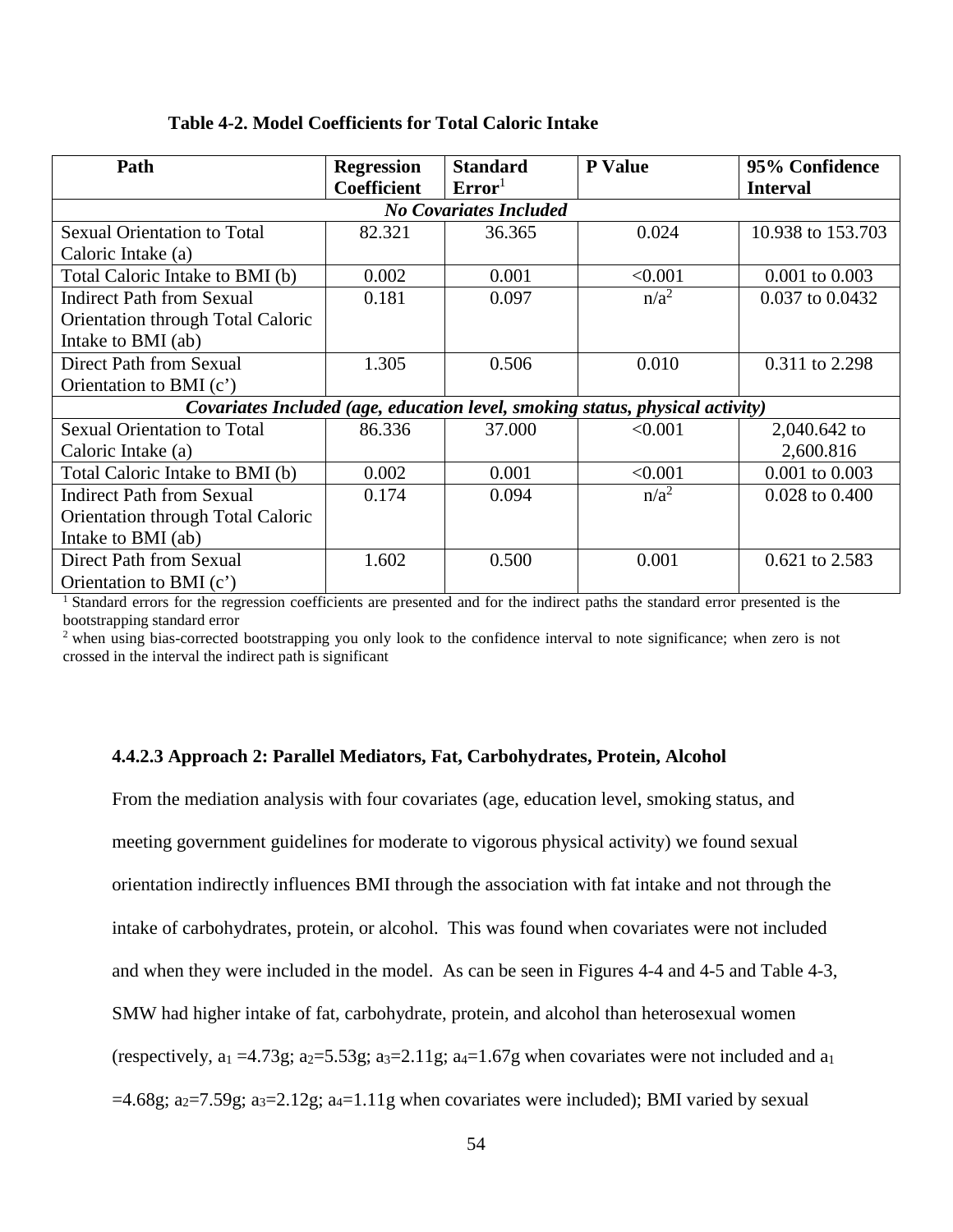orientation and by macronutrient  $(b_{1-4}$  in Figures 4-4 and 4-5). The indirect effect of sexual orientation on BMI through the potential mediators is significant when the bias-corrected bootstrap confidence interval does not include zero. The only macronutrient found to partially mediate sexual orientation on BMI was through fat intake (indirect effect confidence interval 0.046 to 0.505 with a point estimate of 0.114 when covariates were not included and 0.026 to 0.413 with a point estimate of 0.095 when covariates were included). The mediation model included four potential mediators being tested at the same time, each with an indirect path. Sexual orientation's indirect relationship on BMI through fat intake includes the path from sexual orientation to fat intake (a<sub>1</sub>=4.729, p=0.026; a<sub>1</sub>=4.675, p=0.031 covariates not included and included, respectively) and the path from fat intake to BMI controlling for sexual orientation  $(b_1=0.049, p<0.001; b_1=0.037, p<0.001$  covariates not included and included, respectively). Sexual orientation's indirect relationship on BMI through carbohydrate intake includes the path from sexual orientation to carbohydrate intake ( $a_2=5.533$ ,  $p=0.269$ ;  $a_2=7.591$ ,  $p=0.136$  covariates not included and included, respectively) and the path from carbohydrate intake to BMI controlling for sexual orientation ( $b_2$ =-0.001, p=0.857;  $b_2$ =-0.002, p=0.690 covariates not included and included, respectively). Sexual orientation's indirect relationship on BMI through protein intake includes the path from sexual orientation to protein intake  $(a<sub>3</sub>=2.114, p=0.188;$  $a_3=2.124$ , p=0.195 covariates not included and included, respectively) and the path from protein intake to BMI controlling for sexual orientation (b<sub>3</sub>=-0.004, p=0.769; b<sub>3</sub>=0.010, p=0.446 covariates not included and included, respectively). Sexual orientation's indirect relationship on BMI through alcohol intake includes the path from sexual orientation to alcohol intake  $(a_4=1.672, p=0.026; a_4=1.106, p=0.146)$  and the path from alcohol intake to BMI controlling for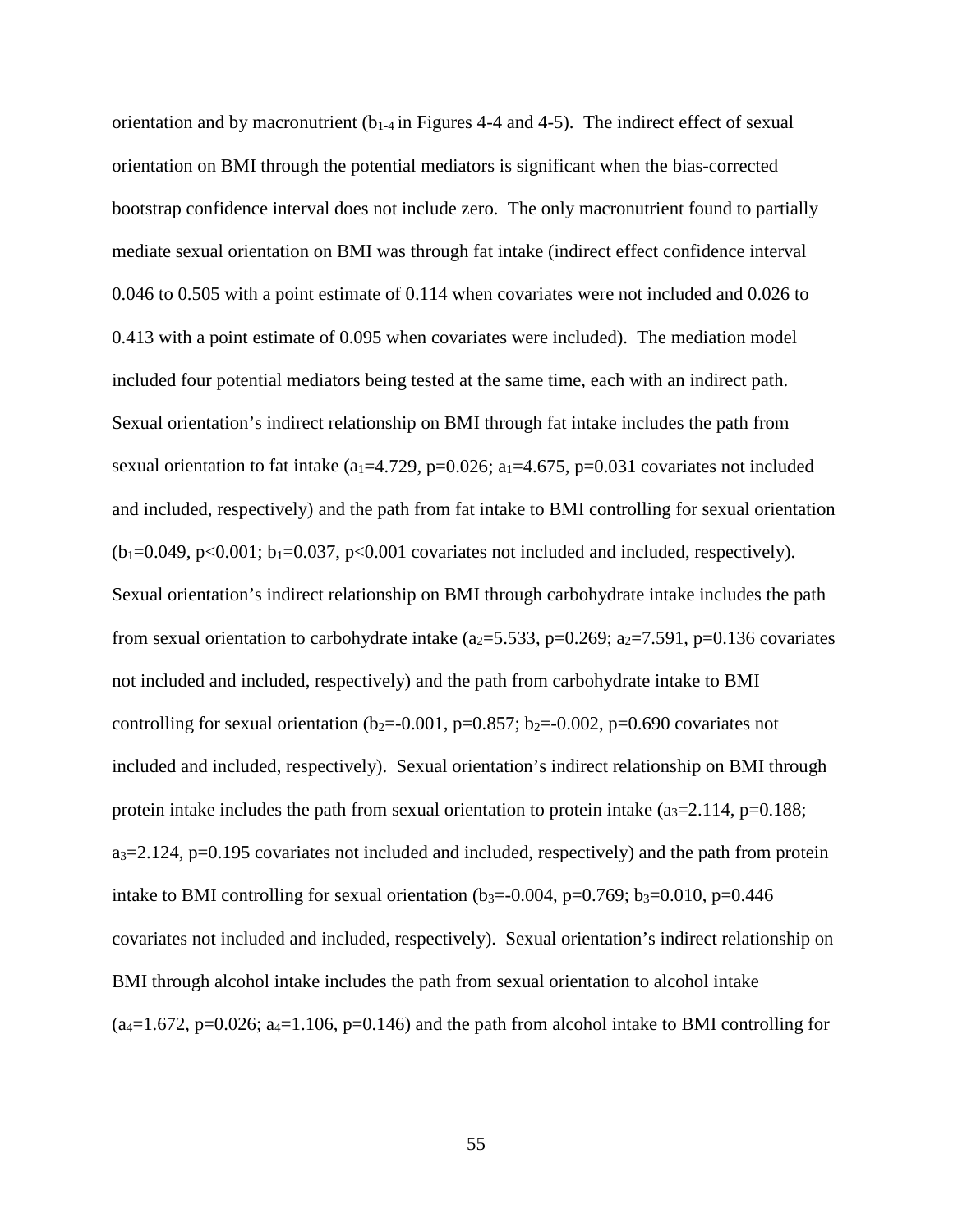sexual orientation ( $b_4 = -0.033$ ,  $p = 0.170$ ;  $b_4 = -0.017$ ,  $p = 0.446$  covariates not included and included, respectively).

There was evidence of a direct relationship of sexual orientation leading to higher BMI independent of the relationships with the macronutrient groups when covariates were not included (c'=1.323, t(793)=2.619, p=0.009) and when they were included (c'=1.610,  $t(789)=3.228$ , p=0.001).

From the mediation model estimating components of dietary intake, we show that fat intake partially mediates the relationship between the sexual orientation of women and BMI without and with covariates in the model. From the model without covariates we found SMW consume 4.729 more grams of fat per day than heterosexual women (inference a). From the model with covariates held constant we found SMW consume 4.675 more grams of fat per day than heterosexual women (inference a). Two people with the same sexual orientation but differ by 1 grams of fat per day are estimated to differ by an increase of 0.049 BMI units  $(kg/m^2)$ ; inference b) when covariates are not in the model and by 0.037 BMI units  $(kg/m^2)$ ; inference b) when covariates are in the model. SMW, compared to heterosexuals that have the same dietary intake, on average will have a difference in BMI of  $1.323 \text{ kg/m}^2$  when covariates are not in the model (direct effect tested Ho c'=0; Ha c' $\neq$  0). SMW, compared to heterosexuals that have the same dietary intake, on average will have a difference in BMI of  $1.610 \text{ kg/m}^2$  when covariates are in the model (direct effect tested Ho c'=0; Ha c' $\neq$  0). As a result of sexual orientation's influence on BMI through fat intake, SMW and heterosexual women differ by  $0.231 \text{ kg/m}^2$  when covariates are not in the model (indirect effects, ab pathway). As a result of sexual orientation's influence on BMI through fat intake, SMW and heterosexual women differ by  $0.175 \text{ kg/m}^2$  when covariates are in the model (indirect effects, ab pathway).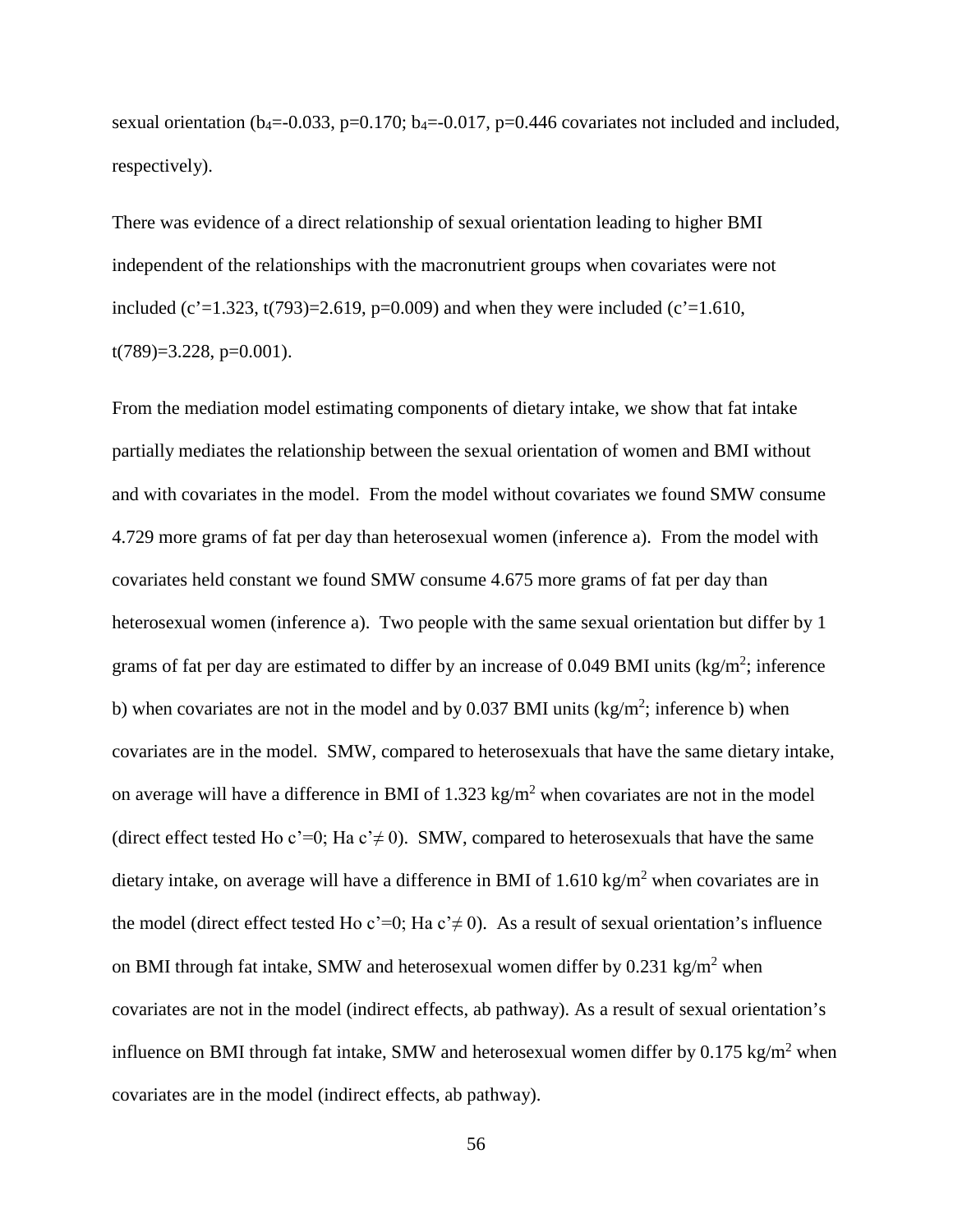

#### **Figure 4-4. Parallel Mediation Model for Grams of Fat, Carbohydrate, Protein, and**

#### **Alcohol, No Covariates Included**

Where 1-4 are grams from fat, carbohydrate, protein, and alcohol, respectively. SO=sexual orientation; BMI= body mass index  $(kg/m^2)$ 



#### **Figure 4-5. Parallel Mediation Model for Grams of Fat, Carbohydrate, Protein, and**

#### **Alcohol, Covariates Included**

Where 1-4 are grams from fat, carbohydrate, protein, and alcohol, respectively. SO=sexual orientation; BMI= body mass index  $(kg/m^2)$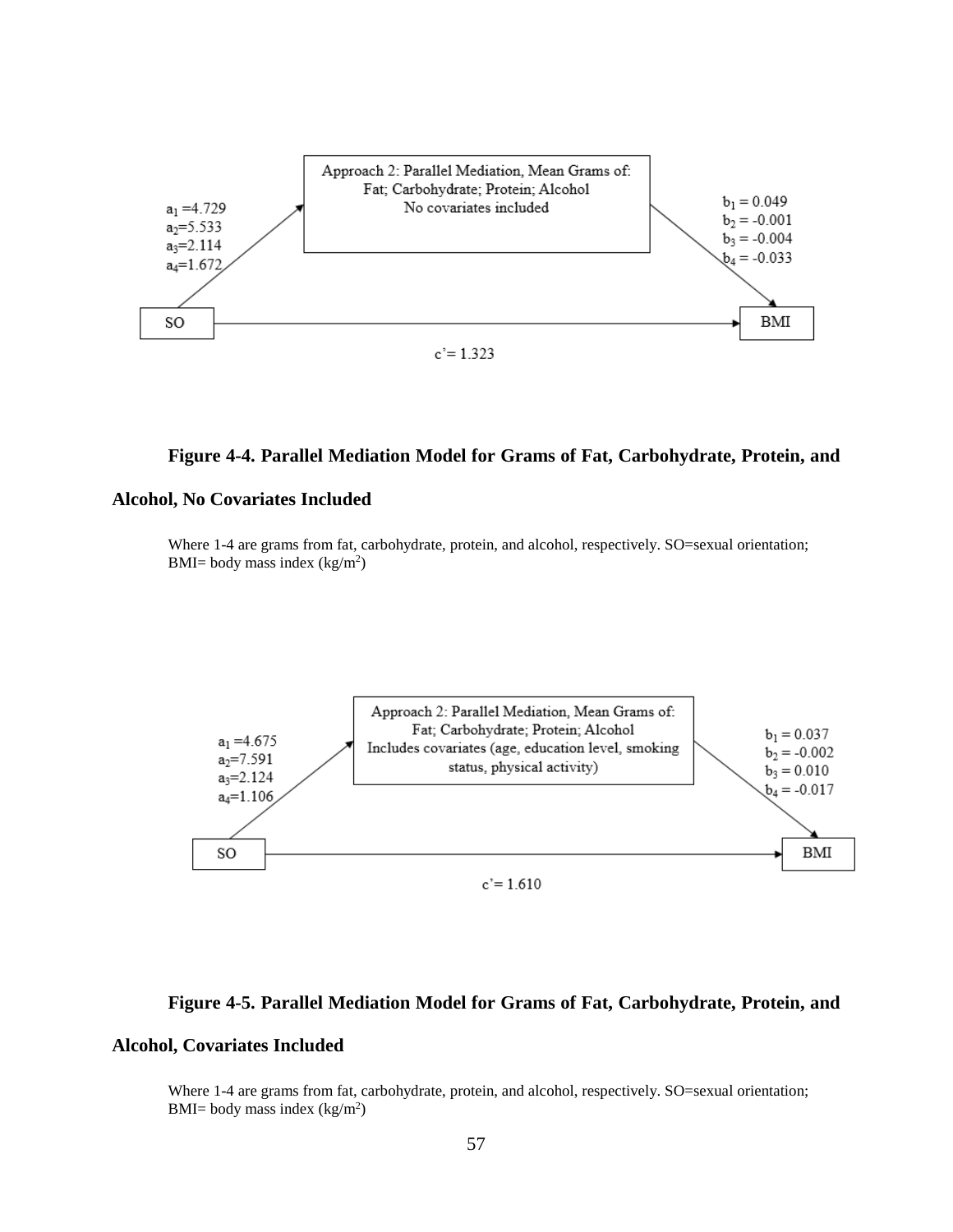| <b>Potential Mediator and Path</b>            | <b>Regression</b>  | <b>Standard</b>               | <b>P</b> Value | 95% Confidence      |
|-----------------------------------------------|--------------------|-------------------------------|----------------|---------------------|
|                                               | <b>Coefficient</b> | Error <sup>1</sup>            |                | <b>Interval</b>     |
|                                               |                    | <b>No Covariates Included</b> |                |                     |
| $\mathbf{Fat}(\mathbf{g})$                    |                    |                               |                |                     |
| <b>Sexual Orientation to Fat</b>              | 4.729              | 2.121                         | 0.026          | 0.567 to 8.891      |
| Contribution $(a1)$                           |                    |                               |                |                     |
| Fat Contribution to BMI $(b_1)$               | 0.049              | 0.011                         | < 0.001        | 0.028 to 0.070      |
| <b>Indirect Path from Sexual</b>              | 0.231              | 0.114                         | $n/a^2$        | 0.046 to 0.505      |
| Orientation through Fat                       |                    |                               |                |                     |
| Contribution to BMI $(ab1)$                   |                    |                               |                |                     |
| Carbohydrates (g)                             |                    |                               |                |                     |
| <b>Sexual Orientation to</b>                  | 5.533              | 5.000                         | 0.269          | -4.281 to 15.348    |
| Carbohydrate Contribution (a2)                |                    |                               |                |                     |
| Carbohydrate Contribution to                  | $-0.001$           | 0.004                         | 0.857          | $-0.008$ to $0.007$ |
| $BMI(b_2)$                                    |                    |                               |                |                     |
| <b>Indirect Path from Sexual</b>              | $-0.004$           | 0.029                         | $n/a^2$        | $-0.087$ to $0.039$ |
| Orientation through Carbohydrate              |                    |                               |                |                     |
| Contribution to BMI (ab <sub>2</sub> )        |                    |                               |                |                     |
| Protein (g)                                   |                    |                               |                |                     |
| Sexual Orientation to Protein                 | 2.114              | 1.604                         | 0.188          | $-1.035$ to 5.262   |
| Contribution $(a_3)$                          |                    |                               |                |                     |
| Protein Contribution to BMI $(b_3)$           | $-0.004$           | 0.014                         | 0.769          | $-0.031$ to $0.023$ |
| <b>Indirect Path from Sexual</b>              | $-0.009$           | 0.075                         | $n/a^2$        | $-0.131$ to $0.048$ |
| Orientation through Protein                   |                    |                               |                |                     |
| Contribution to BMI (ab <sub>3</sub> )        |                    |                               |                |                     |
| Alcohol (g)                                   |                    |                               |                |                     |
| <b>Sexual Orientation to Alcohol</b>          | 1.672              | 0.749                         | 0.026          | 0.203 to 3.142      |
| Contribution (a <sub>4</sub> )                |                    |                               |                |                     |
| Alcohol Contribution to BMI (b <sub>4</sub> ) | $-0.033$           | 0.024                         | 0.170          | $-0.080$ to $0.014$ |

**Table 4-3. Regression Coefficients, Standard Errors, and Model Summary Information for Multiple Mediators**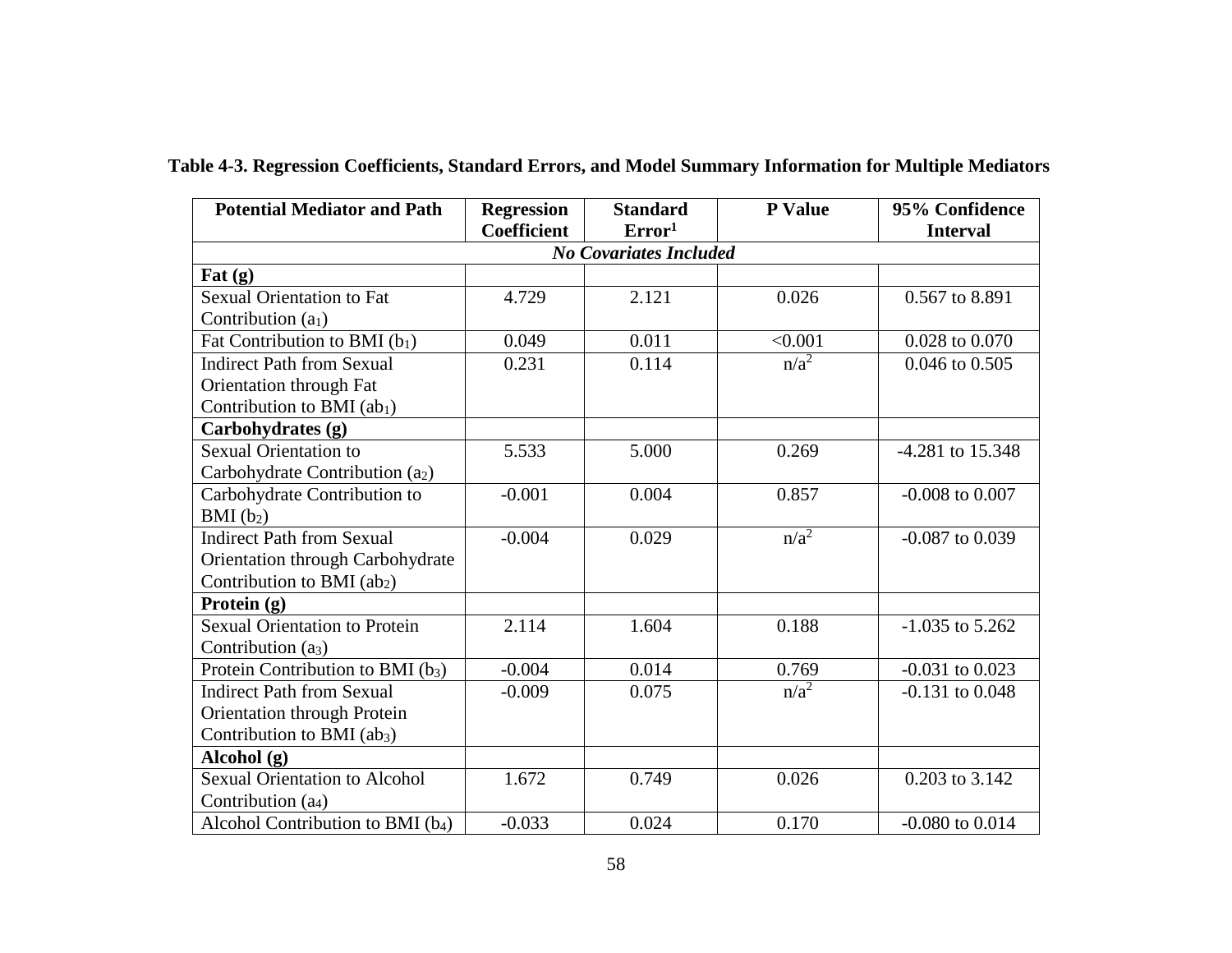## **Table 4-3. Continued**

| <b>Indirect Path from Sexual</b>              | $-0.055$                                                                      | 0.075 | $n/a^2$ | $-0.211$ to 0.096    |  |  |  |  |
|-----------------------------------------------|-------------------------------------------------------------------------------|-------|---------|----------------------|--|--|--|--|
| Orientation through Alcohol                   |                                                                               |       |         |                      |  |  |  |  |
| Contribution to BMI (ab <sub>4</sub> )        |                                                                               |       |         |                      |  |  |  |  |
| <b>Direct Path from Sexual</b>                | 1.323                                                                         | 0.505 | 0.009   | 0.331 to 2.314       |  |  |  |  |
| <b>Orientation to BMI</b> (c')                |                                                                               |       |         |                      |  |  |  |  |
|                                               | Covariates Included (age, education level, smoking status, physical activity) |       |         |                      |  |  |  |  |
| Fat $(g)$                                     |                                                                               |       |         |                      |  |  |  |  |
| <b>Sexual Orientation to Fat</b>              | 4.675                                                                         | 2.160 | 0.031   | 0.435 to 8.916       |  |  |  |  |
| Contribution $(a1)$                           |                                                                               |       |         |                      |  |  |  |  |
| Fat Contribution to BMI $(b_1)$               | 0.037                                                                         | 0.011 | < 0.001 | 0.017 to 0.058       |  |  |  |  |
| <b>Indirect Path from Sexual</b>              | 0.175                                                                         | 0.095 | $n/a^2$ | 0.026 to 0.413       |  |  |  |  |
| Orientation through Fat                       |                                                                               |       |         |                      |  |  |  |  |
| Contribution to BMI (ab1)                     |                                                                               |       |         |                      |  |  |  |  |
| Carbohydrates (g)                             |                                                                               |       |         |                      |  |  |  |  |
| <b>Sexual Orientation to</b>                  | 7.591                                                                         | 5.083 | 0.136   | -2.387 to 17.569     |  |  |  |  |
| Carbohydrate Contribution (a2)                |                                                                               |       |         |                      |  |  |  |  |
| Carbohydrate Contribution to                  | $-0.002$                                                                      | 0.004 | 0.690   | $-0.009$ to $0.006$  |  |  |  |  |
| $BMI(b_2)$                                    |                                                                               |       |         |                      |  |  |  |  |
| <b>Indirect Path from Sexual</b>              | $-0.012$                                                                      | 0.035 | $n/a^2$ | $-0.0116$ to $0.039$ |  |  |  |  |
| Orientation through Carbohydrate              |                                                                               |       |         |                      |  |  |  |  |
| Contribution to BMI (ab2)                     |                                                                               |       |         |                      |  |  |  |  |
| Protein $(g)$                                 |                                                                               |       |         |                      |  |  |  |  |
| <b>Sexual Orientation to Protein</b>          | 2.124                                                                         | 1.637 | 0.195   | $-1.090$ to 5.337    |  |  |  |  |
| Contribution (a <sub>3</sub> )                |                                                                               |       |         |                      |  |  |  |  |
| Protein Contribution to BMI (b <sub>3</sub> ) | 0.010                                                                         | 0.014 | 0.446   | $-0.016$ to $0.037$  |  |  |  |  |
| <b>Indirect Path from Sexual</b>              | 0.022                                                                         | 0.043 | $n/a^2$ | $-0.025$ to $0.177$  |  |  |  |  |
| Orientation through Protein                   |                                                                               |       |         |                      |  |  |  |  |
| Contribution to BMI $(ab_3)$                  |                                                                               |       |         |                      |  |  |  |  |
| Alcohol $(g)$                                 |                                                                               |       |         |                      |  |  |  |  |
| <b>Sexual Orientation to Alcohol</b>          | 1.106                                                                         | 0.761 | 0.146   | $-0.387$ to 2.600    |  |  |  |  |
| Contribution (a <sub>4</sub> )                |                                                                               |       |         |                      |  |  |  |  |
| Alcohol Contribution to BMI (b <sub>4</sub> ) | $-0.017$                                                                      | 0.023 | 0.446   | $-0.063$ to $0.029$  |  |  |  |  |
| <b>Indirect Path from Sexual</b>              | $-0.019$                                                                      | 0.055 | $n/a^2$ | $-0.147$ to $0.084$  |  |  |  |  |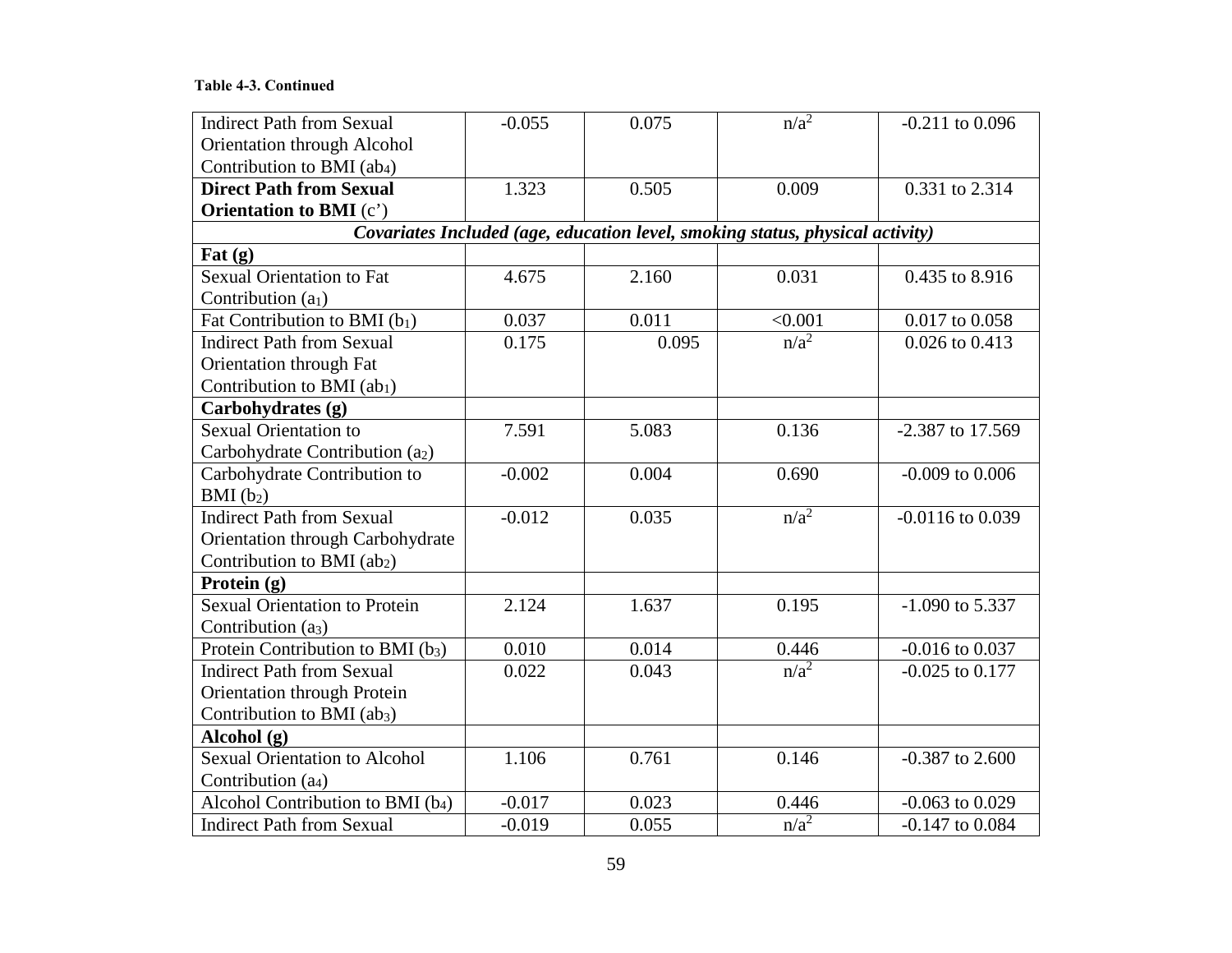#### **Table 4-3. Continued**

| Orientation through Alcohol      |      |       |       |                  |
|----------------------------------|------|-------|-------|------------------|
| Contribution to BMI $(ab_4)$     |      |       |       |                  |
| <b>Direct Path from Sexual</b>   | .610 | 0.499 | 0.001 | $0.631$ to 2.588 |
| <b>Orientation to BMI</b> $(c')$ |      |       |       |                  |

<sup>1</sup> Standard errors for the regression coefficients are presented and for the indirect paths the standard error presented is the bootstrapping standard error<br><sup>2</sup> when using bias-corrected bootstrapping you only look to the confidence interval to note significance; when zero is not crossed in the interval

the indirect path is significant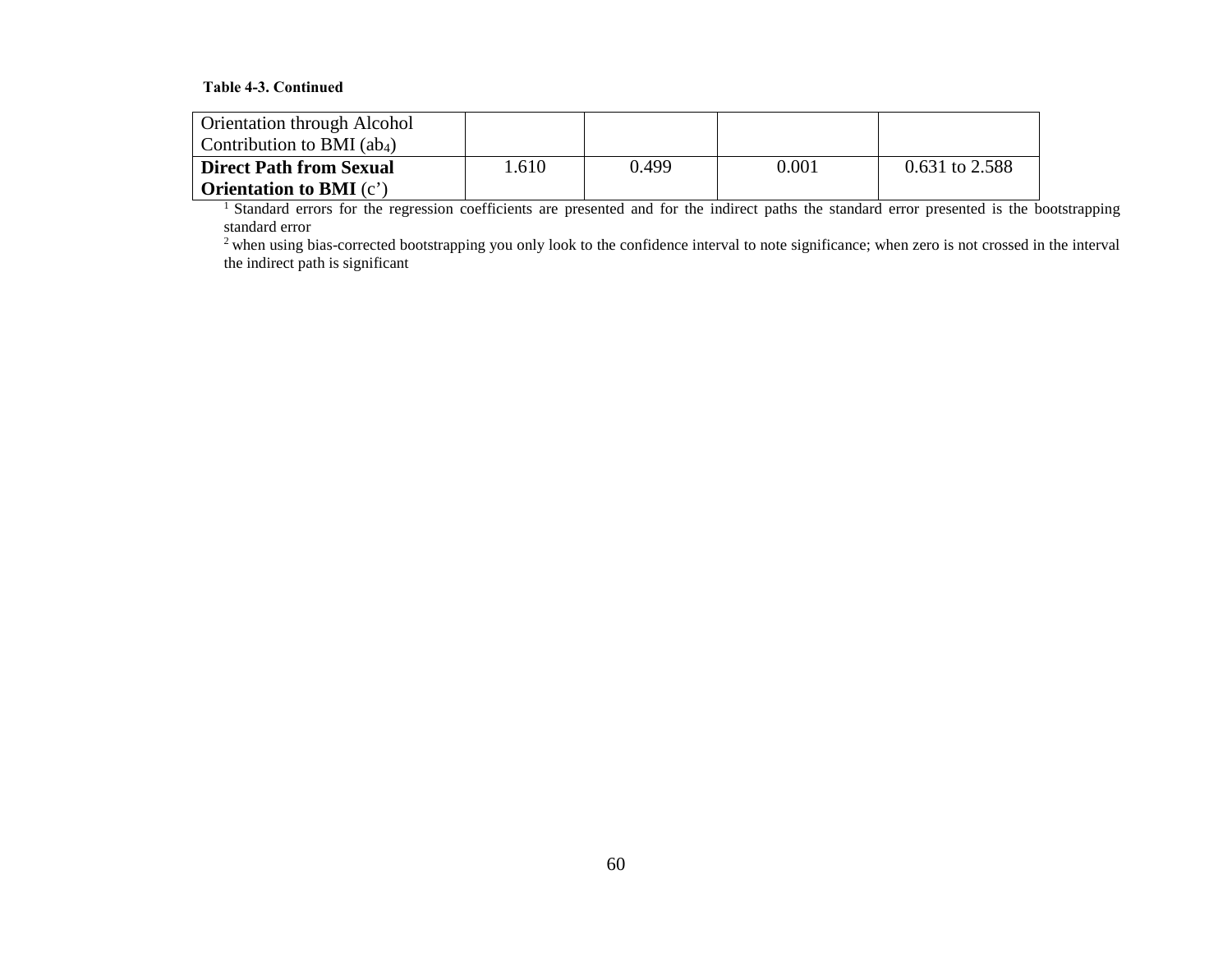# **4.5 DISCUSSION**

The findings of a direct effect of sexual orientation on BMI and an indirect effect through total caloric intake are novel. Boehmer and Bowen [3] explored a mediation model that looked at dietary components as a mediator between the sexual orientation of women and BMI, which did not support the indirect effects of the dietary components as a mediator. There are several differences in Boehmer and Bowen's approach and our own. First, rather than using average daily servings of fruits/vegetables, our model utilized three-day food diary data that provided more specific information about dietary intake. Our model controlled for energy expenditure which allowed us to show that above and beyond any differences in physical activity between SMW and heterosexual women, total caloric intake and grams of fat were partial mediators of the relationship between the sexual orientation of women and BMI. Previous research did not find that energy expenditure mediates the relationship between the sexual orientation of women and BMI [3].

Boehmer and Bowen [3] used the Baron and Kenny [44] causal steps approach, whereas we used the Hayes approach [56,57]. The causal steps approach is considered one of the least powerful mediation tests [56], which is why we chose Hayes. Another mediation approach we considered was the product of coefficients approach; i.e., the Sobel test [58,59], which requires the assumption of normal distribution of the indirect effect sample. By using bootstrap CIs, we were able to repeatedly (e.g., 10,000 times) resample the distribution of the indirect effect through the software. This resulted in a percentile-based CIs, which in turn produced a bias-corrected CI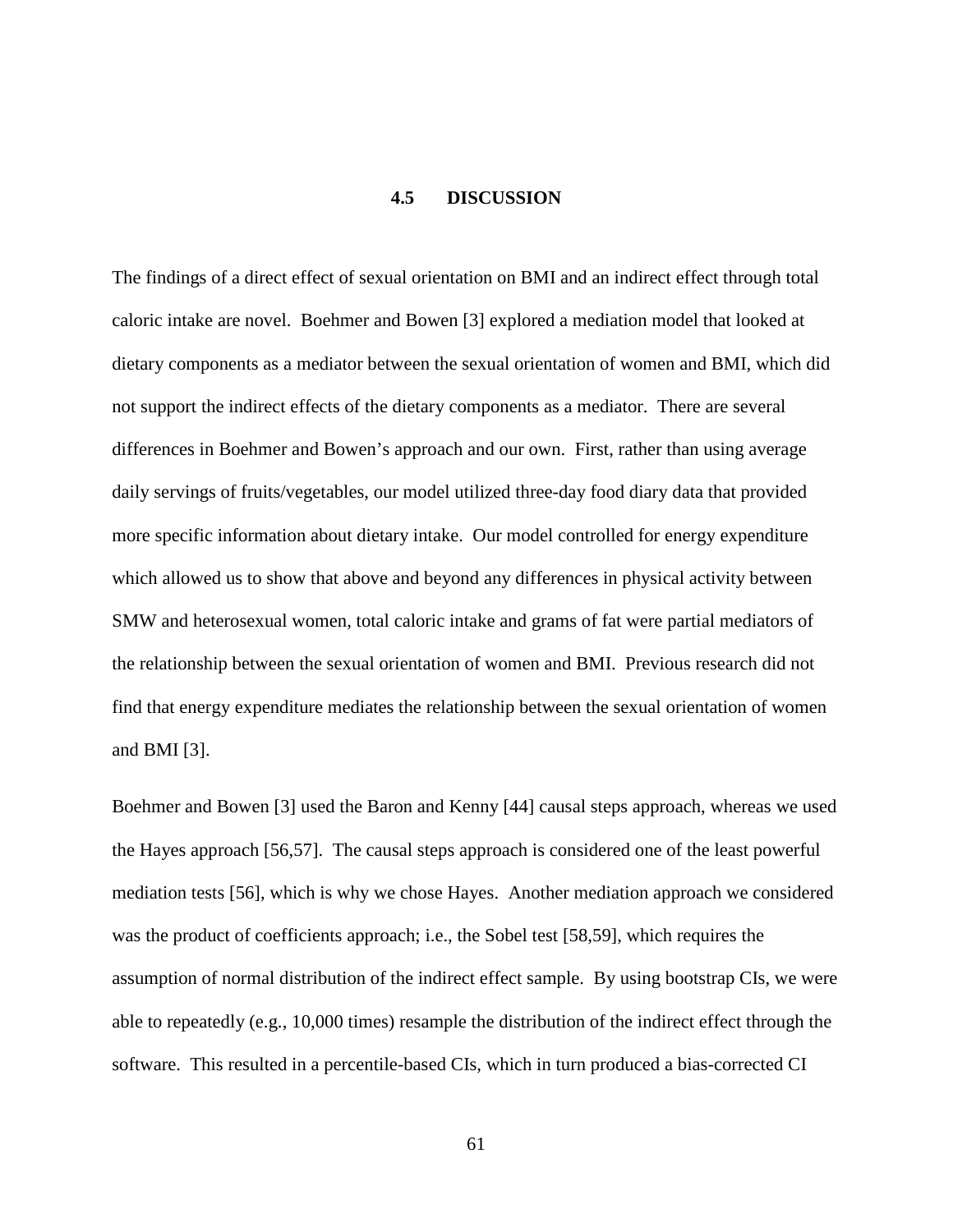[56]. One limitation of bootstrapping is the sensitivity to distorted analysis if the sample is small or has large outliers, which did not occur in our sample.

Our research study has limitations. The dietary intake information from the ESTHER project is self-reported and collected over only three days. Generalizing a three-day food diary is a challenge, but reporting bias is reduced. The NDSR software was the 2007 version, so all food formulas are tied to that version of the software. While newer NDSR software exists, the food formulas may have changed, so it is not appropriate to update or re-run the data with newer software.

We included a broad measure of physical activity in the models to account for differences in energy expenditure. The ESTHER data did not show significant differences between sexual orientation groups by hours per week of physical activity, or by hours per week of moderate and vigorous physical activity. Group differences by sexual orientation have been investigated using the ESTHER data and no group differences were found for time spent for leisure physical activities (e.g. sports, outdoor activities, etc) or occupational physical activities were found [60].

Our research supports sexual orientation as a risk factor for obesity, but also supports caloric intake and dietary intake of fat as mediators of the relationship. In regards to the theories on why SMW have an association with obesity, our research did not include information about body image or CSA. Our research accounted for physical activity in the model, so the dietary mediating relationship exists despite any differences in measured physical activity. The impact of living in a minority environment, as outlined in the minority stress theory model, could yield associations with obesity. Our research demonstrates something beyond simply sexual orientation associated with higher BMI. Our research also shows that dietary intake plays a role in that relationship. As such, living in an environment of stigma, prejudice, and discrimination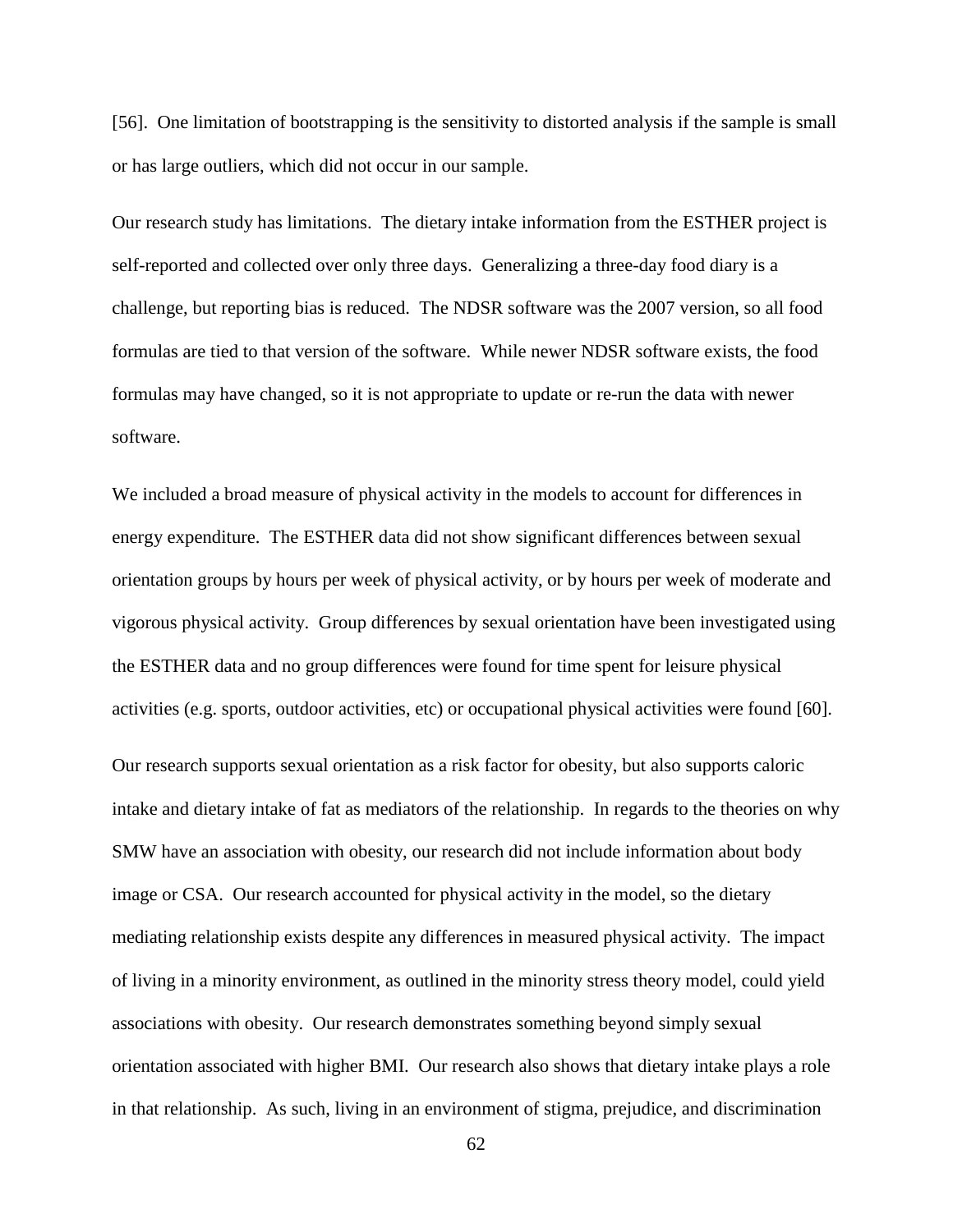itself are known stressors and eating behavior has been linked to stress [61,62] and thus could have an association with higher BMI. Other factors not included in our model could also be explored. Longitudinal research is needed to assess the causal relationship between factors in the minority stress model and obesity.

Broadly, the literature reports that SMW have a higher BMI than heterosexual women. There is evidence that statistically significant dietary differences are present between the sexual orientation groups in this sample [9]. The relationship between the sexual orientation of women and BMI is partially mediated by total caloric intake and mean grams of fat per day, as reported in this research paper. Generally, the literature reports that SMW have a higher alcohol intake than heterosexual women, and the same was true of this sample [9]. However, alcohol intake was not a significant mediator in the association of sexual orientation and BMI.

Obesity is a preventable risk factor for CVD, and SMW are at higher risk of being obese. Future research should explore other reasons for obesity in this population, perhaps drawing from the minority stress theory model and including mental health variables such as depression and anxiety status. Understanding mediating factors on sexual orientation and BMI, such as risk for depression or mental health outcomes, could better inform the relationship and suggest appropriate interventions.

#### **4.6 ACKNOWLEDGEMENTS**

This research was supported by the National Heart, Lung, and Blood Institute, R01HL067052 (Deborah Aaron, PhD, PI). The authors would like to acknowledge Dr. Aaron, now deceased,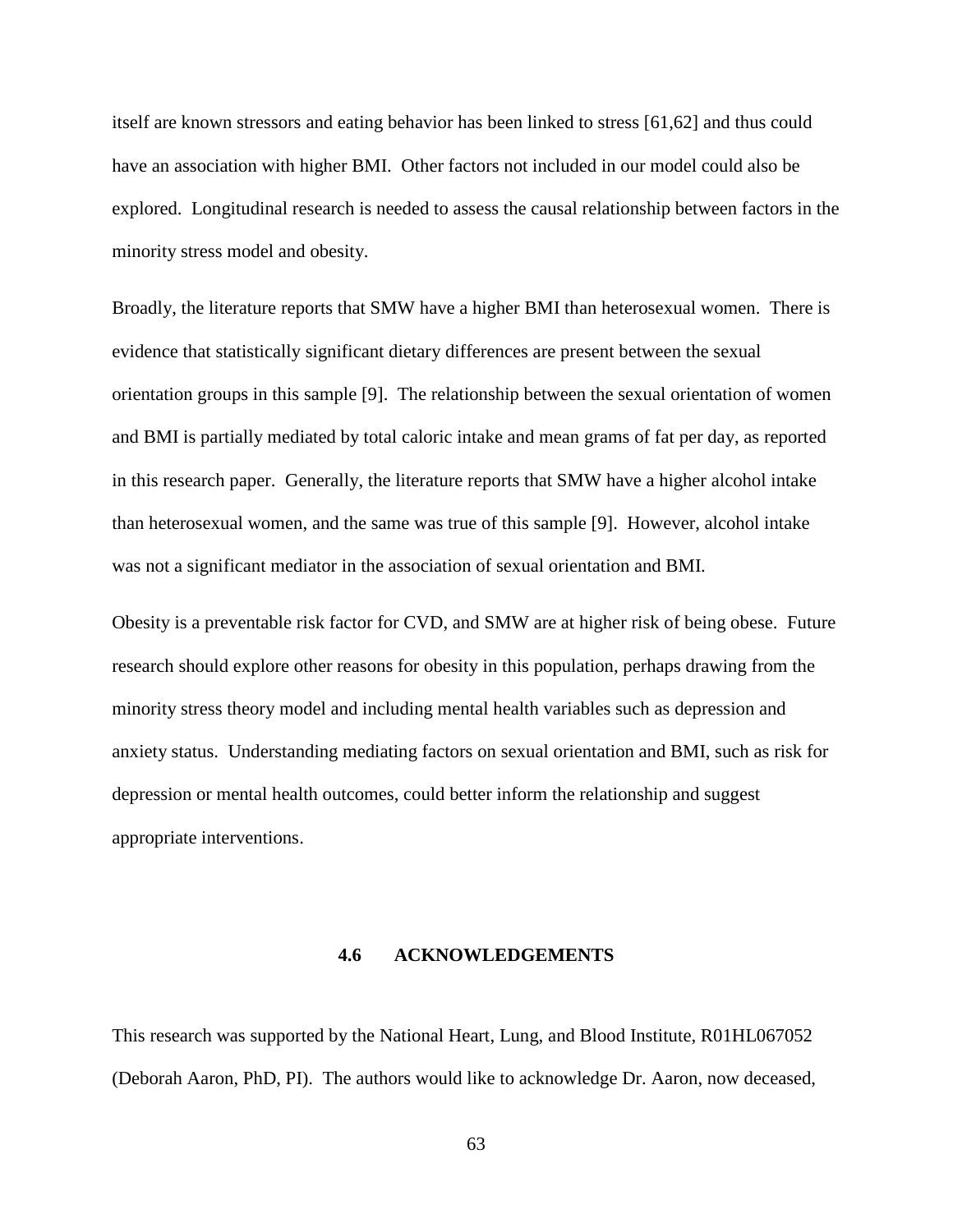for her pivotal role in the ESTHER Project and her many contributions to lesbian health. We would like to thank the women of Pittsburgh, PA, for their involvement in this research.

# **4.7 DISCLOSURE STATEMENT**

No competing financial conflicts exist for any of the authors.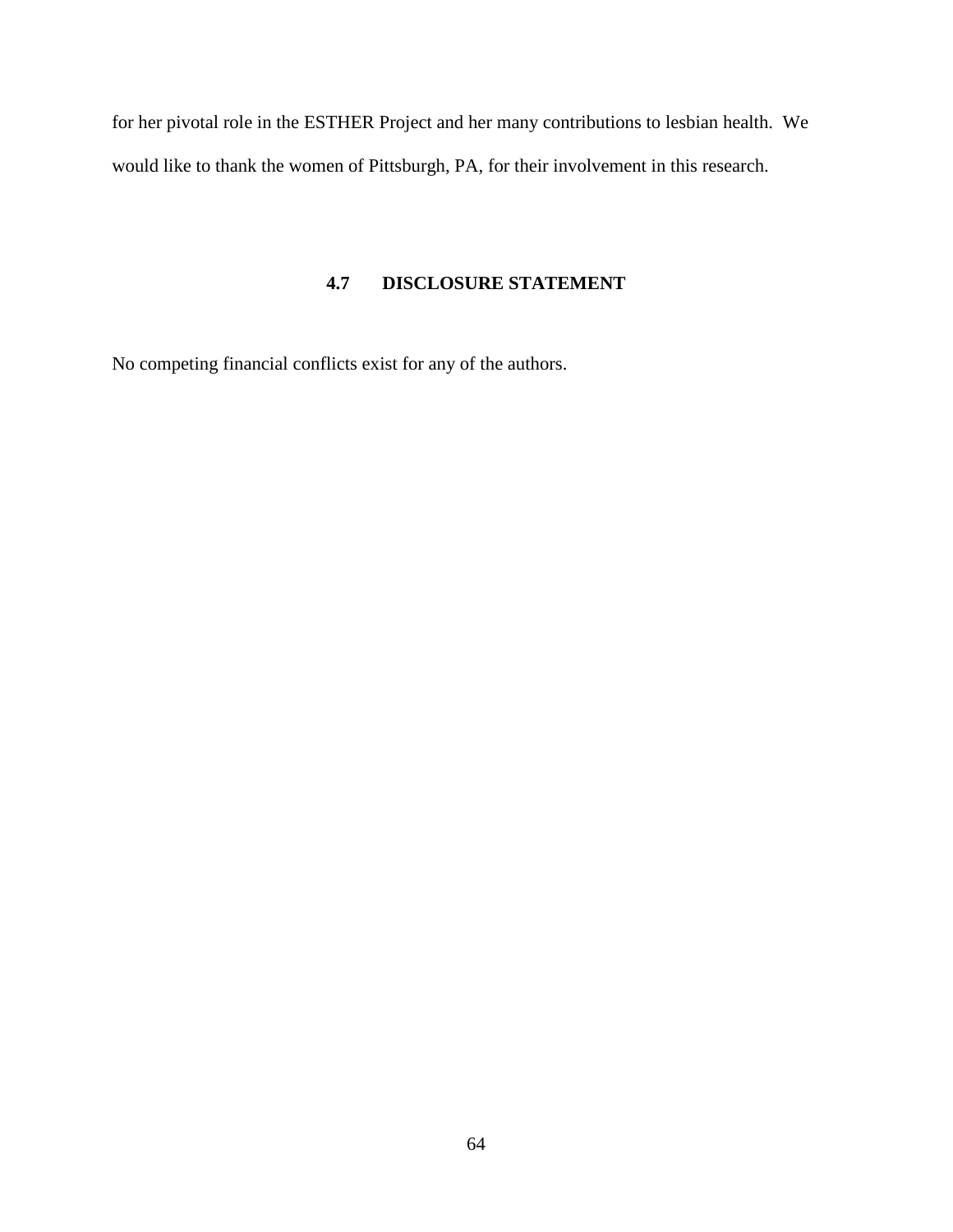# **4.8 REFERENCES**

- 1. Aaron DJ, Markovic N, Danielson ME, Honnold JA, Janosky JE, Schmidt NJ. Behavioral risk factors for disease and preventive health practices among lesbians. *Am J Public Health*. 2001;91(6):972-975.
- 2. Boehmer U, Bowen DJ, Bauer GR. Overweight and obesity in sexual-minority women: evidence from population-based data. *Am J Public Health*. 2007;97(6):1134-1140.
- 3. Boehmer U, Bowen DJ. Examining factors linked to overweight and obesity in women of different sexual orientations. *Prev Med*. 2009;48:357-361.
- 4. Bowen DJ, Balsam KF, Ender SR. A review of obesity issues in sexual minority women. *Obesity (Silver Spring)*. 2008;16(2):221-228.
- 5. Case P, Austin B, Hunter DJ, Manson JE, Malspeis S, Willett WC, Spiegelman D. Sexual orientation, health risk factors, and physical functioning in Nurses' Health Study II. *J Womens Health (Larchmt)*. 2004;13(9):1033-1047.
- 6. Cochran S, Mays VM, Bowen D, Gage S, Bybee D, Roberts SJ, Goldstein RS, Robison A, Rankow EJ, White J. Cancer-related risk indicators and preventive screening behaviors among lesbians and bisexual women. *Am J Public Health*. 2001;91:591-597.
- 7. Dibble SL, Roberts SA, Robertson PA, Paul SM. Risk factors for ovarian cancer: lesbian and heterosexual women. *Oncol Nurs Forum*. 2002;29(1):E1-E7.
- 8. Valanis BG, Bowen DJ, Bassford T, Whitlock E, Charney P, Carter RA. Sexual orientation and health: comparisons in the Women's Health Initiative sample. *Arch Fam Med*. 2000;9(9):843-853.
- 9. Pokrzywinski R, Evans RW, Danielson ME, Youk AO, Bromberger JT, Marshal MP, Markovic N. Dietary comparison between sexual minority women and heterosexual women. *In submission.*
- 10. U.S. Department of Health and Human Services, Health Resources and Services Administration, Maternal and Child Health Bureau. Women's Health USA 2010. Rockville, MD: U.S. Department of Health and Human Services, 2010. Available at: [http://mchb.hrsa.gov/whusa10/hstat/hi/pages/208lcd.html.](http://mchb.hrsa.gov/whusa10/hstat/hi/pages/208lcd.html) Access date: September 12, 2015.
- 11. Committee on Lesbian, Gay, Bisexual, and Transgender Health Issues and Research Gaps and Opportunities; Board on the Health of Select Populations; Institute of Medicine. The Health of Lesbian, Gay, Bisexual, and Transgender People: Building a Foundation for Better Understanding. 2011. Available at: [http://www.nap.edu/catalog/13128/the-health](http://www.nap.edu/catalog/13128/the-health-of-lesbian-gay-bisexual-and-transgender-people-building)[of-lesbian-gay-bisexual-and-transgender-people-building.](http://www.nap.edu/catalog/13128/the-health-of-lesbian-gay-bisexual-and-transgender-people-building) Access date: September 12, 2015.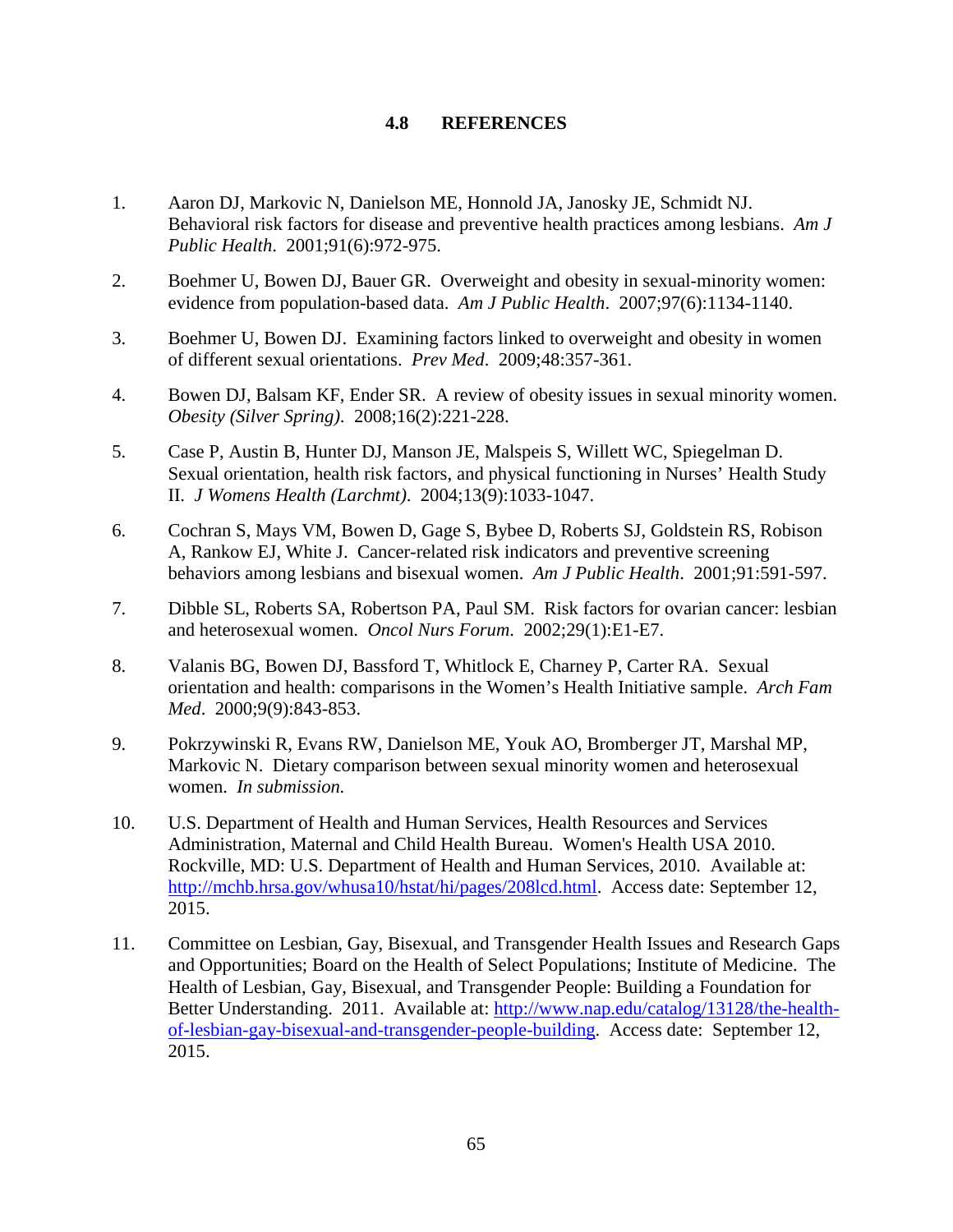- 12. Meyer IH. Prejudice, social stress, and mental health in lesbian, gay, and bisexual populations: conceptual issues and research evidence. *Psychol Bull*. 2003;129(5):674- 697.
- 13. Dilley JA, Simmons KW, Boysun MJ, Pizacani BA, Stark MJ. Demonstrating the importance and feasibility of including sexual orientation in public health surveys: health disparities in the Pacific Northwest. *Am J Public Health*. 2010;100(3):460-467.
- 14. Sandfort TGM, Bakker F, Schellevis FG, Vanwesenbeeck I. Sexual orientation and mental and physical health status: findings from a Dutch population survey. *Am J Public Health*. 2006;96(6):1119-1125.
- 15. Cochran SD, Mays VM. Physical health complaints among lesbians, gay men, and bisexual and homosexually experienced heterosexual individuals: results from the California Quality of Life Survey. *Am J Public Health*. 2007;97(11):2048-2055.
- 16. Ryan H, Wortley PM, Easton A, Pederson L, Greenwood G. Smoking among lesbians, gays, and bisexuals: a review of the literature. *Am J Prev Med*. 2001;21(2):142-149.
- 17. Tang H, Greenwood GL, Cowling DW, Lloyd JC, Roeseler AG, Bal DG. Cigarette smoking among lesbians, gays, and bisexuals: how serious a problem: (United States). *Cancer Causes Control*. 2004;15(8):797-803.
- 18. Dilley JA, Maher JE, Boysun MJ, Pizacani BA, Mosbaek CH, Rohde K, Stark MJ, Simmons KW, Pickle KE. Response letter to: Tang H, Greenwood GL, Cowling DW, Lloyd JC, Roeseler AG, Bal DG. Cigarette smoking among lesbians, gays, and bisexuals: how serious a problem? *Cancer Causes Control*. 2005;16(9):1133-1134.
- 19. Gruskin EP, Hart S, Gordon N, Ackerson L. Patterns of cigarette smoking and alcohol use among lesbians and bisexual women enrolling in a large health maintenance organization. *Am J Public Health*. 2001;91(6):976-979.
- 20. Gruskin EP, Gordon N. Gay/lesbian sexual orientation increases risk for cigarette smoking and heavy drinking among members of a large Northern California health plan. *BMC Public Health*. 2006;6:241.
- 21. Gruskin EP, Greenwood GL, Matevia M, Pollack LM, Bye LL. Disparities in smoking between the lesbian, gay, and bisexual population and the general population in California. *Am J Public Health*. 2007;97(8):1496-1502.
- 22. Hughes TL, Jacobson KM. Sexual orientation and women's smoking. *Curr Womens Health Rep*. 2003;3(3):254-261.
- 23. Ridner SL, Frost K, Lajoie AS. Health information and risk behaviors among lesbian, gay, and bisexual college students. *J Am Acad Nurse Pract*. 2006;18(8):374-378.
- 24. Diamant AL, Wold C, Spritzer K, Gelberg L. Health behaviors, health status, and access to and use of health care: a population-based study of lesbian, bisexual, and heterosexual women. *Arch Fam Med*. 2000;9(10):1043-1051.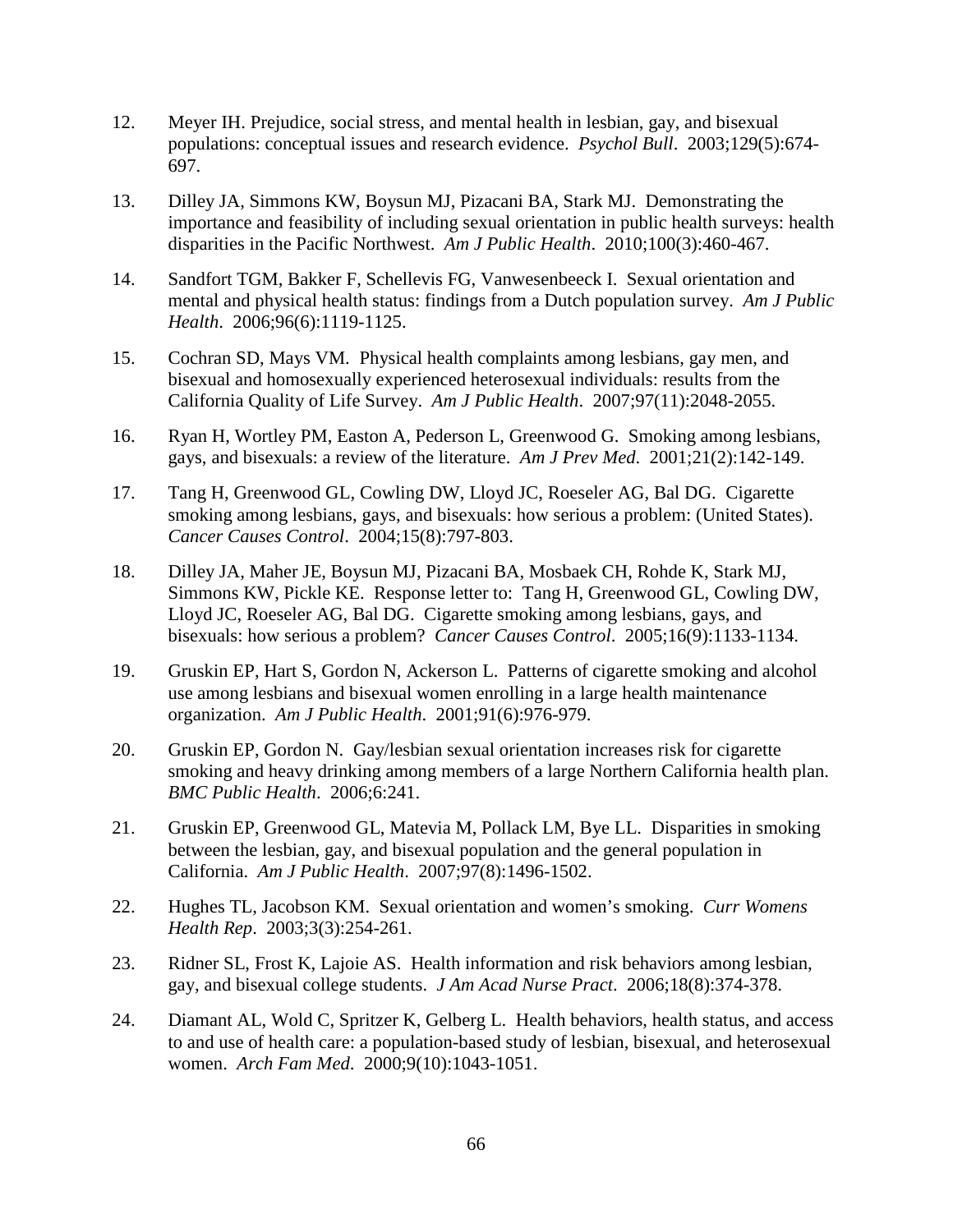- 25. Lehavot K, Simoni JM. The impact of minority stress on mental health and substance use among sexual minority women. *J Consult Clin Psychol*. 2011;79(2):159-170.
- 26. Share TL, Mintz LB. Differences between lesbians and heterosexual women in disordered eating and related attitudes. *J Homosex*. 2002;42(4):89-106.
- 27. Polimeni AM, Austin SB, Kavanagh AM. Sexual orientation and weight, body image, and weight control practices among young Australian women. *J Womens Health (Larchmt)*. 2009;18(3):355-362.
- 28. Bergeron SM, Senn CY. Body image and sociocultural norms: a comparison of heterosexual and lesbian women. *Psychol Women Q*. 1998;22(3):385-401.
- 29. Herzog DB, Newman KL, Yeh CJ, Warshaw M. Body image satisfaction in homosexual and heterosexual women. *Int J Eat Disord*. 1992;11(4)391-396.
- 30. Alvy LM. Do lesbian women have a better body image? Comparisons with heterosexual women and model of lesbian-specific factors. *Body Image*. 2013;10(4):524-534.
- 31. Aaron DJ, Markovic N, Danielson ME, Brusoski M, Arena V. Body image and weight control practices in a lesbian sample. Poster session presented at: American Public Health Association 133rd Annual Meeting and Exposition; December 10-14, 2005; Philadelphia, PA.
- 32. Strong SM, Williamson DA, Netemeyer RG, Geer JH. Eating disorder symptoms and concerns about body differ as a function of gender and sexual orientation. *J Soc Clin Psychol*. 2000;19(2):240-255.
- 33. Cohen AB, Tannenbaum IJ. Lesbian and bisexual women's judgments of the attractiveness of different body types. *J Sex Res*. 2001;38(3):226-232.
- 34. Swami V, Tovee MJ. The influence of body mass index on the physical attractiveness preferences of feminist and nonfeminist heterosexual women and lesbians. *Psychol Women Q*. 2006;30(3):252-257.
- 35. Heffernan K. Lesbians and the internalization of societal standards of weight and appearance. *J Lesbian Stud*. 1999;3(4):121-127.
- 36. Heffernan K. Eating disorders and weight concern among lesbians. *Int J Eat Disord*. 1996;19(2):127-138.
- 37. Brand PA, Rothblum ED, Solomon LJ. A comparison of lesbians, gay men and heterosexuals on weight and restrained eating. *Int J Eat Disord*. 1992;11(3):253-259.
- 38. Cogan JC. Lesbians walk the tightrope of beauty. *J Lesbian Stud*. 1999;3(4):77-89.
- 39. Kelly L. Lesbian body image perceptions: the context of body silence. *Qual Life Res*. 2007;17(7):873-883.
- 40. Roberts SA, Dibble SL, Nussey B, Casey K. Cardiovascular disease risk in lesbian women. *Womens Health Issues*. 2003;13(4):167-174.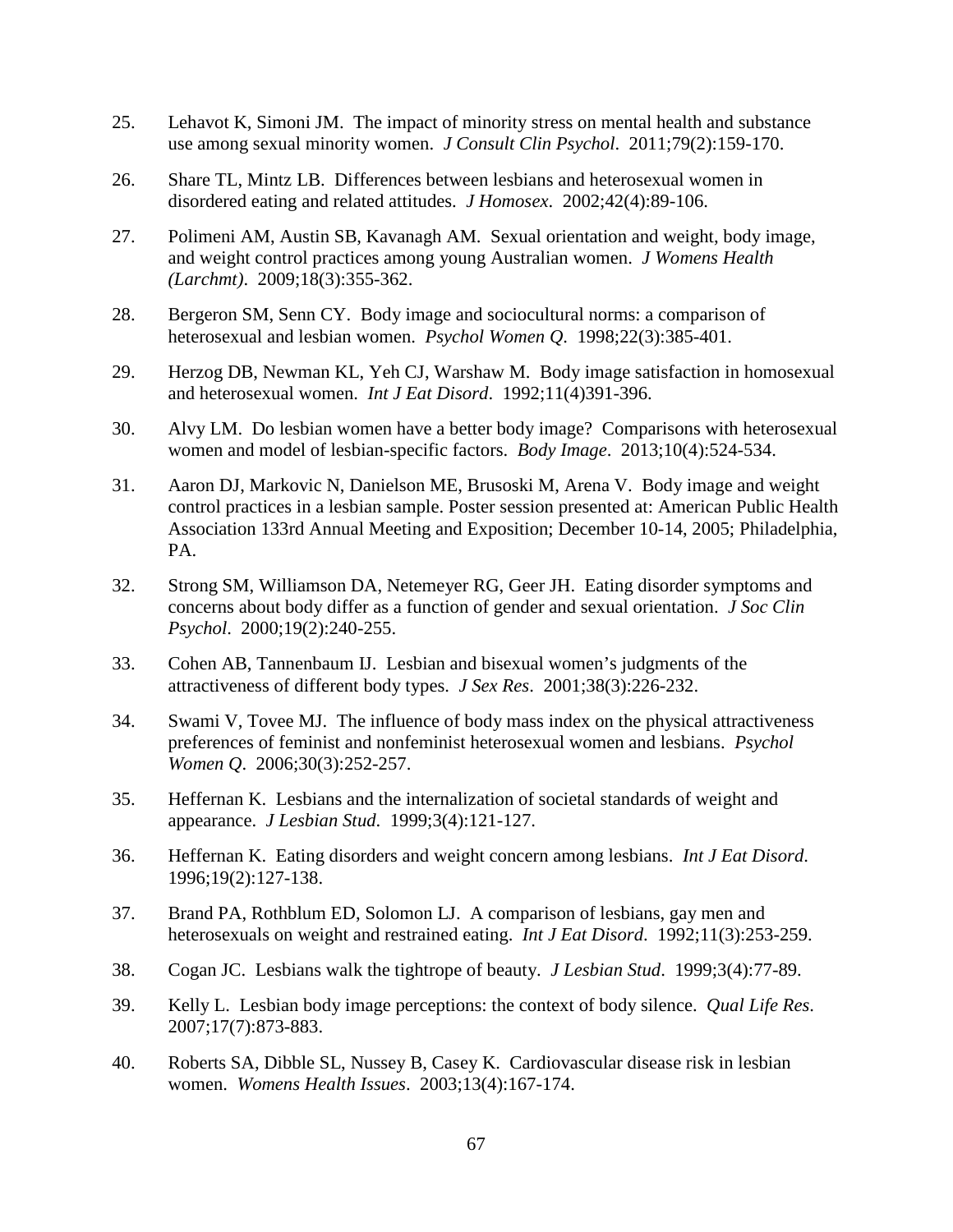- 41. Yancey AK, Cochran SD, Corliss HL, Mays VM. Correlates of overweight and obesity among lesbian and bisexual women. *Prev Med*. 2003;36(6):676-683.
- 42. Aaron DJ, Hughes TL. Association of childhood sexual abuse with obesity in a community sample of lesbians. *Obesity (Silver Spring)*. 2007;15(4):1023-1028.
- 43. Smith HA, Markovic N, Danielson ME, Matthews A, Youk A, Talbott EO, Larkby C, Hughes T. Sexual abuse, sexual orientation, and obesity in women. *J Womens Health (larchmt)*. 2010;19(8):1525-1532.
- 44. Baron RM, Kenny DA. The moderator-mediator variable distinction in social psychological research: conceptual, strategic, and statistical considerations. *J Pers Soc Psychol.* 1986;51(6):1173-1182.
- 45. Smith HA, Matthews A, Markovic N, Youk A, Danielson ME, Talbott EO. A comparative study of complementary and alternative medicine use among heterosexually and lesbian identified women: Data from the ESTHER project (Pittsburgh, PA, 2003- 2006). *J Altern Complement Med*. 2010;16(11):1161-1170.
- 46. Smith HA, Markovic N, Matthews AK, Danielson ME, Kalro BN, Youk AO, Talbott EO. A comparison of polycystic ovary syndrome and related factors between lesbian and heterosexual women. *Womens Health Issues*. 2011;21(3):191-198.
- 47. Orlich MJ, Singh PN, Sabate J, Jaceldo-Siegl K, Fan J, Knutsen S, Beeson WL, Fraser GE. Vegetarian dietary patterns and mortality in Aventist Health Study 2. *JAMA Intern Med*. 2013;173(13):1230-1238.
- 48. Burke RV. *The Associations Between Diet, Flavonoids, Polymorphisms of the PPARgamma, PPAR-delta, and CRP Genes and Lung and Upper Aerodigestive Tract (UADT) Cancers*. AnnArbor, MI: ProQuest; 2008.
	- 49. ChioleroA, Faeh D, Paccaud F, Cornuz J. Consequences of smoking for body weight, body fat distribution, and insulin resistance. *Am J Clin Nutr.* 2008 Apr;87(4):801-9.
- 50. Brittain DR, Dinger MK, Hutchinson SR. Sociodemographic and lesbian-specific factors associated with physical activity among adult lesbians. *Womens Health Issues*. 2013;23(2):e103-108.
- 51. U.S. Department of Health and Human Services. 2008 Physical activity guidelines for Americans. Available at: [http://health.gov/paguidelines/pdf/paguide.pdf.](http://health.gov/paguidelines/pdf/paguide.pdf) Access date: November 30, 2015.
- 52. Schakel SF. Maintaining a nutrient database in a changing marketplace: keeping pace with changing food products - a research perspective. *J Food Comp Anal*. 2001;14:315- 322.
- 53. Schakel SF, Buzzard IM, Gebhardt SE. Procedures for estimating nutrient values for food composition databases. *J Food Comp Anal*. 1997;10:102-114.
- 54. Schakel SF, Sievert YA, Buzzard IM. Sources of data for developing and maintaining a nutrient database. *J Am Diet Assoc*. 1988;88:1268-1271.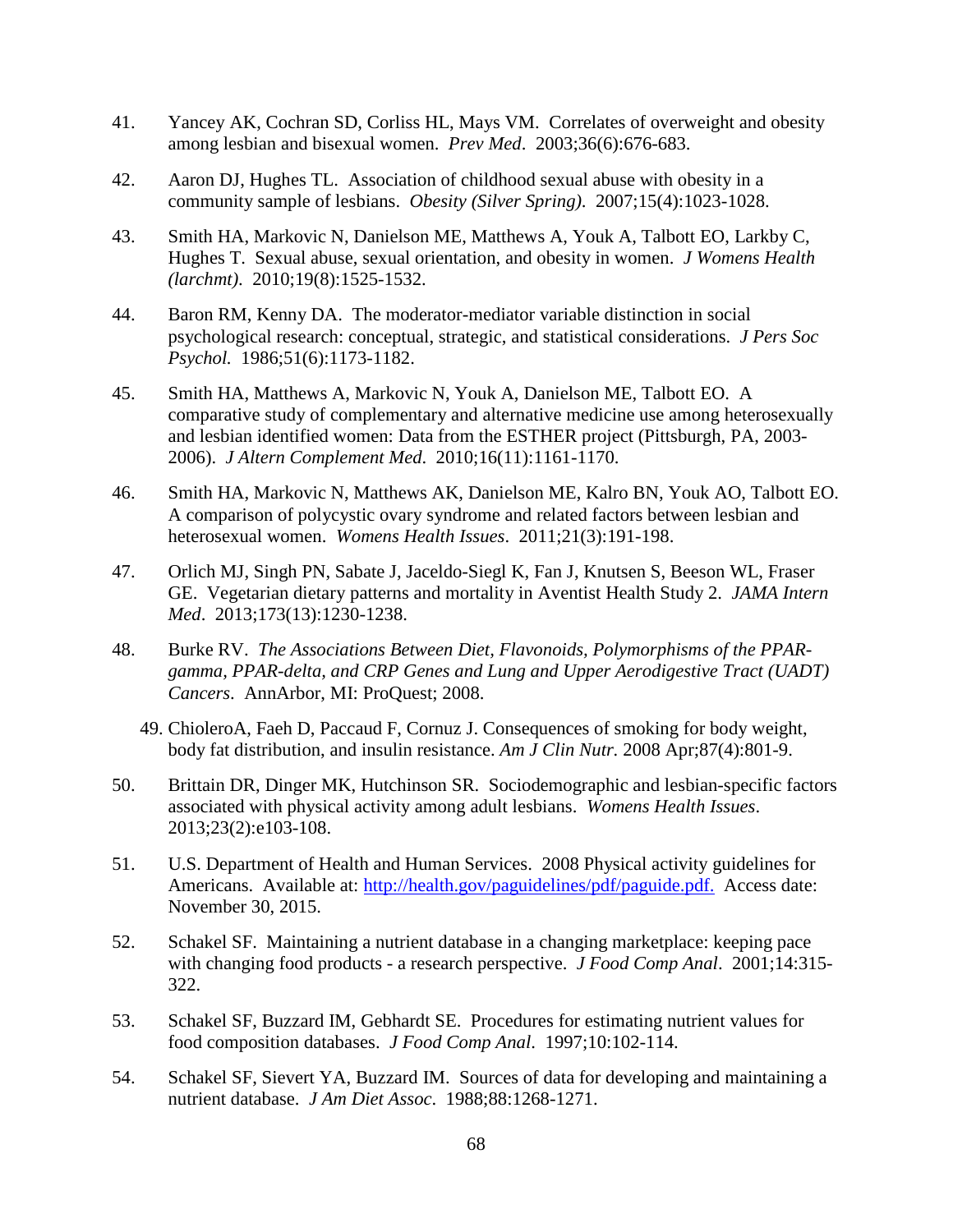- 55. Bollen KA and R Stine. Direct and indirect effects: classical and bootstrap estimates of variability. *Sociological Methodology.* 1990;20:115-140.
- 56. Hayes AF. *Introduction to Medication, Moderation, and Conditional Process Analysis. A Regression-Based Approach*. New York: The Guilford Press, 2013.
- 57. Hayes AF. Beyond Baron and Kenny: Statistical mediation analysis in the new millennium. *Communication Monographs*. 2009;76(4):408-420.
- 58. Sobel ME. Aysmptotic confidence intervals for indirect effects in structural equation models. In: Leinhardt S, ed. *Sociological Methodology*. San Francisco: Jossey-Bass; 1982:290-212.
- 59. Sobel ME. Some new results on indirect effects and their standard errors in covariance structure models. In: Tuma N, ed. *Sociological Methodology*. Washington, DC: American Sociological Association; 1986:159-186.
- 60. Delfine KM. A comparison of physical activity among women based upon sexual orientation. 2008. Doctoral Dissertation, University of Pittsburgh. Available at: [http://d](http://d-scholarship.pitt.edu/9374/)[scholarship.pitt.edu/9374/.](http://d-scholarship.pitt.edu/9374/) Access date: January 18, 2016.
- 61. Epel E, Lapidus R, McEwen B, Brownell K. Stress may add bite to appetite in women: a laboratory study of stress-induced cortisol and eating behavior. *Psychoneuroendocrinology*. 2001 Jan;26(1):37-49.
- 62. Yau YH and MN Potenza. Stress and eating behaviors. *Minerva Endocrinol*. 2013 Sep;38(3):255-67.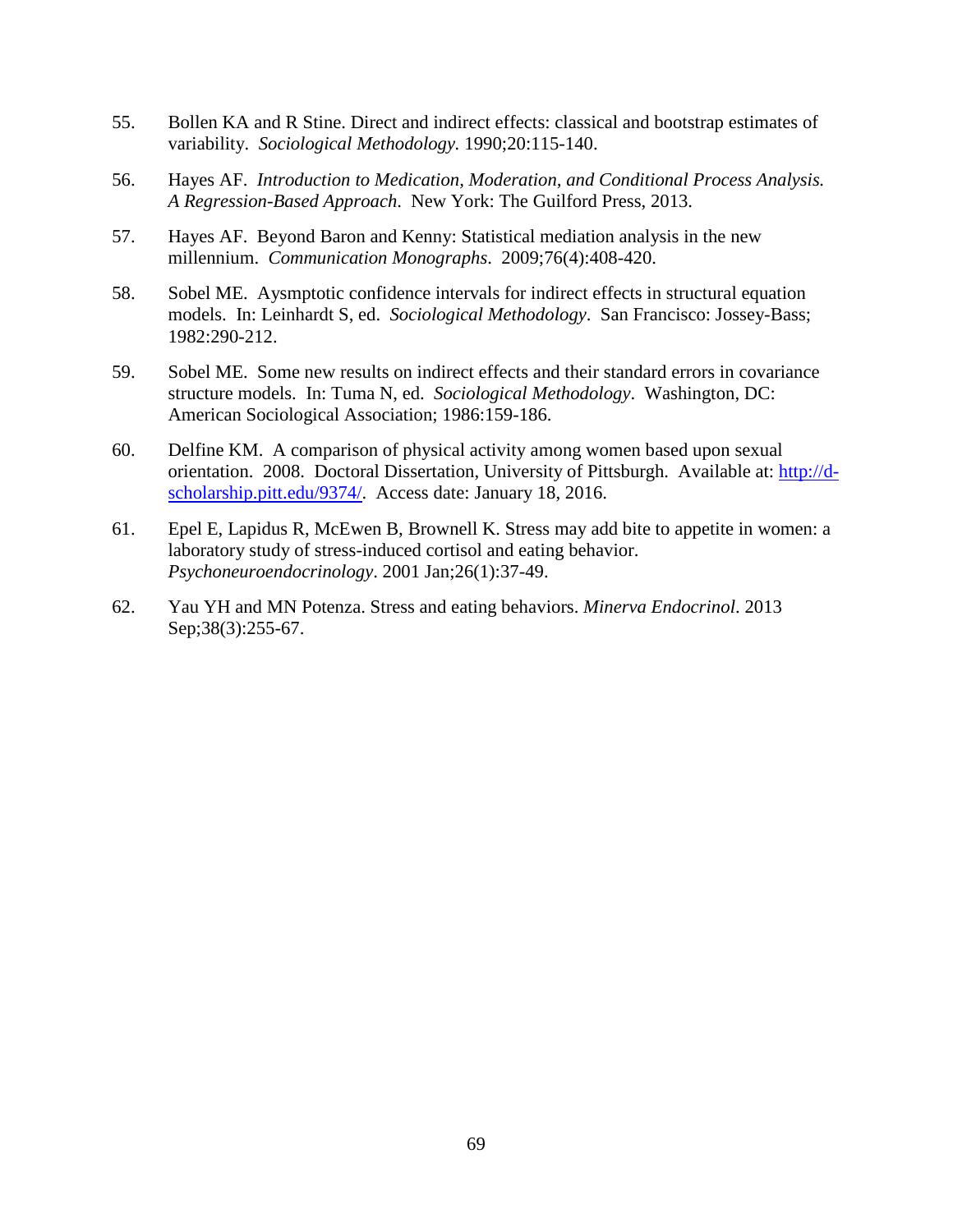# **5.0 SEXUAL ORIENTATION OF WOMEN AND BODY MASS INDEX BY LIFETIME HISTORY OF DEPRESSION: DOES CURRENT DEPRESSION MEDIATE?**

Pokrzywinski R<sup>1</sup>, Marshal MP<sup>2,3,4</sup>, Bromberger JT<sup>1,2</sup>, Youk AO<sup>5,6</sup>, Evans RW<sup>1</sup>, Danielson ME<sup>1,4</sup>,

Markovic  $N^{1,4,7}$ 

<sup>1</sup>University of Pittsburgh, Department of Epidemiology, Pittsburgh, PA, USA;

<sup>2</sup>University of Pittsburgh School of Medicine, Department of Psychiatry, Pittsburgh, PA, USA;

<sup>3</sup>University of Pittsburgh, Department of Pediatrics, School of Medicine, Pittsburgh, PA, USA;

<sup>4</sup>University of Pittsburgh, Center for Lesbian, Gay, Bisexual, and Transgender Health Research,

Pittsburgh, PA, USA;

<sup>5</sup>Center for Health Equity Research and Promotion, Veterans Affairs (VA) Pittsburgh Healthcare System, Pittsburgh, PA, USA;

6 University of Pittsburgh, Department of Biostatistics, Pittsburgh, PA, USA;

<sup>7</sup>University of Pittsburgh, School of Dental Medicine, Pittsburgh, PA, USA

**Keywords:** sexual minority women, lesbian, body mass index, depression, CESD-R, mediation, Hayes

*This article will be submitted for publication.*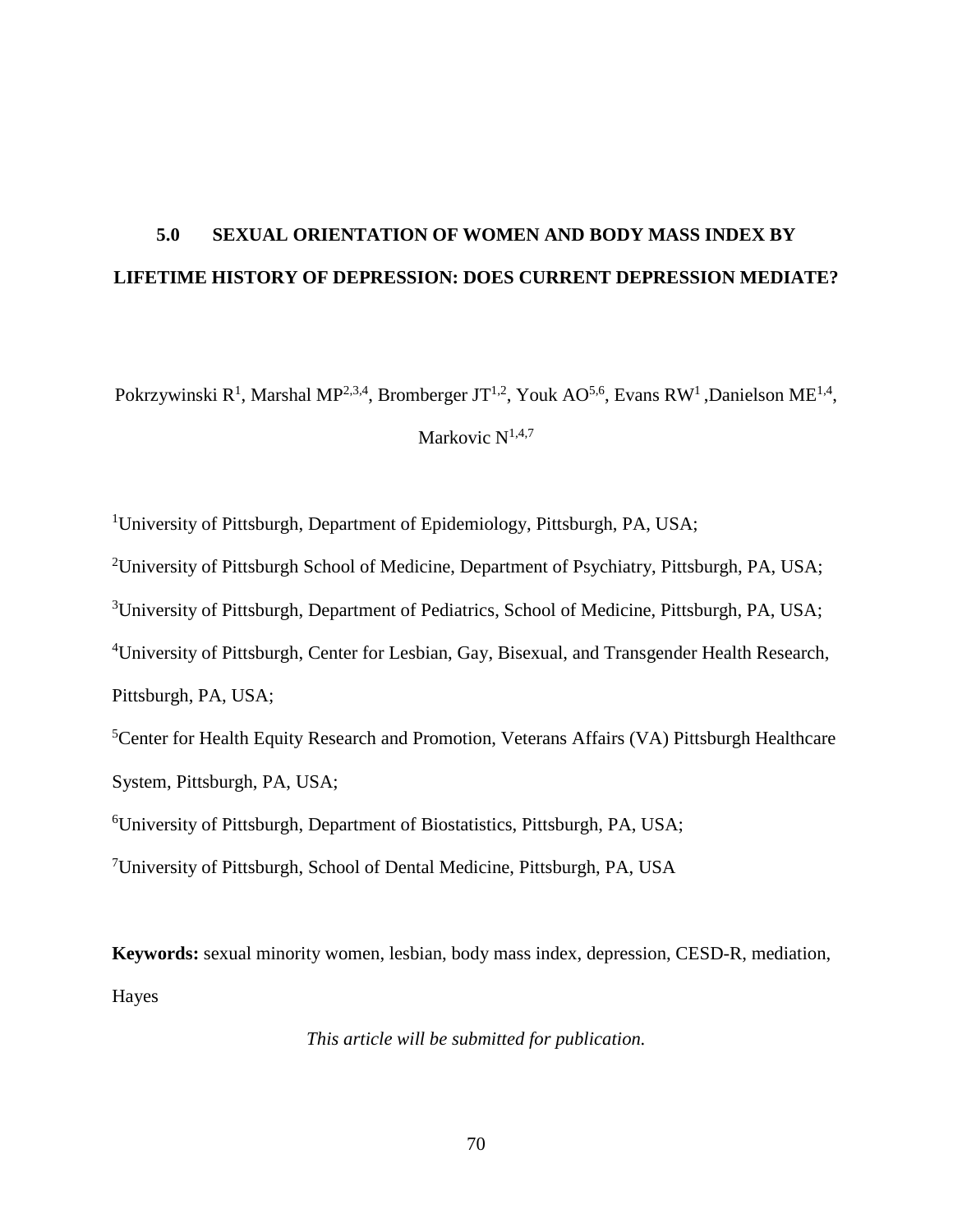# **5.1 ABSTRACT**

**Background and Objective:** Sexual minority women (SMW) have higher rates of being overweight and obese than heterosexual women. The minority stress theory model hypothesizes that mental health disparities between sexual minorities and heterosexuals are from a stressful environment created by stigma, prejudice, and discrimination. The aim of this research was to explore the relationship between the sexual orientation in women and BMI, specifically investigating the mediating effects of current depression when the sample was stratified by lifetime history of depression.

**Methods:** This secondary data analysis utilized data from the **E**pidemiologic **ST**udy of **HE**alth **R**isk in Women (ESTHER) Project (Pittsburgh, PA). The sample included 424 SMW and 365 heterosexual women age 35 to 64 years. The data were stratified by lifetime history of depression. Current depression, using a continuous Center for Epidemiologic Studies Depression Scale Revised (CESD-R) score, was tested as a potential mediator. The predictor was sexual orientation and the outcome continuous BMI; covariates were included in the model (age, education level, smoking status, mean daily caloric intake from a three-day food diary, meeting government guidelines for moderate to vigorous physical activity). The model was estimated using the PROCESS macro in SPSS (Hayes mediation approach).

**Results:** We found SMW had significantly higher rates of lifetime history of depression  $(p<0.001)$  and higher BMI ( $p=0.002$ ) than heterosexual women. We did not find evidence that current depression mediates the relationship between the sexual orientation in women and BMI.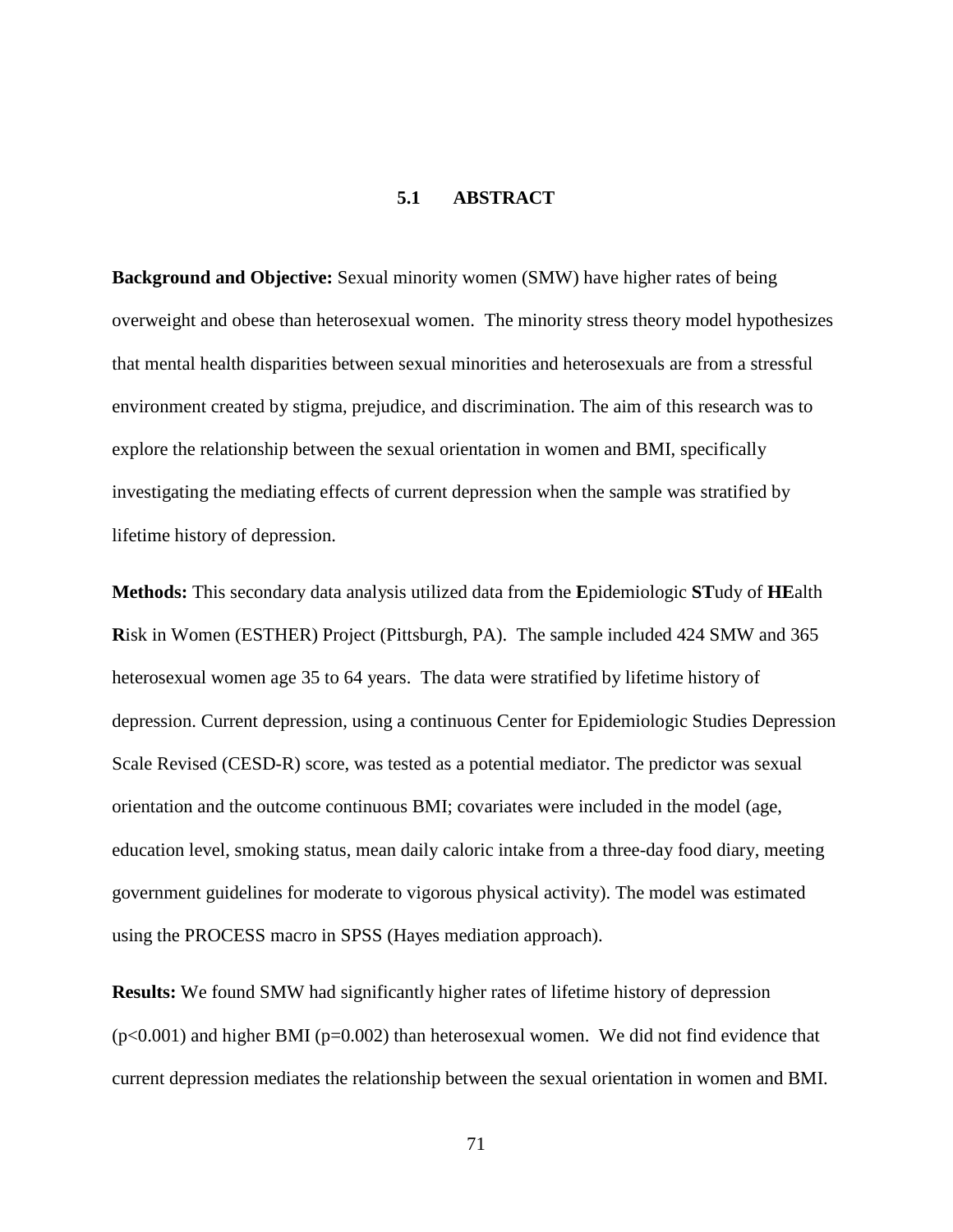We found that women with no lifetime history of depression did not have a significant association between the sexual orientation of women and BMI (p=0.225).

**Conclusion:** This research examined BMI disparities between SMW and heterosexual women. Current depression was found not to play a role in the relationship. Evidence of a statically significant association between the sexual orientation of women and BMI was only present with women self-reported a lifetime history of depression.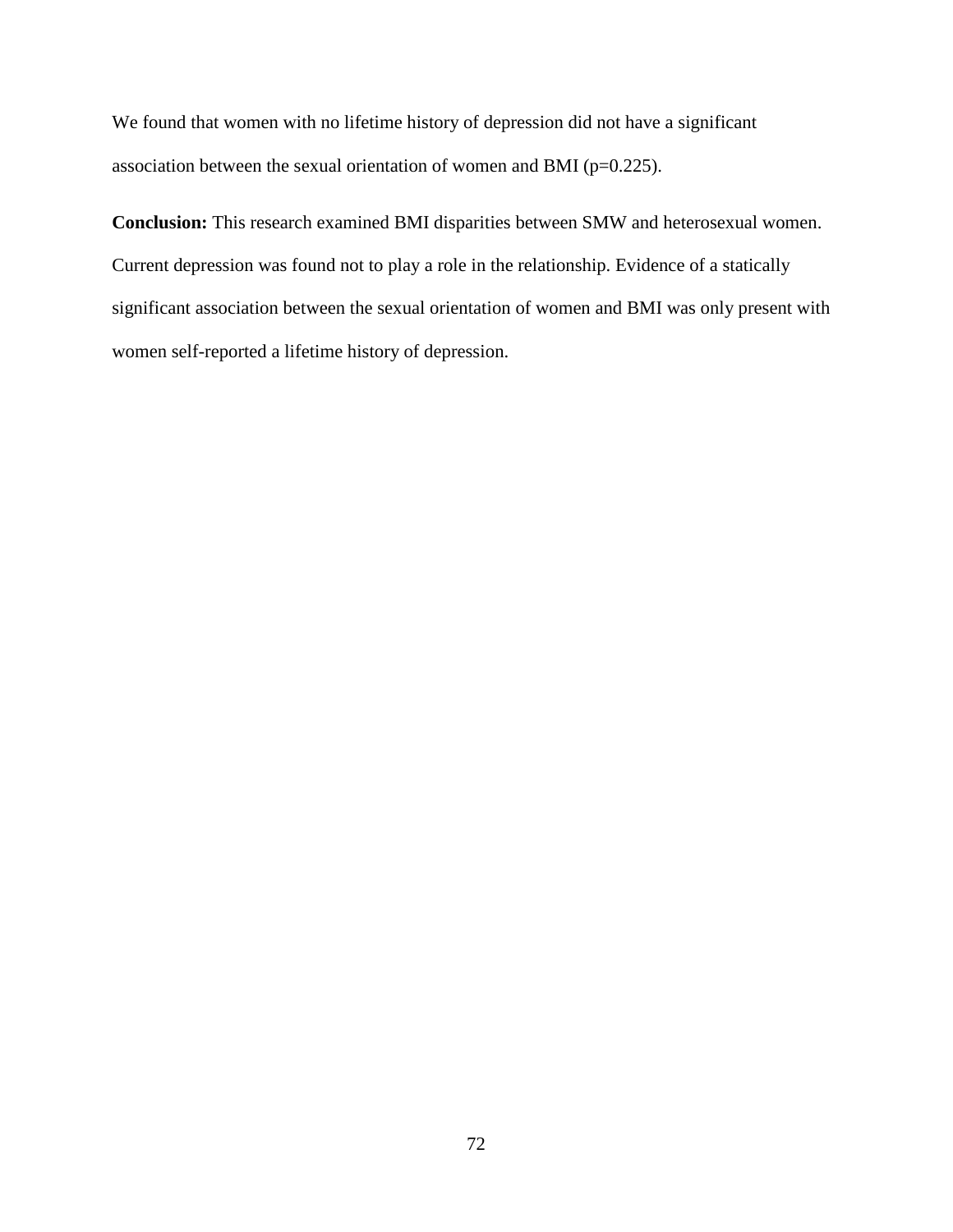# **5.2 INTRODUCTION**

Obesity (body mass index [BMI]  $\geq$ 30 kg/m<sup>2</sup>) is a major public health concern. Obesity is a leading health indicator, with greater body size associated with increases in all-cause mortality. Obesity is associated with increased risk of hypertension, dyslipidemia, type 2 diabetes, coronary heart disease, stroke, gallbladder disease, osteoarthritis, respiratory problems, and certain cancers (including breast, endometrial, colon) [1]. A population at particularly high risk of obesity is sexual minority women (SMW) as obesity rates are higher among SMW than heterosexual women [2-10]. The Institute of Medicine's first report on the health of lesbian, gay, bisexual, and transgender people reported theories on why SMW may be more obese or overweight than heterosexual women. The theories include that obesity is associated with minority stress exposure; SMW do not conform to society's ideal thinness; differences in exercise patterns exist between SMW and heterosexual women; and childhood sexual abuse (CSA), a risk factor for multiple deleterious health outcomes, is more prevalent among SMW [11].

The minority stress theory model is widely accepted and attempts to explain the disparities in mental health between sexual minorities and heterosexuals. The minority stress theory model hypothesizes that the stressful environment created by stigma, prejudice, and discrimination against SMW, causes mental health issues, and this may explain the greater prevalence of mental health disorders among sexual orientation minorities [12,13]. The existing literature supports evidence that sexual minorities have higher rates of anxiety and depression compared with heterosexuals [13-17].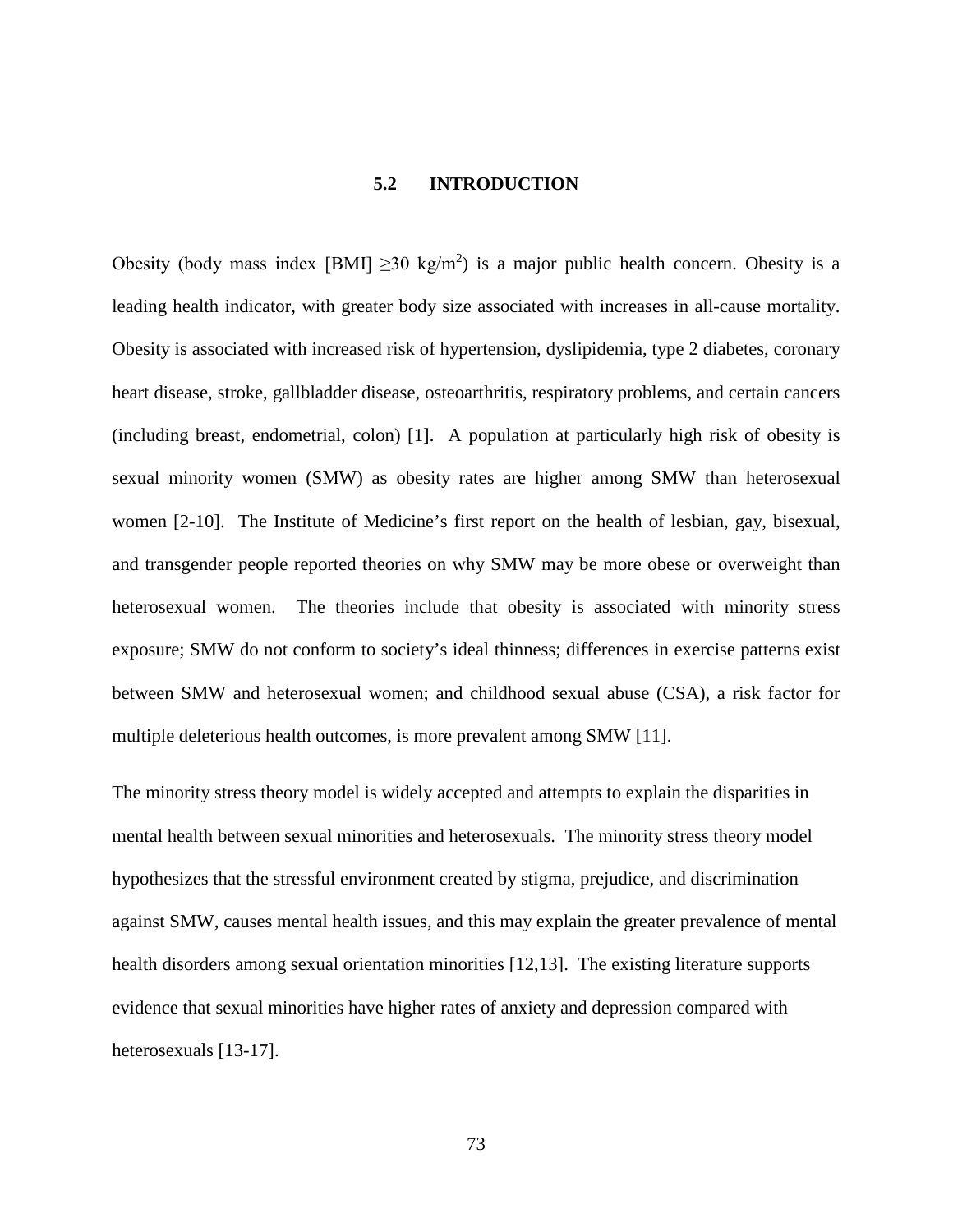A meta-analysis of community-based studies found that in the general population there is a significant association between depression and obesity but among women the association is markedly higher than among men [18]. Major depression in women can lead to serious health risks, including metabolic syndrome [19] and obesity is closely linked with metabolic syndrome [20]. Exposure to stress can lead to increased eating behavior [21-23] which, if not balanced with enhanced physical activity, can lead to overweight or obesity.

Compared to heterosexuals, SMW are considered to be at higher risk for obesity and for mental health problems. Psychological distress, such as depression, can impact eating behaviors. Given this dynamic, SMW are a particularly vulnerable group for long-term health impacts. The aim of this research was to explore the relationship between the sexual orientation of women and BMI, specifically investigating current depression as a mediator when a sample of women are stratified by lifetime history of depression.

#### **5.3 METHODS**

# **5.3.1 Study Design and Sample**

This secondary data analysis uses data from the **E**pidemiologic **ST**udy of **HE**alth **R**isk in Women (ESTHER) Project collected in Pittsburgh, PA. The ESTHER project was a crosssectional observational study that collected data from 2003-2006 with the aim of studying risk factors for cardiovascular disease among adult women [10,24-26].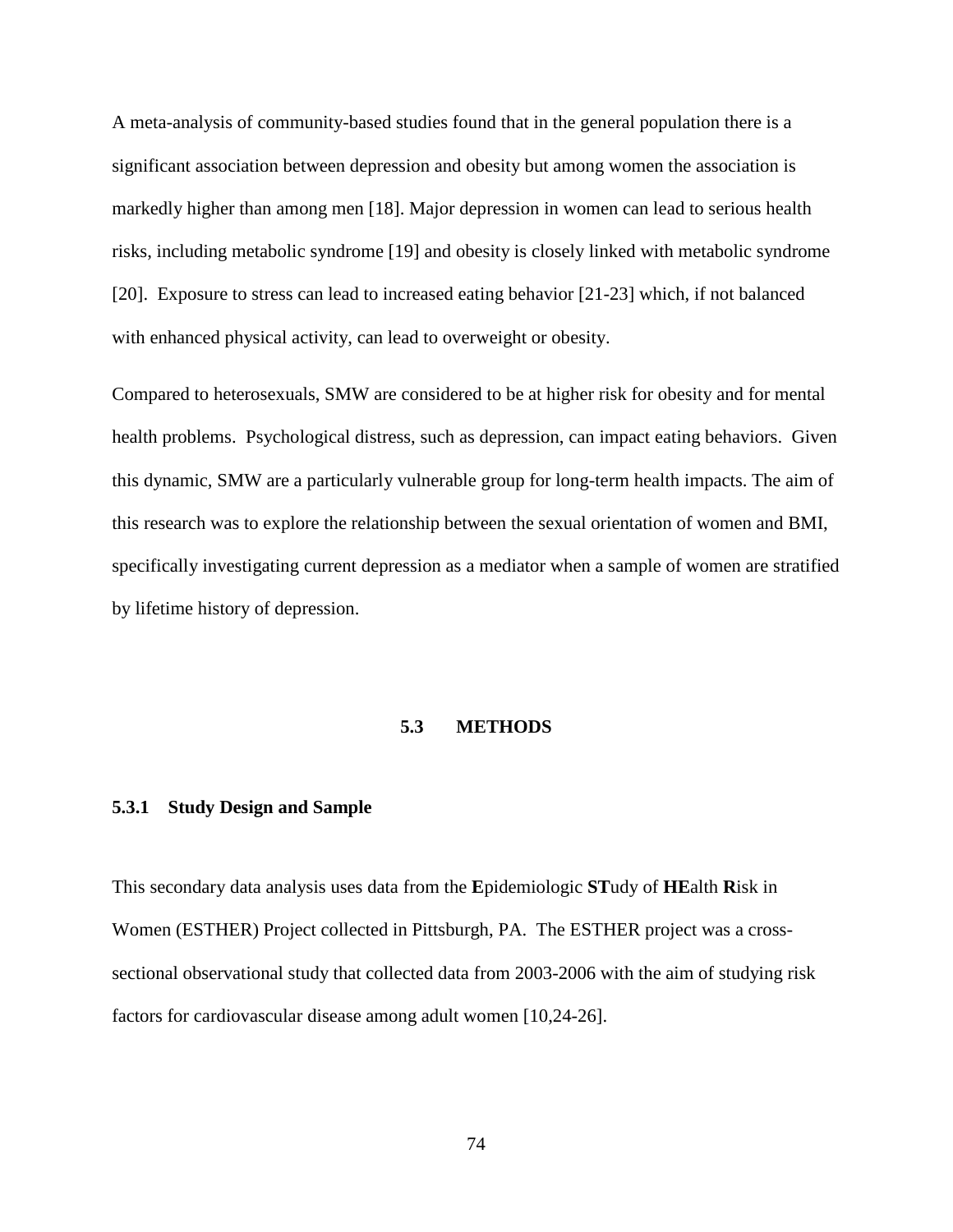Women who were age 35 years and older, were not pregnant, and had no previous history of heart disease (angina, heart attack, or stroke) were eligible for the study. Sexual orientation was documented at recruitment (defined below in the Independent Variable section). The recruitment method involved convenience sampling and women were recruited via newspaper and radio advertisements, community health events, LGBT events/socials, and the University of Pittsburgh broadcast phone-message system.

All of the participants signed an informed consent form that was approved, along with the study protocol, by The University of Pittsburgh's Institutional Review Board (IRB). The women were reimbursed \$50. Funding for the ESTHER Project was provided by the National Heart, Lung, and Blood Institute, R01HL067052.

The ESTHER study sample was reduced to 789 (heterosexual n=365; SMW n=424) for this analysis. Participants who were underweight or had caloric outliers (less than 500 or greater than 4,500 kilocalories per day) were excluded [27,28]. The data were highly skewed with a greater number of older heterosexual women compared with older SMW; therefore, only heterosexuals age less than 65 years were included. Also, heterosexual African-American women were randomly selected to stay in the sample, as there was a disproportionately low prevalence of African-American SMW.

The sample size was further reduced by excluding individuals who were missing key variables: BMI, self-report of past depression, current depression screening score (Center for Epidemiologic Studies Depression Scale Revised, CESD-R), age, three-day food diary data, and time spent per week on moderate and vigorous physical activity.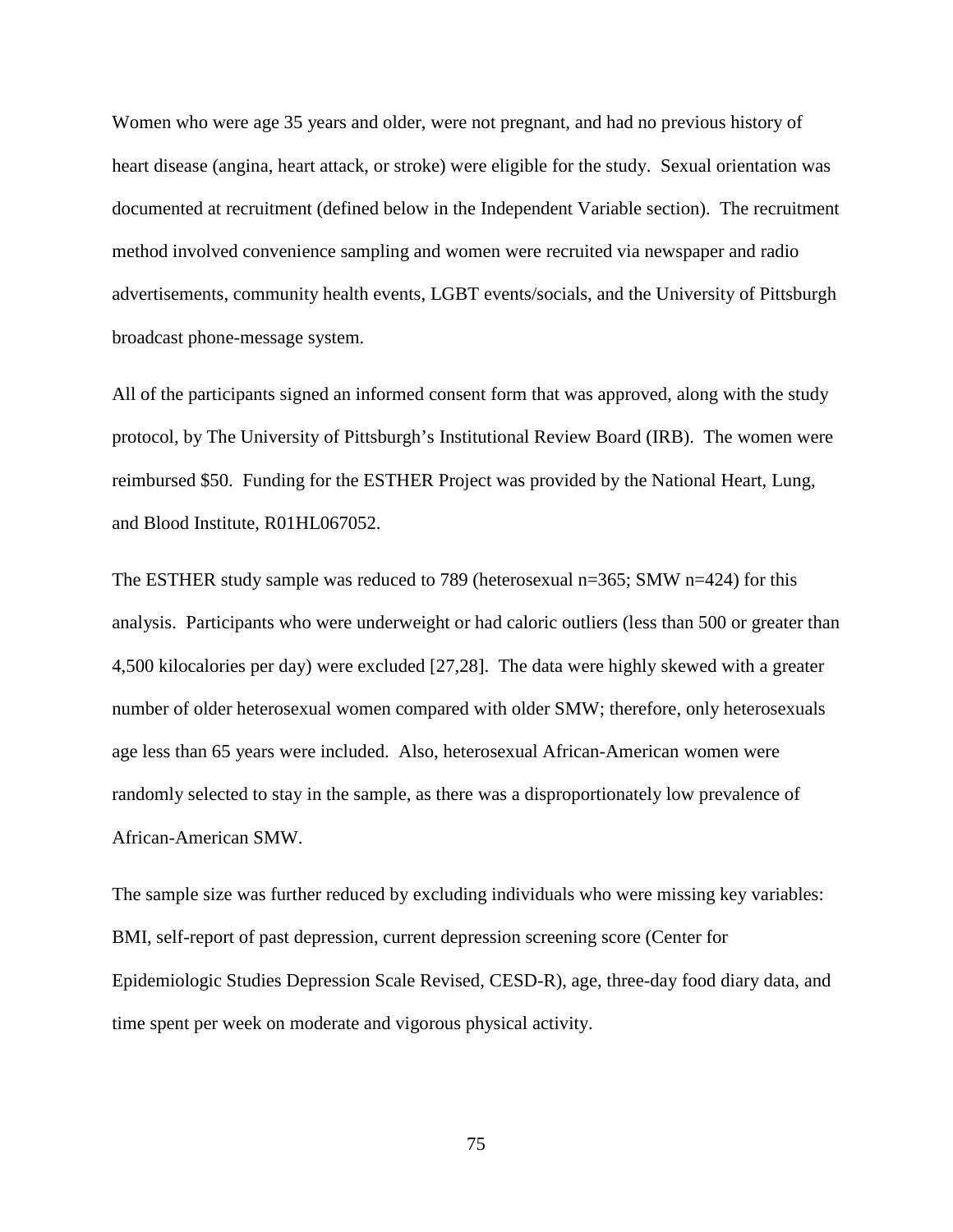#### **5.3.2 Dependent Variable**

Continuous BMI was the dependent variable in the mediation models. Body weight was assessed in kilogram using a calibrated balance beam scale. Researchers measured standing height in feet and inches using a wall-mounted Harpendon stadiometer, then converted to meters for calculating BMI ( $\text{kg/m}^2$ ).

#### **5.3.3 Independent Variable**

Sexual orientation was included as the independent variable in the moderated mediation model (heterosexual women coded 0; SMW coded as 1). Participants identifying as heterosexual or straight *and* only having male sexual partners since the age of 18 years were grouped as heterosexual women. SMW were women who identified as lesbian or bisexual *and* having emotional, physical, and romantic attractions within the past five years toward only or primarily women, or whose relationships within the past five years had been with only or primarily women [25].

# **5.3.4 Covariates**

The covariates included in the model were age, highest education level completed, smoking status, energy intake, and energy expenditure.

Age was a continuous variable recorded in years. Highest education level completed and smoking status were categorical as shown in Table 1. Smoking status was included because smoking has been associated with both lower BMI (appetite reduction) and increase BMI (heavy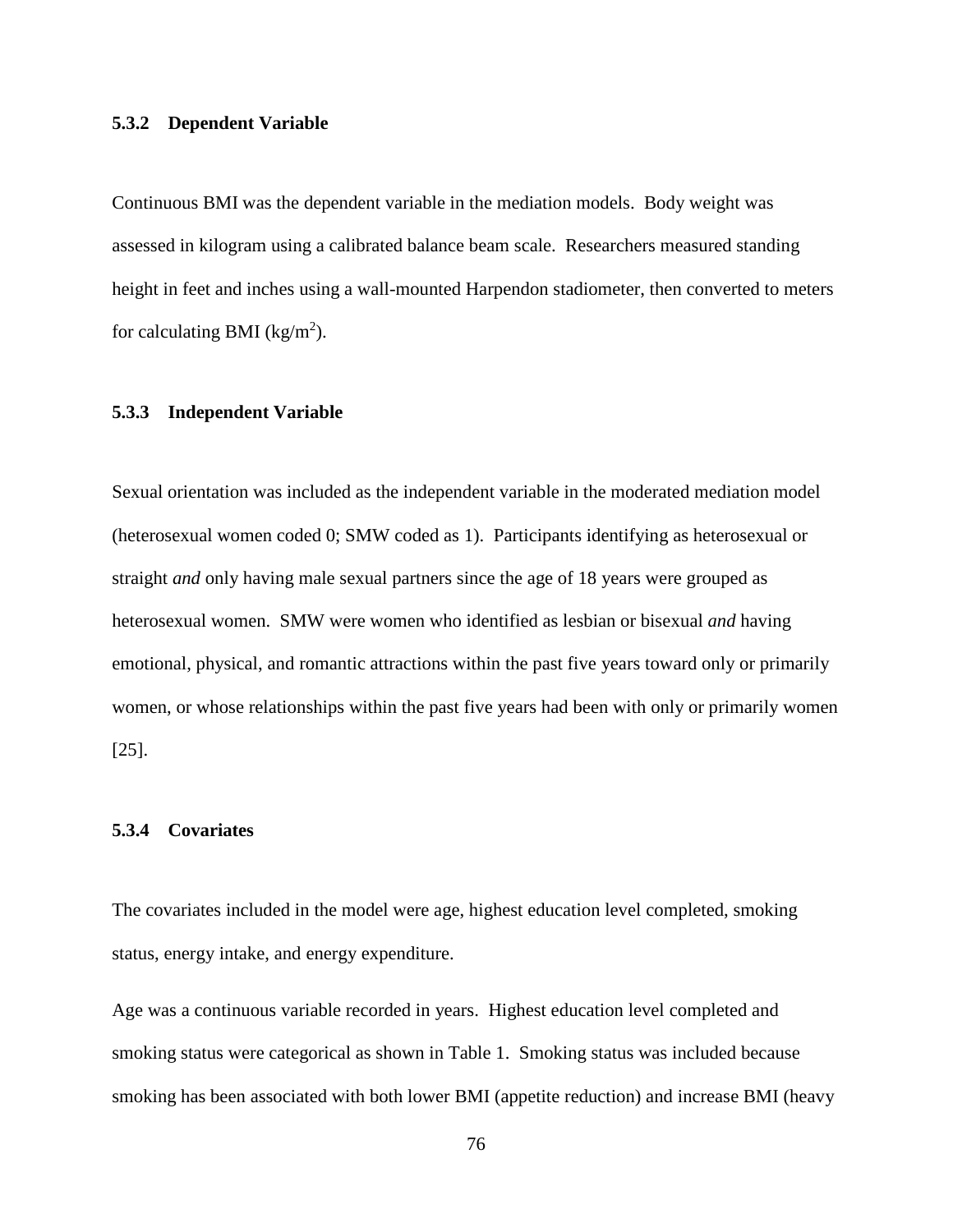smoking), as well as having impacts on the metabolic syndrome [34]. The variable for energy intake was the mean daily caloric intake from the sample's three-day food diary data. A comparison of the dietary intake by sexual orientation and methods describing the data collection and analysis is presented elsewhere [10]. Briefly, women recorded their food intake for three days: two weekdays and one weekend day. Dietary data were entered into, and analyzed by, the Nutrition Data System for Research (NDSR) software version 2007, developed by the Nutrition Coordinating Center (NCC), University of Minnesota, Minneapolis, MN. The NDSR provides a complete nutrient profile for all foods in the database [29-31]. The covariate for energy expenditure was whether the participant met national guidelines for moderate and vigorous physical activity (dichotomous yes/no variable). Women met the guideline if they self-reported weekly participation in at least 150 minutes of moderate-intensity or 75 minutes of vigorousintensity aerobic physical activity. Combinations of moderate and vigorous physical activity were combined using the guidelines' recommendation of 1 minute of vigorous activity is equal to 2 minutes of moderate physical activity. Previous research among SMW used the same approach to combine moderate and vigorous physical activity, and assess if government guidelines were met [10,32,33]. Race was not included as a covariate because the sample was already adjusted due to the disproportionately low prevalence of African-American SMW.

#### **5.3.5 Mediator**

The continuous score from the Center for Epidemiologic Studies Depression Scale Revised (CESD-R) was evaluated as a potential mediator in the model. Originally created in 1977, the CESD was revised in 2004 and is often used in psychiatric epidemiology research and also national studies such as the National Health and Nutrition Examination Survey [39-45]. The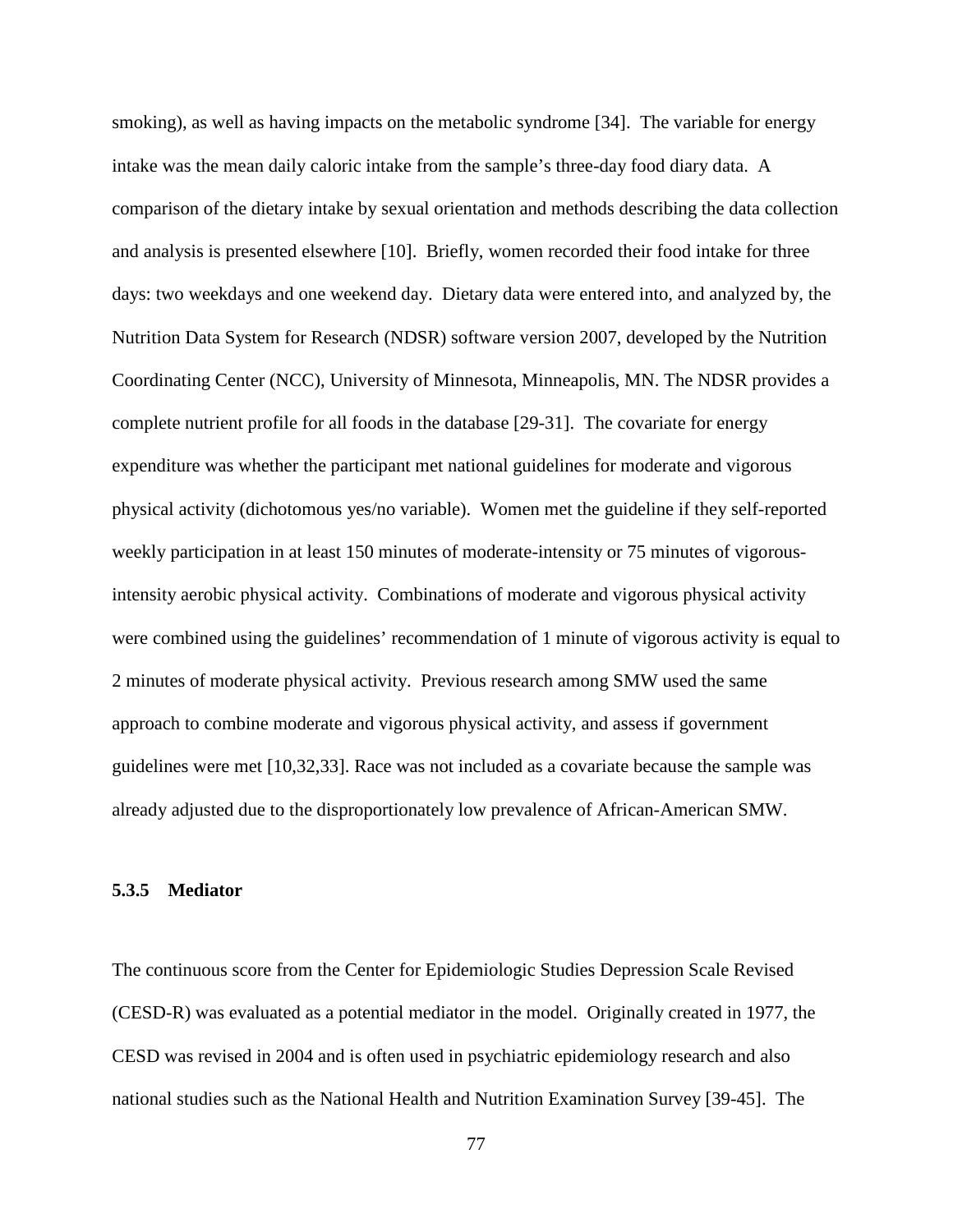questionnaire is a 20-item, self-report instrument, that evaluates frequency of feelings and behavior in the past two weeks to assess current symptoms of depression. The CESD-R has nine domains that follow depression diagnosis guidelines as defined by the American Psychiatric Association Diagnostic and Statistical Manual, fifth edition [46]. The domains are: sadness (dysphoria); loss of interest (anhedonia); appetite changes; sleep; thinking/concentration difficulties; guilt (worthlessness); tired (fatigued); movement (agitation); and suicidal ideation. A total score can be generated by adding the responses to each item (not at all or less than 1 day=0; 1-2 days=1; 3-4 days=2; 5-7 days=3; nearly every day for 2 weeks=3). Responders are categorized as screening negative for depression if their total score is less than 16 [47].

#### **5.3.6 Analytic Approach**

The sample was stratified to two groups based on self-reported lifetime history of depression (no/yes). For each of the stratified groups a mediation model was tested. We used an ordinary least squares path analysis to explore the possible mediating effects of current depression (Figure 5-1). The Hayes modeling approach using the PROCESS macro (versions 2.12.1 and 2.15), model number 4, was utilized [48]. Indirect effects were evaluated using a bias-corrected confidence interval. The random resampling of the data, bootstrapping, was conducted 10,000 times. All statistical analyses were performed using SPSS (IBM SPSS Statistics versions 20 and 23).

The modeling approach we used was an integrated conditional process rather than a stepwise approach that may be more traditional (e.g. Baron and Kenny [49]). By using the integrated approach the focus turns from individual pathways to the process as a whole [48,50]. The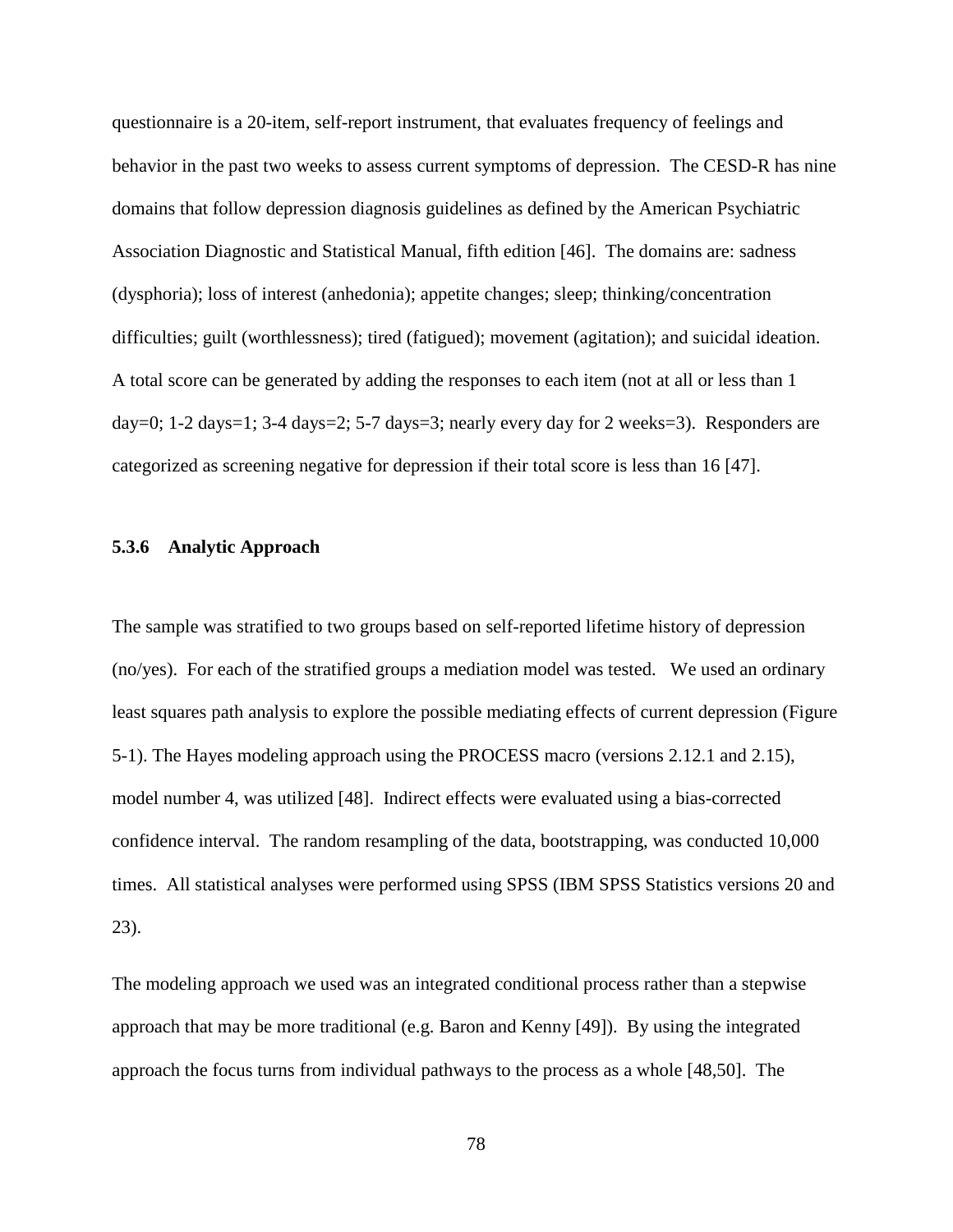analysis estimates the statistical relationship sexual orientation has on BMI (direct effects). The analysis estimates how sexual orientation influences BMI through current depression, the potential mediator. The normal theory test for indirect effects (e.g. Sobel test [51,52]) is traditionally used but can be sensitive to sampling distribution, has low power, and generates confidence intervals that are arguably less accurate than other approaches [48]. Software packages have computing power to randomly select and statically 'resample' the data any number of times (we used 10,000 times) to produce a confidence interval for the indirect effects. More information about the differences in the causal steps approach and Hayes mediation can be found in, "*Beyond Baron and Kenny: statistical mediation analysis in the new millennium*" [50].



**Figure 5-1. Estimated Mediation Model**

SO=sexual orientation; BMI= body mass index  $(kg/m^2)$ ; the same model was used for women with no lifetime history of depression and with women who reported a lifetime history of depression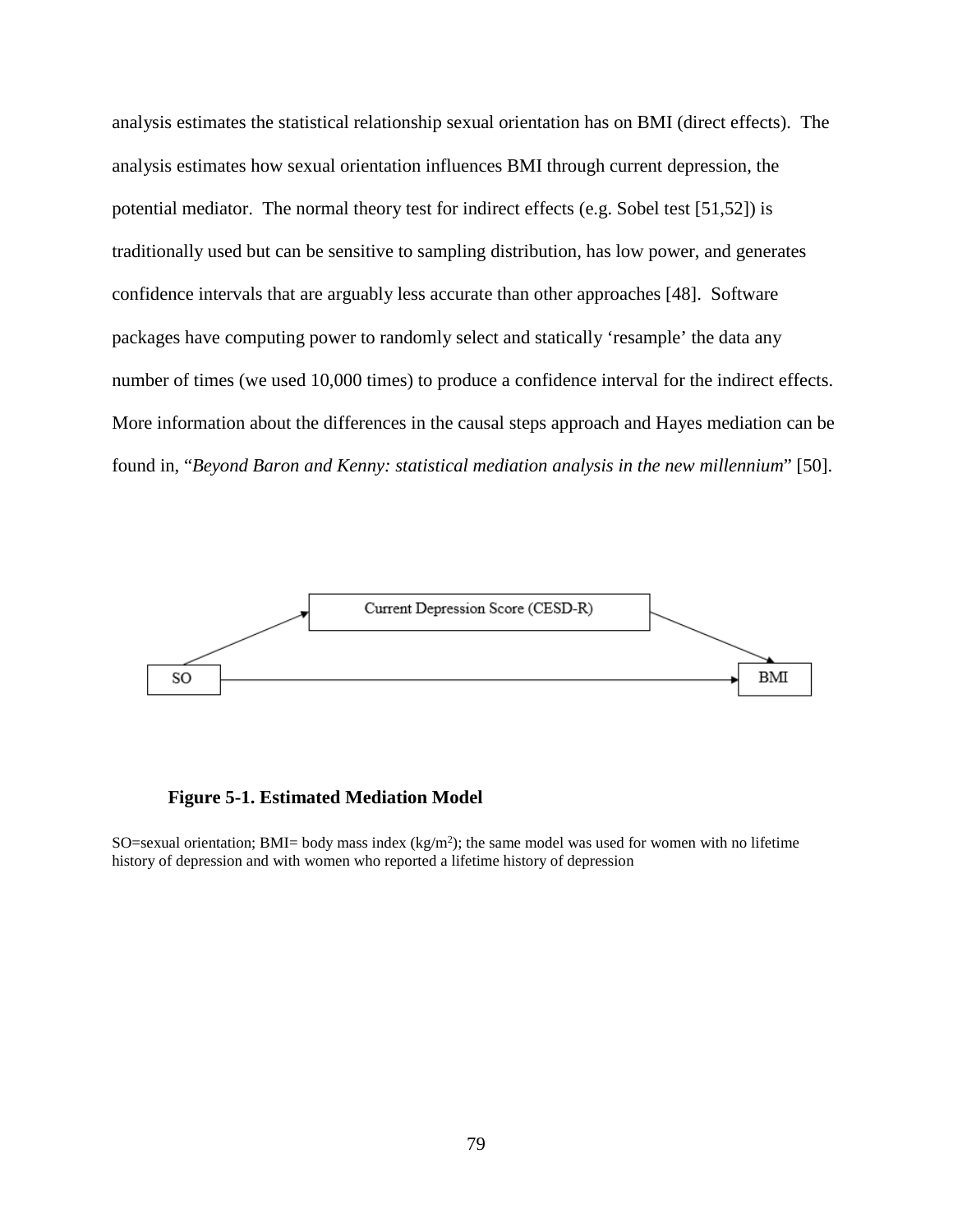# **5.4 RESULTS**

#### **5.4.1 Participant Characteristics**

Participant characteristics are presented in Table 5-1. Just over half the sample identified as being a SMW (53.7%). The sample was primarily Caucasian (92.6%) and not Hispanic (99.4%), highly educated (66.3% completing a bachelor's degree or higher), and reported having a mean household income of at least \$60,000 (46.1%). Only 35.4% of the total sample was within the normal range for BMI.

When comparing SMW to heterosexual women, there were statistically significant mean group differences. Heterosexual women had a higher rate of parity than SMW for the combine sample  $(69.3\% \text{ vs. } 26.2\%, \text{ p} < 0.001)$  and the statistically significant group differences remained for both cohorts of lifetime history of depression status (p<0.001 for both no lifetime history of depression and lifetime history of depression). Significant group differences were found between SMW and heterosexual women for the combine sample, no lifetime history of depression and lifetime history of depression  $(p<0.001; p<0.001; p=0.011$ , respectively).

Education level was significantly different between SMW and heterosexual women for the combine sample and for women with no lifetime history of depression but not by sexual orientation in women who had a lifetime history of depression. The same pattern was true for number of alcoholic drinks per month: significantly different by sexual orientation in women for the combine sample and for women with no lifetime history of depression but not by sexual orientation in women who had a lifetime history of depression.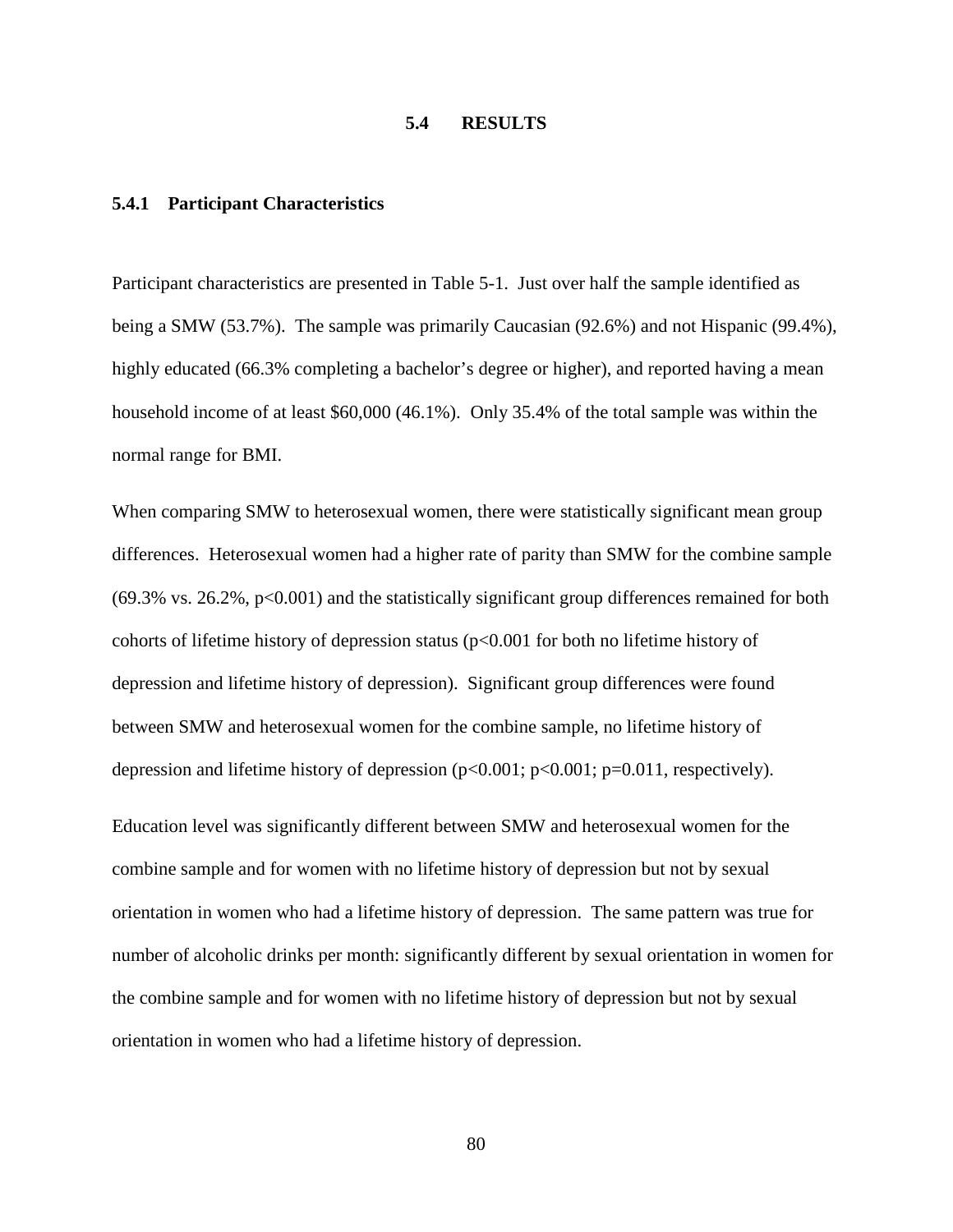For the women with no lifetime history of depression, there were no differences in continuous BMI or categorical BMI by sexual orientation groups. Statistically significant group differences by sexual orientation groups in women were found for the combine sample and the cohort with a lifetime history of depression.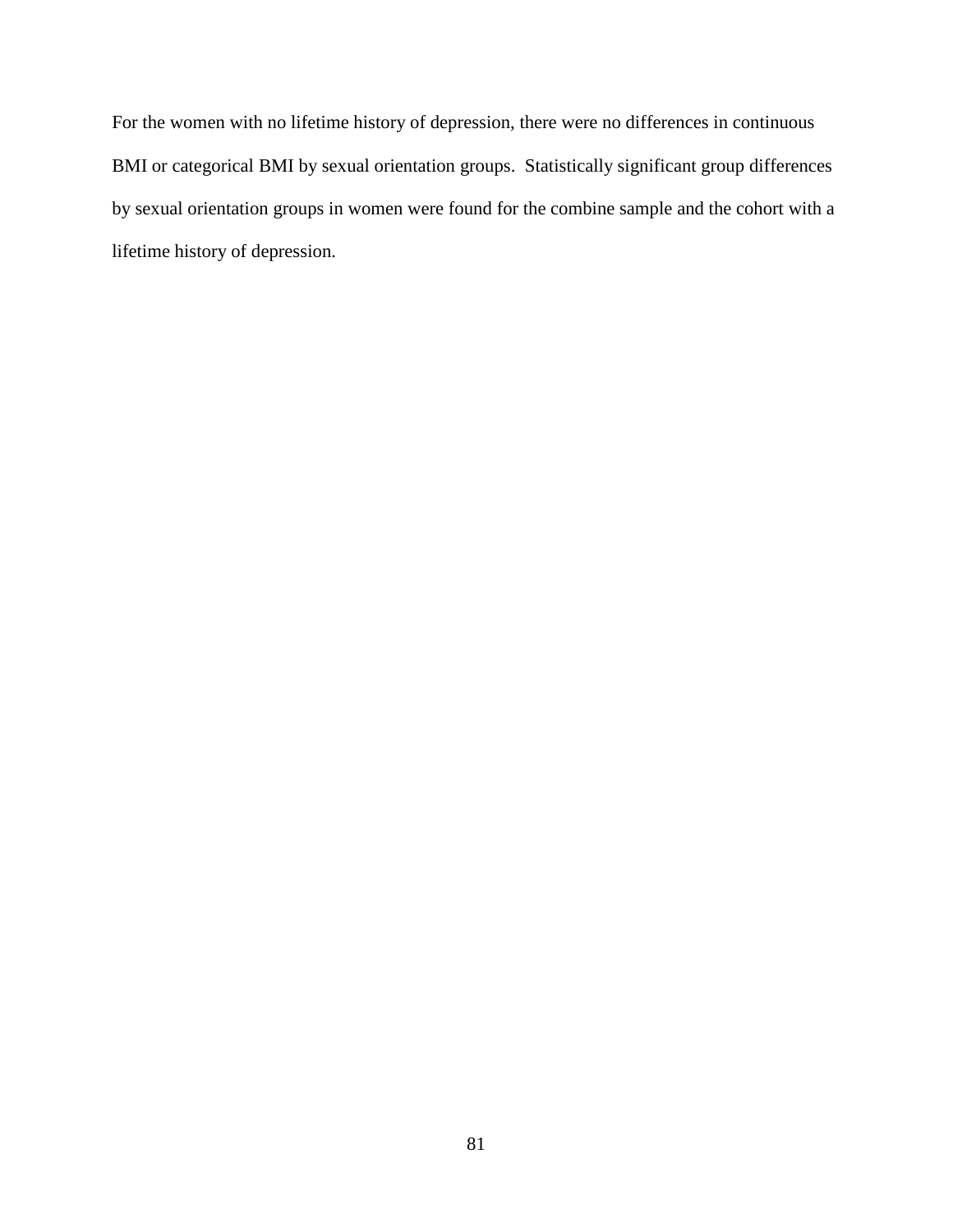| <b>Table 5-1. Participant Characteristics</b> |  |
|-----------------------------------------------|--|
|-----------------------------------------------|--|

|                       |                                            | <b>Combine Sample</b>                                                    |                                                                            |                              | <b>No Lifetime History of Depression</b>               |                                                                            |                              | <b>Lifetime History of Depression</b>                  |                                                                            |                           |
|-----------------------|--------------------------------------------|--------------------------------------------------------------------------|----------------------------------------------------------------------------|------------------------------|--------------------------------------------------------|----------------------------------------------------------------------------|------------------------------|--------------------------------------------------------|----------------------------------------------------------------------------|---------------------------|
| <b>Variable</b>       | <b>Total</b><br><b>Sample</b><br>$(N=789)$ | <b>Heterosexual</b><br>Women<br>$(n=365)$<br>$n\left(\frac{0}{0}\right)$ | <b>Sexual</b><br><b>Minority</b><br>Women<br>$(n=424)$<br>$\mathbf{n}(\%)$ | <b>Value</b><br>$\mathbf{P}$ | Heterosexual<br>Women<br>$(n=244)$<br>$\mathbf{n}(\%)$ | <b>Sexual</b><br><b>Minority</b><br>Women<br>$(n=231)$<br>$\mathbf{n}(\%)$ | <b>Value</b><br>$\mathbf{P}$ | Heterosexual<br>Women<br>$(n=121)$<br>$\mathbf{n}(\%)$ | <b>Sexual</b><br><b>Minority</b><br>Women<br>$(n=193)$<br>$\mathbf{n}(\%)$ | <b>Value</b><br>${\bf P}$ |
| Age, Years            |                                            |                                                                          |                                                                            |                              |                                                        |                                                                            |                              |                                                        |                                                                            |                           |
| Mean (SD)             | 47.59<br>(7.33)                            | 47.75<br>(7.61)                                                          | 47.45<br>(7.09)                                                            | 0.567                        | 47.21<br>(7.52)                                        | 47.23<br>(7.23)                                                            | 0.976                        | 48.83<br>(7.70)                                        | 47.71<br>(6.94)                                                            | 0.181                     |
| Range                 | $35 - 64$                                  | $35 - 64$                                                                | $35 - 64$                                                                  |                              | $35-63$                                                | $35 - 64$                                                                  |                              | $35 - 64$                                              | $35-63$                                                                    |                           |
| <b>Age Categories</b> |                                            |                                                                          |                                                                            |                              |                                                        |                                                                            |                              |                                                        |                                                                            |                           |
| 35-39                 | 113<br>$(14.3\%)$                          | 55<br>$(15.1\%)$                                                         | 58<br>(13.7%)                                                              |                              | 38<br>$(15.6\%)$                                       | 35<br>$(15.2\%)$                                                           |                              | 17<br>$(14.0\%)$                                       | 23<br>$(11.9\%)$                                                           |                           |
| $40 - 44$             | 183<br>$(23.2\%)$                          | 83<br>(22.7%)                                                            | 100<br>(23.6%)                                                             |                              | 63<br>$(25.8\%)$                                       | 52<br>(22.5%)                                                              |                              | 20<br>$(16.5\%)$                                       | 48<br>$(24.9\%)$                                                           |                           |
| 45-49                 | 194<br>$(24.6\%)$                          | 85<br>$(23.3\%)$                                                         | 109<br>$(25.7\%)$                                                          | 0.636                        | 60<br>$(24.6\%)$                                       | 70<br>$(30.3\%)$                                                           | 0.885                        | 25<br>(20.7%)                                          | 39<br>$(20.2\%)$                                                           | 0.310                     |
| 50-54                 | 139<br>$(17.6\%)$                          | 59<br>$(16.2\%)$                                                         | 80<br>$(18.9\%)$                                                           |                              | 29<br>$(11.9\%)$                                       | 32<br>$(13.9\%)$                                                           |                              | 30<br>$(24.8\%)$                                       | 48<br>$(24.9\%)$                                                           |                           |
| 55-64                 | 160<br>$(20.3\%)$                          | 83<br>(22.7%)                                                            | 77<br>$(18.2\%)$                                                           |                              | 54<br>$(22.1\%)$                                       | 42<br>$(18.2\%)$                                                           |                              | 29<br>$(24.0\%)$                                       | 35<br>$(18.1\%)$                                                           |                           |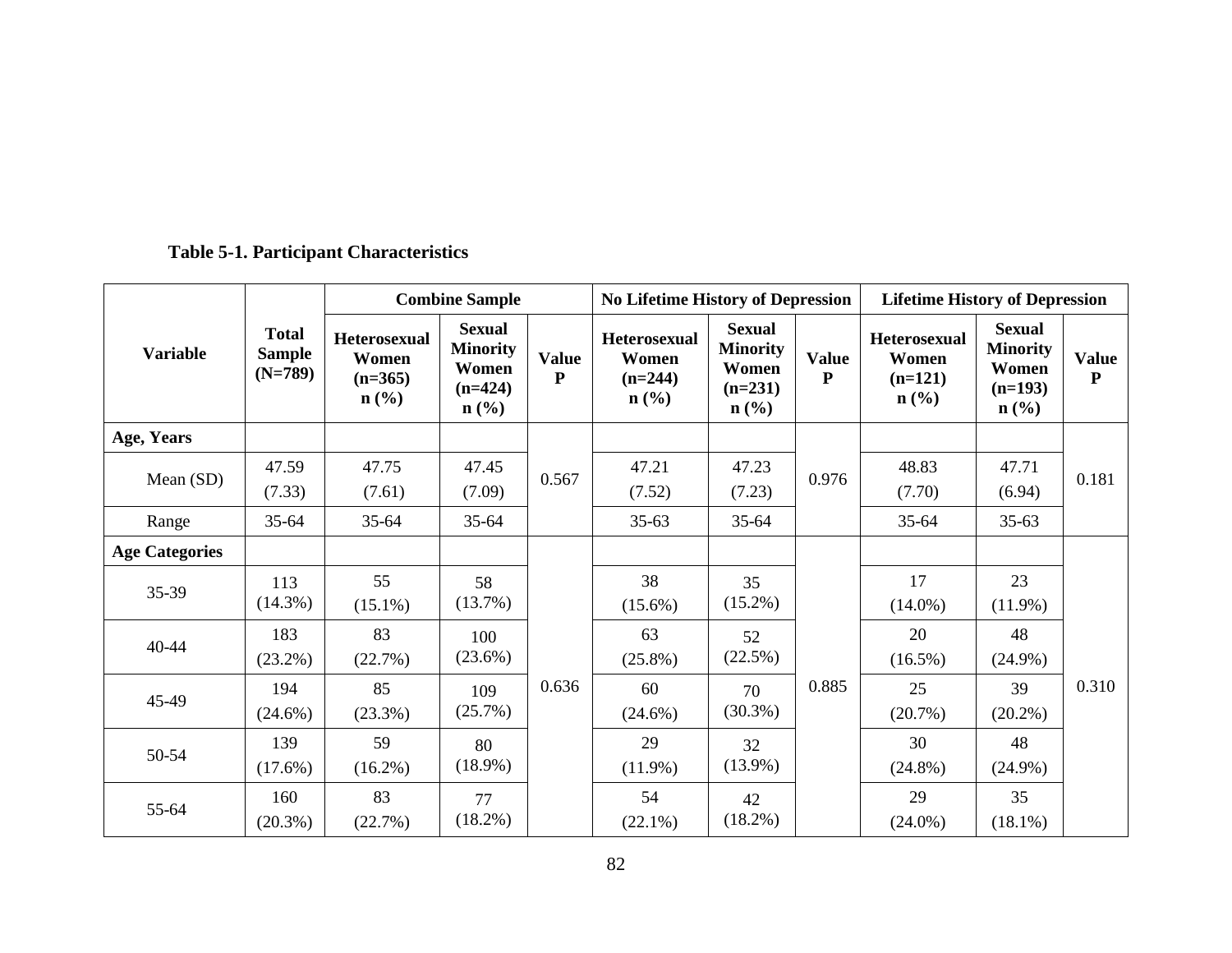|                                     |                                            |                                                      | <b>Combine Sample</b>                                                                 |                              |                                                      | <b>No Lifetime History of Depression</b>                                              |                              |                                                                   | <b>Lifetime History of Depression</b>                                                 |                           |  |
|-------------------------------------|--------------------------------------------|------------------------------------------------------|---------------------------------------------------------------------------------------|------------------------------|------------------------------------------------------|---------------------------------------------------------------------------------------|------------------------------|-------------------------------------------------------------------|---------------------------------------------------------------------------------------|---------------------------|--|
| <b>Variable</b>                     | <b>Total</b><br><b>Sample</b><br>$(N=789)$ | <b>Heterosexual</b><br>Women<br>$(n=365)$<br>$n$ (%) | <b>Sexual</b><br><b>Minority</b><br>Women<br>$(n=424)$<br>$n\left(\frac{0}{0}\right)$ | <b>Value</b><br>$\mathbf{P}$ | <b>Heterosexual</b><br>Women<br>$(n=244)$<br>$n$ (%) | <b>Sexual</b><br><b>Minority</b><br>Women<br>$(n=231)$<br>$n\left(\frac{0}{0}\right)$ | <b>Value</b><br>$\mathbf{P}$ | Heterosexual<br>Women<br>$(n=121)$<br>$n\left(\frac{0}{0}\right)$ | <b>Sexual</b><br><b>Minority</b><br>Women<br>$(n=193)$<br>$n\left(\frac{0}{0}\right)$ | <b>Value</b><br>${\bf P}$ |  |
| <b>Parity</b>                       |                                            |                                                      |                                                                                       |                              |                                                      |                                                                                       |                              |                                                                   |                                                                                       |                           |  |
| Nulliparous                         | 425<br>$(53.9\%)$                          | 112<br>$(30.7\%)$                                    | 313<br>$(73.8\%)$                                                                     | < 0.001                      | 71<br>$(29.1\%)$                                     | 175<br>$(75.8\%)$                                                                     | < 0.001                      | 41<br>$(33.9\%)$                                                  | 138<br>$(71.5\%)$                                                                     | < 0.001                   |  |
| Parous                              | 364<br>$(46.1\%)$                          | 253<br>$(69.3\%)$                                    | 111<br>$(26.2\%)$                                                                     |                              | 173<br>$(70.9\%)$                                    | 56<br>$(24.2\%)$                                                                      |                              | 80<br>$(66.1\%)$                                                  | 55<br>$(28.5\%)$                                                                      |                           |  |
| Race                                |                                            |                                                      |                                                                                       |                              |                                                      |                                                                                       |                              |                                                                   |                                                                                       |                           |  |
| Caucasian                           | 731<br>$(92.6\%)$                          | 336<br>$(92.1\%)$                                    | 395<br>$(93.2\%)$                                                                     | 0.554                        | 223<br>$(91.4\%)$                                    | 220<br>$(95.2\%)$                                                                     | 0.093                        | 113<br>$(93.4\%)$                                                 | 175<br>$(90.7\%)$                                                                     | 0.397                     |  |
| African-<br>American                | 58<br>$(7.4\%)$                            | 29<br>$(7.9\%)$                                      | 29<br>$(6.8\%)$                                                                       |                              | 21<br>$(8.6\%)$                                      | $11(4.8\%)$                                                                           |                              | 8<br>$(6.6\%)$                                                    | 18<br>$(9.3\%)$                                                                       |                           |  |
| <b>Ethnicity</b>                    |                                            |                                                      |                                                                                       |                              |                                                      |                                                                                       |                              |                                                                   |                                                                                       |                           |  |
| <b>Not</b><br>Hispanic or<br>Latino | 784<br>$(99.4\%)$                          | 363<br>$(99.5\%)$                                    | 421<br>$(99.3\%)$                                                                     | 0.779                        | 242<br>$(99.2\%)$                                    | 228<br>(98.7%)                                                                        | 0.610                        | 121<br>$(100\%)$                                                  | 193<br>$(100\%)$                                                                      |                           |  |
| Hispanic or<br>Latino               | 5<br>$(0.6\%)$                             | $\overline{2}$<br>$(0.5\%)$                          | $\overline{3}$<br>$(0.7\%)$                                                           |                              | $\overline{2}$<br>$(0.8\%)$                          | $\overline{3}$<br>$(1.3\%)$                                                           |                              | $\boldsymbol{0}$                                                  | $\overline{0}$                                                                        |                           |  |
| BMI $\text{kg/m}^2$                 |                                            |                                                      |                                                                                       |                              |                                                      |                                                                                       |                              |                                                                   |                                                                                       |                           |  |
| Mean (SD)                           | 28.9<br>(7.18)                             | 28.06<br>(6.31)                                      | 29.62<br>(7.79)                                                                       | 0.002                        | 27.75<br>(6.02)                                      | 28.26<br>(7.10)                                                                       | 0.403                        | 28.68<br>(6.84)                                                   | 31.26<br>(8.28)                                                                       | 0.004                     |  |
| Range                               | 18.55-<br>70.09                            | 18.61-52.66                                          | $18.55 -$<br>70.09                                                                    |                              | 18.92-52.66                                          | 18.55-<br>70.09                                                                       |                              | 18.61-52.53                                                       | 18.55-<br>65.44                                                                       |                           |  |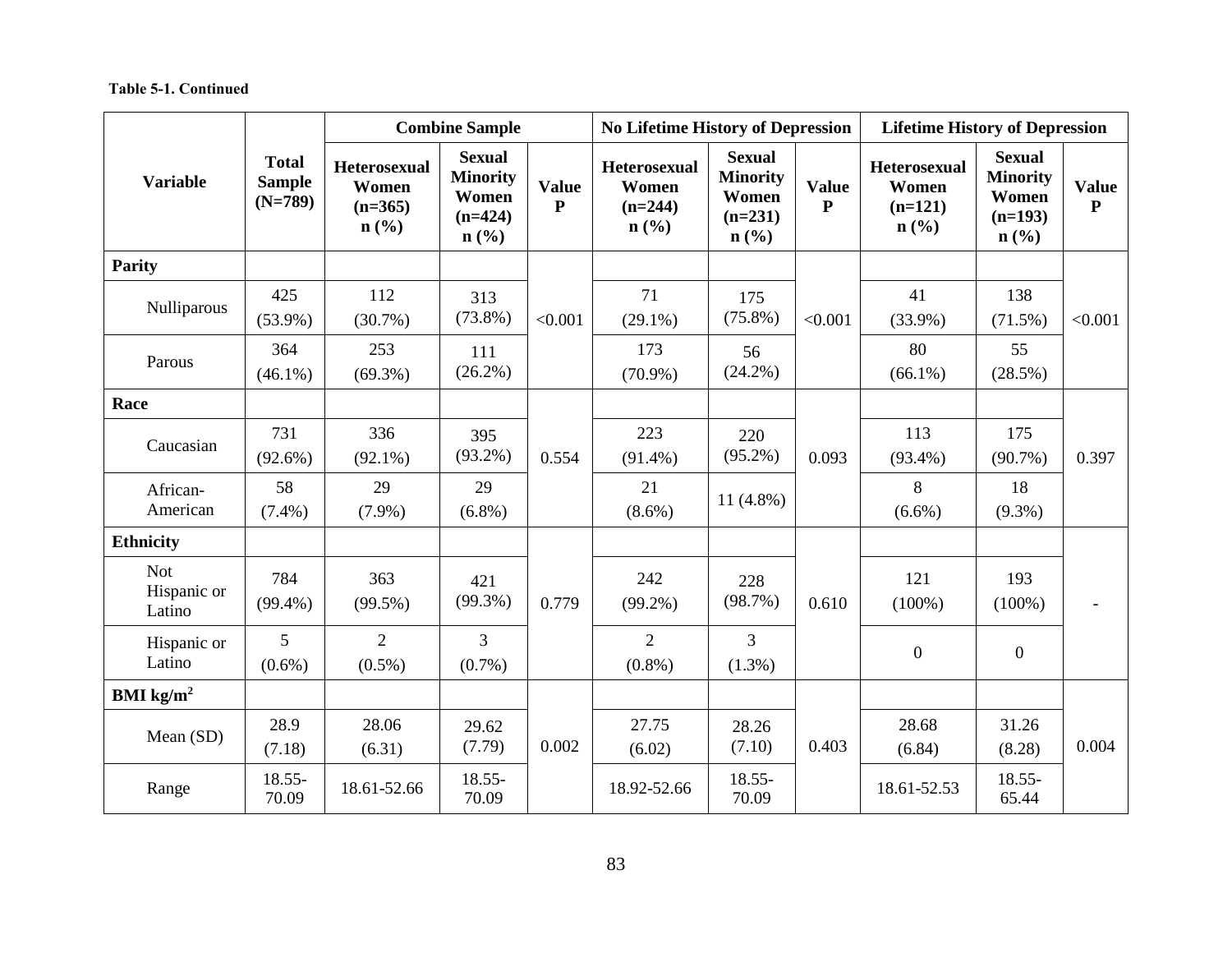|                                                             |                                            | <b>Combine Sample</b>                                                    |                                                                                       |                              | <b>No Lifetime History of Depression</b>             |                                                                                       |                              | <b>Lifetime History of Depression</b>                |                                                                   |                           |
|-------------------------------------------------------------|--------------------------------------------|--------------------------------------------------------------------------|---------------------------------------------------------------------------------------|------------------------------|------------------------------------------------------|---------------------------------------------------------------------------------------|------------------------------|------------------------------------------------------|-------------------------------------------------------------------|---------------------------|
| <b>Variable</b>                                             | <b>Total</b><br><b>Sample</b><br>$(N=789)$ | <b>Heterosexual</b><br>Women<br>$(n=365)$<br>$n\left(\frac{0}{0}\right)$ | <b>Sexual</b><br><b>Minority</b><br>Women<br>$(n=424)$<br>$n\left(\frac{0}{0}\right)$ | <b>Value</b><br>$\mathbf{P}$ | <b>Heterosexual</b><br>Women<br>$(n=244)$<br>$n$ (%) | <b>Sexual</b><br><b>Minority</b><br>Women<br>$(n=231)$<br>$n\left(\frac{6}{6}\right)$ | <b>Value</b><br>$\mathbf{P}$ | <b>Heterosexual</b><br>Women<br>$(n=121)$<br>$n$ (%) | <b>Sexual</b><br><b>Minority</b><br>Women<br>$(n=193)$<br>$n$ (%) | <b>Value</b><br>${\bf P}$ |
| <b>BMI</b> Categories <sup>¥</sup>                          |                                            |                                                                          |                                                                                       |                              |                                                      |                                                                                       |                              |                                                      |                                                                   |                           |
| Normal                                                      | 279<br>$(35.4\%)$                          | 138<br>$(37.8\%)$                                                        | 141<br>(33.3%)                                                                        |                              | 98<br>(40.2)                                         | 88<br>$(38.1\%)$                                                                      |                              | 40<br>$(33.1\%)$                                     | 53<br>(27.5%)                                                     |                           |
| Overweight                                                  | 230<br>$(29.2\%)$                          | 120<br>$(32.9\%)$                                                        | 110<br>$(25.9\%)$                                                                     | 0.003                        | 77<br>$(31.6\%)$                                     | 66<br>$(28.6\%)$                                                                      | 0.381                        | 43<br>$(35.5\%)$                                     | 44<br>$(22.8\%)$                                                  | 0.007                     |
| Obese-Class I                                               | 139<br>$(17.6\%)$                          | 53<br>$(14.5\%)$                                                         | 86<br>$(20.3\%)$                                                                      |                              | 37<br>$(15.2\%)$                                     | 47<br>$(20.3\%)$                                                                      |                              | 16<br>$(13.2\%)$                                     | 39<br>$(20.2\%)$                                                  |                           |
| Obese-Class II                                              | 80<br>$(10.1\%)$                           | 34<br>$(9.3\%)$                                                          | 46<br>$(10.8\%)$                                                                      |                              | 21<br>$(8.6\%)$                                      | $14(6.1\%)$                                                                           |                              | 13<br>$(10.7\%)$                                     | 32<br>$(16.6\%)$                                                  |                           |
| Obese-Class III                                             | 61<br>$(7.7\%)$                            | 20<br>$(5.5\%)$                                                          | 41<br>$(9.7\%)$                                                                       |                              | 11<br>$(4.5\%)$                                      | $16(6.9\%)$                                                                           |                              | 9<br>$(7.4\%)$                                       | 25<br>$(13.0\%)$                                                  |                           |
| Calories per day                                            |                                            |                                                                          |                                                                                       |                              |                                                      |                                                                                       |                              |                                                      |                                                                   |                           |
| Mean (SD)                                                   | 1,861.76<br>(512.55)                       | 1,817.27<br>(507)                                                        | 1,900.05<br>(514.81)                                                                  | 0.024                        | 1,794.79<br>(492.24)                                 | 1,850.23<br>(479.51)                                                                  | 0.215                        | 1,862.63<br>(534.69)                                 | 1,959.67<br>(549.46)                                              | 0.125                     |
| Range                                                       | 529.75-<br>3,667.35                        | 529.8-3,463.0                                                            | 699.9-<br>3,667.35                                                                    |                              | 601.34-<br>3,463.08                                  | 699.94-<br>3,369.17                                                                   |                              | 529.75-<br>3,268.76                                  | 763.62-<br>3,667.35                                               |                           |
| <b>Total Physical</b><br><b>Activity, Hours</b><br>per Week | 9.30<br>(11.9)                             | 8.71<br>(11.42)                                                          | 9.81<br>(12.25)                                                                       | 0.197                        | 9.88<br>(12.46)                                      | 10.53<br>(12.79)                                                                      | 0.577                        | 6.35<br>(8.54)                                       | 8.94<br>(11.54)                                                   | 0.023                     |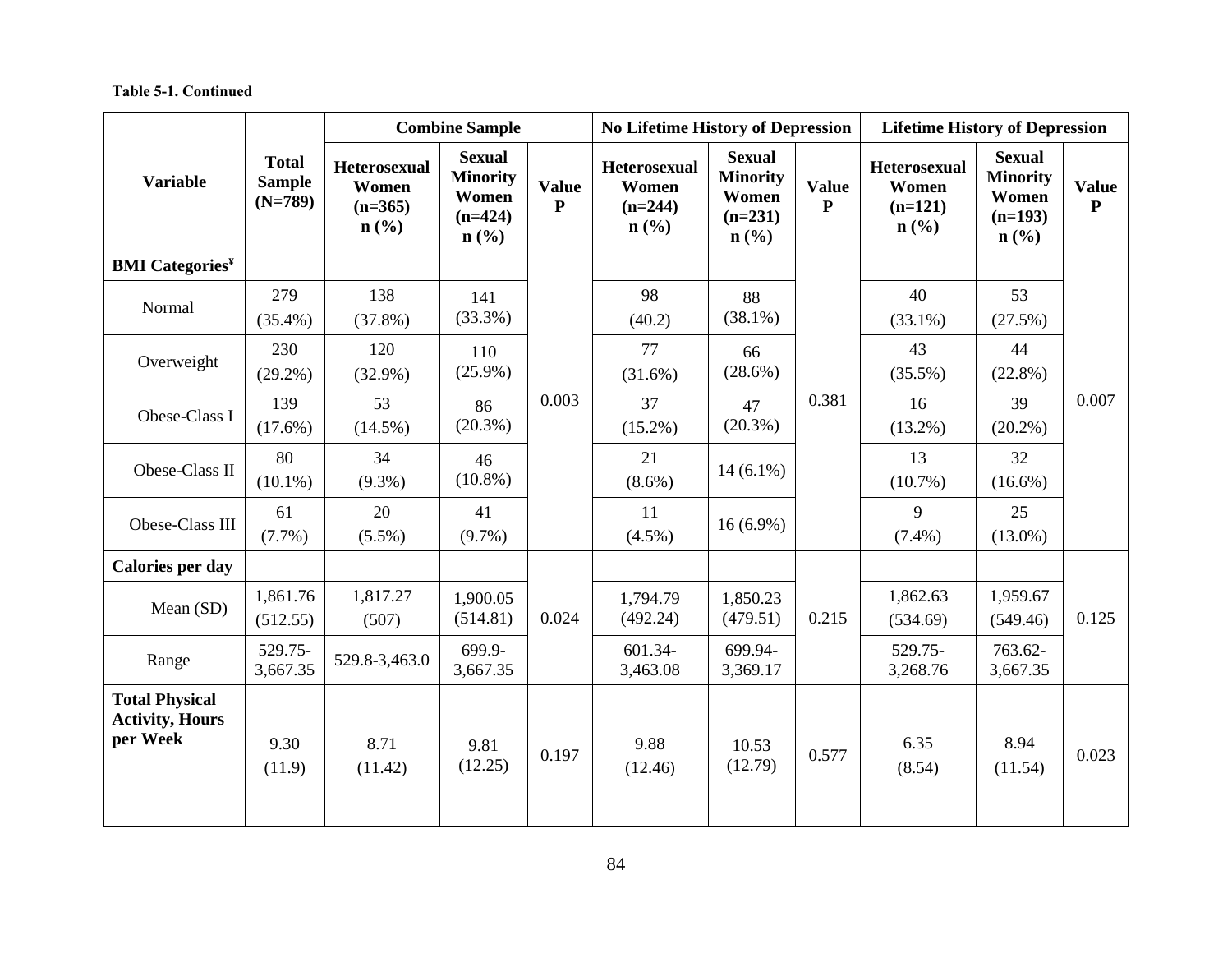|                                                                      |                                            | <b>Combine Sample</b>                                |                                                                                       |                           | <b>No Lifetime History of Depression</b>                                 |                                                                                       |                              | <b>Lifetime History of Depression</b>                |                                                                                       |                           |
|----------------------------------------------------------------------|--------------------------------------------|------------------------------------------------------|---------------------------------------------------------------------------------------|---------------------------|--------------------------------------------------------------------------|---------------------------------------------------------------------------------------|------------------------------|------------------------------------------------------|---------------------------------------------------------------------------------------|---------------------------|
| <b>Variable</b>                                                      | <b>Total</b><br><b>Sample</b><br>$(N=789)$ | <b>Heterosexual</b><br>Women<br>$(n=365)$<br>$n$ (%) | <b>Sexual</b><br><b>Minority</b><br>Women<br>$(n=424)$<br>$n\left(\frac{0}{0}\right)$ | <b>Value</b><br>${\bf P}$ | <b>Heterosexual</b><br>Women<br>$(n=244)$<br>$n\left(\frac{0}{0}\right)$ | <b>Sexual</b><br><b>Minority</b><br>Women<br>$(n=231)$<br>$n\left(\frac{6}{6}\right)$ | <b>Value</b><br>$\mathbf{P}$ | <b>Heterosexual</b><br>Women<br>$(n=121)$<br>$n$ (%) | <b>Sexual</b><br><b>Minority</b><br>Women<br>$(n=193)$<br>$n\left(\frac{6}{6}\right)$ | <b>Value</b><br>${\bf P}$ |
| Government<br><b>Guidelines for</b><br>Mod/Vig PA,<br>Yes<br>$n$ (%) | 595<br>$(75.4\%)$                          | 278<br>$(76.2\%)$                                    | 317<br>$(74.8\%)$                                                                     | 0.649                     | 187<br>$(76.6\%)$                                                        | 185<br>$(80.1\%)$                                                                     | 0.363                        | 91<br>$(75.2\%)$                                     | 132<br>$(68.4\%)$                                                                     | 0.189                     |
| <b>Education</b>                                                     |                                            |                                                      |                                                                                       |                           |                                                                          |                                                                                       |                              |                                                      |                                                                                       |                           |
| $<$ 12 years                                                         | $\overline{4}$<br>$(0.5\%)$                | $\overline{2}$<br>$(0.5\%)$                          | $\overline{2}$<br>$(0.5\%)$                                                           |                           | $\mathbf{1}$<br>$(0.4\%)$                                                | 1<br>$(0.4\%)$                                                                        | 0.001                        | $\mathbf{1}$<br>$(0.8\%)$                            | $\mathbf{1}$<br>$(0.5\%)$                                                             | 0.590                     |
| <b>High School</b><br>or GED                                         | 77<br>$(9.8\%)$                            | 49<br>$(13.4\%)$                                     | 28<br>$(6.6\%)$                                                                       |                           | 40<br>$(16.4\%)$                                                         | 13<br>$(5.6\%)$                                                                       |                              | 9<br>$(7.4\%)$                                       | 15<br>$(7.8\%)$                                                                       |                           |
| Some<br>College                                                      | 185<br>$(23.4\%)$                          | 87<br>$(23.8\%)$                                     | 98<br>$(23.1\%)$                                                                      | 0.003                     | 53<br>(21.7%)                                                            | 47<br>$(20.3\%)$                                                                      |                              | 34<br>$(28.1\%)$                                     | 51<br>$(26.4\%)$                                                                      |                           |
| <b>Bachelors</b>                                                     | 202<br>$(25.6\%)$                          | 94<br>$(25.8\%)$                                     | 108<br>$(25.5\%)$                                                                     |                           | 63<br>$(25.8\%)$                                                         | 64<br>(27.7%)                                                                         |                              | 31<br>$(25.6\%)$                                     | 44<br>$(22.8\%)$                                                                      |                           |
| Graduate+                                                            | 321<br>$(40.7\%)$                          | 133<br>$(36.4\%)$                                    | 188<br>$(44.3\%)$                                                                     |                           | 87<br>$(35.7\%)$                                                         | 106<br>$(45.9\%)$                                                                     |                              | 46<br>$(38.0\%)$                                     | 82<br>$(42.5\%)$                                                                      |                           |
| Household<br><b>Income</b>                                           |                                            |                                                      |                                                                                       |                           |                                                                          |                                                                                       |                              |                                                      |                                                                                       |                           |
| Less than<br>\$15,000                                                | 59<br>$(7.5\%)$                            | 29<br>$(7.9\%)$                                      | 30<br>$(7.1\%)$                                                                       | 0.291                     | 11<br>$(4.5\%)$                                                          | $\overline{7}$<br>$(3.0\%)$                                                           | 0.183                        | 18<br>$(14.9\%)$                                     | 23<br>$(11.9\%)$                                                                      | 0.261                     |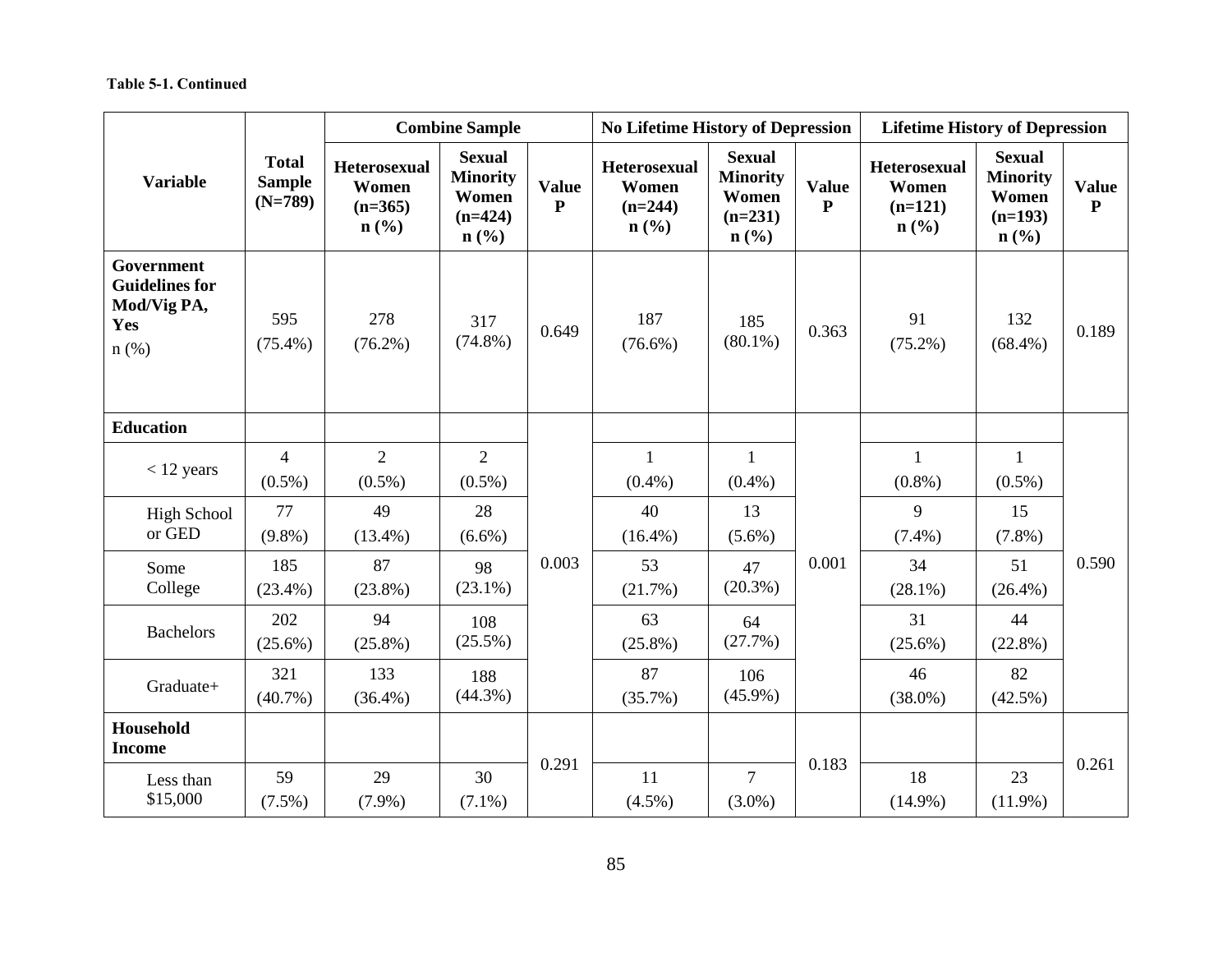|                                    |                                            | <b>Combine Sample</b>                                                    |                                                                                       |                              | <b>No Lifetime History of Depression</b>             |                                                                                       |                              | <b>Lifetime History of Depression</b>                |                                                                                       |                              |
|------------------------------------|--------------------------------------------|--------------------------------------------------------------------------|---------------------------------------------------------------------------------------|------------------------------|------------------------------------------------------|---------------------------------------------------------------------------------------|------------------------------|------------------------------------------------------|---------------------------------------------------------------------------------------|------------------------------|
| <b>Variable</b>                    | <b>Total</b><br><b>Sample</b><br>$(N=789)$ | <b>Heterosexual</b><br>Women<br>$(n=365)$<br>$n\left(\frac{0}{0}\right)$ | <b>Sexual</b><br><b>Minority</b><br>Women<br>$(n=424)$<br>$n\left(\frac{0}{0}\right)$ | <b>Value</b><br>$\mathbf{P}$ | <b>Heterosexual</b><br>Women<br>$(n=244)$<br>$n$ (%) | <b>Sexual</b><br><b>Minority</b><br>Women<br>$(n=231)$<br>$n\left(\frac{0}{0}\right)$ | <b>Value</b><br>$\mathbf{P}$ | <b>Heterosexual</b><br>Women<br>$(n=121)$<br>$n$ (%) | <b>Sexual</b><br><b>Minority</b><br>Women<br>$(n=193)$<br>$n\left(\frac{0}{0}\right)$ | <b>Value</b><br>$\mathbf{P}$ |
| $$15,000-$<br>\$24,999             | 49<br>$(6.2\%)$                            | 25<br>$(6.8\%)$                                                          | 24<br>$(5.7\%)$                                                                       |                              | 16<br>$(6.6\%)$                                      | $8\,$<br>$(3.5\%)$                                                                    |                              | 9<br>$(7.4\%)$                                       | 16<br>$(8.3\%)$                                                                       |                              |
| \$25,000-<br>\$39,999              | 130<br>$(16.5\%)$                          | 63<br>(17.3%)                                                            | 67<br>$(15.8\%)$                                                                      |                              | 33<br>$(13.5\%)$                                     | 35<br>$(15.2\%)$                                                                      |                              | 30<br>$(24.8\%)$                                     | 32<br>$(16.6\%)$                                                                      |                              |
| \$40,000-<br>\$59,999              | 172<br>$(21.8\%)$                          | 79<br>$(21.6\%)$                                                         | 93<br>$(21.9\%)$                                                                      |                              | 58<br>$(23.8\%)$                                     | 54<br>$(23.4\%)$                                                                      |                              | 21<br>$(17.4\%)$                                     | 39<br>$(20.2\%)$                                                                      |                              |
| \$60,000-<br>\$74,999              | 101<br>$(12.8\%)$                          | 36<br>$(9.9\%)$                                                          | 65<br>$(15.3\%)$                                                                      |                              | 26<br>$(10.7\%)$                                     | 34<br>$(14.7\%)$                                                                      |                              | 10<br>$(8.3\%)$                                      | 31<br>$(16.1\%)$                                                                      |                              |
| \$75,000 or<br>more                | 263<br>$(33.3\%)$                          | 121<br>$(33.2\%)$                                                        | 142<br>(33.5%)                                                                        |                              | 89<br>$(36.5\%)$                                     | 92<br>$(39.8\%)$                                                                      |                              | 32<br>$(26.4\%)$                                     | 50<br>$(25.9\%)$                                                                      |                              |
| Missing                            | 15<br>$(1.9\%)$                            | 12<br>$(3.3\%)$                                                          | 3<br>$(0.7\%)$                                                                        |                              | 11<br>$(4.5\%)$                                      | $\mathbf{1}$<br>$(0.4\%)$                                                             |                              | $\mathbf{1}$<br>$(0.8\%)$                            | $\overline{2}$<br>$(1.0\%)$                                                           |                              |
| <b>Medical</b><br><b>Insurance</b> |                                            |                                                                          |                                                                                       |                              |                                                      |                                                                                       |                              |                                                      |                                                                                       |                              |
| Yes                                | 724<br>$(91.8\%)$                          | 335<br>$(91.8\%)$                                                        | 389<br>$(91.7\%)$                                                                     |                              | 230<br>$(94.3\%)$                                    | 217<br>$(93.9\%)$                                                                     |                              | 105<br>$(86.8\%)$                                    | 172<br>$(89.1\%)$                                                                     | 0.450                        |
| No                                 | 63<br>$(8.0\%)$                            | 29<br>$(7.9\%)$                                                          | 34<br>$(8.0\%)$                                                                       | 0.971                        | 13<br>$(5.3\%)$                                      | $14(6.1\%)$                                                                           | 0.739                        | 16<br>$(13.2\%)$                                     | 20<br>$(10.4\%)$                                                                      |                              |
| Missing                            | $\overline{2}$<br>$(0.3\%)$                | $\mathbf{1}$<br>$(0.3\%)$                                                | $\mathbf{1}$<br>$(0.2\%)$                                                             |                              | $\mathbf{1}$<br>$(0.4\%)$                            | $\boldsymbol{0}$                                                                      |                              | $\boldsymbol{0}$                                     | $\mathbf{1}$<br>$(0.5\%)$                                                             |                              |
| <b>Menopause</b><br>Status*        |                                            |                                                                          |                                                                                       | 0.113                        |                                                      |                                                                                       | 0.284                        |                                                      |                                                                                       | 0.224                        |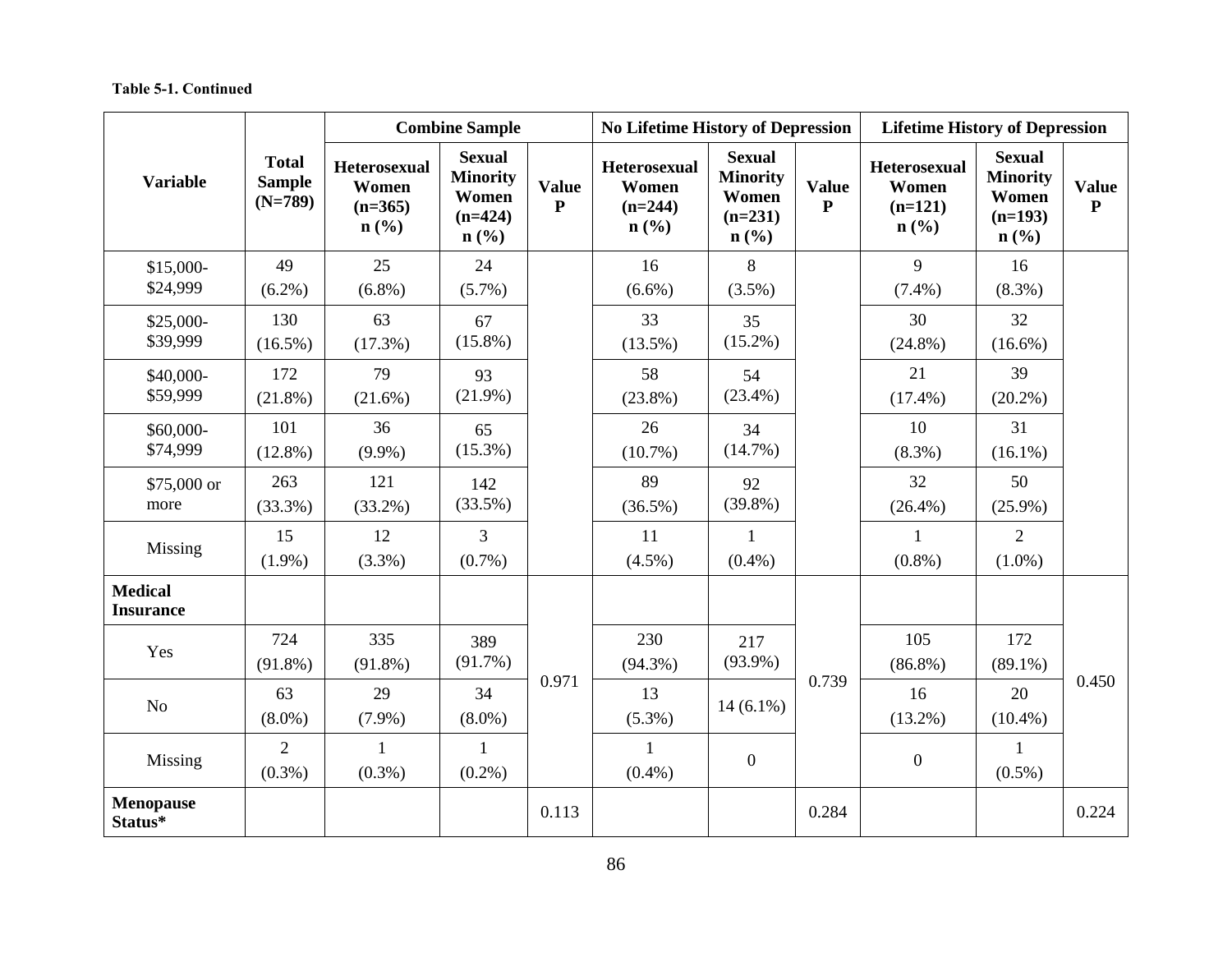|                                                          |                                            | <b>Combine Sample</b>                                |                                                                   |                           | <b>No Lifetime History of Depression</b>                                 |                                                                                       |                              | <b>Lifetime History of Depression</b>                |                                                                   |                           |
|----------------------------------------------------------|--------------------------------------------|------------------------------------------------------|-------------------------------------------------------------------|---------------------------|--------------------------------------------------------------------------|---------------------------------------------------------------------------------------|------------------------------|------------------------------------------------------|-------------------------------------------------------------------|---------------------------|
| <b>Variable</b>                                          | <b>Total</b><br><b>Sample</b><br>$(N=789)$ | <b>Heterosexual</b><br>Women<br>$(n=365)$<br>$n$ (%) | <b>Sexual</b><br><b>Minority</b><br>Women<br>$(n=424)$<br>$n$ (%) | <b>Value</b><br>${\bf P}$ | <b>Heterosexual</b><br>Women<br>$(n=244)$<br>$n\left(\frac{0}{0}\right)$ | <b>Sexual</b><br><b>Minority</b><br>Women<br>$(n=231)$<br>$n\left(\frac{0}{0}\right)$ | <b>Value</b><br>$\mathbf{P}$ | <b>Heterosexual</b><br>Women<br>$(n=121)$<br>$n$ (%) | <b>Sexual</b><br><b>Minority</b><br>Women<br>$(n=193)$<br>$n$ (%) | <b>Value</b><br>${\bf P}$ |
| Menopause<br><b>Not</b><br>Suspected                     | 629<br>(79.7%)                             | 282<br>$(77.3\%)$                                    | 347<br>$(81.8\%)$                                                 |                           | 190<br>$(77.9\%)$                                                        | 189<br>$(81.8\%)$                                                                     |                              | 41<br>$(33.9\%)$                                     | 138<br>$(71.5\%)$                                                 |                           |
| Menopause                                                | 160<br>$(20.3\%)$                          | 83<br>(22.7%)                                        | 77<br>$(18.2\%)$                                                  |                           | 54<br>$(22.1\%)$                                                         | 42<br>$(18.2\%)$                                                                      |                              | 80<br>$(66.1\%)$                                     | 55<br>$(28.5\%)$                                                  |                           |
| <b>Smoking Status</b>                                    |                                            |                                                      |                                                                   |                           |                                                                          |                                                                                       |                              |                                                      |                                                                   |                           |
| Never                                                    | 408<br>$(51.7\%)$                          | 219<br>$(60.0\%)$                                    | 189<br>$(44.6\%)$                                                 |                           | 150<br>$(61.5\%)$                                                        | 109<br>$(47.2\%)$                                                                     |                              | 69<br>$(57.0\%)$                                     | 80<br>$(41.5\%)$                                                  |                           |
| Former                                                   | 295<br>$(37.4\%)$                          | 120<br>$(32.9\%)$                                    | 175<br>$(41.3\%)$                                                 | < 0.001                   | 81<br>$(33.2\%)$                                                         | 93<br>$(40.3\%)$                                                                      | < 0.001                      | 39<br>$(32.2\%)$                                     | 82<br>$(42.5\%)$                                                  | 0.011                     |
| Current                                                  | 86<br>$(10.9\%)$                           | 26<br>$(7.1\%)$                                      | 60<br>$(14.2\%)$                                                  |                           | 13<br>$(5.3\%)$                                                          | 29<br>$(12.6\%)$                                                                      |                              | 13<br>$(10.7\%)$                                     | 31<br>$(16.1\%)$                                                  |                           |
| <b>Number of</b><br><b>Alcoholic Drinks</b><br>per Month |                                            |                                                      |                                                                   |                           |                                                                          |                                                                                       |                              |                                                      |                                                                   |                           |
| Mean (SD)                                                | 8.23<br>(16.22)                            | 6.93<br>(13.03)                                      | 9.32<br>(18.43)                                                   | 0.036                     | 7.05<br>(13.16)                                                          | 10.28<br>(14.74)                                                                      | 0.013                        | 6.69<br>(12.83)                                      | 8.18<br>(22.03)                                                   | 0.508                     |
| Range                                                    | 0-216.67                                   | 0-91.00                                              | 0-216.67                                                          |                           | 0-91.00                                                                  | 0-75.83                                                                               |                              | $0 - 86.67$                                          | 0-216.67                                                          |                           |
| Missing                                                  | 21<br>$(2.7\%)$                            | 13<br>$(3.6\%)$                                      | 8<br>$(1.9\%)$                                                    |                           | 8<br>$(3.3\%)$                                                           | 5<br>$(2.2\%)$                                                                        |                              | 5<br>$(4.1\%)$                                       | $\overline{3}$<br>$(1.6\%)$                                       |                           |
| Self-report<br><b>History of</b>                         | 314<br>$(39.8\%)$                          | 121<br>$(33.2\%)$                                    | 193<br>$(45.5\%)$                                                 | < 0.001                   |                                                                          | $\overline{\phantom{a}}$                                                              |                              | 121<br>$(100\%)$                                     | 193<br>$(100\%)$                                                  |                           |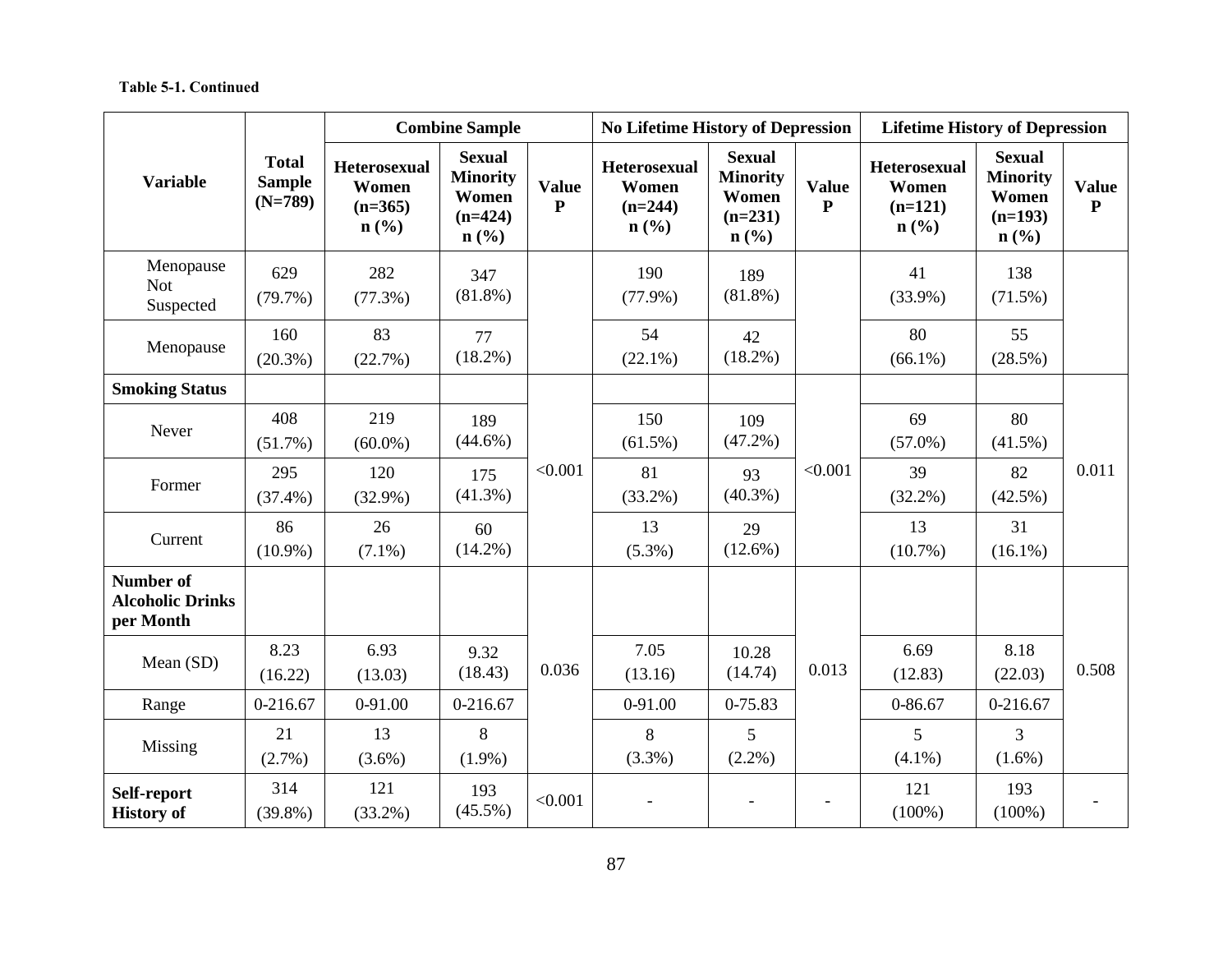|                                                    |                                            | <b>Combine Sample</b>                                         |                                                                            |                           | <b>No Lifetime History of Depression</b>                                 |                                                                            |                   | <b>Lifetime History of Depression</b>                         |                                                                            |                           |
|----------------------------------------------------|--------------------------------------------|---------------------------------------------------------------|----------------------------------------------------------------------------|---------------------------|--------------------------------------------------------------------------|----------------------------------------------------------------------------|-------------------|---------------------------------------------------------------|----------------------------------------------------------------------------|---------------------------|
| <b>Variable</b>                                    | <b>Total</b><br><b>Sample</b><br>$(N=789)$ | <b>Heterosexual</b><br>Women<br>$(n=365)$<br>$\mathbf{n}(\%)$ | <b>Sexual</b><br><b>Minority</b><br>Women<br>$(n=424)$<br>$\mathbf{n}(\%)$ | <b>Value</b><br>${\bf P}$ | <b>Heterosexual</b><br>Women<br>$(n=244)$<br>$n\left(\frac{0}{0}\right)$ | <b>Sexual</b><br><b>Minority</b><br>Women<br>$(n=231)$<br>$\mathbf{n}(\%)$ | <b>Value</b><br>P | <b>Heterosexual</b><br>Women<br>$(n=121)$<br>$\mathbf{n}(\%)$ | <b>Sexual</b><br><b>Minority</b><br>Women<br>$(n=193)$<br>$\mathbf{n}(\%)$ | <b>Value</b><br>${\bf P}$ |
| <b>Depression</b>                                  |                                            |                                                               |                                                                            |                           |                                                                          |                                                                            |                   |                                                               |                                                                            |                           |
| Self-report<br><b>History of</b><br><b>Anxiety</b> | 202<br>$(25.6\%)$                          | 82<br>$(22.5\%)$                                              | 120<br>(28.3%)                                                             | 0.060                     | 21<br>$(9.4\%)$                                                          | $21(9.1\%)$                                                                | 0.853             | 61<br>$(50.4\%)$                                              | 99<br>$(51.3\%)$                                                           | 0.901                     |
| Missing                                            | $\overline{2}$<br>$(0.3\%)$                | $1(0.3\%)$                                                    | $1(0.2\%)$                                                                 |                           | $\mathbf{0}$                                                             | $\overline{0}$                                                             |                   | $(0.8\%)$                                                     | $(0.5\%)$                                                                  |                           |
| <b>CESD-R Score</b>                                |                                            |                                                               |                                                                            |                           |                                                                          |                                                                            |                   |                                                               |                                                                            |                           |
| Mean $(SD)$                                        | 6.09<br>(4.89)                             | 5.82<br>(4.60)                                                | 6.31<br>(5.12)                                                             | 0.159                     | 4.77<br>(3.65)                                                           | 4.74<br>(4.08)                                                             | 0.932             | 7.95<br>(5.50)                                                | 8.20<br>(5.58)                                                             | 0.696                     |
| Range                                              | $0 - 23$                                   | $0 - 23$                                                      | $0 - 23$                                                                   |                           | $0 - 17$                                                                 | $0 - 22$                                                                   |                   | $0 - 23$                                                      | $0 - 23$                                                                   |                           |

 $*$  Normal weight (BMI = 18.5-24.9); overweight (BMI = 25.0-29.9); obese-class I (BMI = 30.00-34.99); obese-class II (BMI = 35.00-39.99); obese-class III (BMI  $≥40.00$ ).

\* Based on age alone (55 years).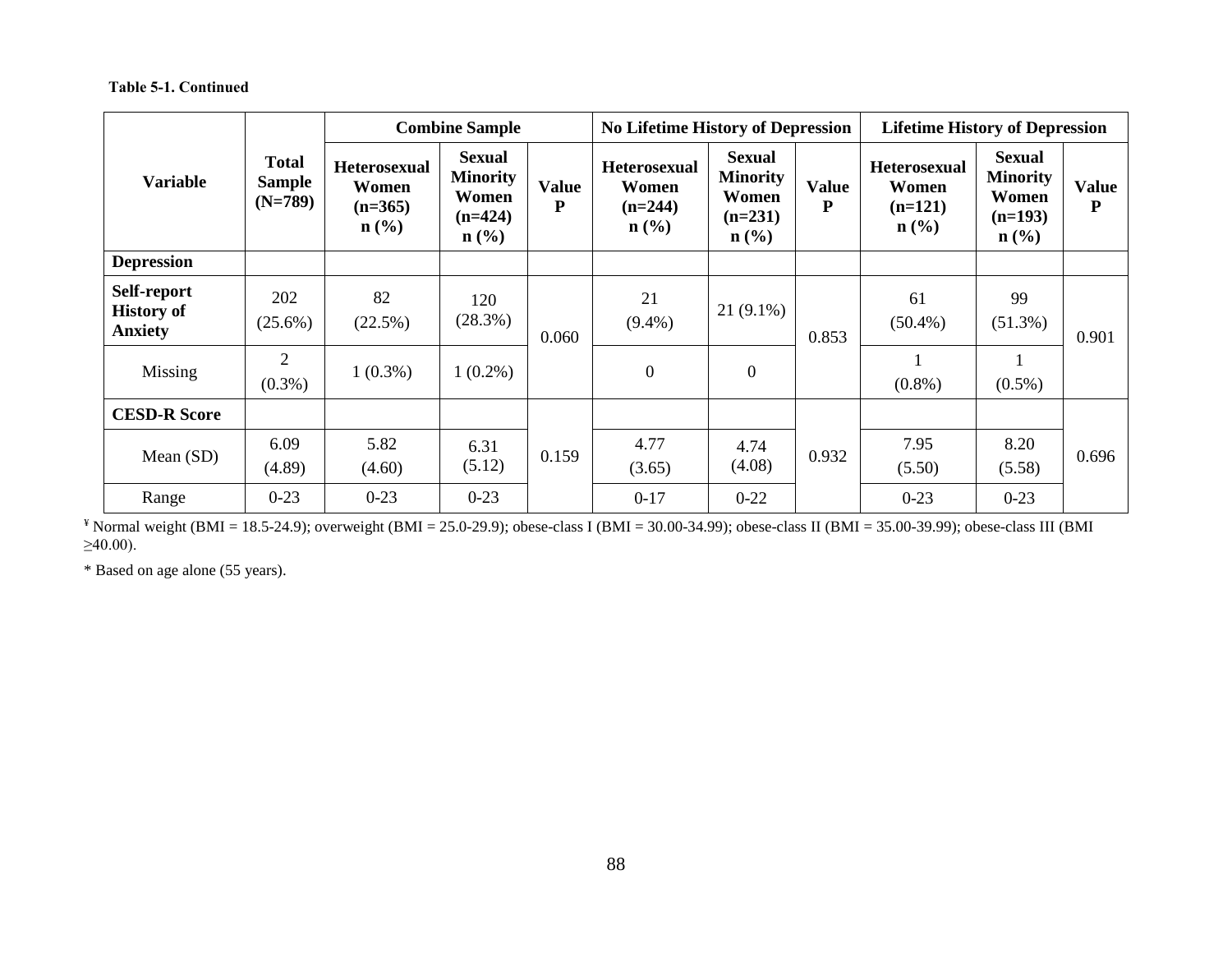# **5.4.2 Stratification**

The data were stratified by self-reported lifetime history of depression: women who did not have a lifetime history of depression and women who did report a lifetime history of depression. Table 5-2 displays the sample size and CESD-R score information by stratification cohort. There were no group differences for CESD-R scores by sexual orientation for the whole sample, the women who did not have a lifetime history of depression, or women who did have a lifetime history of depression ( $p=0.159$ ,  $p=0.932$ ,  $p=0.696$  respectively).

| <b>Stratification Group</b>                        | <b>Total Sample</b> | Heterosexual Women | <b>Sexual Minority</b><br>Women | Value<br>P |  |
|----------------------------------------------------|---------------------|--------------------|---------------------------------|------------|--|
| <b>No stratification, Total Sample</b>             | $N=789$             | $n=365$            | $n = 424$                       |            |  |
| Mean $(SD)$                                        | 6.09(4.89)          | 5.82(4.60)         | 6.31(5.12)                      | 0.159      |  |
| Range                                              | $0-23$              | $0-23$             | $0-23$                          |            |  |
| <b>No Lifetime History of</b><br><b>Depression</b> | $N = 475$           | $n = 244$          | $n=231$                         |            |  |
| Mean $(SD)$                                        | 6.09(4.89)          | 4.77(3.65)         | 4.74 (4.08)                     | 0.932      |  |
| Range                                              | $0 - 22$            | $0-17$             | $0-22$                          |            |  |
| <b>Lifetime History of Depression</b>              | $N = 314$           | $n=121$            | $n=193$                         |            |  |
| Mean (SD)                                          | 8.11 (5.54)         | 7.95(5.50)         | 8.20 (5.58)                     | 0.696      |  |
| Range                                              | $0-23$              | $0-23$             | $0 - 23$                        |            |  |

**Table 5-2. CESD-R Score by Stratified Cohort**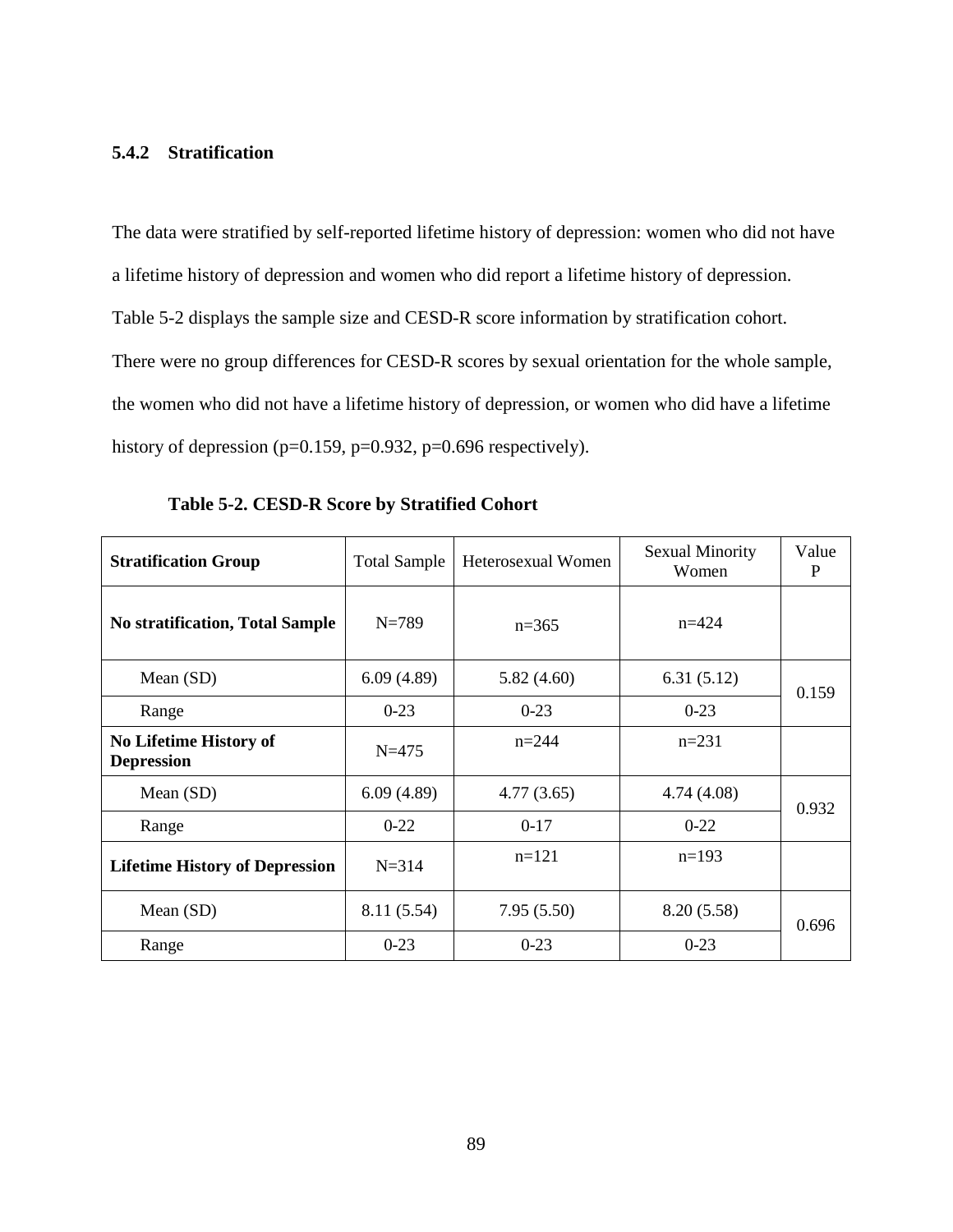#### **5.4.3 Mediating Models**

#### **5.4.3.1 Combine Sample of Lifetime History of Depression**

The mediation models were estimated with the total sample, women who did not have a lifetime history of depression, and women who did report a lifetime history of depression. Five covariates (age, education level, smoking status, mean daily caloric intake, meeting government guidelines for moderate to vigorous physical activity) were held constant. Figure 5-2 displays the regression coefficients for the modeling pathways and detailed model results are presented in Table 5-3.

#### **5.4.3.2 No Stratification, Total Sample**

When the total sample of ESTHER women were included in the mediation model we discovered that the statistical relationship between sexual orientation and BMI was significant (direct effects,  $c' = 1.562$ ,  $t(781)=0.496$ ,  $p=0.002$ . We found the indirect effects were not statistically significant (CI crossed zero: -0.040 to 0.230), indicating that current depression does not mediate the relationship between the sexual orientation of women and BMI.

#### **5.4.3.3 No Lifetime History of Depression**

When only considering the ESTHER women who did not have a lifetime history of depression we found there was no evidence of a statistical relationship between the sexual orientation of women and BMI (no direct effects;  $c' = 0.736$ ,  $t(467) = 1.214$ ,  $p = 0.225$ ). We did not find evidence that current depression mediated a relationship between the sexual orientation of women and BMI; there was no evidence of indirect effects (CI crossed zero: -0.098 to 0.038).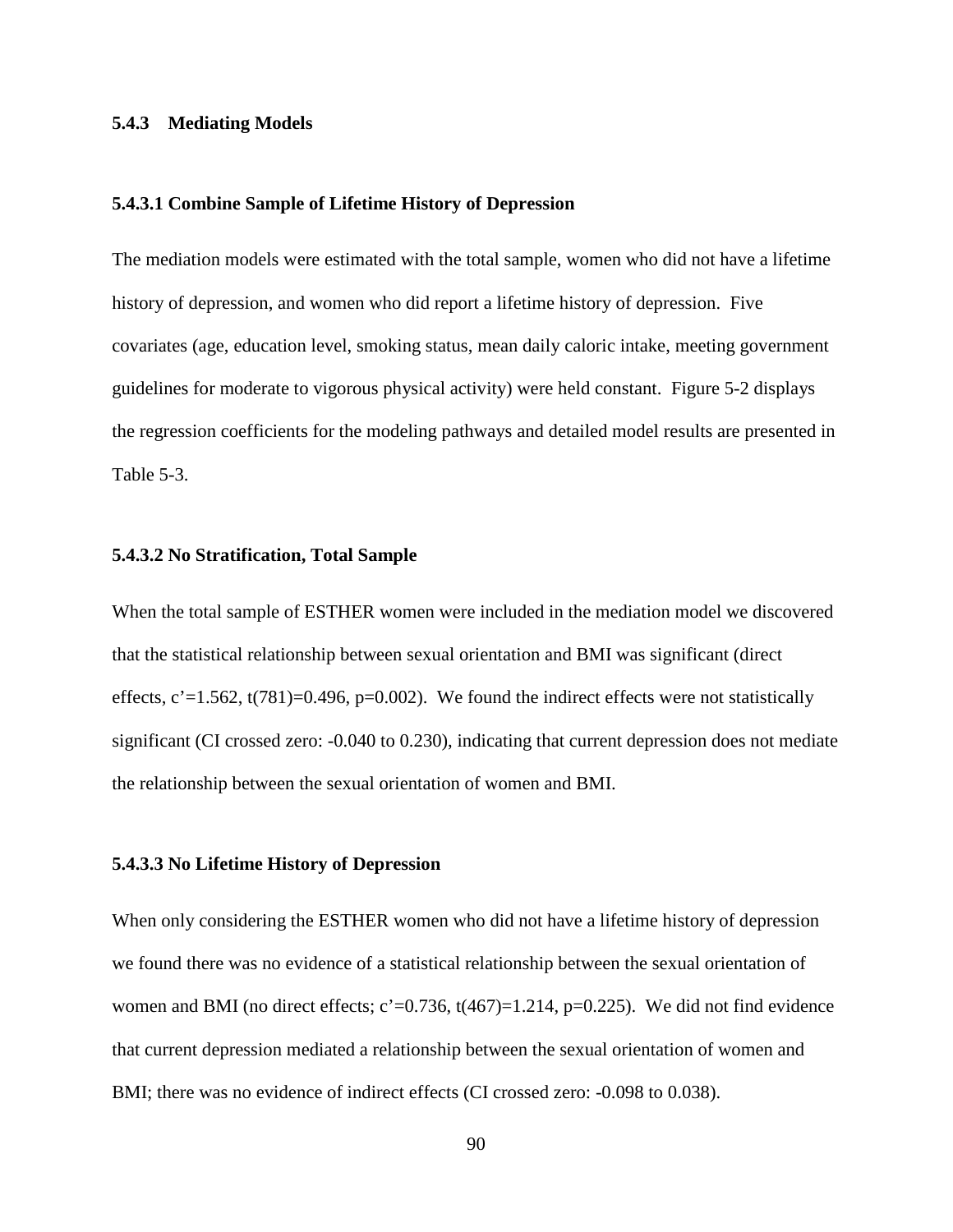#### **5.4.3.4 Lifetime History of Depression**

For the ESTHER women who did self-report a history of depression within their lifetime, we found that the statistical relationship between the sexual orientation of women and BMI was significant (direct effects,  $c' = 2.274$ ,  $t(307)=0.851$ ,  $p=0.008$ ). We found the indirect effects were not statistically significant (CI crossed zero: -0.206 to 0.366), indicating that current depression does not mediate the relationship between the sexual orientation of women and BMI.



**Figure 5-2. Mediation Model with Regression Coefficients**

Where 1-3 are the total sample, the segment of the sample with no lifetime history of depression, and the segment of the sample with a lifetime history of depression. SO=sexual orientation; BMI= body mass index  $(kg/m<sup>2</sup>)$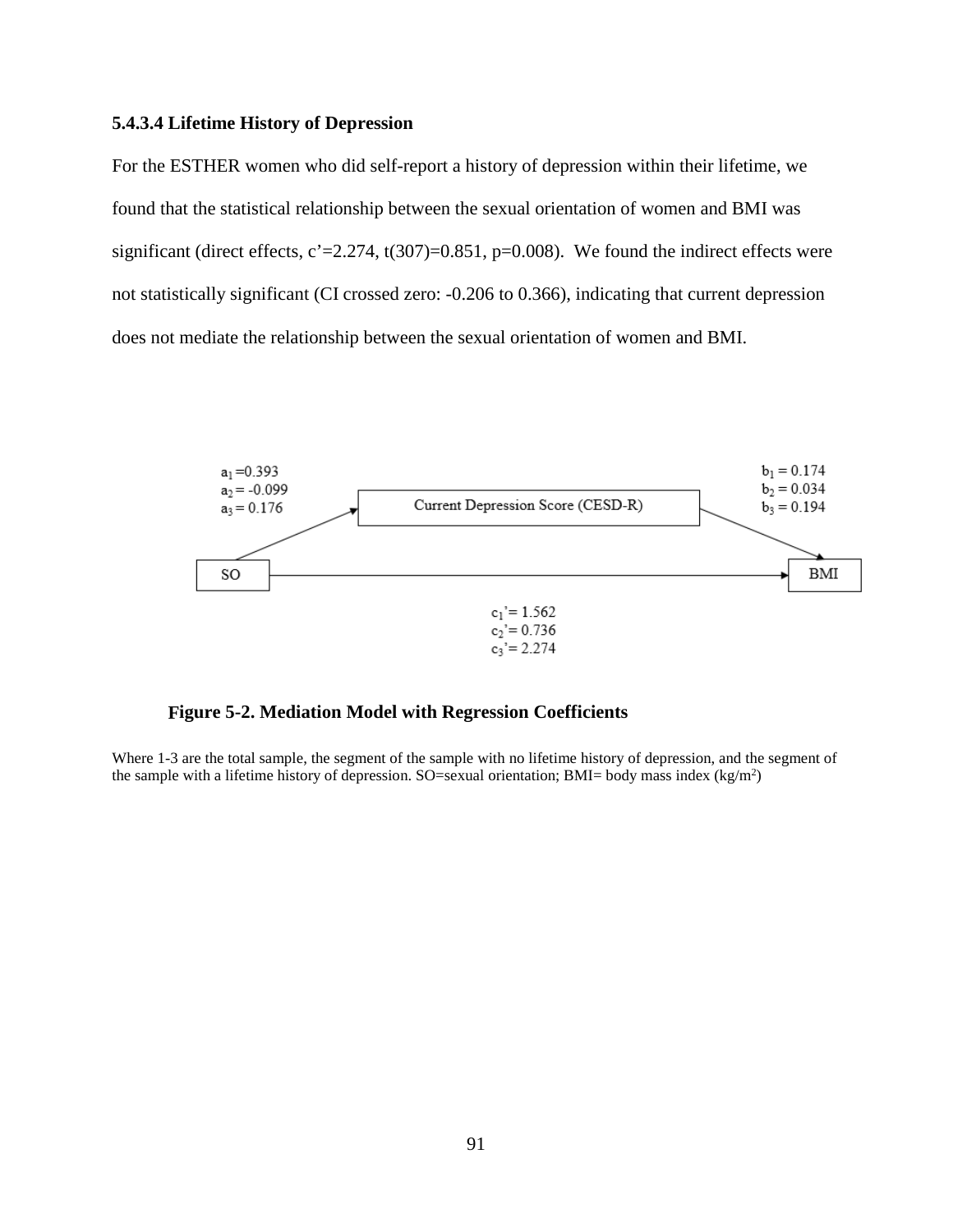# **Table 5-3. Regression Coefficients, Standard Errors, and Model Summary Information**

| Path                                                                                          | <b>Regression</b><br><b>Coefficient</b> | <b>Standard</b><br>Error <sup>1</sup> | P Value | 95% Confidence<br><b>Interval</b> |  |
|-----------------------------------------------------------------------------------------------|-----------------------------------------|---------------------------------------|---------|-----------------------------------|--|
| <b>Combine Sample</b>                                                                         |                                         |                                       |         |                                   |  |
| Sexual orientation to current<br>depression $(a_1)$                                           | 0.0393                                  | 0.351                                 | 0.263   | $-0.296$ to $1.081$               |  |
| Current depression to BMI $(b_1)$                                                             | 0.174                                   | 0.051                                 | p<0.001 | 0.075 to 0.273                    |  |
| <b>Indirect Path from Sexual</b><br>Orientation through current<br>depression to BMI $(ab1)$  | 0.068                                   | 0.067                                 | $n/a^2$ | $-0.040$ to $0.230$               |  |
| Direct Path from Sexual Orientation<br>to BMI $(c_1)$                                         | 1.562                                   | 0.496                                 | 0.002   | 0.588 to 2.536                    |  |
| <b>No Lifetime History of Depression</b>                                                      |                                         |                                       |         |                                   |  |
| Sexual orientation to current<br>depression $(a2)$                                            | $-0.099$                                | 0.364                                 | 0.786   | $-0.814$ to $0.616$               |  |
| Current depression to BMI $(b_2)$                                                             | 0.034                                   | 0.077                                 | 0.663   | $-0.118$ to $0.185$               |  |
| <b>Indirect Path from Sexual</b><br>Orientation through current<br>depression to BMI $(ab_2)$ | $-0.003$                                | 0.029                                 | $n/a^2$ | $-0.098$ to $0.038$               |  |
| Direct Path from Sexual Orientation<br>to BMI $(c_2)$                                         | 0.736                                   | 0.606                                 | 0.225   | $-0.455$ to 1.927                 |  |
| <b>Lifetime History of Depression</b>                                                         |                                         |                                       |         |                                   |  |
| Sexual orientation to current<br>depression (a3)                                              | 0.176                                   | 0.633                                 | 0.781   | $-1.070$ to 1.422                 |  |
| Current depression to BMI $(b_3)$                                                             | 0.194                                   | 0.077                                 | 0.012   | 0.044 to 0.345                    |  |
| <b>Indirect Path from Sexual</b><br>Orientation through current<br>depression to BMI $(ab_3)$ | 0.034                                   | 0.138                                 | $n/a^2$ | $-0.206$ to 0.366                 |  |
| Direct Path from Sexual Orientation<br>to BMI $(c_3)$                                         | 2.274                                   | 0.851                                 | 0.008   | 0.600 to 3.947                    |  |

<sup>1</sup> Standard errors for the regression coefficients are presented and for the indirect paths the standard error presented is the bootstrapping standard error

 $2$ <sup>2</sup> when using bias-corrected bootstrapping you only look to the confidence interval to note significance; when zero is not crossed in the interval the indirect path is significant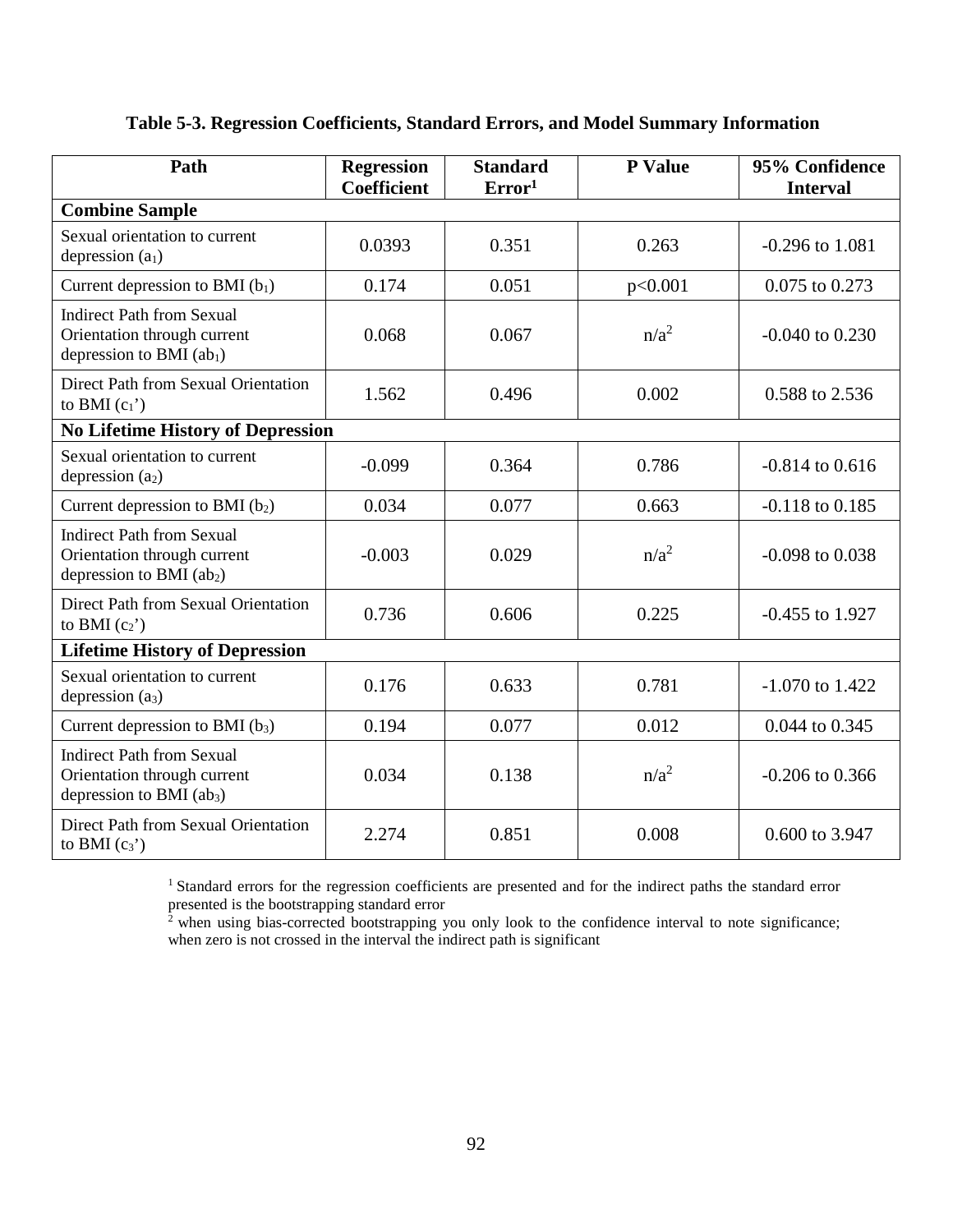# **5.5 DISCUSSION**

Our approach is novel and to our knowledge no other studies have investigated the mediating effects of current depression in the association of sexual orientation in women and BMI by lifetime history of depression. We found no evidence of a direct relationship between the sexual orientation of women and BMI for the ESTHER women who had no lifetime history of depression. The same is not true for the ESTHER women who did have a lifetime history of depression. We found that the direct path from sexual orientation to BMI was significant for women who reported a lifetime history of depression. This difference by lifetime history of depression suggests sexual orientation's relationship with BMI is contingent upon depression history and that it may actually be the lifetime history of depression driving differences in BMI in women and not sexual orientation alone. Current depression, using the CESD-R score, did not explain the relationship between the sexual orientation of women and BMI in our research. The combine sample that includes women with, and without, a lifetime history of depression maintains the significant relationship between the sexual orientation of women and BMI. This indicates that lifetime history of depression may play a critical role in uncovering disparities in BMI of women.

We considered the existing literature that reports SMW have higher BMI than heterosexual women [2-10], that sexual minorities endure a lifetime of psychological distress [12,13] and have higher rates of anxiety and depression [13-17] when we designed this secondary analysis research. We reflected the importance of lifetime history of depression in the modeling approach.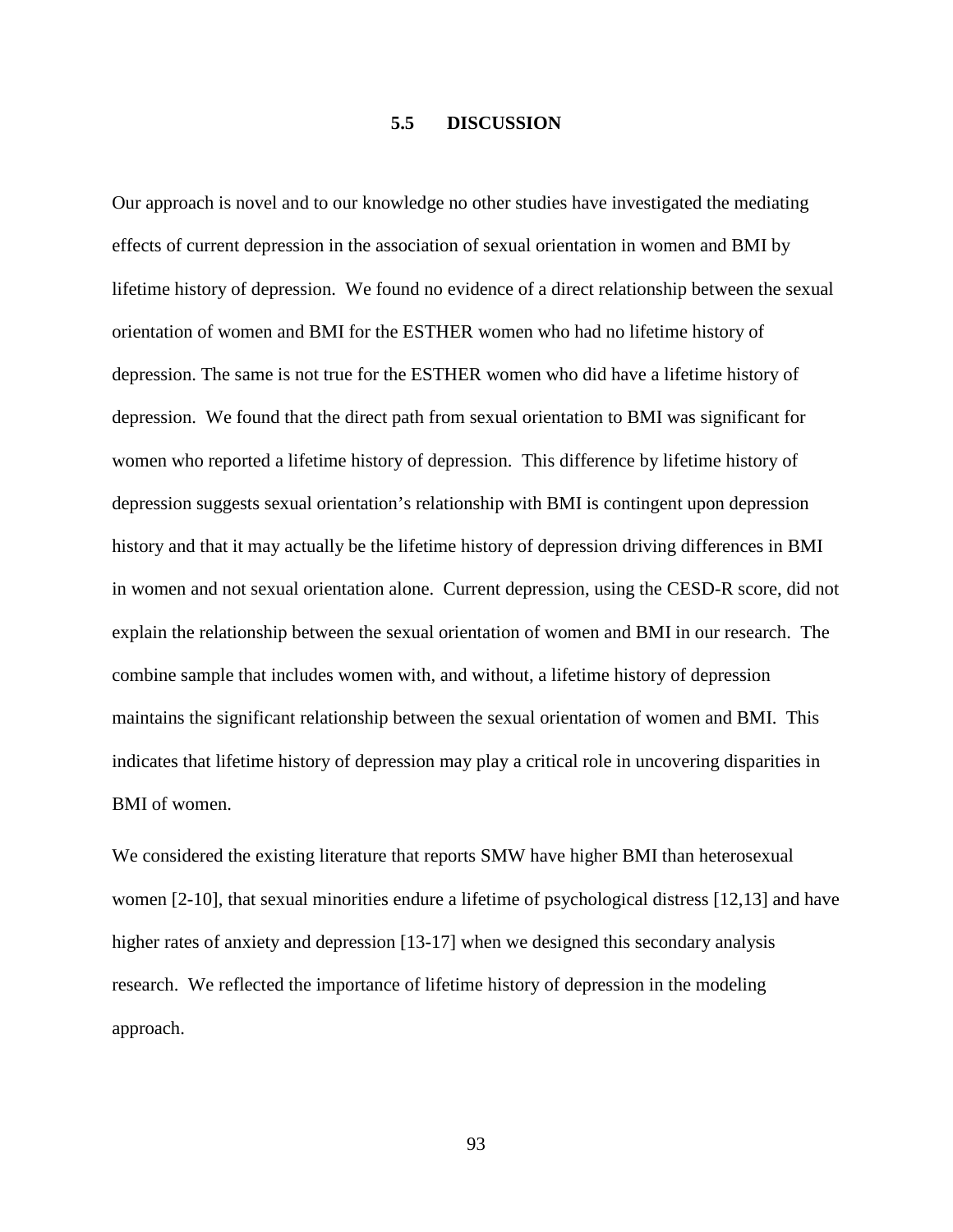The ESTHER data showed that SMW reported significantly more lifetime history of depression than heterosexual women  $\langle 0.001 \rangle$  and lifetime history of anxiety approached significance  $(p=0.060)$  for SMW above heterosexual women. Despite the historical psychological impact, the sample did not have significant group mean differences between SMW and heterosexual women's CESD-R scores. A potential reason could be that the SMW were informed of their health risks and had the means to address the psychological risks. The SMW in the sample were highly educated and have a fairly high household income (48.8% of SMW households made at least \$60,000 annually).

Some research has suggested that there are no differences in mental health status between SMW and heterosexual women. We found statistically significant self-reports of lifetime history of depression by sexual orientation in women. We did not find differences in current depression (CESD-R) by sexual orientation in women. In an observational study among sisters (n=184 pairs) no differences between sisters in the prevalence of mental health issues, based on sexual orientation, were found [53]. From the 1996 National Household Survey of Drug Abuse, a sample of about 67 women who reported same-gender partners did not have an increased likelihood of reporting a psychiatric disorder above exclusively heterosexual women [54].

Our research is limited by the variables included in the model. We included variables for energy intake and energy expenditure but there are limits to the variables. The energy intake variable was the mean total caloric intake from a self-report, three-day diary. The Nutrition Data System for Research (NDSR) software was the 2007 version, so all food formulas are tied to that version of the software. While newer NDSR software exists, the food formulas may have changed, so it is not appropriate to update or re-run the data with newer software. The variable for energy expenditure was a broad measure of physical activity. The ESTHER data did not show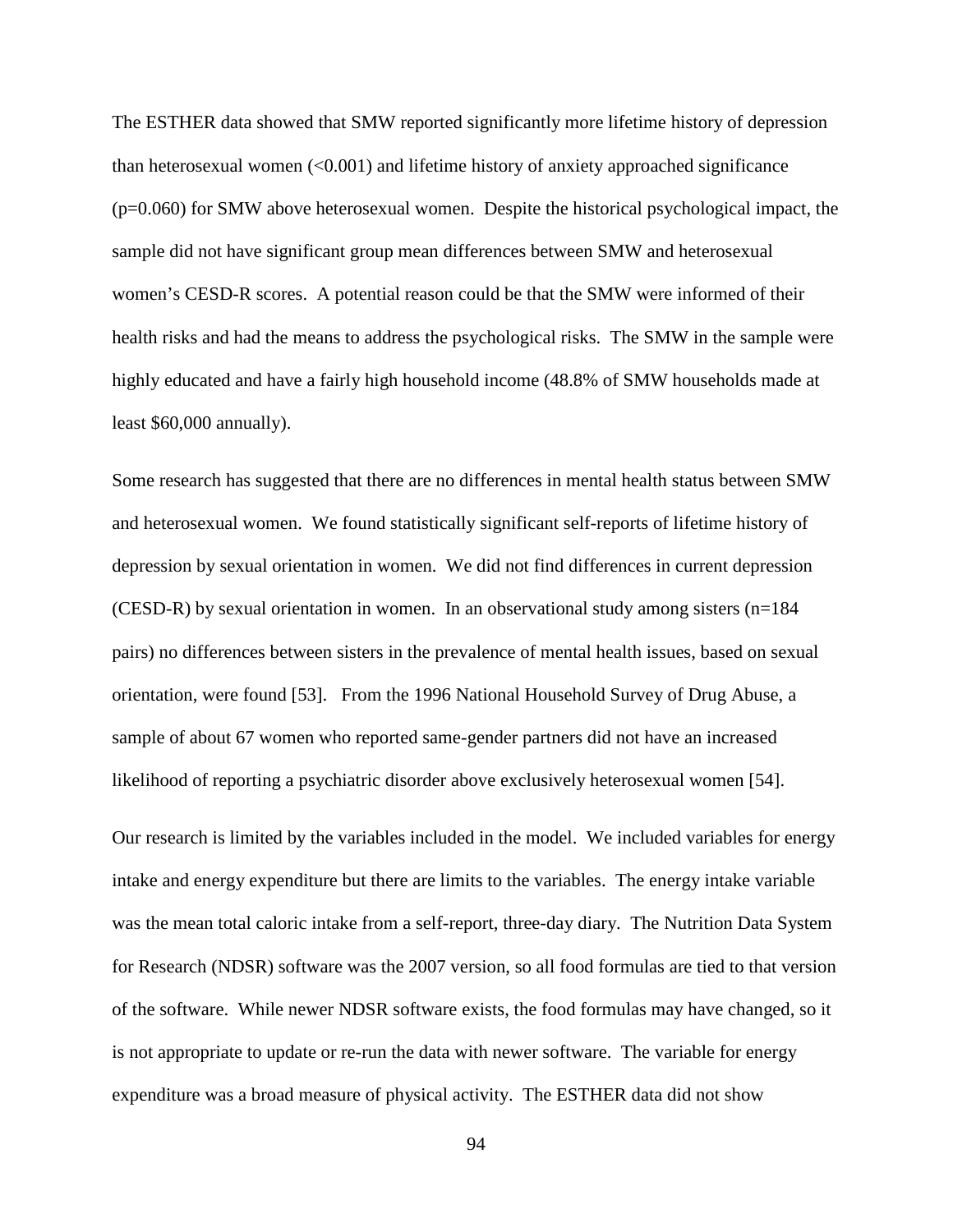significant differences between the sexual orientation of women groups by hours per week of physical activity, or by hours per week of moderate and vigorous physical activity. Group differences by sexual orientation have been investigated using the ESTHER data and no group differences were found for time spent for leisure physical activities (e.g. sports, outdoor activities, etc) or occupational physical activities were found [55]. Future research could consider other mediators or covariates such as childhood sexual abuse, childhood neglect, selfesteem, alcohol use, and others [36]. This research may impact public health in that SMW are a minority group with susceptibility to lifetime psychological distress which can have long-term negative health outcome impacts.

#### **5.6 ACKNOWLEDGEMENTS**

This research was supported by the National Heart, Lung, and Blood Institute, R01HL067052 (Deborah Aaron, PhD, PI). The authors would like to acknowledge Dr. Aaron, now deceased, for her pivotal role in the ESTHER Project and her many contributions to lesbian health. We would like to thank the women of Pittsburgh, PA, for their involvement in this research.

#### **5.7 DISCLOSURE STATEMENT**

No competing financial conflicts exist for any of the authors.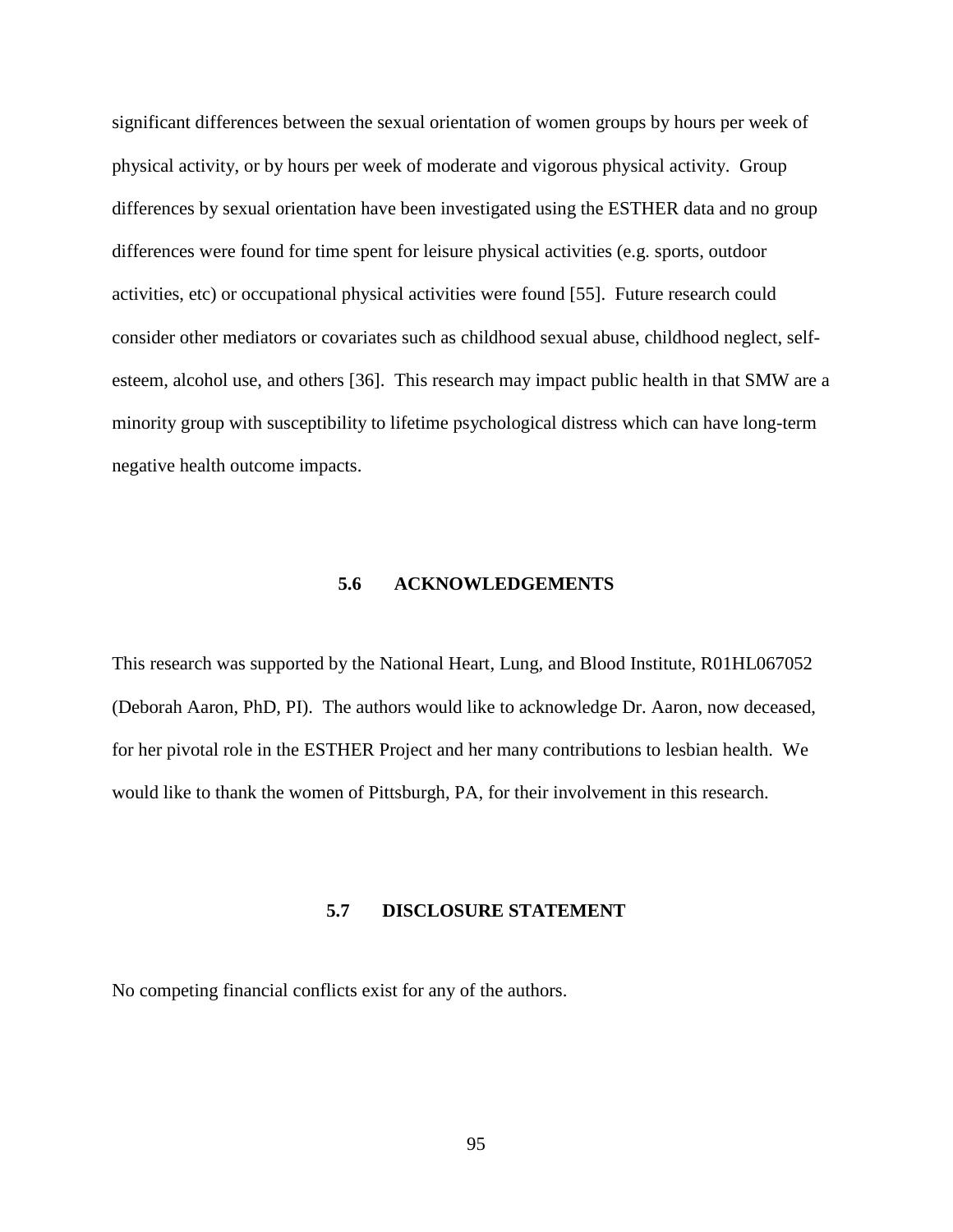# **5.8 REFERENCES**

- 1. National Heart, Lung, and Blood Institute. Clinical guidelines on the identification, evaluation, and treatment of overweight and obesity in adults. September 1998. Available at: [http://www.nhlbi.nih.gov/guidelines/obesity/ob\\_gdlns.pdf.](http://www.nhlbi.nih.gov/guidelines/obesity/ob_gdlns.pdf) Access date: September 12, 2015.
- 2. Aaron DJ, Markovic N, Danielson ME, Honnold JA, Janosky JE, Schmidt NJ. Behavioral risk factors for disease and preventive health practices among lesbians. *Am J Public Health*. 2001;91(6):972-975.
- 3. Boehmer U, Bowen DJ, Bauer GR. Overweight and obesity in sexual-minority women: evidence from population-based data. *Am J Public Health*. 2007;97(6):1134-1140.
- 4. Boehmer U, Bowen DJ. Examining factors linked to overweight and obesity in women of different sexual orientations. *Prev Med*. 2009;48:357-361.
- 5. Bowen DJ, Balsam KF, Ender SR. A review of obesity issues in sexual minority women. *Obesity (Silver Spring)*. 2008;16(2):221-228.
- 6. Case P, Austin B, Hunter DJ, Manson JE, Malspeis S, Willett WC, Spiegelman D. Sexual orientation, health risk factors, and physical functioning in Nurses' Health Study II. *J Womens Health (Larchmt)*. 2004;13(9):1033-1047.
- 7. Cochran S, Mays VM, Bowen D, Gage S, Bybee D, Roberts SJ, Goldstein RS, Robison A, Rankow EJ, White J. Cancer-related risk indicators and preventive screening behaviors among lesbians and bisexual women. *Am J Public Health*. 2001;91:591-597.
- 8. Dibble SL, Roberts SA, Robertson PA, Paul SM. Risk factors for ovarian cancer: lesbian and heterosexual women. *Oncol Nurs Forum*. 2002;29(1):E1-E7.
- 9. Valanis BG, Bowen DJ, Bassford T, Whitlock E, Charney P, Carter RA. Sexual orientation and health: comparisons in the Women's Health Initiative sample. *Arch Fam Med*. 2000;9(9):843-853.
- 10. Pokrzywinski R, Evans RW, Danielson ME, Youk AO, Bromberger JT, Marshal MP, Markovic N. Dietary comparison between sexual minority women and heterosexual women. *In submission.*
- 11. Committee on Lesbian, Gay, Bisexual, and Transgender Health Issues and Research Gaps and Opportunities; Board on the Health of Select Populations; Institute of Medicine. The Health of Lesbian, Gay, Bisexual, and Transgender People: Building a Foundation for Better Understanding. 2011. Available at: [http://www.nap.edu/catalog/13128/the-health](http://www.nap.edu/catalog/13128/the-health-of-lesbian-gay-bisexual-and-transgender-people-building)[of-lesbian-gay-bisexual-and-transgender-people-building.](http://www.nap.edu/catalog/13128/the-health-of-lesbian-gay-bisexual-and-transgender-people-building) Access date: September 12, 2015.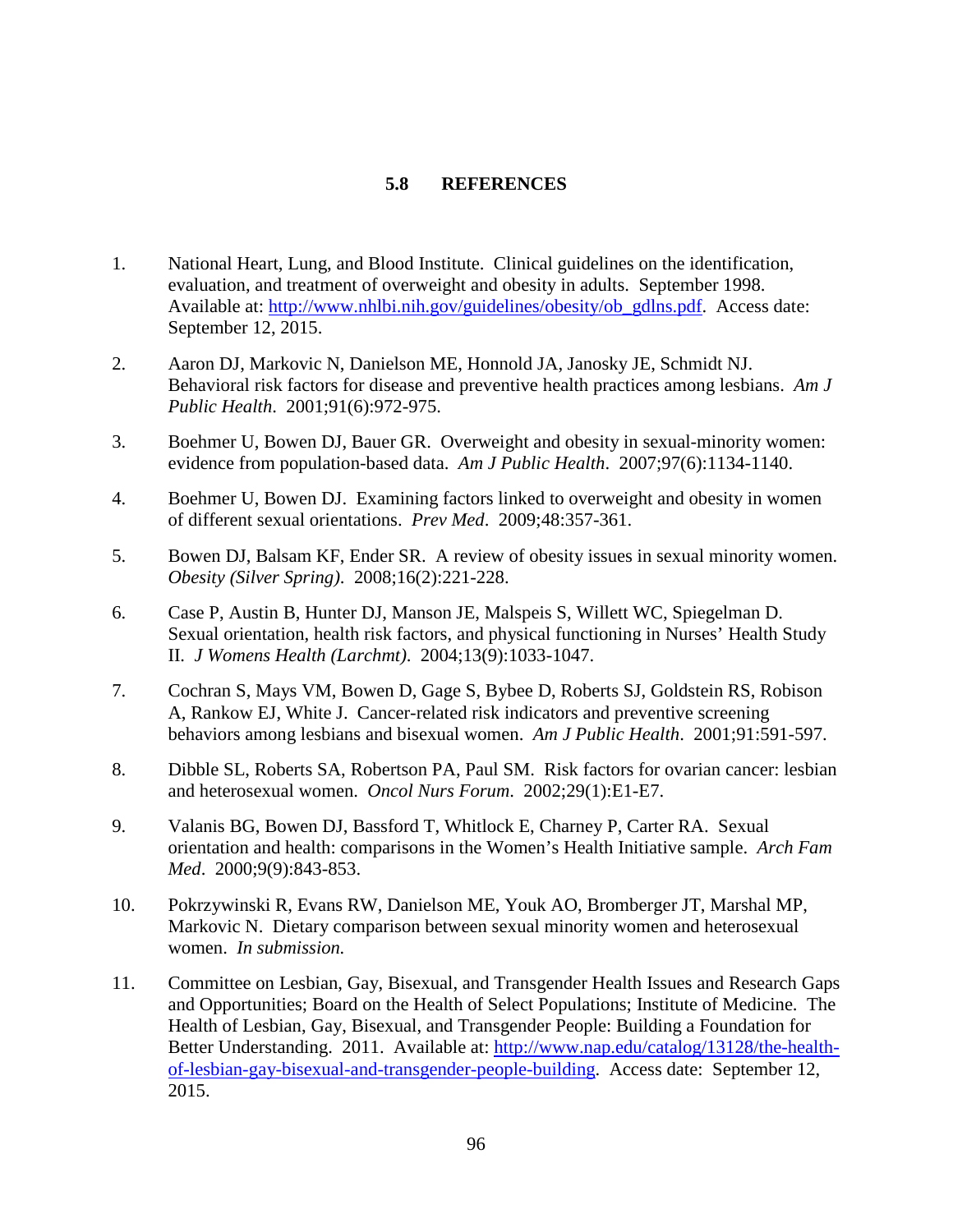- 12. Herek GM, Garnets LD. Sexual orientation and mental health. *Annu Rev Clin Psychol*. 2007;3:353-75.
- 13. Meyer IH. Prejudice, social stress, and mental health in lesbian, gay, and bisexual populations: conceptual issues and research evidence. *Psychol Bull*. 2003;129(5):674- 697.
- 14. Bostwick WB, Boyd CJ, Hughes TL, McCabe SE. Dimensions of sexual orientation and the prevalence of mood and anxiety disorders in the United States. *Am J Public Health*. 2010 Mar;100(3):468-75.
- 15. Hughes T, McCabe SE, Wilsnack SC, West BT, Boyd CJ. Victimization and substance use disorders in a national sample of heterosexual and sexual minority women and men. Addiction. 2010Dec;105(12):2130-40.
- 16. King M, Semlyen J, Tai SS, Killaspy H, Osborn D, Popelyuk D, Nazareth I. A systematic review of mental disorder, suicide, and deliberate self harm in lesbian, gay, and bisexual people. *BMC Psychiatry.* 2008 Aug 18;8:70.
- 17. Semlyen J, King M, Varney J, Hagger-Johnson G. Sexual orientation and symptoms of common mental disorder or low wellbeing; combined meta-analysis of 12 UK population health surveys. *BMC Psychiatry*. 2016Mar 24;16(1):67.
- 18. De WitL, Luppino F, van Straten A, Penninx B, Zitman F, Cuijpers P. Depression and obesity: a meta-analysis of community-based studies. *Psychiatry Res.* 2010 Jul 30;178(2):230-5.
- 19. Goldbacher EM, Bromberger J, Matthews KA. Lifetime history of Major Depression predicts the development of the Metabolic Syndrome in middle-age women. *Psychosom Med.* 2009 April;71(3):266-272.
- 20. National Heart, Lung, and Blood Institute. Explore Metabolic Syndrome. November 6, 2015. Available at: [http://www.nhlbi.nih.gov/health/health-topics/topics/ms.](http://www.nhlbi.nih.gov/health/health-topics/topics/ms) Access date: April 4, 2016.
- 21. Torres SJ, Nowson CA. Relationship between stress, eating behavior, and obesity. *Nutrition*. 2007;23:887-894.
- 22. Adam TC, Epel ES. Stress, eating and the reward system. *Physiolog & Behavior.* 2007;91:449-458.
- 23. Groesz LM, McCoy S, Carl J, Saslow L, Stewart J, Adler N, Laraia B, Epel E. What is eating you? Stress and the drive to eat. *Appetite*. 2012;58:717-721.
- 24. Smith HA, Markovic N, Danielson ME, Matthews A, Youk A, Talbott EO, Larkby C, Hughes T. Sexual abuse, sexual orientation, and obesity in women. *J Womens Health (larchmt)*. 2010;19(8):1525-1532.
- 25. Smith HA, Matthews A, Markovic N, Youk A, Danielson ME, Talbott EO. A comparative study of complementary and alternative medicine use among heterosexually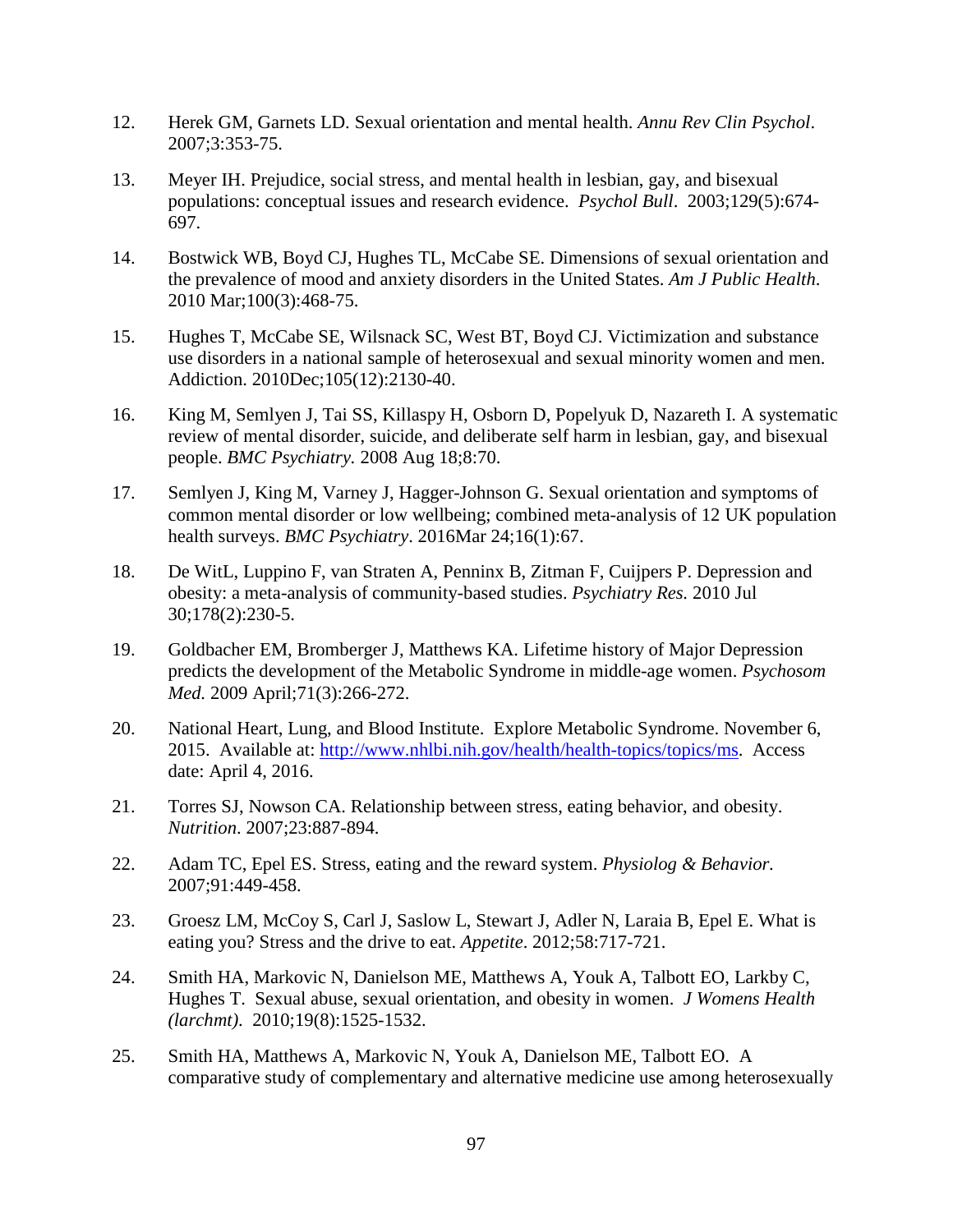and lesbian identified women: Data from the ESTHER project (Pittsburgh, PA, 2003- 2006). *J Altern Complement Med*. 2010;16(11):1161-1170.

- 26. Smith HA, Markovic N, Matthews AK, Danielson ME, Kalro BN, Youk AO, Talbott EO. A comparison of polycystic ovary syndrome and related factors between lesbian and heterosexual women. *Womens Health Issues*. 2011;21(3):191-198.
- 27. Orlich MJ, Singh PN, Sabate J, Jaceldo-Siegl K, Fan J, Knutsen S, Beeson WL, Fraser GE. Vegetarian dietary patterns and mortality in Aventist Health Study 2. *JAMA Intern Med*. 2013;173(13):1230-1238.
- 28. Burke RV. *The Associations Between Diet, Flavonoids, Polymorphisms of the PPARgamma, PPAR-delta, and CRP Genes and Lung and Upper Aerodigestive Tract (UADT) Cancers*. AnnArbor, MI: ProQuest; 2008.
- 29. Schakel SF. Maintaining a nutrient database in a changing marketplace: keeping pace with changing food products - a research perspective. *J Food Comp Anal*. 2001;14:315- 322.
- 30. Schakel SF, Buzzard IM, Gebhardt SE. Procedures for estimating nutrient values for food composition databases. *J Food Comp Anal*. 1997;10:102-114.
- 31. Schakel SF, Sievert YA, Buzzard IM. Sources of data for developing and maintaining a nutrient database. *J Am Diet Assoc*. 1988;88:1268-1271.
- 32. Brittain DR, Dinger MK, Hutchinson SR. Sociodemographic and lesbian-specific factors associated with physical activity among adult lesbians. *Womens Health Issues*. 2013;23(2):e103-108.
- 33. U.S. Department of Health and Human Services. 2008 Physical activity guidelines for Americans. Available at: [http://health.gov/paguidelines/pdf/paguide.pdf.](http://health.gov/paguidelines/pdf/paguide.pdf) Access date: November 30, 2015.
- 34. Chiolero A, Faeh D, Paccaud F, Cornuz J. Consequences of smoking for body weight, body fat distribution, and insulin resistance. *Am J Clin Nutr.* 2008 Apr;87(4):801-9.
- 35. Joffe H, Chang Y, Dhaliwal S, Hess R, Thurston R, Gold E, Matthews KA, Bromberger JT. Lifetime history of depression and anxiety disorders as a predictor of quality of life in midlife women in the absence of current illness episodes. Arch Gen Psychiatry. 2012 May;69(5):484-92.
- 36. Cyranowski JM, Schott LL, Kravitz HM, Brown C, Thurston RC, Joffe H, Matthews KA, Bromberger JT. Psychosocial features associated with lifetime comorbidity of major depression and anxiety disorders among a community sample of mid-life women: The SWAN Mental Health Study. *Depress Anxiety*. 2012 Dec;29(12):1050-1057.
- 37. Rudolph KD, Flynn M, Abaied J, Groot A, Thompson R. Why is past depression the best predictor of future depression? Stress generation as a mechanism of depression continuity in girls. J Clin Child Adolesc Psychol. 2009 July;38(4):473-485.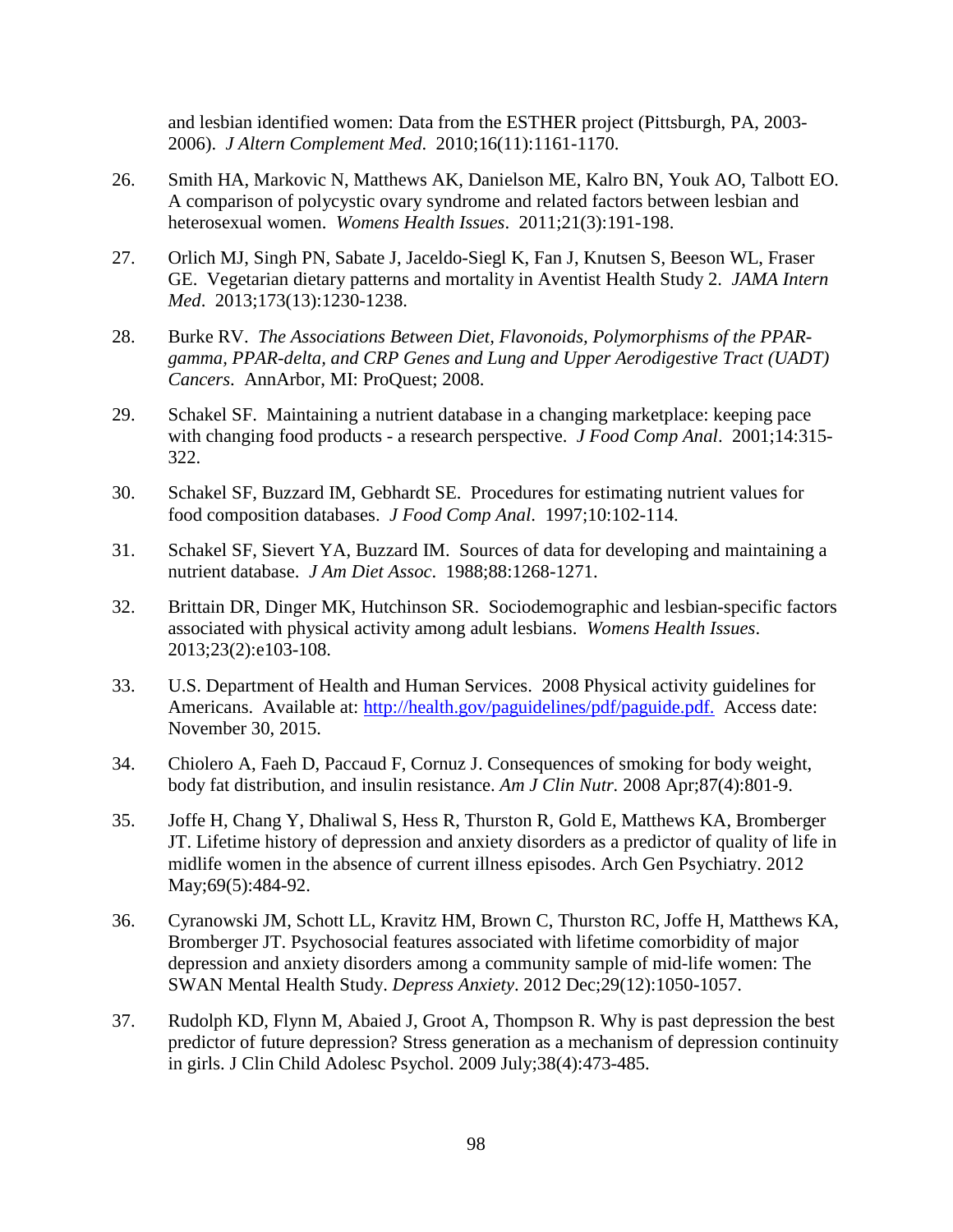- 38. Lewinsohn PM, Zeiss AM, Duncan EM. Probability of relapse after recovery from an episode of depression. J Abnorm Psychol. 1989 May;98(2):107-16.
- 39. Radloff LS. The CES-D scale: a self-report depression scale for research in the general population. Applied Psychological Measurement. 1977;1:385-401.
- 40. Eaton WW, Muntaner C, Smith C, Tien A, Ybarra M. Center for Epidemiologic Studies Depression Scale: Review and revision (CESD and CEDS-R). In: Maruish ME, ed. The Use of Psychological Testing for Treatment Planning and Outcomes Assessment. 3<sup>rd</sup> ed. Mahwah, NJ: Lawrence Erlbum; 2004:363-377.
- 41. Murphy JM. Symptom scales and diagnostic schedules in adult psychiatry. In: Tsuang MT, Tohen M, eds. Textbook in Psychiatric Epidemiology. New York: Wiley-Liss; 2002:273-332.
- 42. Naughton MJ, Wiklund I. A critical review of dimension-specific measures of healthrelated quality of life in cross-cultural research. Quality of Life Research: An International Journal of Quality of Life Aspects of Treatment, Care & Rehabilitation. 1993;2(6):397-432.
- 43. Snaith P. What do depression rating scales measure? British Journal of Psychiatry. 1993;163:293-298.
- 44. Nezu AM, Nezu CM, McClure KS, Zwick ML. Assessment of depression. In: Gotlieb IH, Hammen CL, eds. Handbook of depression and its treatment. New York, NY: Guilford Press; 2002:61-85.
- 45. Eaton WW, Kessler LG. Rates of symptoms of depression in a national sample. American Journal of Epidemiology. 1981;114:528-538.
- 46. American Psychiatric Association. (2013). Diagnostic and statistical manual of mental disorders (5<sup>th</sup> ed.) Arlington, VA: American Psychiatric Publishing.
- 47. The Center for Epidemiologic Studies Depression Scale Revised. CESD-R Explanation. Using the CESD-R. Available at: [http://cesd-r.com/cesdr/.](http://cesd-r.com/cesdr/) Access date: April 4, 2016.
- 48. Hayes AF. *Introduction to Medication, Moderation, and Conditional Process Analysis. A Regression-Based Approach*. New York: The Guilford Press, 2013.
- 49. Baron RM, Kenny DA. The moderator-mediator variable distinction in social psychological research: conceptual, strategic, and statistical considerations. *J Pers Soc Psychol.* 1986;51(6):1173-1182.
- 50. Hayes AF. Beyond Baron and Kenny: Statistical mediation analysis in the new millennium. *Communication Monographs*. 2009;76(4):408-420.
- 51. Sobel ME. Aysmptotic confidence intervals for indirect effects in structural equation models. In: Leinhardt S, ed. *Sociological Methodology*. San Francisco: Jossey-Bass; 1982:290-212.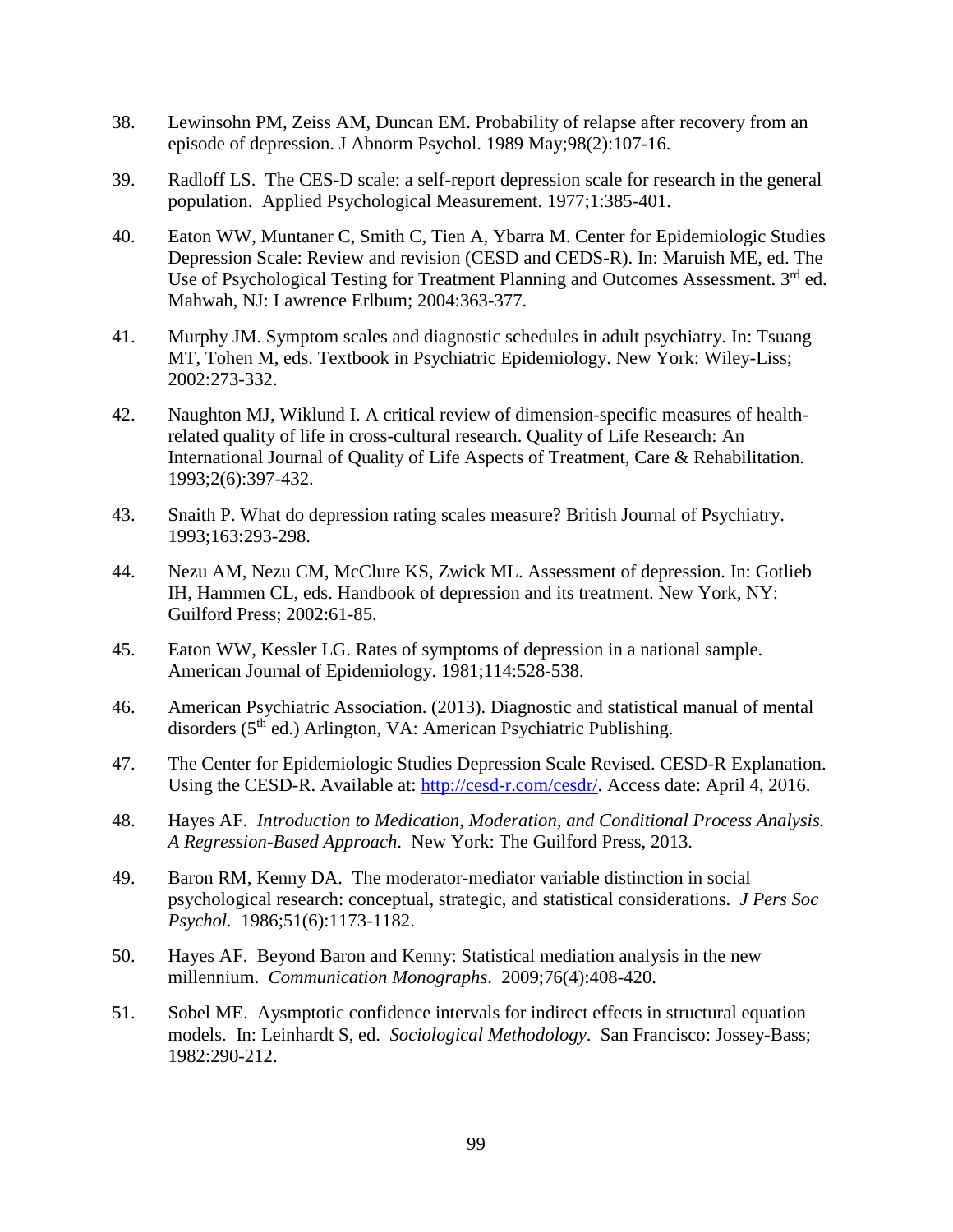- 52. Sobel ME. Some new results on indirect effects and their standard errors in covariance structure models. In: Tuma N, ed. *Sociological Methodology*. Washington, DC: American Sociological Association; 1986:159-186.
- 53. Rothblum ED, Factor R. Lesbians and their sisters as a control group: demographic and mental health factors. *Psychol Sci*. 2001 Jan;12(1):63:9.
- 54. Cochran SD, Mays VM. Relation between psychiatric syndromes and behaviorally defined sexual orientation in a sample of the US population. *Am J Epidemiol*. 2000 Mar1;151(5):516;523.
- 55. Delfine KM. A comparison of physical activity among women based upon sexual orientation. 2008. Doctoral Dissertation, University of Pittsburgh. Available at: [http://d](http://d-scholarship.pitt.edu/9374/)[scholarship.pitt.edu/9374/.](http://d-scholarship.pitt.edu/9374/) Access date: January 18, 2016.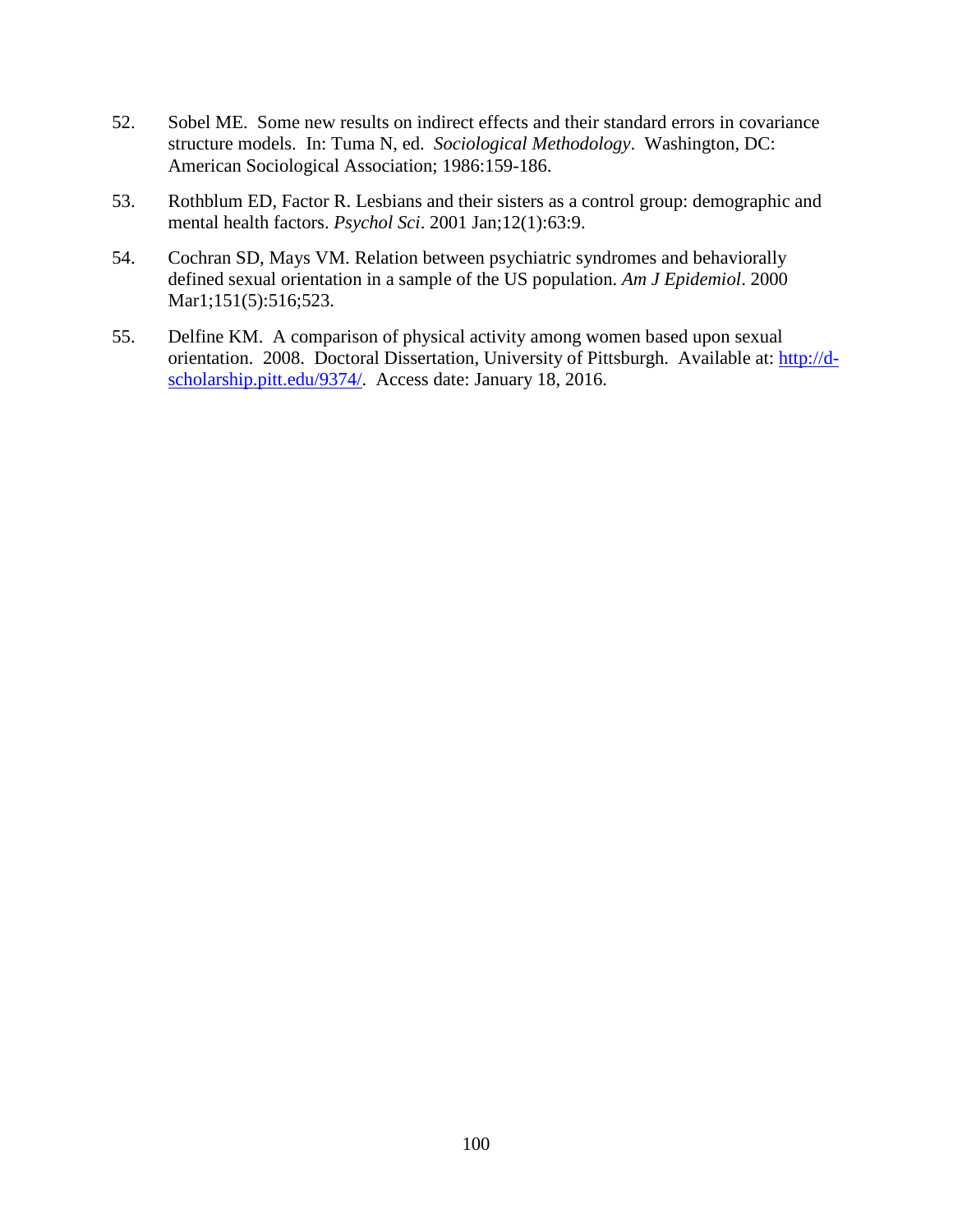#### **6.0 OVERALL DISCUSSION**

### **6.1 SUMMARY OF FINDINGS**

This dissertation followed the three manuscript approach and all three were secondary data analyses which used data collected in Pittsburgh, PA from the **E**pidemiologic **ST**udy of **HE**alth **R**isk in Women (ESTHER) Project. Broadly all three papers investigated disparities in BMI by sexual orientation in women.

The first Research Article 1 (Section 3.0) utilized the ESTHER three-day food diary data to compare macronutrient intake between SMW and heterosexual women. Unadjusted comparisons by sexual orientation in women were compared and then compared again after adjusting for education level and parity. We discovered there were differences in BMI by sexual orientation in women in the ESTHER sample. We also found dietary intake differences between the groups of women after adjusting for education level and parity. Specifically, total caloric intake, total fat intake, total monounsaturated fatty acid intake, and total polyunsaturated fatty acid intake were statistically higher among SMW than heterosexual women. Intake of alcohol was only statistically higher among SMW than heterosexual women with the unadjusted sample, once we adjusted for education level and parity there were no group differences by sexual orientation in women. To our knowledge, the research was the first study to use three-day food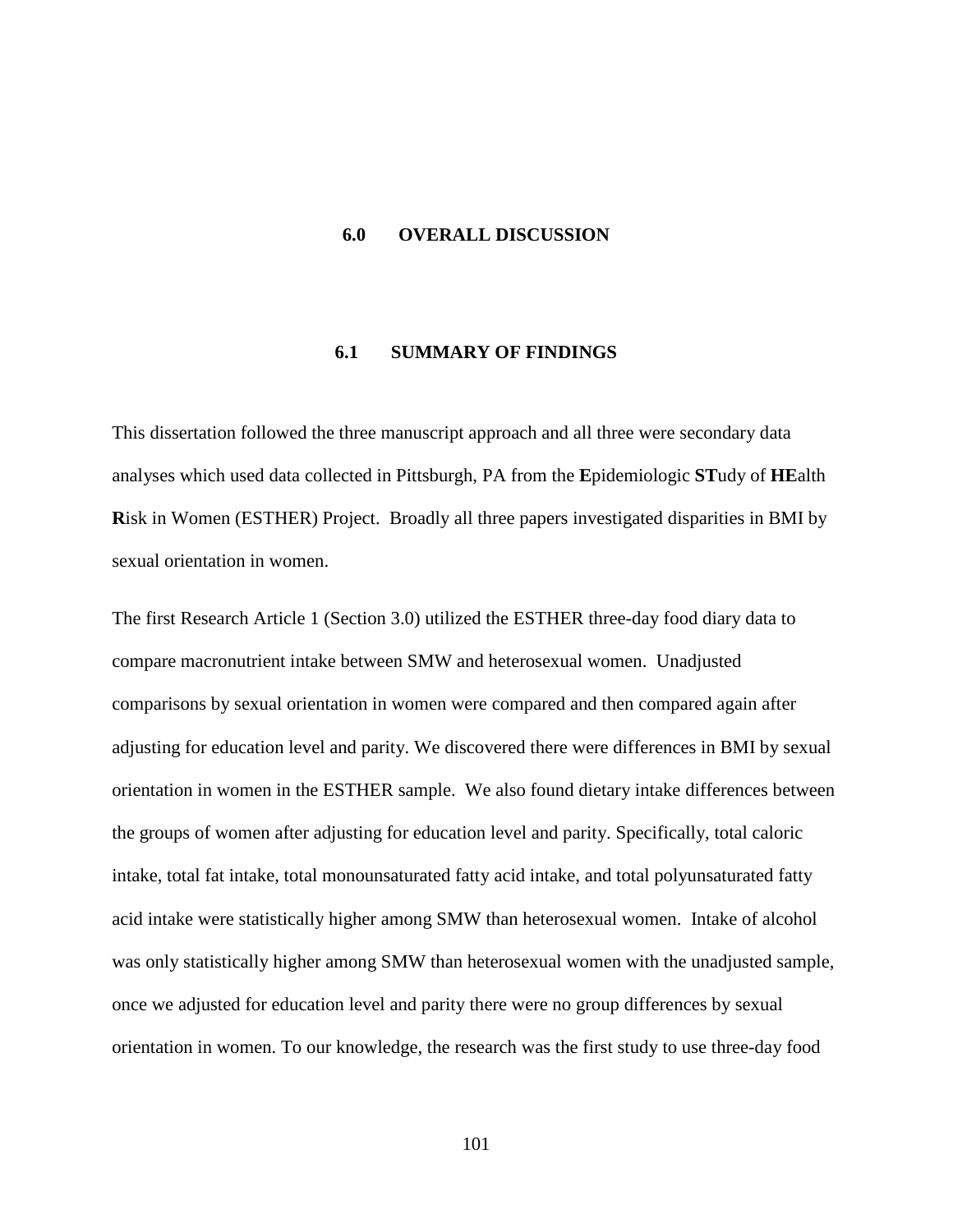diary data to explore differences in macronutrient intake between SMW and heterosexual women.

Building from the results of the first Research Article, the second Research Article 2 (Section 4.0) tested mean three-day food diary total caloric intake as a mediator between the sexual orientation in women and BMI and then tested macronutrients (mean grams per day from fats, carbohydrates, protein, and alcohol) as parallel mediators of sexual orientation in women and BMI. We found that sexual orientation is associated with BMI both directly and indirectly through total caloric intake, with the covariates (age, education level, smoking status, and physical activity) held constant. In the parallel mediating model, we found that only fat intake showed partial mediation between the sexual orientation of women and BMI; sexual orientation was statistically related to BMI. To our knowledge, this was the first study to use three-day food diary data to explore the relationship between the sexual orientation of women and BMI and assess potential dietary mediators.

From the first two Research Articles (Sections 3.0 and 4.0) we discovered that there are dietary differences between SMW and heterosexual women and that the dietary differences play a role in the disparities in BMI by sexual orientation in women. What about psychological factors playing a role in the association between the sexual orientation of women and BMI? The minority stress theory model hypothesizes that mental health disparities between sexual minorities and heterosexuals are from a stressful environment created by stigma, prejudice, and discrimination. The excess stress may lead to adverse mental health problems, as outlined by Meyer 2003.

In Research Article 3 (Section 5.0) we explored the relationship between the sexual orientation in women and BMI, specifically investigating the mediating effects of current depression when

102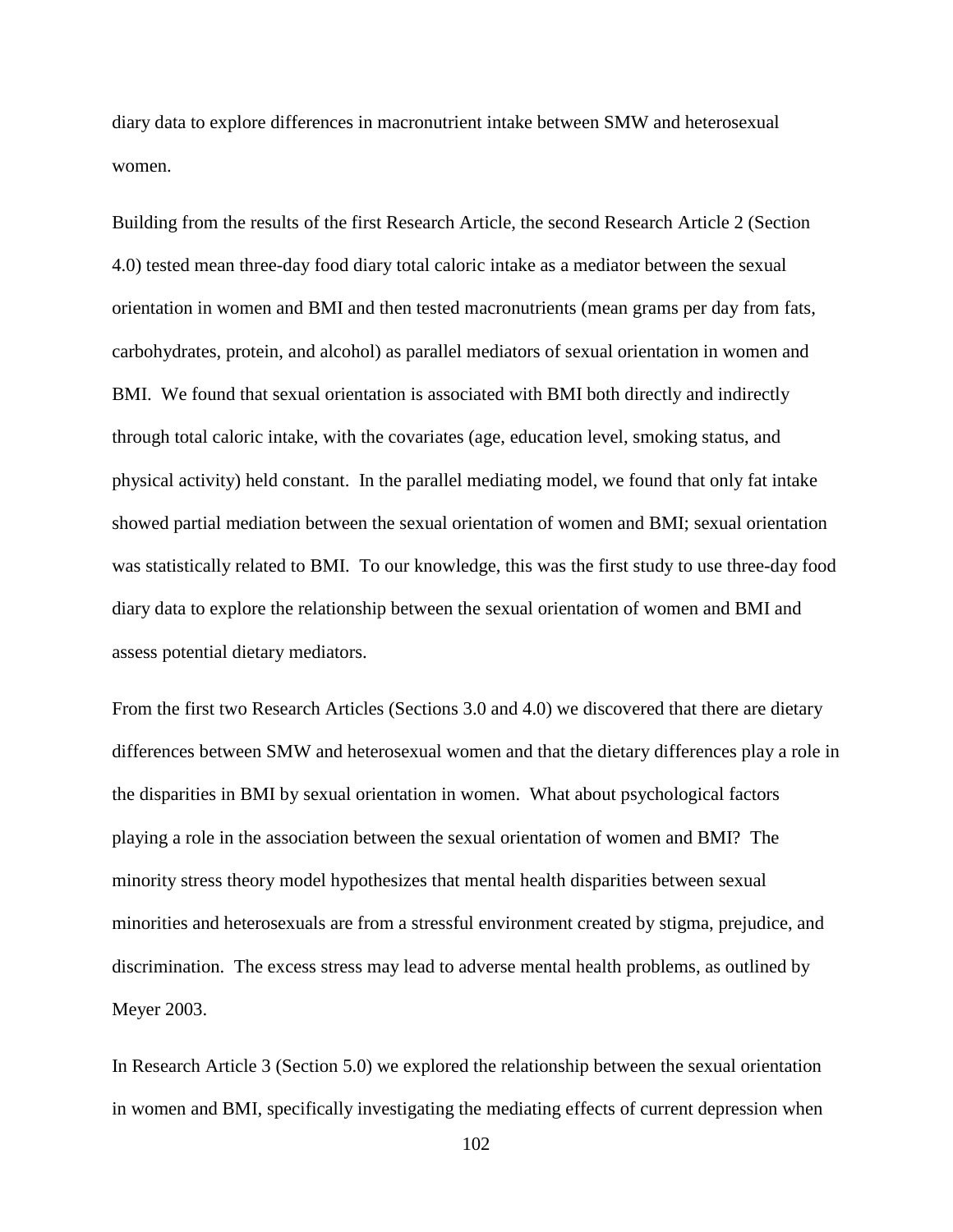the sample was stratified by lifetime history of depression. We found SMW had statistically significant higher rates of both lifetime history of depression and BMI than heterosexual women. We did not find evidence that current depression mediates the relationship between the sexual orientation in women and BMI. Further, we found that women with no lifetime history of depression did not have a statistically significant association between the sexual orientation of women and BMI.

### **6.2 PUBLIC HEALTH SIGNIFICANCE**

Obesity is seen as a leading health indicator, with higher body size associated with increases in all-cause mortality. Obesity is a preventable risk factor associated with the leading cause of death among women, cardiovascular disease (CVD). A specific population of women, SMW, may be at particularly high risk of CVD given their increased risk of obesity when compared to heterosexual women. Existing research suggests SMW have higher BMI than heterosexual women because of their minority stress exposure; SMW are more satisfied with their body type than heterosexual women; differences in exercise patterns between SMW and heterosexual women; and childhood sexual abuse, a risk factor for multiple deleterious health outcomes, is more prevalent among SMW.

But what about dietary consumption? The theories address energy expenditure through hypothesized differences in exercise patterns between SMW and heterosexual women but do not address energy intake. Existing research is limited in comparing differences in dietary consumption to address disparities in body mass index of women by sexual orientation. Our research is novel by contributing analysis using very detailed dietary intake information that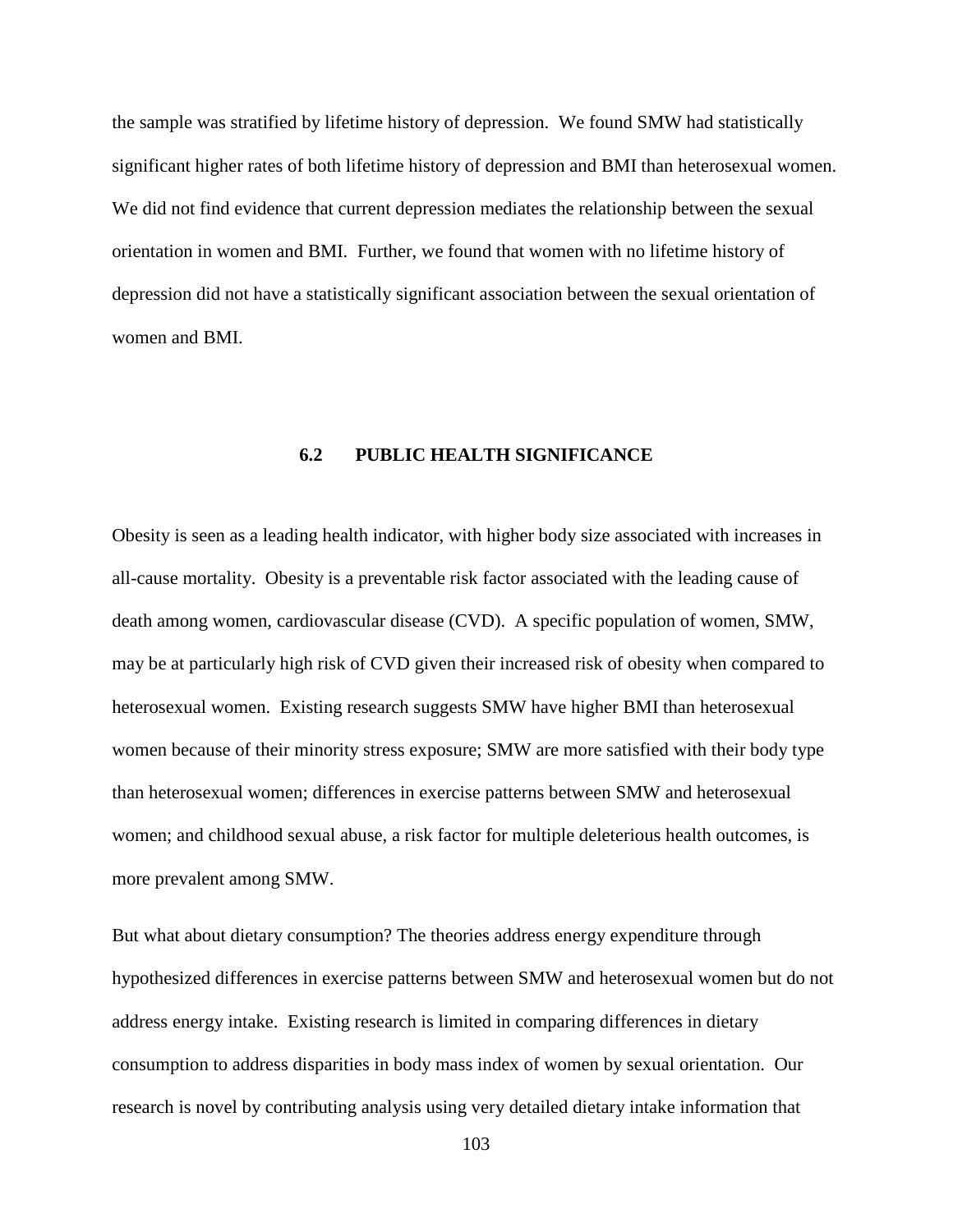were collected using a three-day food diary. We were able to detail dietary differences between SMW and heterosexual women. We found that there are, in fact, dietary differences between sexual orientation groups of women. For example, SMW had statistically significant higher daily intake of total calories, total fat, total monounsaturated fatty acid, total polyunsaturated fatty acid, than heterosexual women even after adjusting for differences in education and parity. Alcohol consumption is higher among SMW than heterosexual women and we found that to be true in our analysis. However, after adjusting for education and parity, there were no significant differences between alcohol consumption for SMW and heterosexual women.

So if we know there are specific dietary consumption differences between SMW and heterosexual women couldn't those dietary differences explain the relationship between the sexual orientation of women and BMI? We tested the potential mediating factors of dietary consumption in two ways: total caloric intake as a mediator; then macronutrients (mean daily grams of each: fat, carbohydrates, protein, and alcohol) as parallel mediators. We found that sexual orientation was associated with BMI both directly and indirectly through total caloric intake, without covariates and with covariates held constant. In the parallel mediating model without covariates and with covariates (age, education, smoking status, and physical activity) held constant, only fat intake showed partial mediation between the sexual orientation of women and BMI; sexual orientation was statistically related to BMI.

Taking a look back at other reasons SMW may have higher BMI than heterosexual women, existing research suggests minority stress exposure could be a reason. The minority stress theory model hypothesizes that mental health disparities between sexual minorities and heterosexuals are from a stressful environment created by stigma, prejudice, and discrimination. The excess stress may lead to adverse mental health problems. To explore the relationship between the

104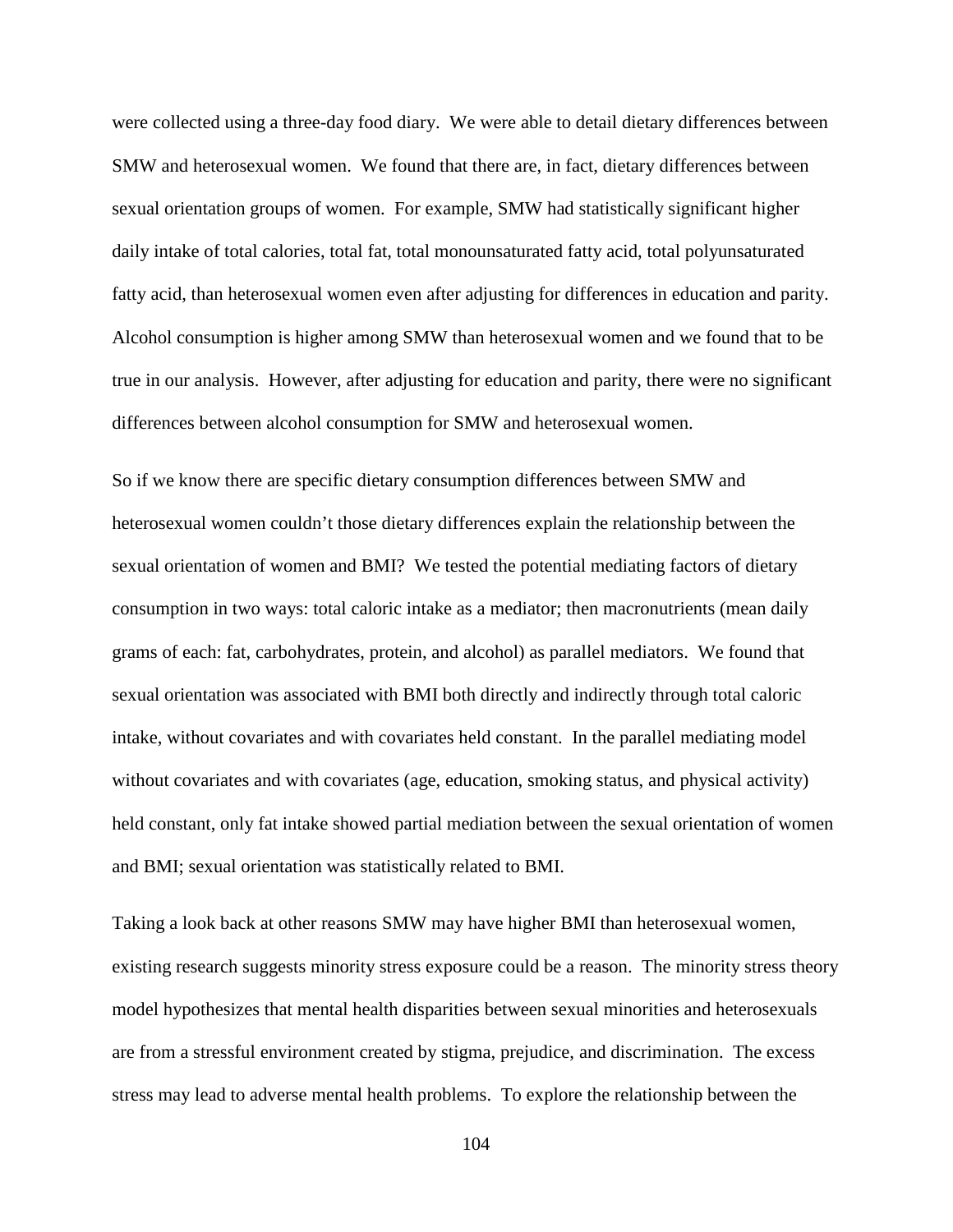sexual orientation in women and BMI we investigated the mediating effects of current depression when the sample was stratified by lifetime history of depression. We found SMW had statistically significant higher rates of both lifetime history of depression and BMI than heterosexual women. We did not find evidence that current depression mediates the relationship between the sexual orientation in women and BMI. Further, we found that women with no lifetime history of depression did not have a statistically significant association between the sexual orientation of women and BMI.

Research has traditionally concluded that SMW are disproportionately affected by overweight and obesity compared to heterosexual women. Our novel research delved deeper into factors that may contribute to the BMI disparities by sexual orientation in women.

## **6.3 STRENGTHS AND LIMITATIONS**

As noted in the Background section (2.0), the Institute of Medicine recommended The National Institute of Health (NIH) implement a research agenda designed to advance knowledge and understanding of LGBT health. The ESTHER project collected data from a large group of women, both SMW and heterosexual women. The data are rich and vast, the women who participated in the ESTHER project provided a wide variety of data from questionnaires to biological samples and clinical testing.

Broad conclusions and generalizability should consider the participant criteria which included no history of heart disease, age 35 years or older, living in the Pittsburgh, PA area, and identified as heterosexual or were considered SMW. SMW for the ESTHER project included women who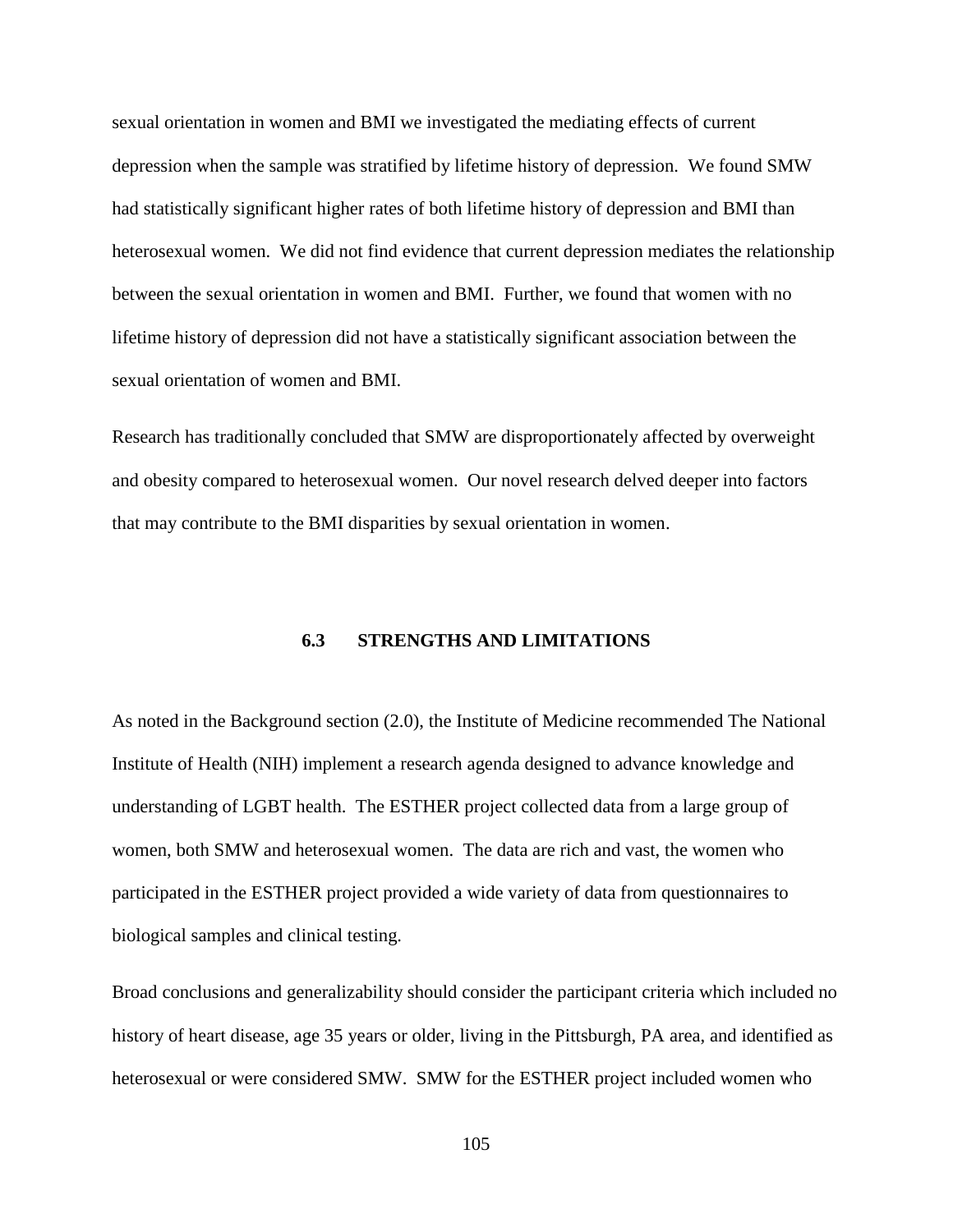identified as lesbian or bisexual *and* having emotional, physical, and romantic attractions within the past 5 years toward only or primarily women or whose relationships within the past 5 years had been with only or primarily women. The ESTHER women were also primarily Caucasian, had a high level of education, and had fairly high household incomes. These factors should be considered when applying the findings of this research to other research among SMW.

The ESTHER project data are limited by self-report. The food diary data represents only three days of dietary tracking. The daily report reduces recall bias, but reporting bias may still be possible and the generalizability of a three-day record could be challenged. The Nutrition Data System for Research (NDSR) software was the 2007 version, so all food formulas are tied to that version of the software. While newer NDSR software exists, the food formulas may have changed, so it is not appropriate to update or re-run the data with newer software.

### **6.4 CONCLUSIONS**

The ESTHER project data fills a gap in the LGBT data but more research should be conducted among these minority populations. There is heterogeneity within the LGBT community, and even within the lesbian/SMW community. As reported in the background section (2.1.1) only 0.1% of scientific articles published between 1980 and 1999 included research among the LGBT population. The field is rich with opportunities for discovery and more research is needed to provide insight into sexual minority heath disparities and to better inform development of health intervention programs targeting the community.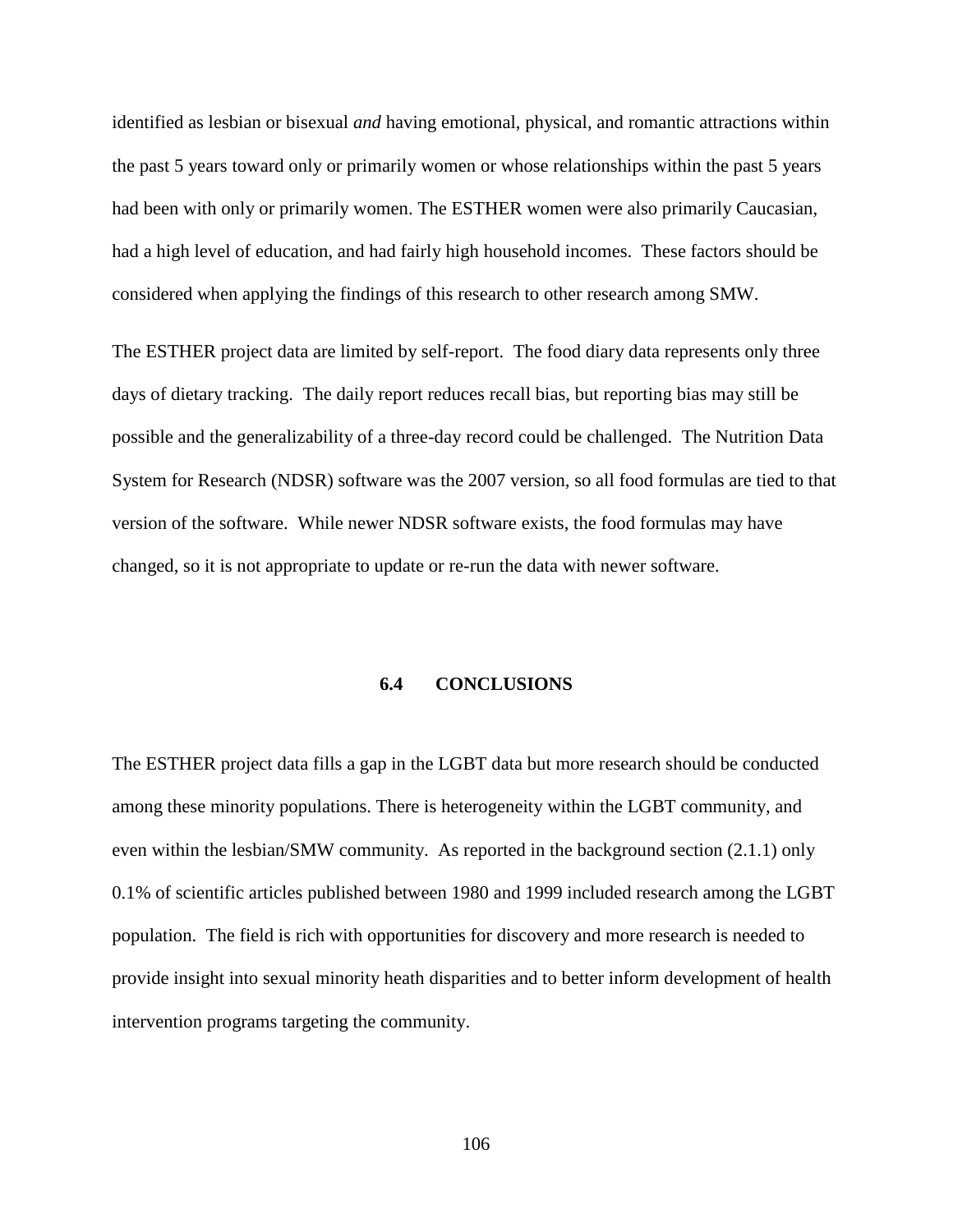From our research specifically, one can see that intervention programs for SMW targeting the management of total caloric intake and fat intake may help with closing the BMI disparity between SMW and heterosexual women. While SMW did consume statistically significant more alcohol than heterosexual women, we found that after adjusting for covariates there was no difference in alcohol consumption by sexual orientation in women.

Intervention programs addressing weight management for SMW that focus on minority stress should consider attention to overcoming lifetime history of depression, not just current depression, as our research found the lifetime history of depression has a significant impact on the relationship between sexual orientation in women and BMI.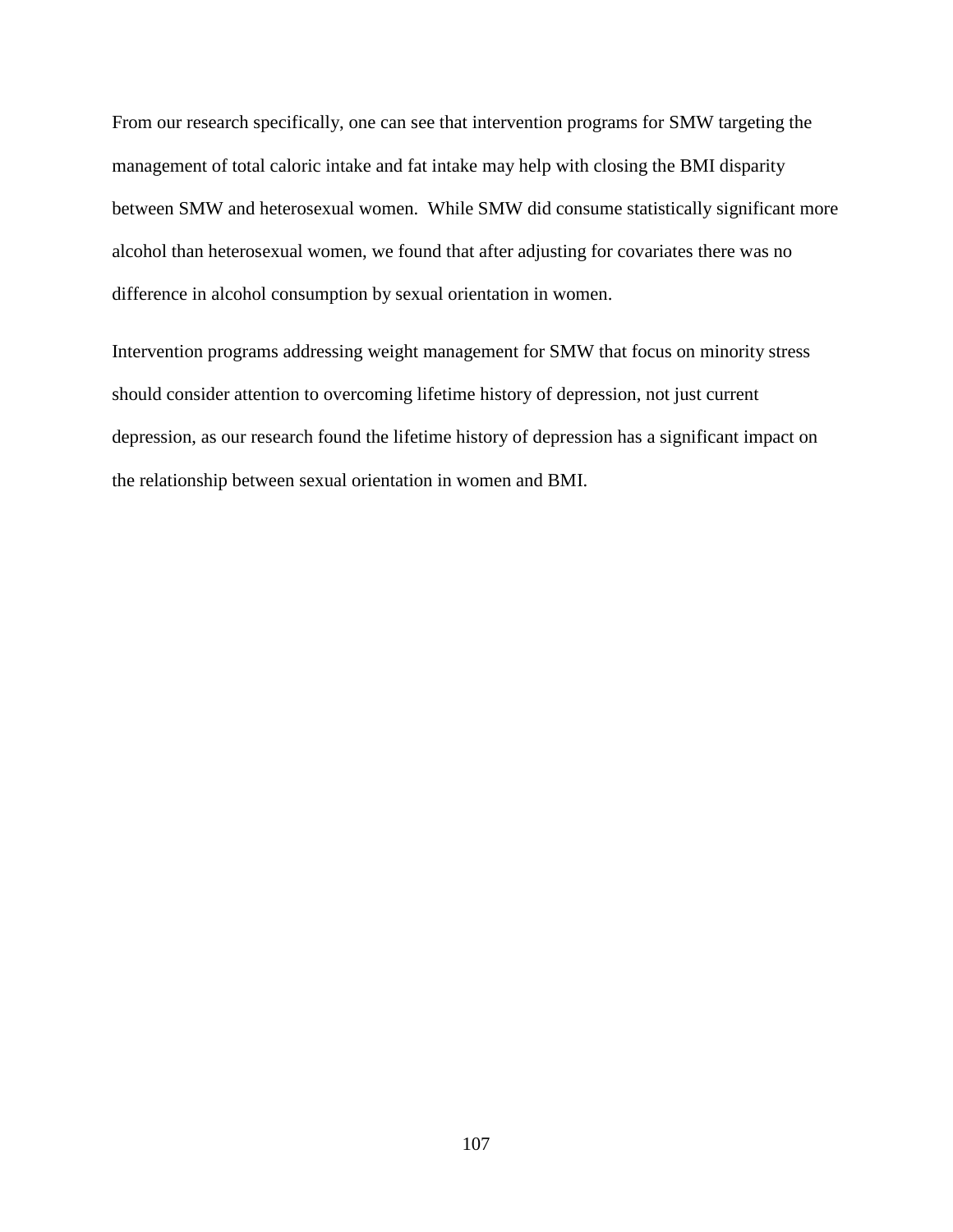# **BIBLIOGRAPHY**

Bibliography from the Background Section 2.0

- 1. Boehmer U. Twenty years of public health research: inclusion of lesbian, gay, bisexual, and transgender populations. *Am J Public Health*. 2002 July;92(7):1125-1130.
- 2. Institute of Medicine (US) Committee on Lesbian Health Research Priorities. *Current Assessment and Directions for the Future*. Washington, DC: National Academies Press; 1999.
- 3. Committee on Lesbian, Gay, Bisexual, and Transgender Health Issues and Research Gaps and Opportunities; Board on the Health of Select Populations; Institute of Medicine. The Health of Lesbian, Gay, Bisexual, and Transgender People: Building a Foundation for Better Understanding. 2011. Available at: [http://www.nap.edu/catalog/13128/the-health](http://www.nap.edu/catalog/13128/the-health-of-lesbian-gay-bisexual-and-transgender-people-building)[of-lesbian-gay-bisexual-and-transgender-people-building.](http://www.nap.edu/catalog/13128/the-health-of-lesbian-gay-bisexual-and-transgender-people-building) Access date: September 12, 2015.
- 4. American Psychological Association. Practice guidelines for LGB clients: guidelines for psychological practice with lesbian, gay, and bisexual clients. February 2011. Available at: [http://www.apa.org/pi/lgbt/resources/guidelines.aspx.](http://www.apa.org/pi/lgbt/resources/guidelines.aspx) Access date: September 12, 2015.
- 5. Ardill S, O'Sullivan S. Butch/Femme Obsessions. *Feminist Review*. 1990;34:79-85.
- 6. Cooter JF. Butch, femme, or neither? What owning these identities means. (2014) Electronic theses and dissertations. Paper 2365. Available at: [http://dc.etsu.edu/cgi/viewcontent.cgi?article=3742&context=etd.](http://dc.etsu.edu/cgi/viewcontent.cgi?article=3742&context=etd) Access date: April 6, 2016.
- 7. Gates GJ. How many people are lesbian, gay, bisexual, and transgender? The Williams Institute, UCLA School of Law. April 2011.
- 8. Aaron DJ, Chang Y-F, Markovic N, LaPorte RE. Estimating the lesbian population: a capture-recapture approach. *J Epidemiol Community Health*. 2003;57:207-209.
- 9. Aaron DJ, Markovic N, Danielson ME, Honnold JA, Janosky JE, Schmidt NJ. Behavioral risk factors for disease and preventive health practices among lesbians. *Am J Public Health*. 2001;91(6):972-975.
- 10. Boehmer U, Bowen DJ, Bauer GR. Overweight and obesity in sexual-minority women: evidence from population-based data. *Am J Public Health*. 2007;97(6):1134-1140.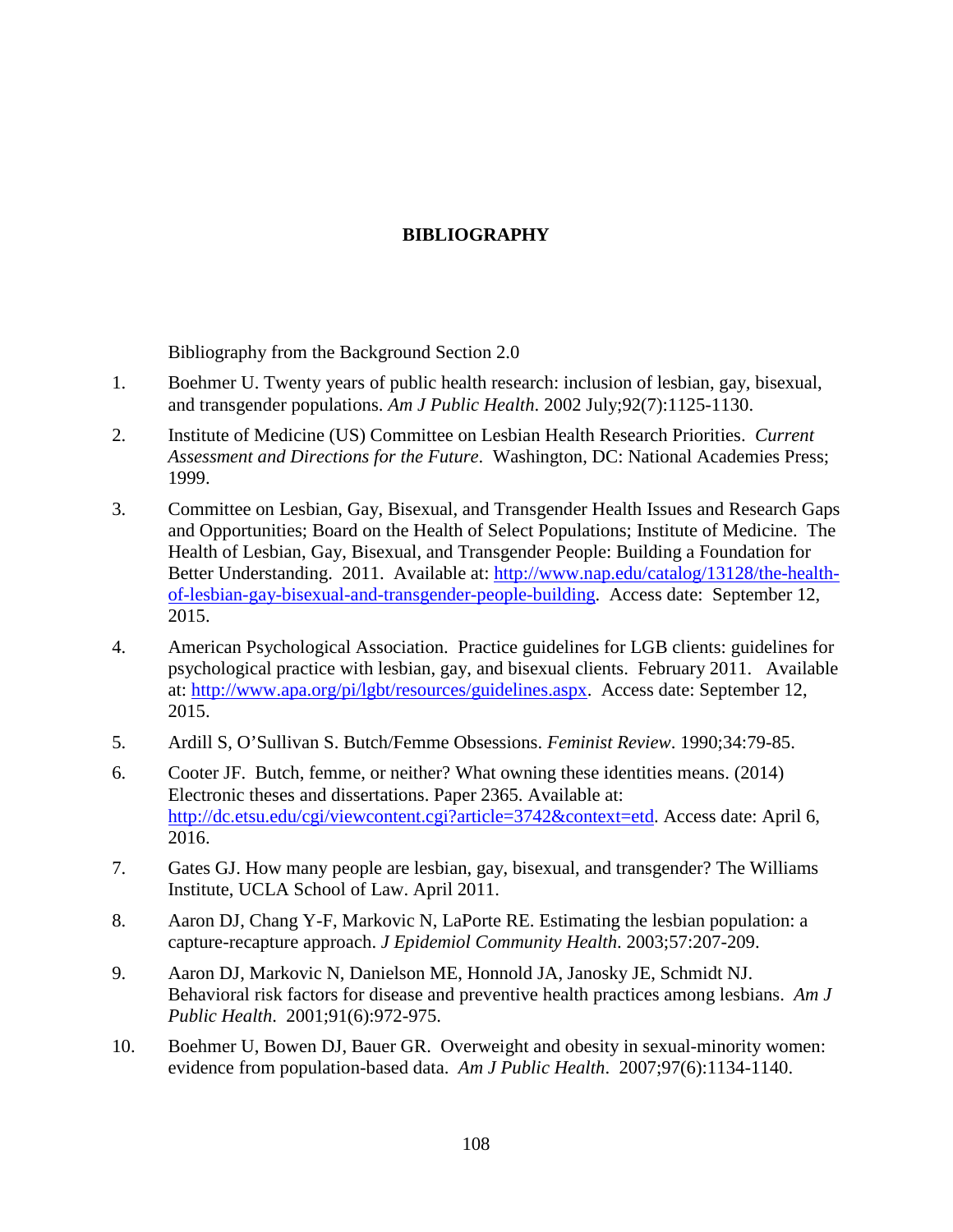- 11. Boehmer U, Bowen DJ. Examining factors linked to overweight and obesity in women of different sexual orientations. *Prev Med*. 2009;48:357-361.
- 12. Bowen DJ, Balsam KF, Ender SR. A review of obesity issues in sexual minority women. *Obesity (Silver Spring)*. 2008;16(2):221-228.
- 13. Case P, Austin B, Hunter DJ, Manson JE, Malspeis S, Willett WC, Spiegelman D. Sexual orientation, health risk factors, and physical functioning in Nurses' Health Study II. *J Womens Health (Larchmt)*. 2004;13(9):1033-1047.
- 14. Cochran S, Mays VM, Bowen D, Gage S, Bybee D, Roberts SJ, Goldstein RS, Robison A, Rankow EJ, White J. Cancer-related risk indicators and preventive screening behaviors among lesbians and bisexual women. *Am J Public Health*. 2001;91:591-597.
- 15. Dibble SL, Roberts SA, Robertson PA, Paul SM. Risk factors for ovarian cancer: lesbian and heterosexual women. *Oncol Nurs Forum*. 2002;29(1):E1-E7.
- 16. Valanis BG, Bowen DJ, Bassford T, Whitlock E, Charney P, Carter RA. Sexual orientation and health: comparisons in the Women's Health Initiative sample. *Arch Fam Med*. 2000;9(9):843-853.
- 17. Pokrzywinski R, Evans RW, Danielson ME, Youk AO, Bromberger JT, Marshal MP, Markovic N. Dietary comparison between sexual minority women and heterosexual women. *In submission.*
- 18. Herek GM, Garnets LD. Sexual orientation and mental health. *Annu Rev Clin Psychol*. 2007;3:353-75.
- 19. Meyer IH. Prejudice, social stress, and mental health in lesbian, gay, and bisexual populations: conceptual issues and research evidence. *Psychol Bull*. 2003;129(5):674- 697.
- 20. Bostwick WB, Boyd CJ, Hughes TL, McCabe SE. Dimensions of sexual orientation and the prevalence of mood and anxiety disorders in the United States. *Am J Public Health*. 2010 Mar;100(3):468-75.
- 21. Hughes T, McCabe SE, Wilsnack SC, West BT, Boyd CJ. Victimization and substance use disorders in a national sample of heterosexual and sexual minority women and men. Addiction. 2010Dec;105(12):2130-40.
- 22. King M, Semlyen J, Tai SS, Killaspy H, Osborn D, Popelyuk D, Nazareth I. A systematic review of mental disorder, suicide, and deliberate self harm in lesbian, gay, and bisexual people. *BMC Psychiatry.* 2008 Aug 18;8:70.
- 23. Semlyen J, King M, Varney J, Hagger-Johnson G. Sexual orientation and symptoms of common mental disorder or low wellbeing; combined meta-analysis of 12 UK population health surveys. *BMC Psychiatry*. 2016Mar 24;16(1):67.

Bibliography from Research Article 1, Section 3.0

1. Centers for Disease Control and Prevention. Vital Signs: State-specific obesity prevalence among adults—United States, 2009. August 6, 2010. Available at: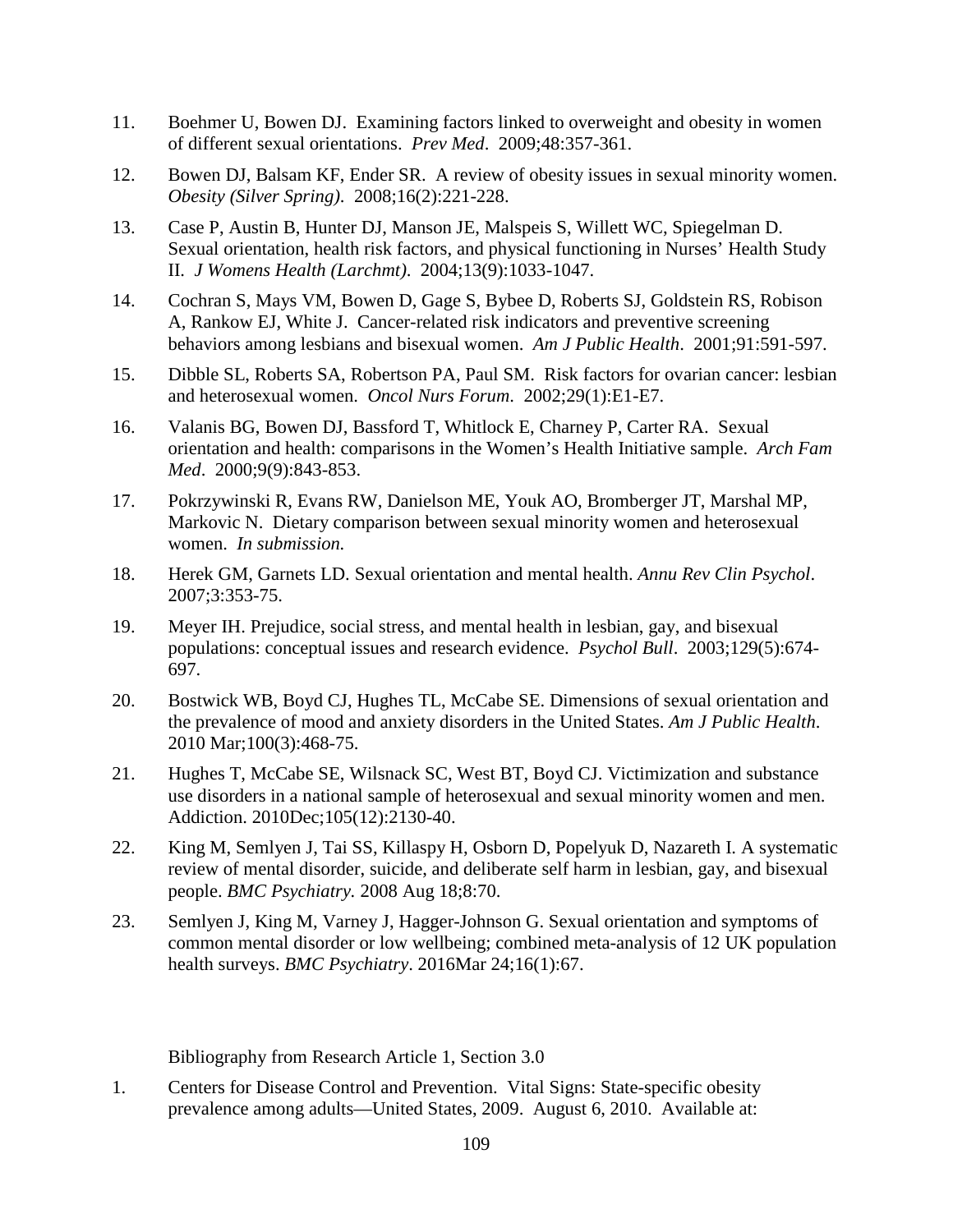[http://www.cdc.gov/mmwr/preview/mmwrhtml/mm5930a4.htm?s\\_cid=mm5930a4\\_w.](http://www.cdc.gov/mmwr/preview/mmwrhtml/mm5930a4.htm?s_cid=mm5930a4_w) Access date: September 12, 2015.

- 2. U.S. Department of Health and Human Services. Nutrition and weight status. Objectives. Available at: [http://www.healthypeople.gov/2020/topics](http://www.healthypeople.gov/2020/topics-objectives/topic/nutrition-and-weight-status/objectives)[objectives/topic/nutrition-and-weight-status/objectives.](http://www.healthypeople.gov/2020/topics-objectives/topic/nutrition-and-weight-status/objectives) Access date: September 12, 2015.
- 3. Centers for Disease Control and Prevention. National Center for Health Statistics Obesity Data. May 2014. Available at: [http://www.cdc.gov/nchs/data/factsheets/factsheet\\_obesity.pdf.](http://www.cdc.gov/nchs/data/factsheets/factsheet_obesity.pdf) Access date: September 12, 2015.
- 4. National Heart, Lung, and Blood Institute. Clinical guidelines on the identification, evaluation, and treatment of overweight and obesity in adults. September 1998. Available at: [http://www.nhlbi.nih.gov/guidelines/obesity/ob\\_gdlns.pdf.](http://www.nhlbi.nih.gov/guidelines/obesity/ob_gdlns.pdf) Access date: September 12, 2015.
- 5. U.S. Department of Health and Human Services, Health Resources and Services Administration, Maternal and Child Health Bureau. Women's Health USA 2010. Rockville, MD: U.S. Department of Health and Human Services, 2010. Available at: [http://mchb.hrsa.gov/whusa10/hstat/hi/pages/208lcd.html.](http://mchb.hrsa.gov/whusa10/hstat/hi/pages/208lcd.html) Access date: September 12, 2015.
- 6. U.S. Department of Health and Human Services. Heart disease and stroke. Available at: [http://www.healthypeople.gov/2020/topics-objectives/topic/heart-disease-and-stroke.](http://www.healthypeople.gov/2020/topics-objectives/topic/heart-disease-and-stroke) Access date: September 12, 2015.
- 7. National Heart, Lung, and Blood Institute. The heart truth. Available at: [http://www.nhlbi.nih.gov/health/educational/hearttruth/.](http://www.nhlbi.nih.gov/health/educational/hearttruth/) Access date: September 12, 2015.
- 8. Aaron DJ, Markovic N, Danielson ME, Honnold JA, Janosky JE, Schmidt NJ. Behavioral risk factors for disease and preventive health practices among lesbians. *Am J Public Health*. 2001;91(6):972-975.
- 9. Boehmer U, Bowen DJ, Bauer GR. Overweight and obesity in sexual-minority women: evidence from population-based data. *Am J Public Health*. 2007;97(6):1134-1140.
- 10. Boehmer U, Bowen DJ. Examining factors linked to overweight and obesity in women of different sexual orientations. *Prev Med*. 2009;48:357-361.
- 11. Bowen DJ, Balsam KF, Ender SR. A review of obesity issues in sexual minority women. *Obesity (Silver Spring)*. 2008;16(2):221-228.
- 12. Case P, Austin B, Hunter DJ, Manson JE, Malspeis S, Willett WC, Spiegelman D. Sexual orientation, health risk factors, and physical functioning in Nurses' Health Study II. *J Womens Health (Larchmt)*. 2004;13(9):1033-1047.
- 13. Cochran S, Mays VM, Bowen D, Gage S, Bybee D, Roberts SJ, Goldstein RS, Robison A, Rankow EJ, White J. Cancer-related risk indicators and preventive screening behaviors among lesbians and bisexual women. *Am J Public Health*. 2001;91:591-597.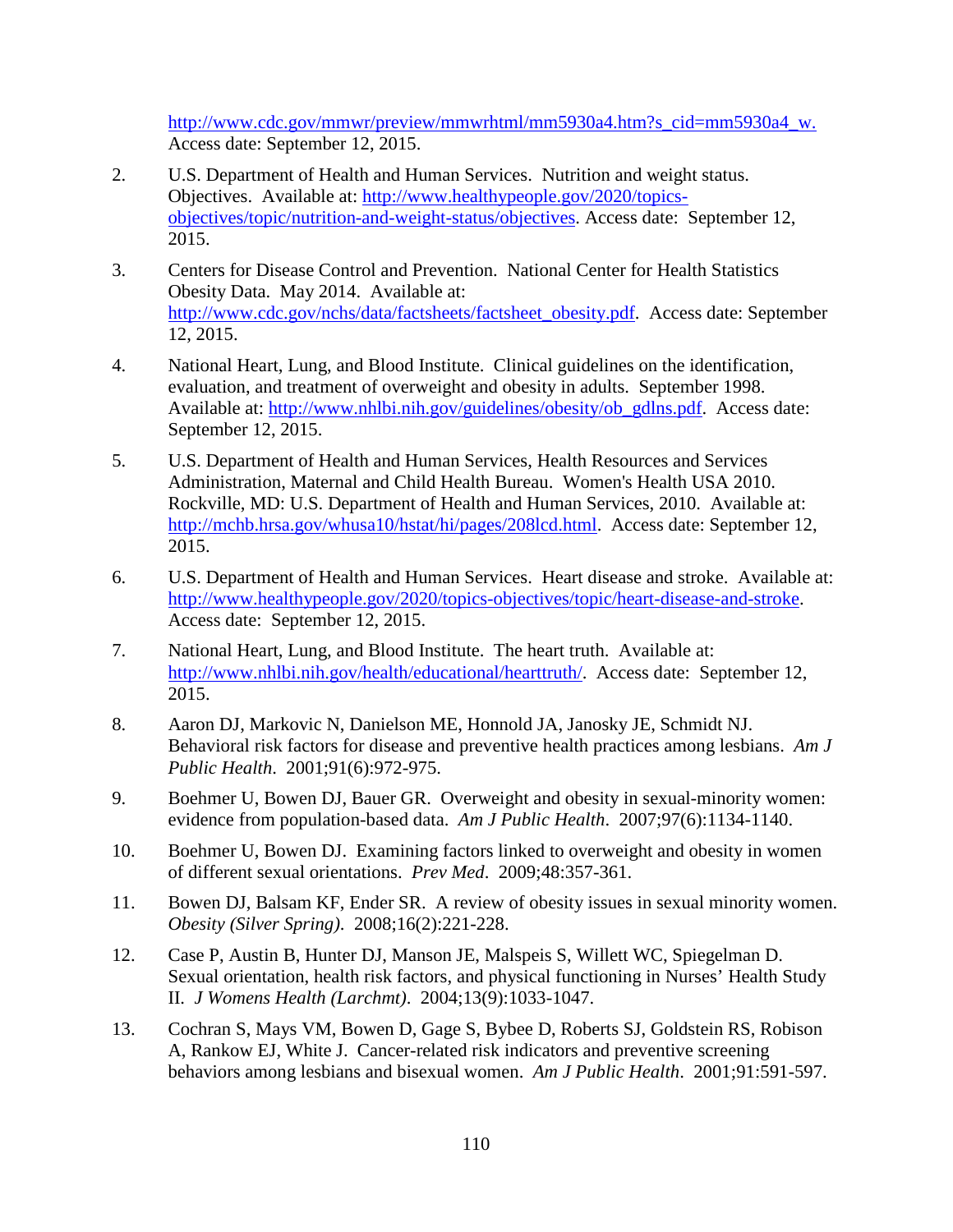- 14. Dibble SL, Roberts SA, Robertson PA, Paul SM. Risk factors for ovarian cancer: lesbian and heterosexual women. *Oncol Nurs Forum*. 2002;29(1):E1-E7.
- 15. Valanis BG, Bowen DJ, Bassford T, Whitlock E, Charney P, Carter RA. Sexual orientation and health: comparisons in the Women's Health Initiative sample. *Arch Fam Med*. 2000;9(9):843-853.
- 16. Committee on Lesbian, Gay, Bisexual, and Transgender Health Issues and Research Gaps and Opportunities; Board on the Health of Select Populations; Institute of Medicine. The Health of Lesbian, Gay, Bisexual, and Transgender People: Building a Foundation for Better Understanding. 2011. Available at: [http://www.nap.edu/catalog/13128/the-health](http://www.nap.edu/catalog/13128/the-health-of-lesbian-gay-bisexual-and-transgender-people-building)[of-lesbian-gay-bisexual-and-transgender-people-building.](http://www.nap.edu/catalog/13128/the-health-of-lesbian-gay-bisexual-and-transgender-people-building) Access date: September 12, 2015.
- 17. Roberts SA, Dibble SL, Nussey B, Casey K. Cardiovascular disease risk in lesbian women. *Womens Health Issues*. 2003;13(4):167-174.
- 18. Smith HA, Markovic N, Danielson ME, Matthews A, Youk A, Talbott EO, Larkby C, Hughes T. Sexual abuse, sexual orientation, and obesity in women. *J Womens Health (larchmt)*. 2010;19(8):1525-1532.
- 19. Smith HA, Matthews A, Markovic N, Youk A, Danielson ME, Talbott EO. A comparative study of complementary and alternative medicine use among heterosexually and lesbian identified women: Data from the ESTHER project (Pittsburgh, PA, 2003- 2006). *J Altern Complement Med*. 2010;16(11):1161-1170.
- 20. Smith HA, Markovic N, Matthews AK, Danielson ME, Kalro BN, Youk AO, Talbott EO. A comparison of polycystic ovary syndrome and related factors between lesbian and heterosexual women. *Womens Health Issues*. 2011;21(3):191-198.
- 21. Orlich MJ, Singh PN, Sabate J, Jaceldo-Siegl K, Fan J, Knutsen S, Beeson WL, Fraser GE. Vegetarian dietary patterns and mortality in Aventist Health Study 2. *JAMA Intern Med*. 2013;173(13):1230-1238.
- 22. Burke RV. *The Associations Between Diet, Flavonoids, Polymorphisms of the PPARgamma, PPAR-delta, and CRP Genes and Lung and Upper Aerodigestive Tract (UADT) Cancers*. AnnArbor, MI: ProQuest; 2008.
- 23. American Psychological Association. Practice guidelines for LGB clients: guidelines for psychological practice with lesbian, gay, and bisexual clients. February 2011. Available at: [http://www.apa.org/pi/lgbt/resources/guidelines.aspx.](http://www.apa.org/pi/lgbt/resources/guidelines.aspx) Access date: September 12, 2015.
- 24. Institute of Medicine (US) Committee on Lesbian Health Research Priorities. *Current Assessment and Directions for the Future*. Washington, DC: National Academies Press; 1999.
- 25. Schakel SF. Maintaining a nutrient database in a changing marketplace: keeping pace with changing food products - a research perspective. *J Food Comp Anal*. 2001;14:315- 322.
- 26. Schakel SF, Buzzard IM, Gebhardt SE. Procedures for estimating nutrient values for food composition databases. *J Food Comp Anal*. 1997;10:102-114.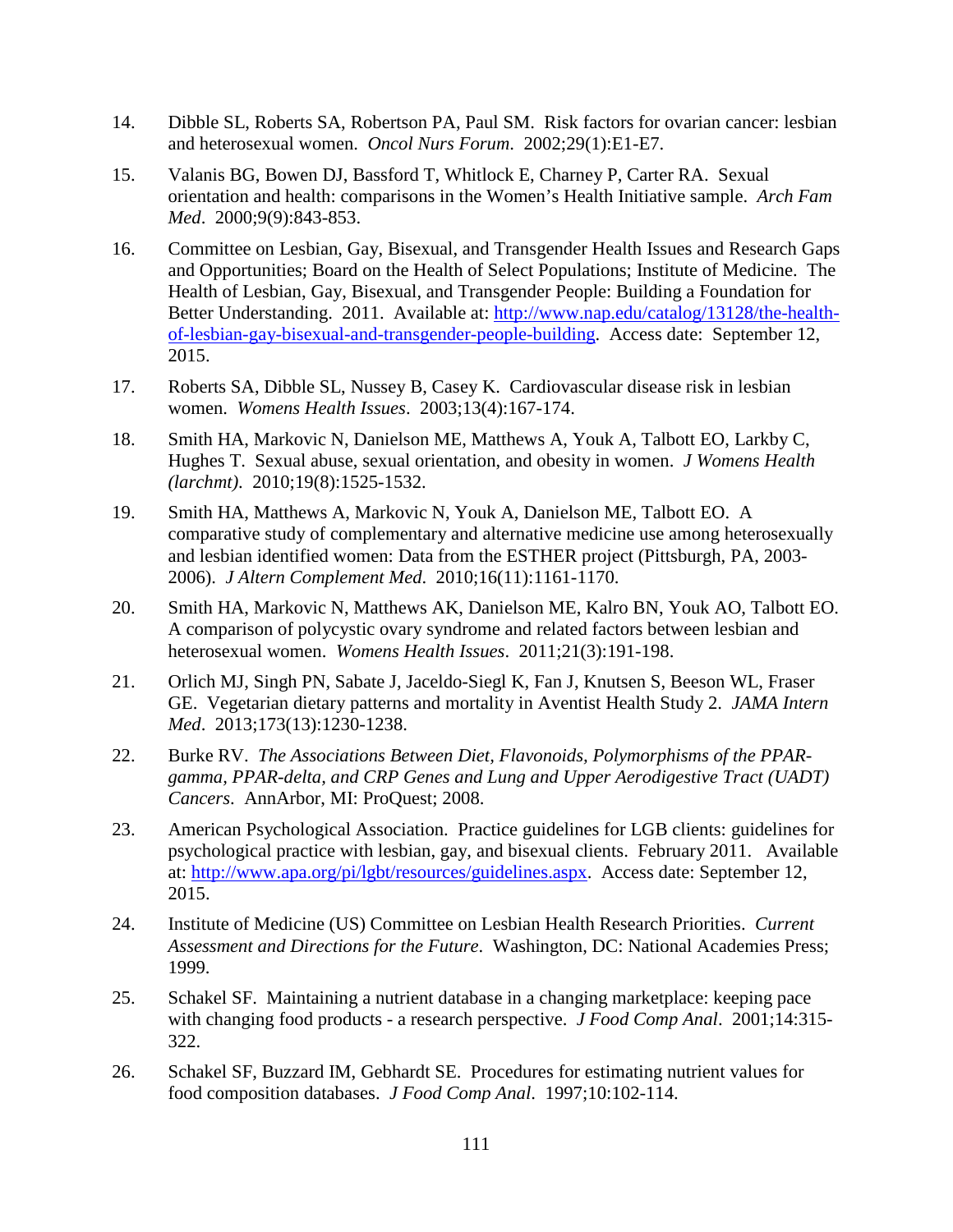- 27. Schakel SF, Sievert YA, Buzzard IM. Sources of data for developing and maintaining a nutrient database. *J Am Diet Assoc*. 1988;88:1268-1271.
- 28. World Health Organization. BMI classification. Available at: [http://apps.who.int/bmi/index.jsp?introPage=intro\\_3.html.](http://apps.who.int/bmi/index.jsp?introPage=intro_3.html) Access date: September 12, 2015.
- 29. Centers for Disease Control and Prevention. Trends in intake of energy and macronutrients—United States, 1971-2000. February 6, 2004. Available at: [http://www.cdc.gov/mmwr/preview/mmwrhtml/mm5304a3.htm.](http://www.cdc.gov/mmwr/preview/mmwrhtml/mm5304a3.htm) Access date: September 12, 2015.
- 30. Moran N. Lesbian health care needs. *Can Fam Physician*. 1996;42:879-884.
- 31. Roberts SJ, Patsdaughter CA, Grindel CG, Tarmina MS. Health related behaviors and cancer screening of lesbians: results of the Boston Lesbian Health Project II. *Women Health*. 2004;39(4):41-55.
- 32. Roberts SJ. Lesbian health research: a review and recommendations for future research. *Health Care Women Int*. 2001;22(6):537-552.
- 33. Roberts SJ. Health care recommendations for lesbian women. *J Obstet Gynecol Neonatal Nurs*. 2006;35(5):583-591.
- 34. Yancey AK, Cochran SD, Corliss HL, Mays VM. Correlates of overweight and obesity among lesbian and bisexual women. *Prev Med*. 2003;36(6):676-683.
- 35. Nielsen SJ, Kit BK, Fakhouri T, Ogden CL. *Calories Consumed from Alcoholic Beverages by U.S. Adults, 2007–2010. NCHS Data Brief, No 110*. Hyattsville, MD: National Center for Health Statistics; 2012.
- 36. U.S. Department of Agriculture. Dietary Guidelines for Americans. 2010. Available at: [http://health.gov/dietaryguidelines/dga2010/dietaryguidelines2010.pdf.](http://health.gov/dietaryguidelines/dga2010/dietaryguidelines2010.pdf) Access date: September 12, 2015.
- 37. Institute of Medicine. *Dietary Reference Intakes for Energy, Carbohydrate, Fiber, Fat, Fatty Acids, Cholesterol, Protein, and Amino Acids*. Washington, DC: National Academies Press; 2002.
- 38. Delfine, KM. A comparison of physical activity among women based upon sexual orientation. 2008. Doctoral Dissertation, University of Pittsburgh. Available at: [A](http://d-scholarship.pitt.edu/9374/)  [comparison of physical activity among women based upon sexual orientation.](http://d-scholarship.pitt.edu/9374/) Access date: January 18, 2016.

Bibliography from Research Article 2, Section 4.0

- 1. Aaron DJ, Markovic N, Danielson ME, Honnold JA, Janosky JE, Schmidt NJ. Behavioral risk factors for disease and preventive health practices among lesbians. *Am J Public Health*. 2001;91(6):972-975.
- 2. Boehmer U, Bowen DJ, Bauer GR. Overweight and obesity in sexual-minority women: evidence from population-based data. *Am J Public Health*. 2007;97(6):1134-1140.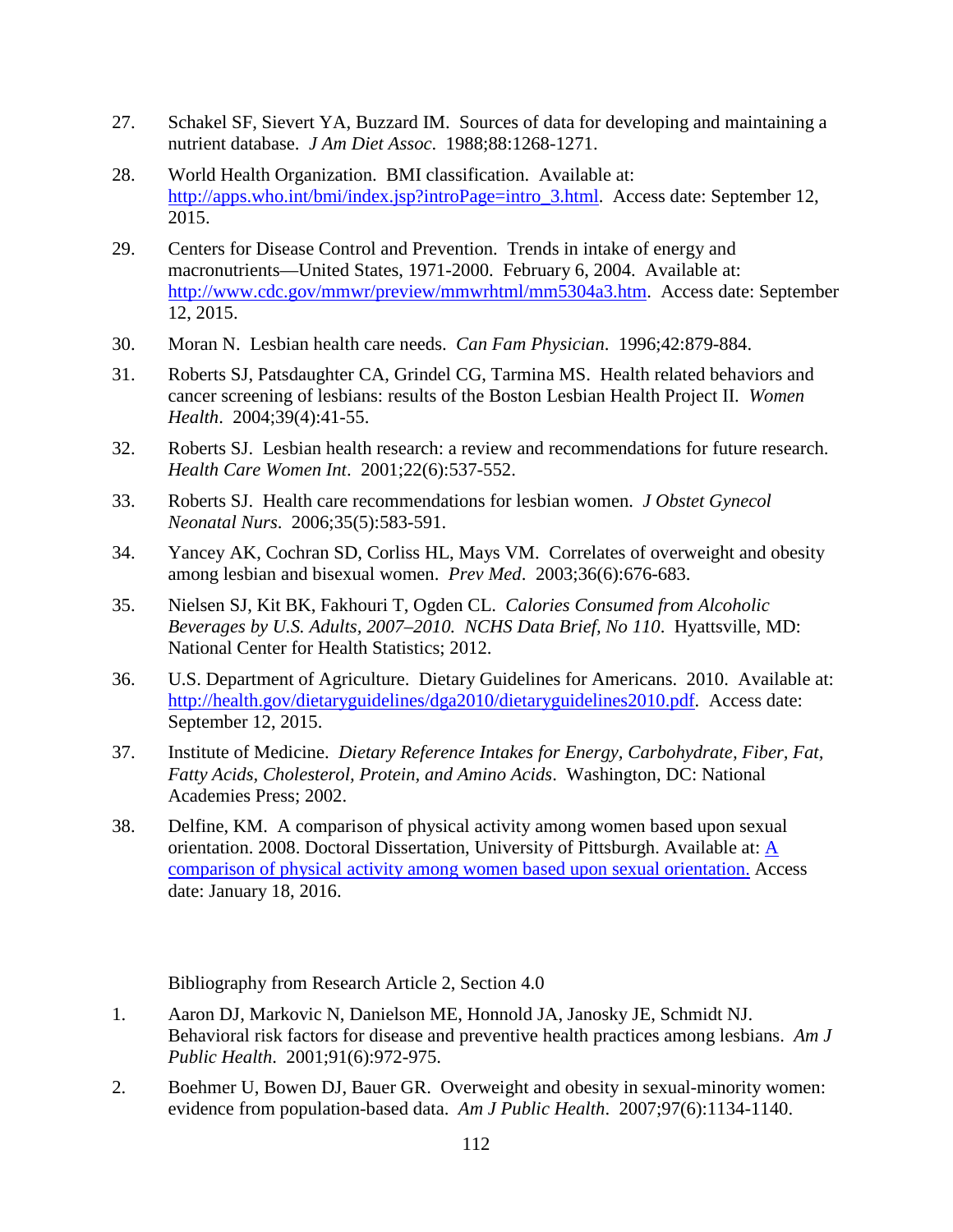- 3. Boehmer U, Bowen DJ. Examining factors linked to overweight and obesity in women of different sexual orientations. *Prev Med*. 2009;48:357-361.
- 4. Bowen DJ, Balsam KF, Ender SR. A review of obesity issues in sexual minority women. *Obesity (Silver Spring)*. 2008;16(2):221-228.
- 5. Case P, Austin B, Hunter DJ, Manson JE, Malspeis S, Willett WC, Spiegelman D. Sexual orientation, health risk factors, and physical functioning in Nurses' Health Study II. *J Womens Health (Larchmt)*. 2004;13(9):1033-1047.
- 6. Cochran S, Mays VM, Bowen D, Gage S, Bybee D, Roberts SJ, Goldstein RS, Robison A, Rankow EJ, White J. Cancer-related risk indicators and preventive screening behaviors among lesbians and bisexual women. *Am J Public Health*. 2001;91:591-597.
- 7. Dibble SL, Roberts SA, Robertson PA, Paul SM. Risk factors for ovarian cancer: lesbian and heterosexual women. *Oncol Nurs Forum*. 2002;29(1):E1-E7.
- 8. Valanis BG, Bowen DJ, Bassford T, Whitlock E, Charney P, Carter RA. Sexual orientation and health: comparisons in the Women's Health Initiative sample. *Arch Fam Med*. 2000;9(9):843-853.
- 9. Pokrzywinski R, Evans RW, Danielson ME, Youk AO, Bromberger JT, Marshal MP, Markovic N. Dietary comparison between sexual minority women and heterosexual women. *In submission.*
- 10. U.S. Department of Health and Human Services, Health Resources and Services Administration, Maternal and Child Health Bureau. Women's Health USA 2010. Rockville, MD: U.S. Department of Health and Human Services, 2010. Available at: [http://mchb.hrsa.gov/whusa10/hstat/hi/pages/208lcd.html.](http://mchb.hrsa.gov/whusa10/hstat/hi/pages/208lcd.html) Access date: September 12, 2015.
- 11. Committee on Lesbian, Gay, Bisexual, and Transgender Health Issues and Research Gaps and Opportunities; Board on the Health of Select Populations; Institute of Medicine. The Health of Lesbian, Gay, Bisexual, and Transgender People: Building a Foundation for Better Understanding. 2011. Available at: [http://www.nap.edu/catalog/13128/the-health](http://www.nap.edu/catalog/13128/the-health-of-lesbian-gay-bisexual-and-transgender-people-building)[of-lesbian-gay-bisexual-and-transgender-people-building.](http://www.nap.edu/catalog/13128/the-health-of-lesbian-gay-bisexual-and-transgender-people-building) Access date: September 12, 2015.
- 12. Meyer IH. Prejudice, social stress, and mental health in lesbian, gay, and bisexual populations: conceptual issues and research evidence. *Psychol Bull*. 2003;129(5):674- 697.
- 13. Dilley JA, Simmons KW, Boysun MJ, Pizacani BA, Stark MJ. Demonstrating the importance and feasibility of including sexual orientation in public health surveys: health disparities in the Pacific Northwest. *Am J Public Health*. 2010;100(3):460-467.
- 14. Sandfort TGM, Bakker F, Schellevis FG, Vanwesenbeeck I. Sexual orientation and mental and physical health status: findings from a Dutch population survey. *Am J Public Health*. 2006;96(6):1119-1125.
- 15. Cochran SD, Mays VM. Physical health complaints among lesbians, gay men, and bisexual and homosexually experienced heterosexual individuals: results from the California Quality of Life Survey. *Am J Public Health*. 2007;97(11):2048-2055.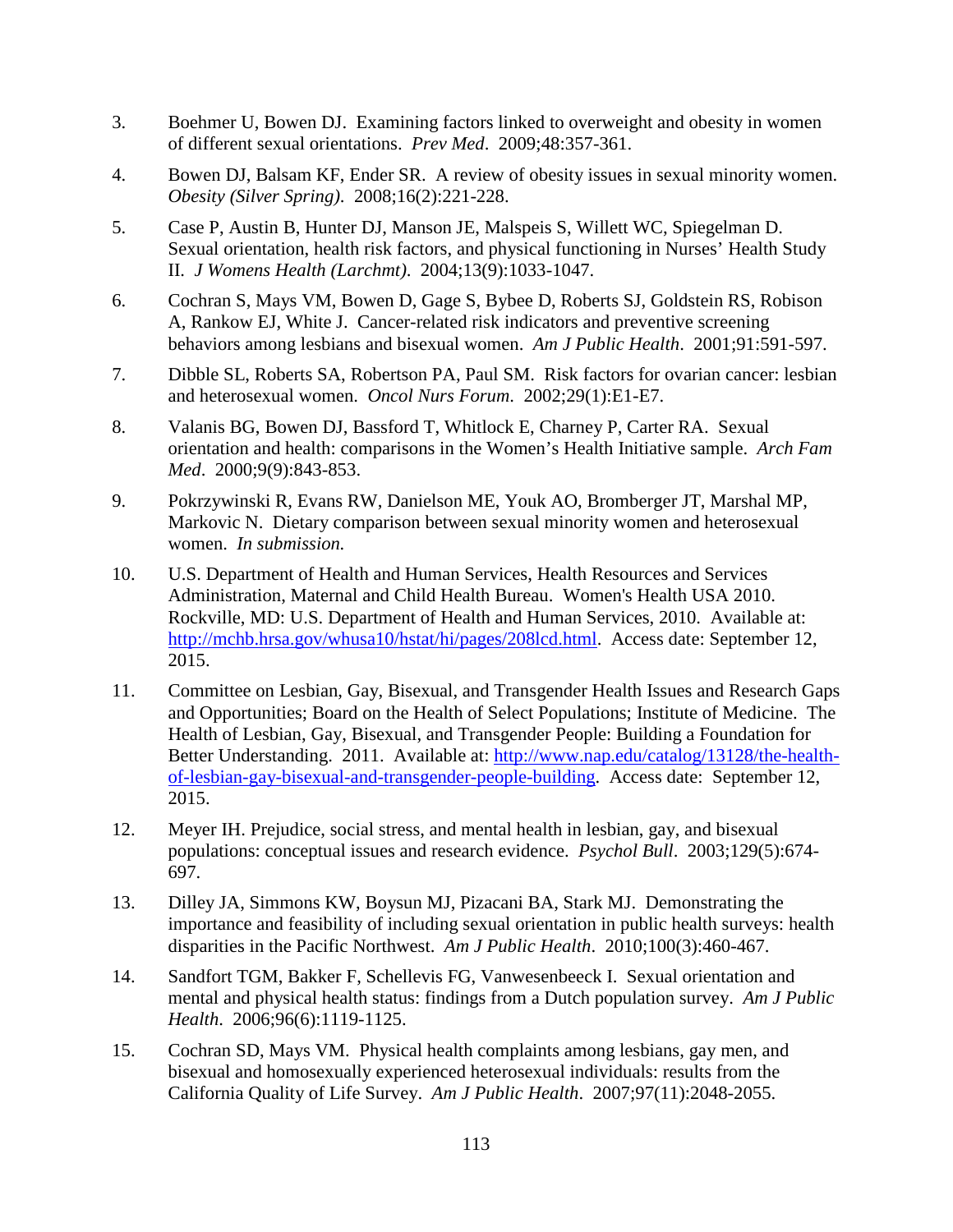- 16. Ryan H, Wortley PM, Easton A, Pederson L, Greenwood G. Smoking among lesbians, gays, and bisexuals: a review of the literature. *Am J Prev Med*. 2001;21(2):142-149.
- 17. Tang H, Greenwood GL, Cowling DW, Lloyd JC, Roeseler AG, Bal DG. Cigarette smoking among lesbians, gays, and bisexuals: how serious a problem: (United States). *Cancer Causes Control*. 2004;15(8):797-803.
- 18. Dilley JA, Maher JE, Boysun MJ, Pizacani BA, Mosbaek CH, Rohde K, Stark MJ, Simmons KW, Pickle KE. Response letter to: Tang H, Greenwood GL, Cowling DW, Lloyd JC, Roeseler AG, Bal DG. Cigarette smoking among lesbians, gays, and bisexuals: how serious a problem? *Cancer Causes Control*. 2005;16(9):1133-1134.
- 19. Gruskin EP, Hart S, Gordon N, Ackerson L. Patterns of cigarette smoking and alcohol use among lesbians and bisexual women enrolling in a large health maintenance organization. *Am J Public Health*. 2001;91(6):976-979.
- 20. Gruskin EP, Gordon N. Gay/lesbian sexual orientation increases risk for cigarette smoking and heavy drinking among members of a large Northern California health plan. *BMC Public Health*. 2006;6:241.
- 21. Gruskin EP, Greenwood GL, Matevia M, Pollack LM, Bye LL. Disparities in smoking between the lesbian, gay, and bisexual population and the general population in California. *Am J Public Health*. 2007;97(8):1496-1502.
- 22. Hughes TL, Jacobson KM. Sexual orientation and women's smoking. *Curr Womens Health Rep*. 2003;3(3):254-261.
- 23. Ridner SL, Frost K, Lajoie AS. Health information and risk behaviors among lesbian, gay, and bisexual college students. *J Am Acad Nurse Pract*. 2006;18(8):374-378.
- 24. Diamant AL, Wold C, Spritzer K, Gelberg L. Health behaviors, health status, and access to and use of health care: a population-based study of lesbian, bisexual, and heterosexual women. *Arch Fam Med*. 2000;9(10):1043-1051.
- 25. Lehavot K, Simoni JM. The impact of minority stress on mental health and substance use among sexual minority women. *J Consult Clin Psychol*. 2011;79(2):159-170.
- 26. Share TL, Mintz LB. Differences between lesbians and heterosexual women in disordered eating and related attitudes. *J Homosex*. 2002;42(4):89-106.
- 27. Polimeni AM, Austin SB, Kavanagh AM. Sexual orientation and weight, body image, and weight control practices among young Australian women. *J Womens Health (Larchmt)*. 2009;18(3):355-362.
- 28. Bergeron SM, Senn CY. Body image and sociocultural norms: a comparison of heterosexual and lesbian women. *Psychol Women Q*. 1998;22(3):385-401.
- 29. Herzog DB, Newman KL, Yeh CJ, Warshaw M. Body image satisfaction in homosexual and heterosexual women. *Int J Eat Disord*. 1992;11(4)391-396.
- 30. Alvy LM. Do lesbian women have a better body image? Comparisons with heterosexual women and model of lesbian-specific factors. *Body Image*. 2013;10(4):524-534.
- 31. Aaron DJ, Markovic N, Danielson ME, Brusoski M, Arena V. Body image and weight control practices in a lesbian sample. Poster session presented at: American Public Health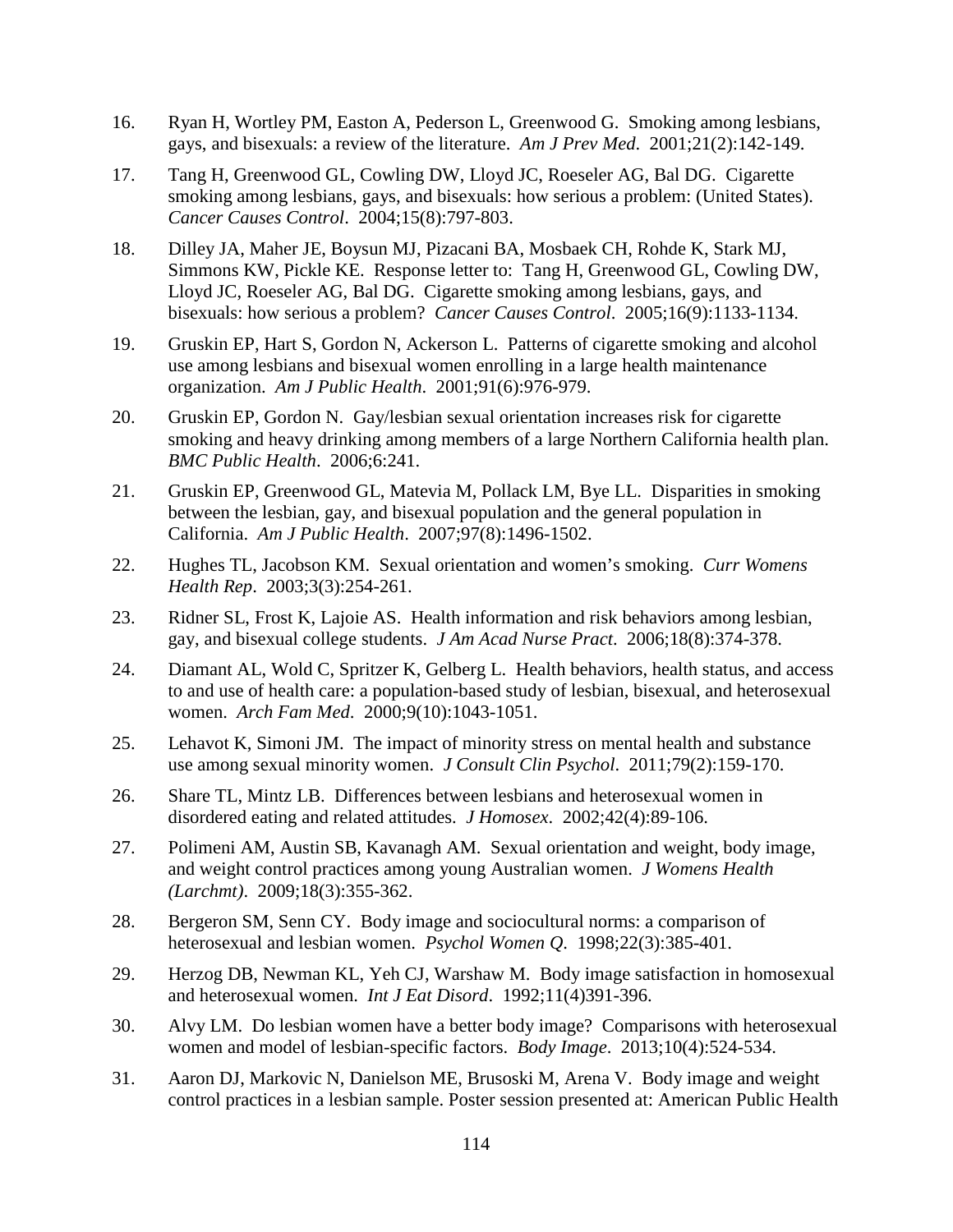Association 133rd Annual Meeting and Exposition; December 10-14, 2005; Philadelphia, PA.

- 32. Strong SM, Williamson DA, Netemeyer RG, Geer JH. Eating disorder symptoms and concerns about body differ as a function of gender and sexual orientation. *J Soc Clin Psychol*. 2000;19(2):240-255.
- 33. Cohen AB, Tannenbaum IJ. Lesbian and bisexual women's judgments of the attractiveness of different body types. *J Sex Res*. 2001;38(3):226-232.
- 34. Swami V, Tovee MJ. The influence of body mass index on the physical attractiveness preferences of feminist and nonfeminist heterosexual women and lesbians. *Psychol Women Q*. 2006;30(3):252-257.
- 35. Heffernan K. Lesbians and the internalization of societal standards of weight and appearance. *J Lesbian Stud*. 1999;3(4):121-127.
- 36. Heffernan K. Eating disorders and weight concern among lesbians. *Int J Eat Disord*. 1996;19(2):127-138.
- 37. Brand PA, Rothblum ED, Solomon LJ. A comparison of lesbians, gay men and heterosexuals on weight and restrained eating. *Int J Eat Disord*. 1992;11(3):253-259.
- 38. Cogan JC. Lesbians walk the tightrope of beauty. *J Lesbian Stud*. 1999;3(4):77-89.
- 39. Kelly L. Lesbian body image perceptions: the context of body silence. *Qual Life Res*. 2007;17(7):873-883.
- 40. Roberts SA, Dibble SL, Nussey B, Casey K. Cardiovascular disease risk in lesbian women. *Womens Health Issues*. 2003;13(4):167-174.
- 41. Yancey AK, Cochran SD, Corliss HL, Mays VM. Correlates of overweight and obesity among lesbian and bisexual women. *Prev Med*. 2003;36(6):676-683.
- 42. Aaron DJ, Hughes TL. Association of childhood sexual abuse with obesity in a community sample of lesbians. *Obesity (Silver Spring)*. 2007;15(4):1023-1028.
- 43. Smith HA, Markovic N, Danielson ME, Matthews A, Youk A, Talbott EO, Larkby C, Hughes T. Sexual abuse, sexual orientation, and obesity in women. *J Womens Health (larchmt)*. 2010;19(8):1525-1532.
- 44. Baron RM, Kenny DA. The moderator-mediator variable distinction in social psychological research: conceptual, strategic, and statistical considerations. *J Pers Soc Psychol.* 1986;51(6):1173-1182.
- 45. Smith HA, Matthews A, Markovic N, Youk A, Danielson ME, Talbott EO. A comparative study of complementary and alternative medicine use among heterosexually and lesbian identified women: Data from the ESTHER project (Pittsburgh, PA, 2003- 2006). *J Altern Complement Med*. 2010;16(11):1161-1170.
- 46. Smith HA, Markovic N, Matthews AK, Danielson ME, Kalro BN, Youk AO, Talbott EO. A comparison of polycystic ovary syndrome and related factors between lesbian and heterosexual women. *Womens Health Issues*. 2011;21(3):191-198.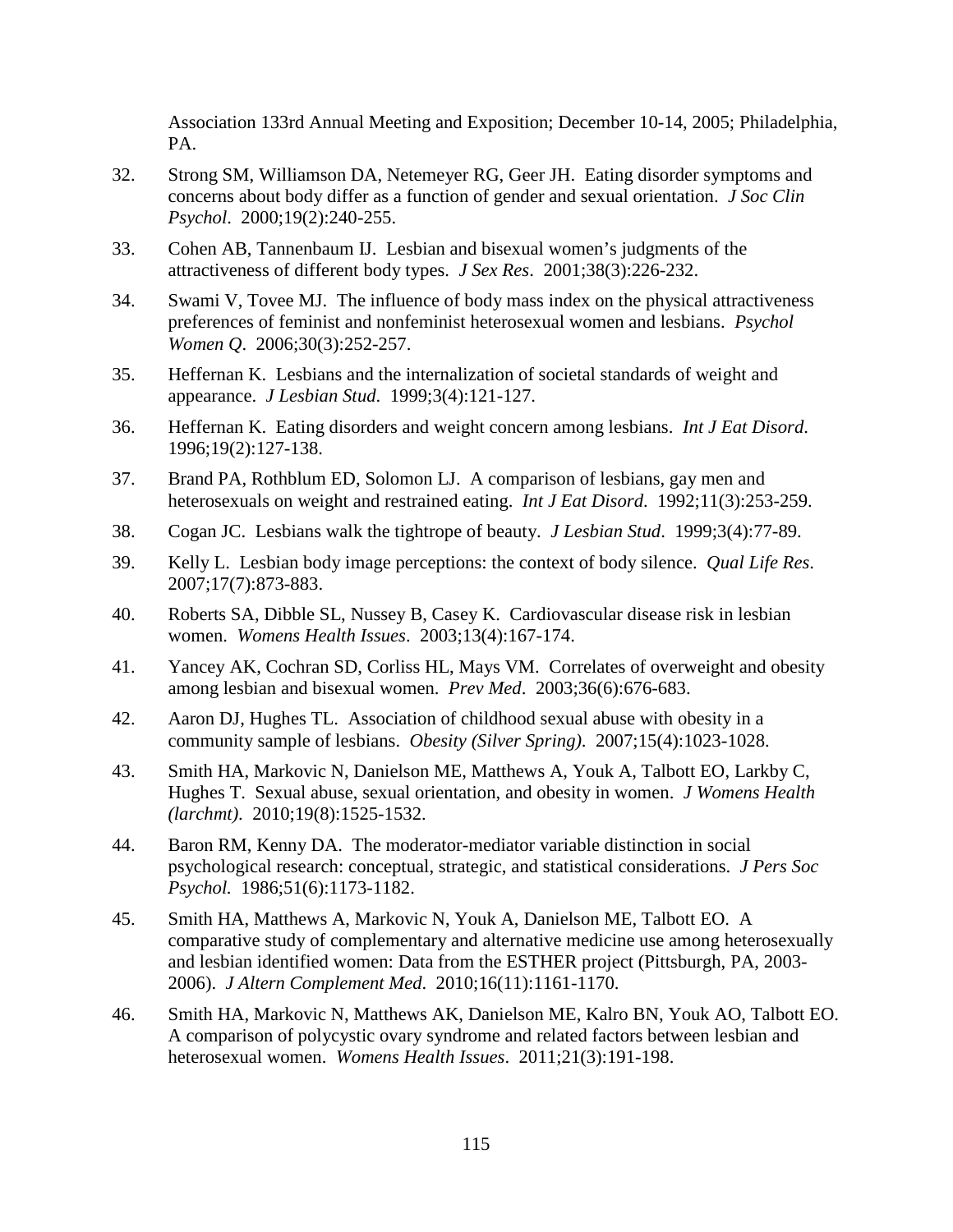- 47. Orlich MJ, Singh PN, Sabate J, Jaceldo-Siegl K, Fan J, Knutsen S, Beeson WL, Fraser GE. Vegetarian dietary patterns and mortality in Aventist Health Study 2. *JAMA Intern Med*. 2013;173(13):1230-1238.
- 48. Burke RV. *The Associations Between Diet, Flavonoids, Polymorphisms of the PPARgamma, PPAR-delta, and CRP Genes and Lung and Upper Aerodigestive Tract (UADT) Cancers*. AnnArbor, MI: ProQuest; 2008.
- 49. ChioleroA, Faeh D, Paccaud F, Cornuz J. Consequences of smoking for body weight, body fat distribution, and insulin resistance. *Am J Clin Nutr.* 2008 Apr;87(4):801-9.
- 50. Brittain DR, Dinger MK, Hutchinson SR. Sociodemographic and lesbian-specific factors associated with physical activity among adult lesbians. *Womens Health Issues*. 2013;23(2):e103-108.
- 51. U.S. Department of Health and Human Services. 2008 Physical activity guidelines for Americans. Available at: [http://health.gov/paguidelines/pdf/paguide.pdf.](http://health.gov/paguidelines/pdf/paguide.pdf) Access date: November 30, 2015.
- 52. Schakel SF. Maintaining a nutrient database in a changing marketplace: keeping pace with changing food products - a research perspective. *J Food Comp Anal*. 2001;14:315- 322.
- 53. Schakel SF, Buzzard IM, Gebhardt SE. Procedures for estimating nutrient values for food composition databases. *J Food Comp Anal*. 1997;10:102-114.
- 54. Schakel SF, Sievert YA, Buzzard IM. Sources of data for developing and maintaining a nutrient database. *J Am Diet Assoc*. 1988;88:1268-1271.
- 55. Bollen KA and R Stine. Direct and indirect effects: classical and bootstrap estimates of variability. *Sociological Methodology.* 1990;20:115-140.
- 56. Hayes AF. *Introduction to Medication, Moderation, and Conditional Process Analysis. A Regression-Based Approach*. New York: The Guilford Press, 2013.
- 57. Hayes AF. Beyond Baron and Kenny: Statistical mediation analysis in the new millennium. *Communication Monographs*. 2009;76(4):408-420.
- 58. Sobel ME. Aysmptotic confidence intervals for indirect effects in structural equation models. In: Leinhardt S, ed. *Sociological Methodology*. San Francisco: Jossey-Bass; 1982:290-212.
- 59. Sobel ME. Some new results on indirect effects and their standard errors in covariance structure models. In: Tuma N, ed. *Sociological Methodology*. Washington, DC: American Sociological Association; 1986:159-186.
- 60. Delfine KM. A comparison of physical activity among women based upon sexual orientation. 2008. Doctoral Dissertation, University of Pittsburgh. Available at: [http://d](http://d-scholarship.pitt.edu/9374/)[scholarship.pitt.edu/9374/.](http://d-scholarship.pitt.edu/9374/) Access date: January 18, 2016.
- 61. Epel E, Lapidus R, McEwen B, Brownell K. Stress may add bite to appetite in women: a laboratory study of stress-induced cortisol and eating behavior. *Psychoneuroendocrinology*. 2001 Jan;26(1):37-49.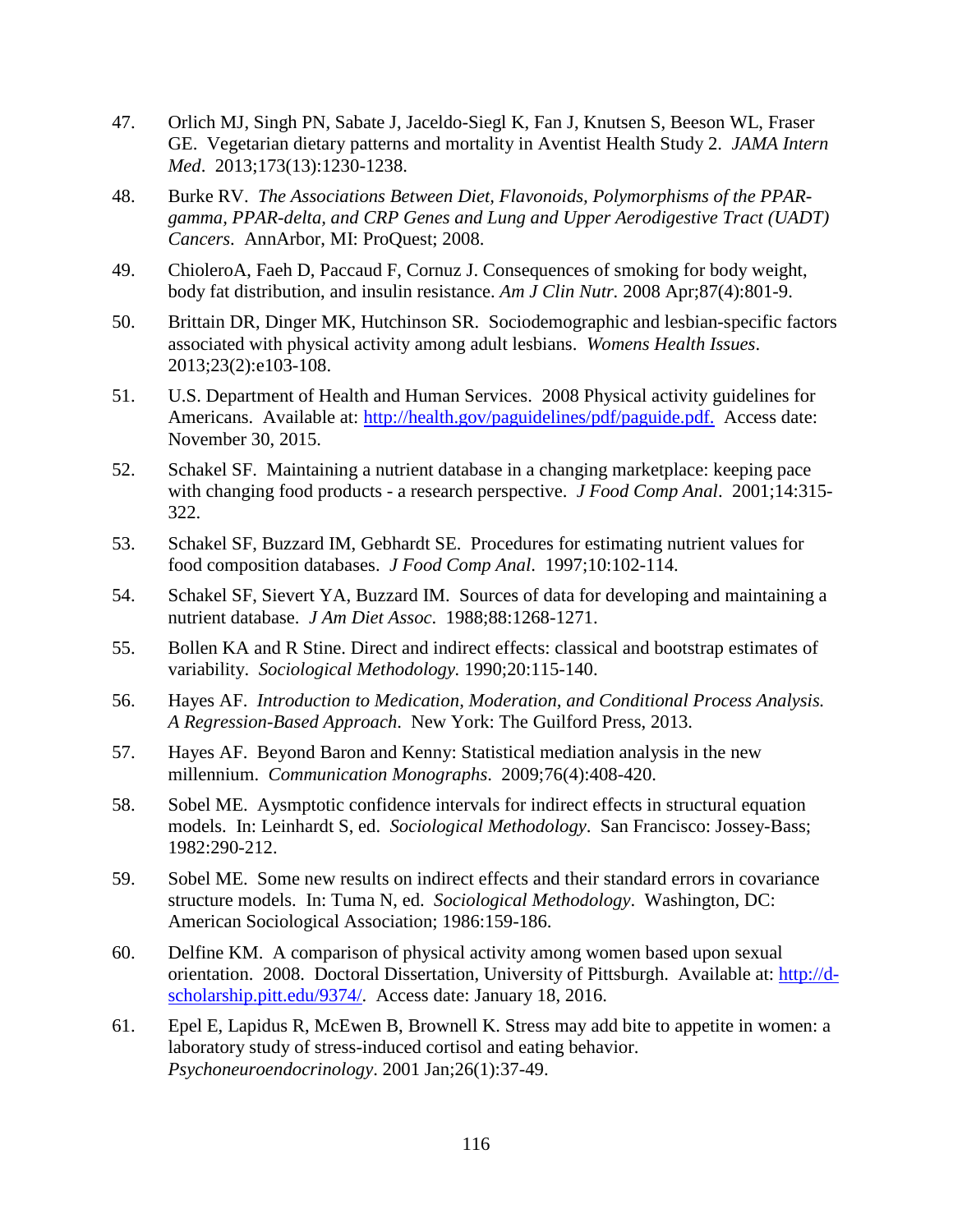62. Yau YH and MN Potenza. Stress and eating behaviors. *Minerva Endocrinol*. 2013 Sep;38(3):255-67.

Bibliography from Research Article 3, Section 5.0

- 1. National Heart, Lung, and Blood Institute. Clinical guidelines on the identification, evaluation, and treatment of overweight and obesity in adults. September 1998. Available at: [http://www.nhlbi.nih.gov/guidelines/obesity/ob\\_gdlns.pdf.](http://www.nhlbi.nih.gov/guidelines/obesity/ob_gdlns.pdf) Access date: September 12, 2015.
- 2. Aaron DJ, Markovic N, Danielson ME, Honnold JA, Janosky JE, Schmidt NJ. Behavioral risk factors for disease and preventive health practices among lesbians. *Am J Public Health*. 2001;91(6):972-975.
- 3. Boehmer U, Bowen DJ, Bauer GR. Overweight and obesity in sexual-minority women: evidence from population-based data. *Am J Public Health*. 2007;97(6):1134-1140.
- 4. Boehmer U, Bowen DJ. Examining factors linked to overweight and obesity in women of different sexual orientations. *Prev Med*. 2009;48:357-361.
- 5. Bowen DJ, Balsam KF, Ender SR. A review of obesity issues in sexual minority women. *Obesity (Silver Spring)*. 2008;16(2):221-228.
- 6. Case P, Austin B, Hunter DJ, Manson JE, Malspeis S, Willett WC, Spiegelman D. Sexual orientation, health risk factors, and physical functioning in Nurses' Health Study II. *J Womens Health (Larchmt)*. 2004;13(9):1033-1047.
- 7. Cochran S, Mays VM, Bowen D, Gage S, Bybee D, Roberts SJ, Goldstein RS, Robison A, Rankow EJ, White J. Cancer-related risk indicators and preventive screening behaviors among lesbians and bisexual women. *Am J Public Health*. 2001;91:591-597.
- 8. Dibble SL, Roberts SA, Robertson PA, Paul SM. Risk factors for ovarian cancer: lesbian and heterosexual women. *Oncol Nurs Forum*. 2002;29(1):E1-E7.
- 9. Valanis BG, Bowen DJ, Bassford T, Whitlock E, Charney P, Carter RA. Sexual orientation and health: comparisons in the Women's Health Initiative sample. *Arch Fam Med*. 2000;9(9):843-853.
- 10. Pokrzywinski R, Evans RW, Danielson ME, Youk AO, Bromberger JT, Marshal MP, Markovic N. Dietary comparison between sexual minority women and heterosexual women. *In submission.*
- 11. Committee on Lesbian, Gay, Bisexual, and Transgender Health Issues and Research Gaps and Opportunities; Board on the Health of Select Populations; Institute of Medicine. The Health of Lesbian, Gay, Bisexual, and Transgender People: Building a Foundation for Better Understanding. 2011. Available at: [http://www.nap.edu/catalog/13128/the-health](http://www.nap.edu/catalog/13128/the-health-of-lesbian-gay-bisexual-and-transgender-people-building)[of-lesbian-gay-bisexual-and-transgender-people-building.](http://www.nap.edu/catalog/13128/the-health-of-lesbian-gay-bisexual-and-transgender-people-building) Access date: September 12, 2015.
- 12. Herek GM, Garnets LD. Sexual orientation and mental health. *Annu Rev Clin Psychol*. 2007;3:353-75.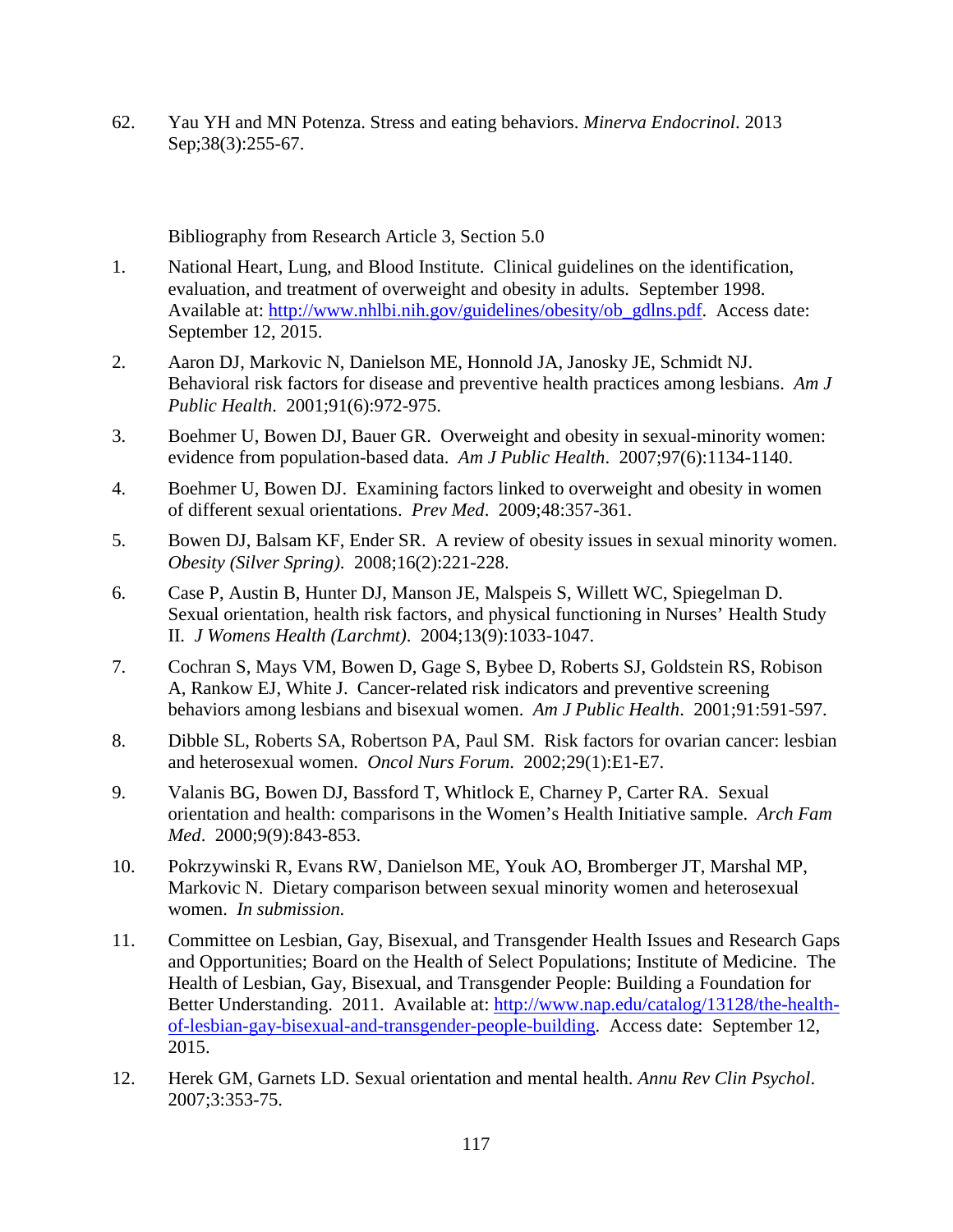- 13. Meyer IH. Prejudice, social stress, and mental health in lesbian, gay, and bisexual populations: conceptual issues and research evidence. *Psychol Bull*. 2003;129(5):674- 697.
- 14. Bostwick WB, Boyd CJ, Hughes TL, McCabe SE. Dimensions of sexual orientation and the prevalence of mood and anxiety disorders in the United States. *Am J Public Health*. 2010 Mar;100(3):468-75.
- 15. Hughes T, McCabe SE, Wilsnack SC, West BT, Boyd CJ. Victimization and substance use disorders in a national sample of heterosexual and sexual minority women and men. Addiction. 2010Dec;105(12):2130-40.
- 16. King M, Semlyen J, Tai SS, Killaspy H, Osborn D, Popelyuk D, Nazareth I. A systematic review of mental disorder, suicide, and deliberate self harm in lesbian, gay, and bisexual people. *BMC Psychiatry.* 2008 Aug 18;8:70.
- 17. Semlyen J, King M, Varney J, Hagger-Johnson G. Sexual orientation and symptoms of common mental disorder or low wellbeing; combined meta-analysis of 12 UK population health surveys. *BMC Psychiatry*. 2016Mar 24;16(1):67.
- 18. De WitL, Luppino F, van Straten A, Penninx B, Zitman F, Cuijpers P. Depression and obesity: a meta-analysis of community-based studies. *Psychiatry Res.* 2010 Jul 30;178(2):230-5.
- 19. Goldbacher EM, Bromberger J, Matthews KA. Lifetime history of Major Depression predicts the development of the Metabolic Syndrome in middle-age women. *Psychosom Med.* 2009 April;71(3):266-272.
- 20. National Heart, Lung, and Blood Institute. Explore Metabolic Syndrome. November 6, 2015. Available at: [http://www.nhlbi.nih.gov/health/health-topics/topics/ms.](http://www.nhlbi.nih.gov/health/health-topics/topics/ms) Access date: April 4, 2016.
- 21. Torres SJ, Nowson CA. Relationship between stress, eating behavior, and obesity. *Nutrition*. 2007;23:887-894.
- 22. Adam TC, Epel ES. Stress, eating and the reward system. *Physiolog & Behavior.* 2007;91:449-458.
- 23. Groesz LM, McCoy S, Carl J, Saslow L, Stewart J, Adler N, Laraia B, Epel E. What is eating you? Stress and the drive to eat. *Appetite*. 2012;58:717-721.
- 24. Smith HA, Markovic N, Danielson ME, Matthews A, Youk A, Talbott EO, Larkby C, Hughes T. Sexual abuse, sexual orientation, and obesity in women. *J Womens Health (larchmt)*. 2010;19(8):1525-1532.
- 25. Smith HA, Matthews A, Markovic N, Youk A, Danielson ME, Talbott EO. A comparative study of complementary and alternative medicine use among heterosexually and lesbian identified women: Data from the ESTHER project (Pittsburgh, PA, 2003- 2006). *J Altern Complement Med*. 2010;16(11):1161-1170.
- 26. Smith HA, Markovic N, Matthews AK, Danielson ME, Kalro BN, Youk AO, Talbott EO. A comparison of polycystic ovary syndrome and related factors between lesbian and heterosexual women. *Womens Health Issues*. 2011;21(3):191-198.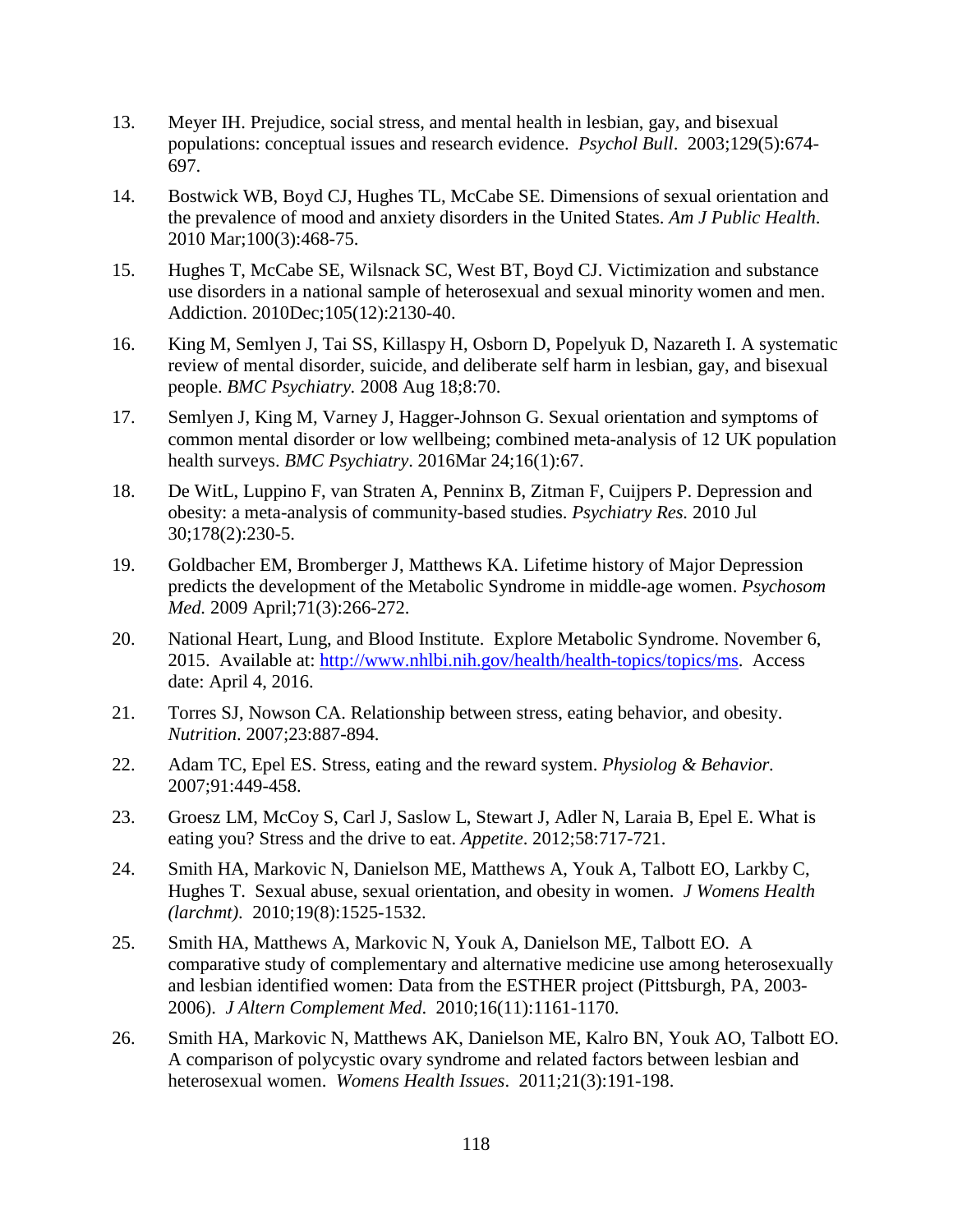- 27. Orlich MJ, Singh PN, Sabate J, Jaceldo-Siegl K, Fan J, Knutsen S, Beeson WL, Fraser GE. Vegetarian dietary patterns and mortality in Aventist Health Study 2. *JAMA Intern Med*. 2013;173(13):1230-1238.
- 28. Burke RV. *The Associations Between Diet, Flavonoids, Polymorphisms of the PPARgamma, PPAR-delta, and CRP Genes and Lung and Upper Aerodigestive Tract (UADT) Cancers*. AnnArbor, MI: ProQuest; 2008.
- 29. Schakel SF. Maintaining a nutrient database in a changing marketplace: keeping pace with changing food products - a research perspective. *J Food Comp Anal*. 2001;14:315- 322.
- 30. Schakel SF, Buzzard IM, Gebhardt SE. Procedures for estimating nutrient values for food composition databases. *J Food Comp Anal*. 1997;10:102-114.
- 31. Schakel SF, Sievert YA, Buzzard IM. Sources of data for developing and maintaining a nutrient database. *J Am Diet Assoc*. 1988;88:1268-1271.
- 32. Brittain DR, Dinger MK, Hutchinson SR. Sociodemographic and lesbian-specific factors associated with physical activity among adult lesbians. *Womens Health Issues*. 2013;23(2):e103-108.
- 33. U.S. Department of Health and Human Services. 2008 Physical activity guidelines for Americans. Available at: [http://health.gov/paguidelines/pdf/paguide.pdf.](http://health.gov/paguidelines/pdf/paguide.pdf) Access date: November 30, 2015.
- 34. Chiolero A, Faeh D, Paccaud F, Cornuz J. Consequences of smoking for body weight, body fat distribution, and insulin resistance. *Am J Clin Nutr.* 2008 Apr;87(4):801-9.
- 35. Joffe H, Chang Y, Dhaliwal S, Hess R, Thurston R, Gold E, Matthews KA, Bromberger JT. Lifetime history of depression and anxiety disorders as a predictor of quality of life in midlife women in the absence of current illness episodes. Arch Gen Psychiatry. 2012 May;69(5):484-92.
- 36. Cyranowski JM, Schott LL, Kravitz HM, Brown C, Thurston RC, Joffe H, Matthews KA, Bromberger JT. Psychosocial features associated with lifetime comorbidity of major depression and anxiety disorders among a community sample of mid-life women: The SWAN Mental Health Study. *Depress Anxiety*. 2012 Dec;29(12):1050-1057.
- 37. Rudolph KD, Flynn M, Abaied J, Groot A, Thompson R. Why is past depression the best predictor of future depression? Stress generation as a mechanism of depression continuity in girls. J Clin Child Adolesc Psychol. 2009 July;38(4):473-485.
- 38. Lewinsohn PM, Zeiss AM, Duncan EM. Probability of relapse after recovery from an episode of depression. J Abnorm Psychol. 1989 May;98(2):107-16.
- 39. Radloff LS. The CES-D scale: a self-report depression scale for research in the general population. Applied Psychological Measurement. 1977;1:385-401.
- 40. Eaton WW, Muntaner C, Smith C, Tien A, Ybarra M. Center for Epidemiologic Studies Depression Scale: Review and revision (CESD and CEDS-R). In: Maruish ME, ed. The Use of Psychological Testing for Treatment Planning and Outcomes Assessment. 3rd ed. Mahwah, NJ: Lawrence Erlbum; 2004:363-377.